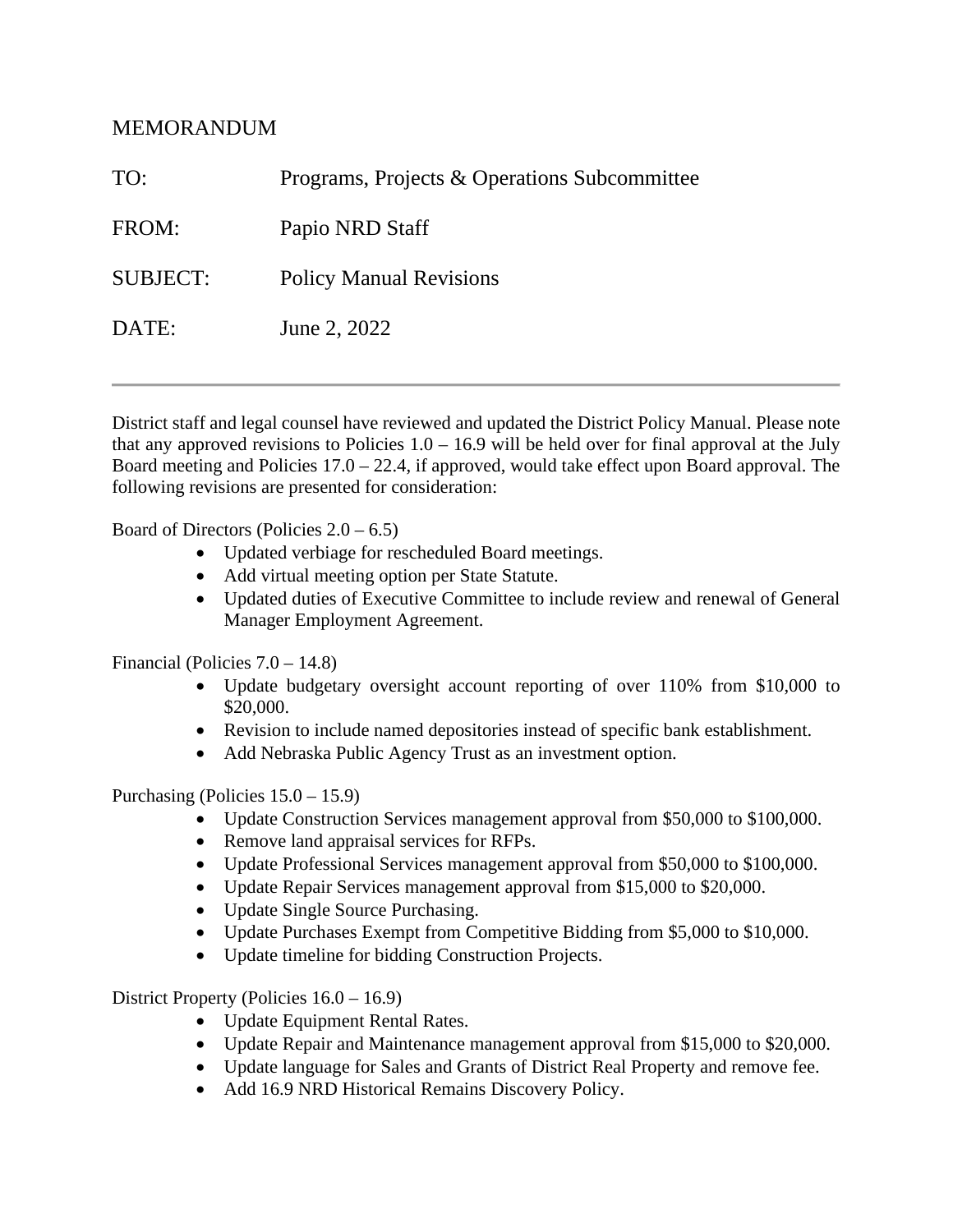District Programs (Policies 17.0 – 17.45)

- Increase District cost sharing assistance limit for Conservation Assistance Program from \$20,000 to \$50,000.
- Update Eligible Practices.
- Update Special Projects.
- Update Nebraska Soil and Water Conservation Program cost share assistance limit from \$20,000 to \$50,000.
- Update Information and Education Programs and increase teacher scholarships from \$200 to \$500.
- Remove programs that are no longer used or are outdated.
- Update maximum payment for Lands for Conservation Program from \$100 to \$200 per acre.
- Add Stream Crossing Grade Control Program to replace outdated Road Structure Program and Streambed Stabilization Program.
- Add Celebrate Trees Program.

District Projects and Improvement Projects (Policies 18.0 – 19.8)

- Update project descriptions.
- Update descriptions to combine Washington County Rural Water 1 and 2.

Compliance (Policies 21.0 – 21.2)

• Deleted this carryover policy from Federal Highway requirements because federal compliance is detailed within contracts.

**Staff recommends that the Subcommittee recommend to the Board of Directors that the proposed revisions to the Papio-Missouri River Natural Resources District Directors Policy Manual be adopted and Policies 1 through 16.9 be held over until the July Board meeting for final approval and that Policies 17.0 through 21.2 be incorporated into the District Policy Manual.**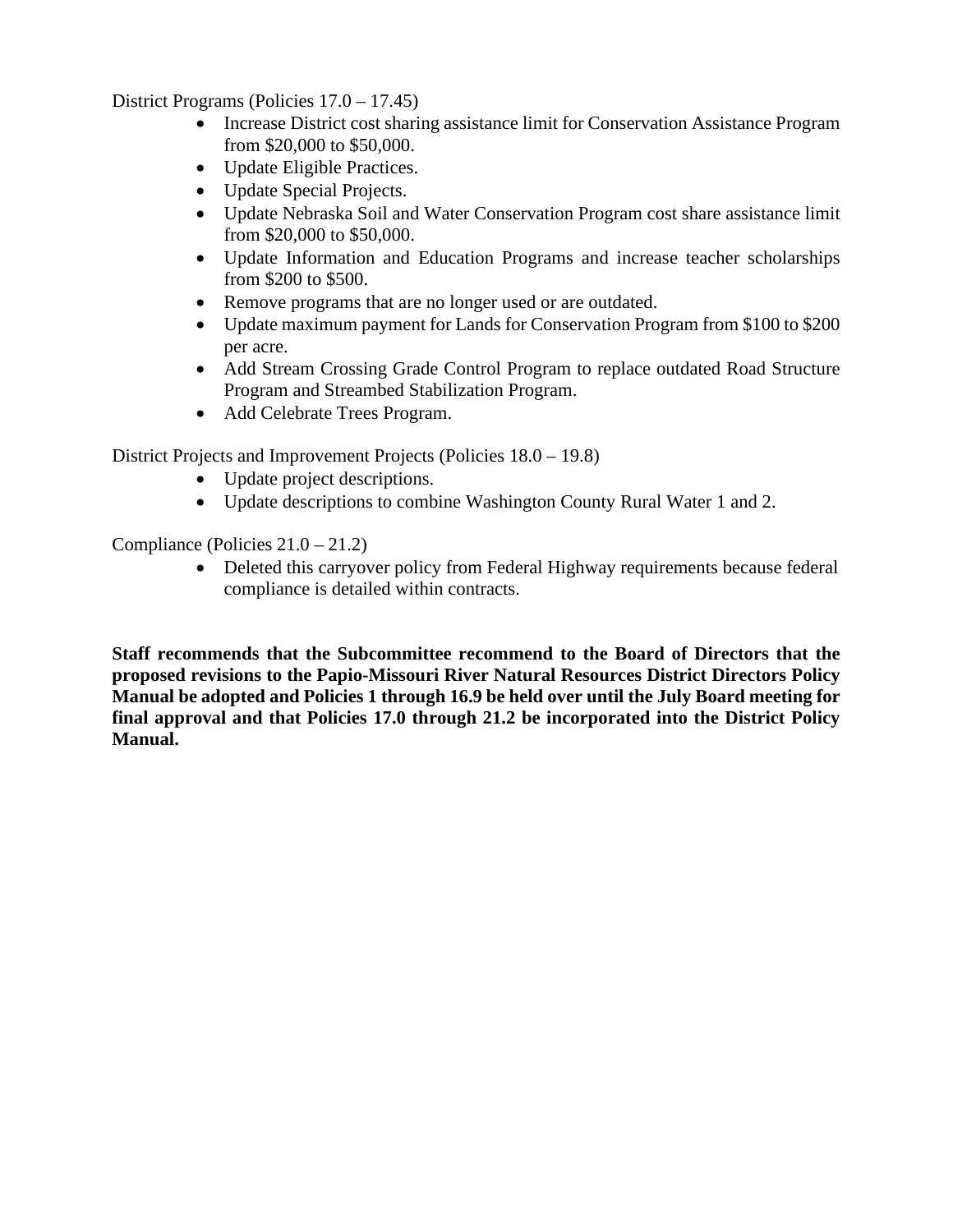# **PAPIO-MISSOURI RIVER NATURAL RESOURCES DISTRICT DIRECTORS POLICY MANUAL INDEX**

- 1.0 Policy Manual Index (this paragraph)
- 1.1 Policy Manual Definitions
- 1.2 Policy Manual Authority
- 1.3 Policy Manual Effect of Policies
- 1.4 Policy Manual Construction of Policies
- 1.5 Policy Manual Amendment
- 2.0 Directors Attendance
- 2.1 Directors Vacancies
- 2.2 Directors Malpractice Indemnity
- 2.3 Directors Compensation and Expenses
- 2.4 Directors Indemnification
- 2.5 Directors Code of Conduct for NRD Board of Directors
- 2.6 Directors Handling Inappropriate Behavior
- 2.7 Directors Terms of Directors
- 3.0 Officers Appointment
- 3.1 Officers Term
- 3.2 Officers Duties
- 3.3 Officers NARD Director and Alternate Director
- 4.0 Board Meetings Regular Monthly Meetings
- 4.1 Board Meetings Special Meetings
- 4.2 Board Meetings Emergency Meetings
- 4.3 Board Meetings Agenda
- 4.4 Board Meetings Notices of Meetings and Expenditures
- 4.5 Board Meetings Conduct of Meetings
- 4.6 Board Meetings Rules of Order
- 4.7 Board Meetings Minutes
- 4.8 Board Meetings Right to Speak
- 4.9 Board Meetings Meeting Materials Distribution
- 4.10 Board Meetings Agenda Distribution
- 5.0 Subcommittees Appointment
- 5.1 Subcommittees Term
- 5.2 Subcommittees Officers
- 5.3 Subcommittees Notice of Meetings
- 5.4 Subcommittees Conduct of Meetings
- 5.5 Subcommittees Rules of Order
- 5.6 Subcommittees Minutes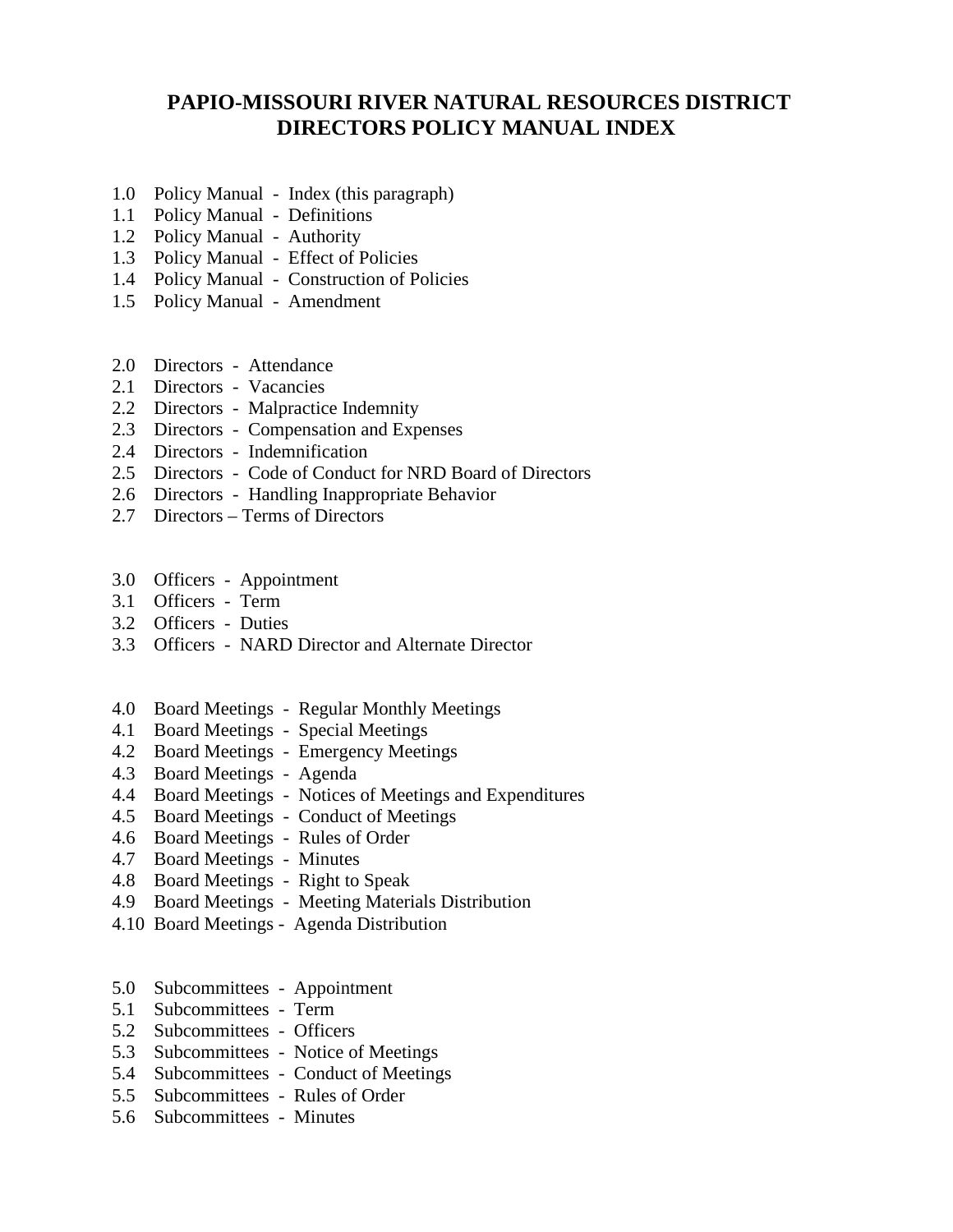- 5.7 Subcommittees Bad Weather Postponement of Meetings
- 5.8 Subcommittees Authority
- 5.9 Subcommittees Meeting Materials Distribution
- 6.0 Executive Subcommittee Appointment
- 6.1 Executive Subcommittee Term
- 6.2 Executive Subcommittee Officers
- 6.3 Executive Subcommittee Emergency Jurisdiction
- 6.4 Executive Subcommittee Meetings

6.4 6.5 Executive Subcommittee – General Manager Jurisdiction

- 7.0 Finance, Expenditures and Legal Subcommittee Appointment
- 7.1 Finance, Expenditures and Legal Subcommittee Term
- 7.2 Finance, Expenditures and Legal Subcommittee Officers
- 7.3 Finance, Expenditures and Legal Subcommittee Jurisdiction
- 7.4 Finance, Expenditures and Legal Subcommittee Meetings
- 7.5 Finance, Expenditures and Legal Subcommittee Budgetary Oversight
- 8.0 Personnel, Legislative and Public Affairs Subcommittee Appointment
- 8.1 Personnel, Legislative and Public Affairs Subcommittee Term
- 8.2 Personnel, Legislative and Public Affairs Subcommittee Officers
- 8.3 Personnel, Legislative and Public Affairs Subcommittee Jurisdiction
- 8.4 Personnel, Legislative and Public Affairs Subcommittee Meetings
- 9.0 Programs, Projects and Operations Subcommittee Appointment
- 9.1 Programs, Projects and Operations Subcommittee Term
- 9.2 Programs, Projects and Operations Subcommittee Officers
- 9.3 Programs, Projects and Operations Subcommittee Jurisdiction
- 9.4 Programs, Projects and Operations Subcommittee Meetings

10.0 Conflict of Interest

- 11.0 Ad Hoc Subcommittees Appointment
- 11.1 Ad Hoc Subcommittees Term
- 11.2 Ad Hoc Subcommittees Officers
- 11.3 Ad Hoc Subcommittees Duties
- 11.4 Ad Hoc Subcommittees Meetings
- 12.0 General Manager Employment
- 12.1 General Manager Term
- 12.2 General Manager Duties
- 12.3 General Manager Authority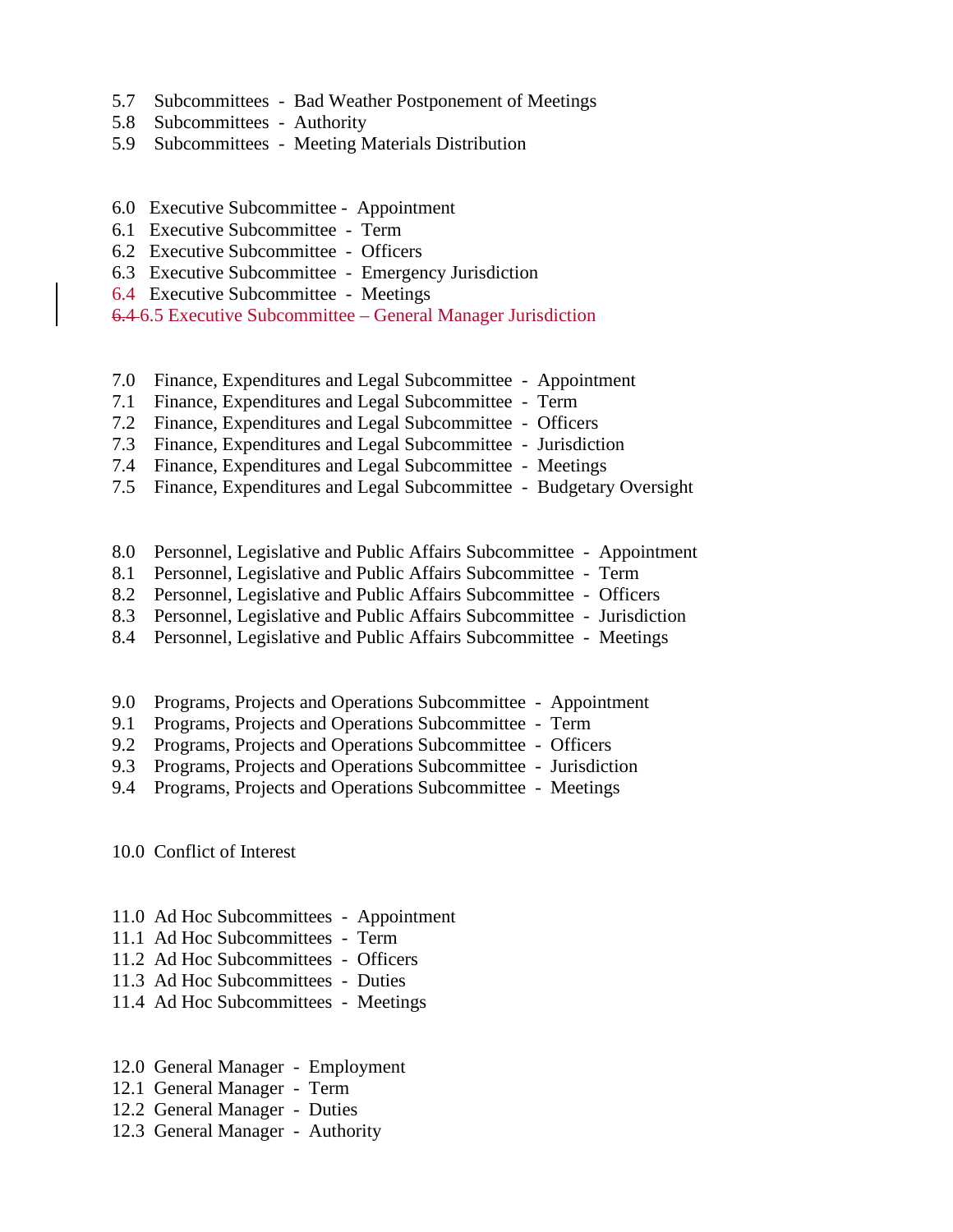- 12.4 General Manager Delegation of Authority
- 12.5 General Manager Performance Review
- 12.6 General Manager Assistant General Manager
- 12.7 General Manager Monthly Report
- 13.0 District Staff Employment
- 13.1 District Staff Duties
- 13.2 District Staff Discharge
- 13.3 District Staff Promotion
- 13.4 District Staff Compensation
- 13.5 District Staff Grievances
- 13.6 District Staff Insurance
- 13.7 District Staff Retirement
- 13.8 District Staff Malpractice Indemnity
- 13.9 District Staff Safety Program
- 14.0 Financial Depositories
- 14.1 Financial Investments
- 14.2 Financial Disbursements
- 14.3 Financial Accounting
- 14.4 Financial Reports
- 14.5 Financial Fidelity Bonds
- 14.6 Financial Recognition Dinners
- 14.7 Financial Beverages and Meals Provided at Public Meetings
- 14.8 Financial Awards
- 15.0 Purchasing Real Property and Management Authority for Annual Cropping Leases
- 15.1 Purchasing Construction Services
- 15.2 Purchasing Professional Services
- 15.3 Purchasing Personal Property
- 15.4 Purchasing Emergency Purchasing Authority
- 15.5 Purchasing Repair Services
- 15.6 Purchasing Competitive Bidding
- 15.7 Purchasing Bid Bonds
- 15.8 Purchasing Performance Bonds
- 15.9 Purchasing Cost-Shared Projects
- 16.0 District Property Construction and Maintenance Equipment
- 16.1 District Property Insurance
- 16.2 District Property Surplus Personal Property
- 16.3 District Property Repair and Maintenance
- 16.4 District Property Nebraska Clean Air Act Designations
- 16.5 District Property Use of NRC Meetings Rooms
- 16.6 District Property Sales and Grants of District Real Property
- 16.7 District Property Donation Recognition
- 16.8 District Property Vehicle Replacement Schedule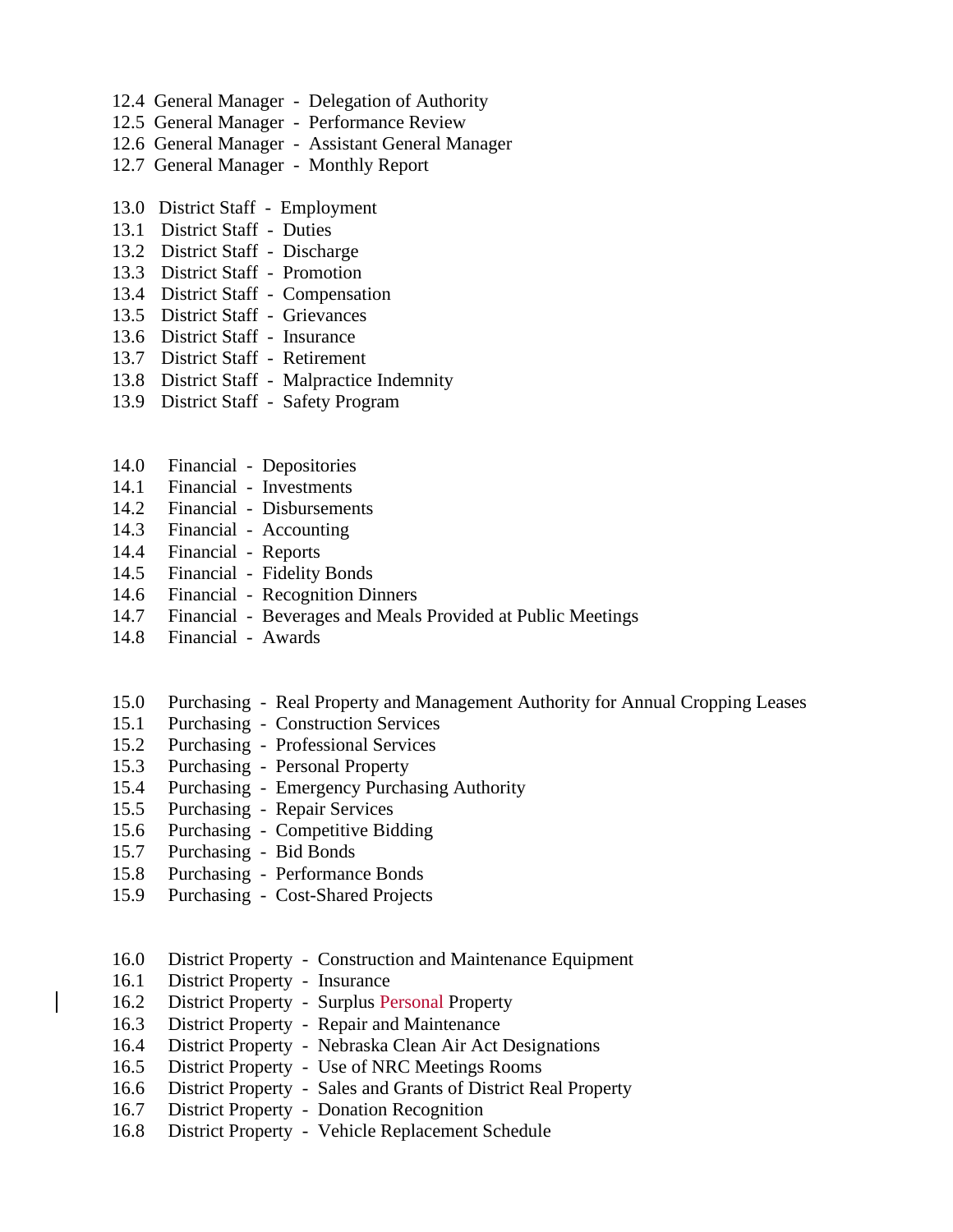16.9 District Property - NRD Historical Remains Discovery Policy [Reserved] 17.0 District Programs – Urban Conservation Assistance Program 17.1 District Programs - Urban Conservation Program 17.2 District Programs - [Reserved] 17.3 District Programs - Conservation Assistance Program 17.4 District Programs - Nebraska Soil and Water Conservation Program 17.5 District Programs - Information and Education Program 17.6 District Programs - Flood Plain Management Program 17.7 District Programs - [Reserved] Right-of-Way and Public Use Area Seeding Program 17.8 District Programs - [Reserved]Road Structure Program 17.9 District Programs - Equipment Rental and Sales Program 17.10 District Programs - [Reserved] Streambank Erosion Technical Assistance Program 17.11 District Programs - Emergency Dike Protection, Fortification, Repair Assistance Program 17.12 District Programs - Lands for Conservation Program 17.13 District Programs - P.L. 46 Assistance Program 17.14 District Programs - [Reserved]Stream Crossing Grade Control Program 17.15 District Programs - Erosion and Sediment Control Act Program 17.16 District Programs - Urban Stormwater Management Program 17.17 District Programs - Urban Drainageway Program 17.18 District Programs - Emergency Floodwarning Program 17.19 District Programs - Stream Staff Gauge Program 17.20 District Programs - Rain Gauge Program 17.21 District Programs - Groundwater Management Program 17.22 District Programs - Chemigation Certification Program 17.23 District Programs - [Reserved]Celebrate Trees Program 17.24 District Programs - [Reserved] 17.25 District Programs - Project Operation and Maintenance Assistance Program 17.26 District Programs - [Reserved] 17.27 District Programs - Recreation Area Development Program 17.28 District Programs - [Reserved]Streambed Stabilization Program 17.29 District Programs - [Reserved] Pheasants Forever/P-MRNRD Cooperative Wildlife Habitat Program 17.30 District Programs - Floodplain Purchase Program 17.31 District Programs - Ice Jam Removal 17.32 District Programs - Well Abandonment Program 17.33 District Programs - Solid Waste/Recycling 17.34 District Programs - [Reserved] Flood Control Improvement Corridor Program 17.35 District Programs - Wetlands and Stream Mitigation Banking 17.36 District Programs - Lower Platte River Corridor Alliance 17.37 District Programs - Small Flood Control and Water Quality Structure Program 17.38 District Programs - Conservation Easement Program 17.39 District Programs - Flood Mitigation Planning and Mapping Assistance Program 17.40 District Programs - Trails Assistance Program 17.41 District Programs - Stormwater Best Management Practice Program 17.42 District Programs - Lake Dredging Program 17.43 District Programs - Rural Acreage Wildlife Habitat Improvement Program 17.44 District Programs - Flood Mitigation Assistance Program 17.45 District Programs - Private/Public Levee Repair Assistance Program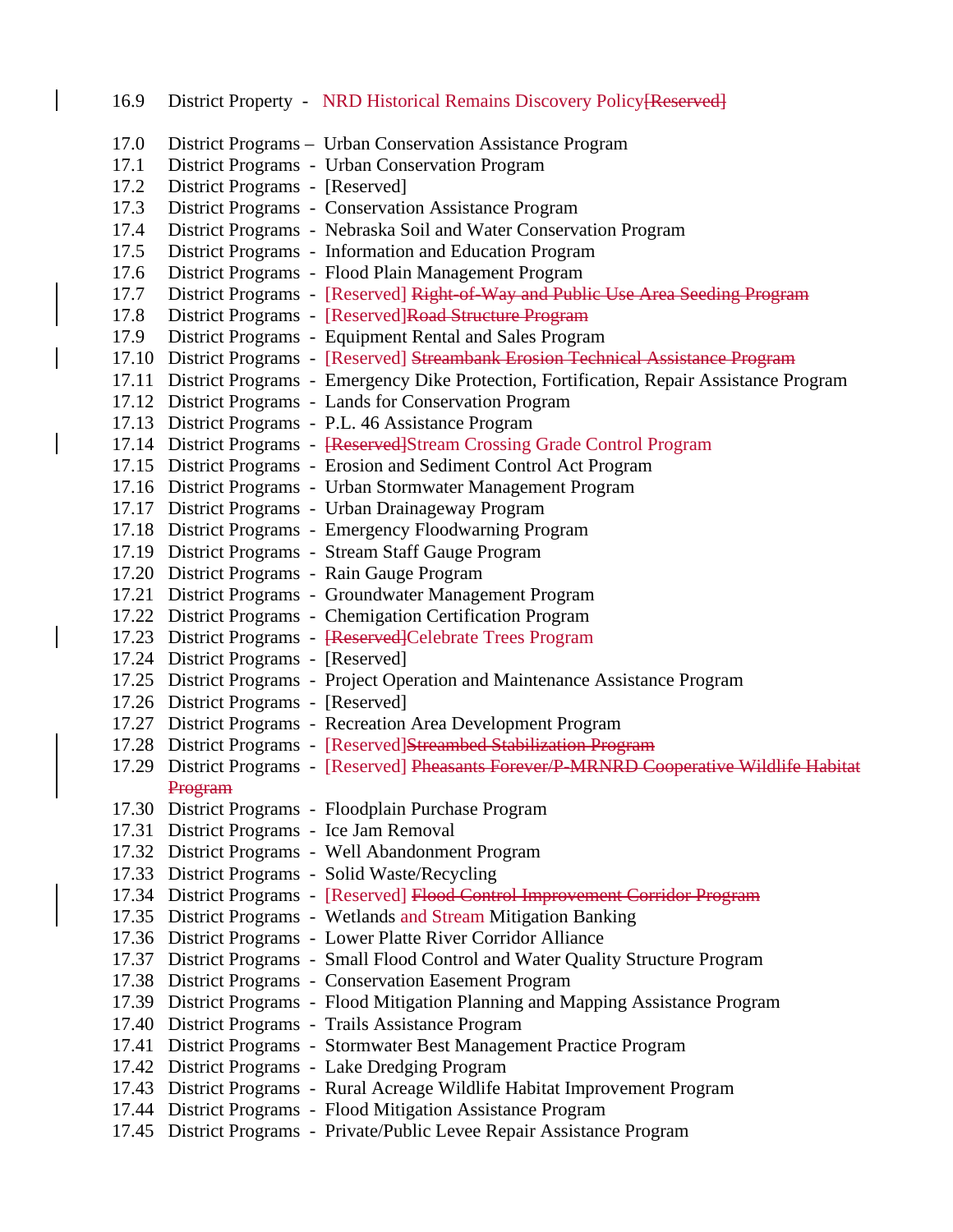18.0 District Projects - Papio Creek Watershed P.L. 566 Project 18.1 District Projects - Turtle Creek Watershed P.L. 566 Project 18.2 District Projects - [Reserved] 18.3 District Projects - [Reserved] 18.4 District Projects - Buffalo Creek Watershed Project 18.5 District Projects - Papio Creek and Tributaries Project 18.6 District Projects - Chalco Hills Recreation Area 18.7 District Projects - Papio Channel Maintenance Project 18.8 District Projects - R-613 Levee Project 18.9 District Projects - R-616 Levee Project 18.10 District Projects - Union Dike Project 18.11 District Projects - Platte River Landing Recreation Area 18.12 District Projects - No Name Dike Project 18.13 District Projects - Missouri River Corridor Project 18.14 District Projects - Tekamah/Mud Creek Watershed P.L. 566 Project 18.15 District Projects - [Reserved] 18.16 District Projects - [Reserved] 18.17 District Projects - Elkhorn Crossing Recreation Area 18.18 District Projects - Papio Trails System 18.19 District Projects - Walnut Creek Lake and Recreation Area 18.20 District Projects - Heron Haven Wetland 18.21 District Projects - Rumsey Station Wetland 18.22 District Projects - Papio Dam Site 6/Newport Landing Project 18.23 District Projects - Silver Creek Watershed Project 18.24 District Projects - Little Papio Channel Project 18.25 District Projects - Western Sarpy Dike Project 18.26 District Projects - Prairie View Recreation Area 18.27 District Projects - Dam Site 13/Youngman Lake 18.28 District Projects - Shadow Lake/Midland Lake Project 18.29 District Projects - Dam Site WP-5/Prairie Queen Recreation Area Project 18.30 District Projects - Pigeon/Jones Site 15/Danish Alps Recreation Area – Kramper Lake 18.31 District Projects - West Maple Elkhorn River Access Area 18.32 District Projects - Elkhorn River Access at Graske Crossing 18.33 District Projects - Waterford Recreation Area 18.34 District Project - Wehrspann Wetland 18.35 District Project - Zorinsky Basin 3 18.36 District Project - Zorinsky Basin 1 18.37 District Project - Pigeon/Jones Creek Watershed Project 18.38 District Project - Papio Dam Site 15A/Flanagan Lake 18.39 District Project - Glacier Creek Project 18.40 District Project - Whitted Creek Rehabilitation Project 18.41 District Project - [Reserved] Elkhorn River/240<sup>th</sup> Street Bank Stabilization Project 18.42 District Project - WP-6/Portal Recreation Area Project 18.43 District Project - WP-7/Big Elk Lake Project 18.44 District Project - Zorinsky Basin 2 18.45 District Project - WP-1 Project 18.46 District Project - WP-2 Project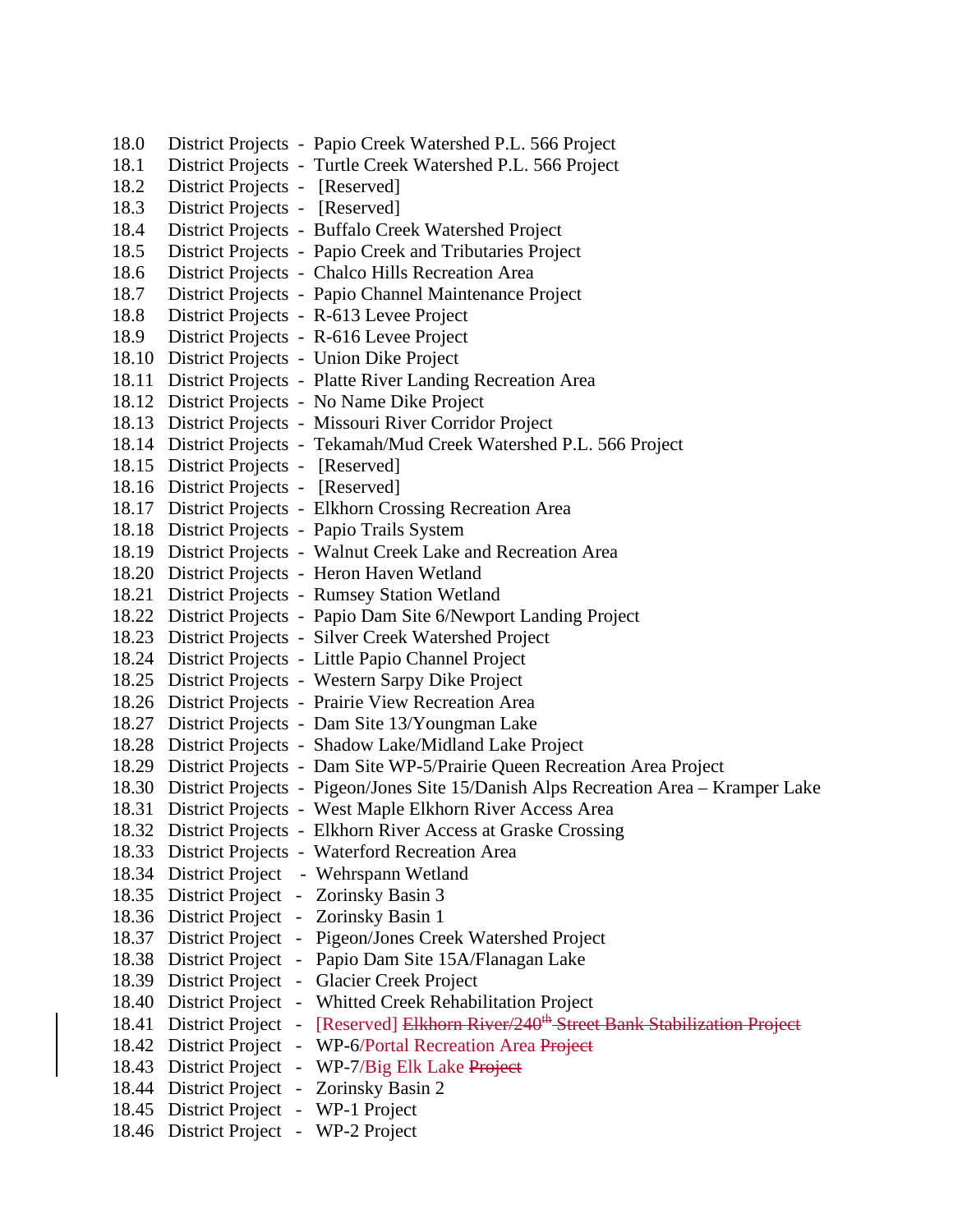- 18.47 District Project WP-4 Project
- 18.48 District Project Papio Dam Site 7
- 18.49 District Project Papio Dam Site 12
- 18.50 District Project Papio Dam Site 19

#### 19.0 Improvement Projects - Washington County Rural Water System #1 & #2

- 19.1 Improvement Projects Elkhorn River Project
- 19.2 Improvement Projects [Reserved]
- 19.3 Improvement Projects Dakota County Rural Water System
- 19.4 Improvement Projects Thurston County Rural Water System
- 19.5 Improvement Projects Elk/Pigeon Creek Drainage Program
- 19.6 Improvement Projects Elkhorn River Breakout Project
- 19.7 Improvement Projects Western Sarpy Drainage Project
- 19.8 Improvement Projects [Reserved] Washington county Rural Water System #2

20.0 Public Hearings - Procedure

- 21.0 Compliances Equal Opportunity
- 21.1 Compliances Americans with Disabilities Act
- 21.2 Compliances Title VI Civil Rights
- 21.0 [Reserved]
- 22.0 Miscellaneous Dissemination of Confidential Material
- 22.1 Miscellaneous Papio-Missouri River NRD Paperless Project
- 22.2 Miscellaneous Public Record Availability
- 22.3 Miscellaneous District Grant Acknowledgement
- 22.4 Miscellaneous Public Agency Coordination Policy

Appendices

Updated: July 14, 2022 March 11, 2021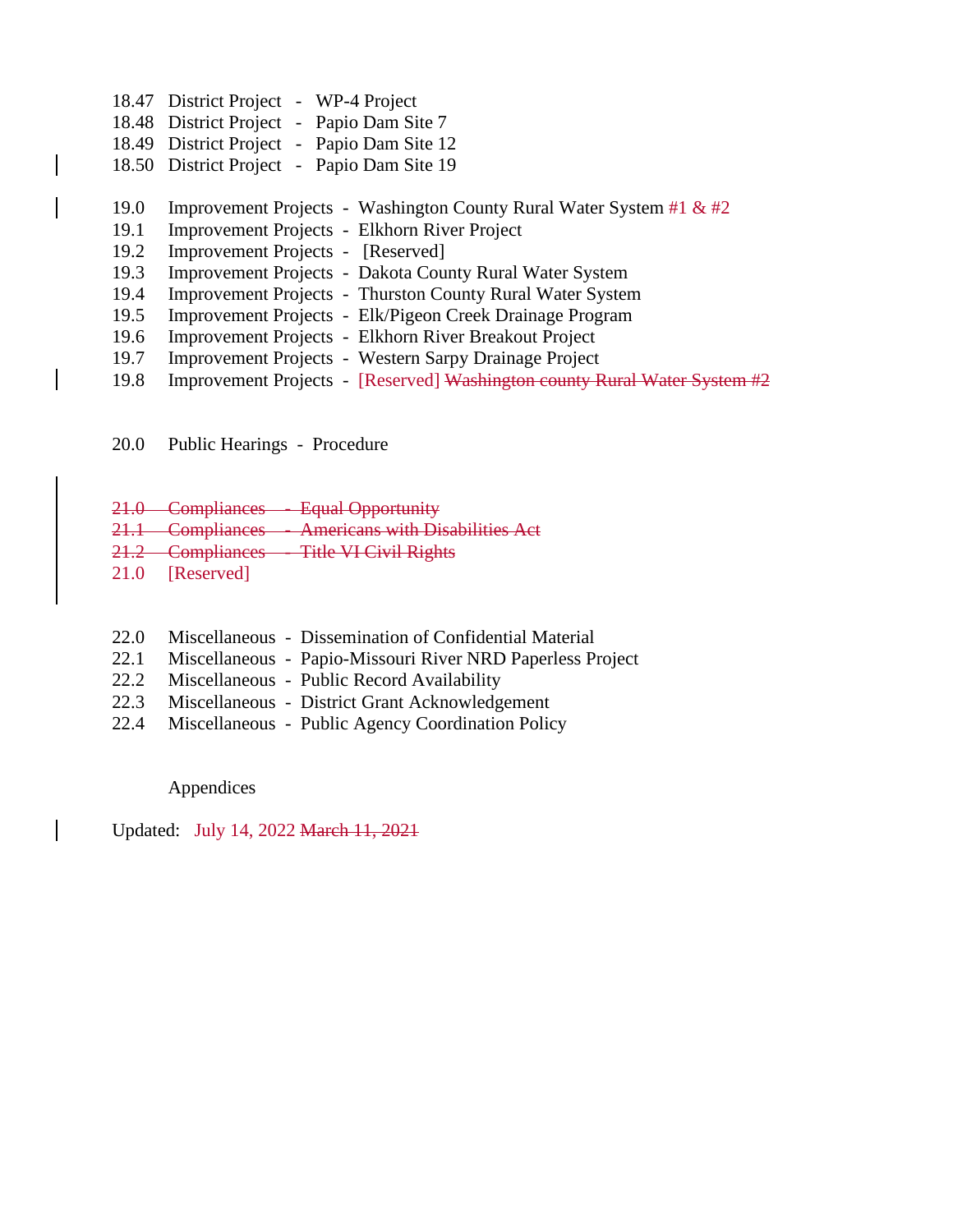### **1.1 Policy Manual - Definitions**. As used in these policies, the following definitions shall apply:

|                              | "Administrative Coordinator" Staff member designated by the General Manager |
|------------------------------|-----------------------------------------------------------------------------|
|                              | "Assistant General Manager" Staff member designated by the General Manager  |
| "Assistant Treasurer"        | Member of the Board designated by the Treasurer                             |
| "Authorized Program"         | A program authorized by these policies                                      |
| "Authorized Projects"        | A project authorized by these policies                                      |
| "Board"                      | Board of Directors of the District                                          |
| "Chairperson"                | Chairperson of the Board                                                    |
| "Commission"                 | <b>Nebraska Natural Resources Commission</b>                                |
| "Director"                   | Member of the Board                                                         |
| "District"                   | Papio-Missouri River Natural Resources District                             |
| "Senior District-Accountant" | Staff member designated by the General Manager                              |
| "General Manager"            | General Manager of the District                                             |
| "Legal Counsel"              | Attorney retained by the Board                                              |
| "Management"                 | General Manager and delegated staff                                         |
| "Officers"                   | Officers of the Board                                                       |
| "Secretary"                  | Secretary of the Board                                                      |
| "Staff"                      | District employees                                                          |
| "These Policies"             | The policies set out herein                                                 |
| "Treasurer"                  | Treasurer of the Board                                                      |
| "Vice-Chairperson"           | Vice-Chairperson of the Board                                               |

[December 5, 1986; June 8, 2006; July 14, 2022]

**1.2 Policy Manual - Authority**. The general authority for these policies is Section 2-3228(6), R.R.S., 1943.

[December 5, 1986]

**1.3 Policy Manual - Effect of Policies**. Except as otherwise provided by law, or otherwise authorized, provided or necessarily implied by a subsequent resolution of the Board, these policies, including the appendices to these policies, shall govern the activities and administration of the District, superseding all prior resolutions of the Board in conflict herewith.

[December 5, 1986; May 12, 2005]

**1.4 Policy Manual - Construction of Policies**. In case of ambiguity in these policies which, in the opinion of the General Manager, must be resolved prior to the next regularly scheduled meeting of the Board, the Chairperson is empowered to exercise his or her sole discretion to construe and resolve such ambiguity by the issuance of an order to the General Manager in writing, upon which writing Management may rely; provided that, a copy of each such order shall be mailed to the Directors at the time of its issuance and the subject of the ambiguity placed upon the agenda for the next regular meeting of the Board.

[December 5, 1986]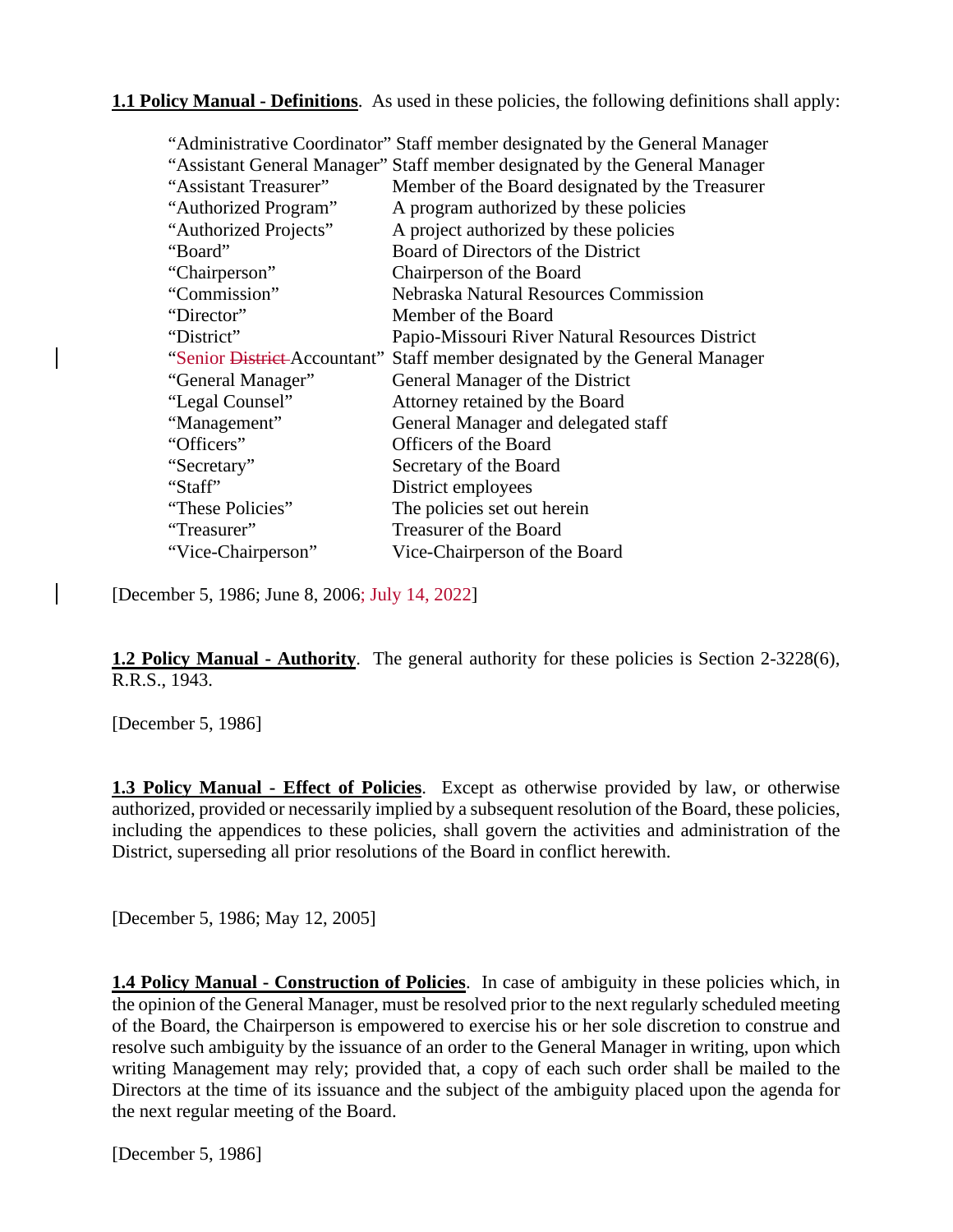**1.5 Policy Manual - Amendment.** The Policies may be amended, or repealed, or new policies may be adopted by majority resolution of the Board. Any such proposed resolution may be moved and debated, and amendments germane thereto may be offered and adopted, at any regular meeting of the Board; provided that,

- A. except in the case of corrections of ambiguities in these policies, the full test of any proposed resolution amending or repealing a policy or adopting a new policy shall be submitted in writing to the Board with the meeting notice.
- B. in the case of Policies 1.1 through 16.9 the vote on the question of the final adoption of such resolution shall be postponed until the next regular meeting of the Board, at which time further amendment of such resolution shall not be in order
- C. if public notice or a public hearing are required by law prior to the adoption or revision of a policy (such as in the case of erosion and sediment control rules and regulations) the vote on the question of the final adoption or revision of such policy shall not be in order until such requirements have been satisfied; and,
- D. Legal Counsel shall prepare working drafts of policy manual changes and additions, and further other services, requested by any Director with notice to the Chairperson, and shall mail copies of resulting work product to the Chairperson and to the General Manager for their information.

[December 5, 1986; July 9, 1987; December 14, 1989; February 14, 2013]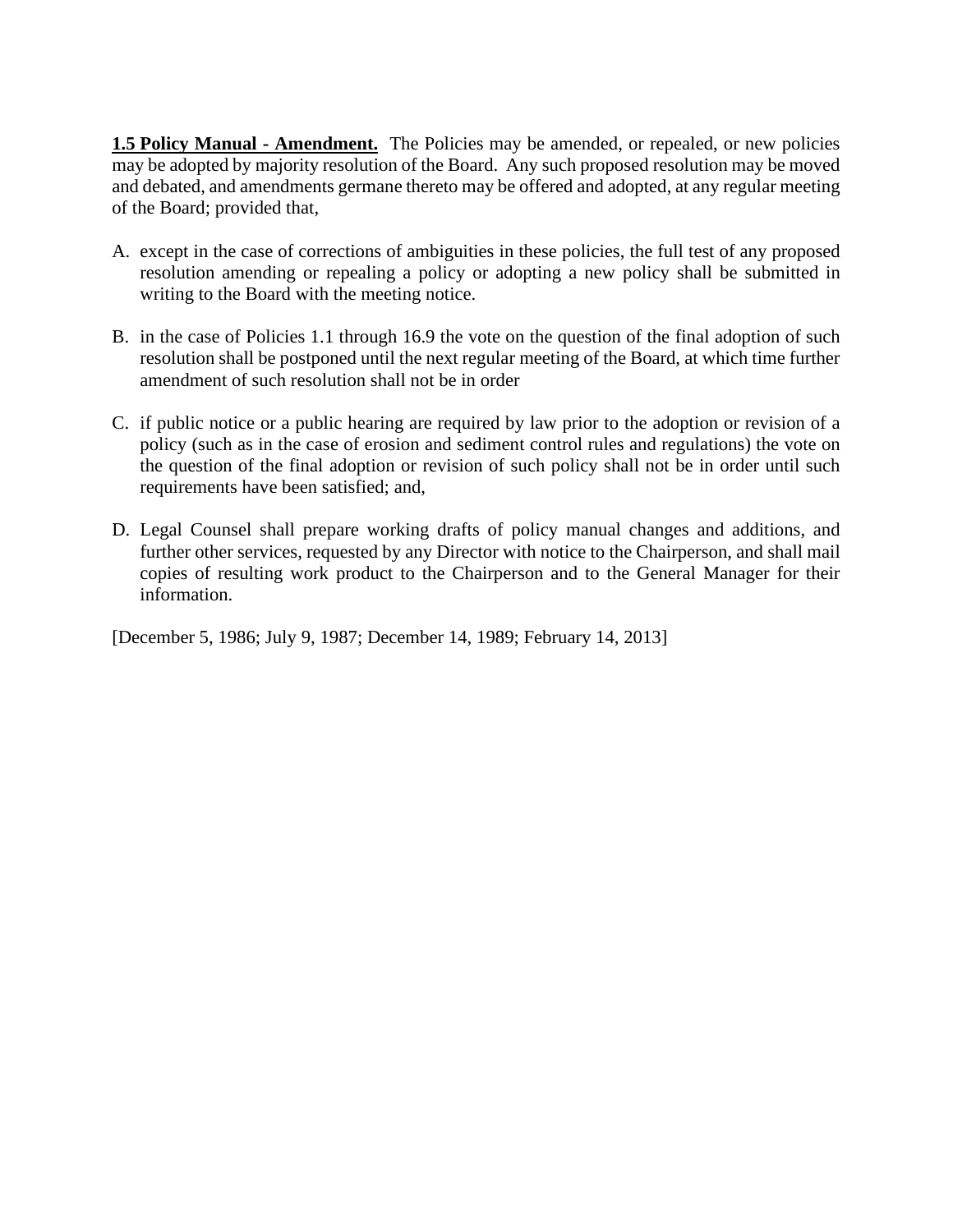**3.0 Officers - Appointment**. The officers of the Board shall be a Chairperson, Vice-Chairperson, Secretary, and Treasurer, each of whom shall be elected by secret ballot by the Board at its July monthly meeting of each year, and an Assistant Treasurer, who, at such meeting, shall be designated by the Treasurer, with the concurrence of the Board. The results of the secret ballot will be announced to the Board.

[December 5, 1986; July 14, 2022]

**3.1 Officers - Term**. Each officer shall serve at the pleasure of the Board and hold office until his or her successor has been elected or until he or she resigns, or becomes incapacitated, as determined by the Board.

[December 5, 1986]

## **3.2 Officers - Duties**.

A. The **Chairperson** shall be the principal officer of the Board. It is the duty of the Chairperson of the Board to:

- 1. open the meeting at the appointed time by taking the chair and calling the meeting to order;
- 2. announce in proper sequence the business that comes before the Board in accordance with the adopted agenda;
- 3. recognize members who are entitled to the floor;
- 4. to state and to put to vote all questions that legitimately come before the Board as motions or that otherwise arise in the course of proceedings and to announce the result of each vote, or, if a motion that is not in order is made, to rule it out of order;
- 5. enforce the rules relating to debate and to order and decorum within the Board;
- 6. expedite business in every way compatible with the rights of Directors;
- 7. decide all questions of order, subject to appeal unless when in doubt, prefers to submit such a question to the Board for decision;
- 8. respond to inquiries of Directors relating to parliamentary procedure or factual information bearing on the business of the Board; and,
- 9. declare the meeting adjourned when the Board so votes.

The Chairperson shall assist the General Manager by interpreting and clarifying the actions, intent, and decisions of the Board between meetings as may become necessary to carry out the works, policies, and intents of the Board, as provided by Policy 1.4. In general, the Chairperson shall perform all duties incident to the office and such other duties as may be prescribed by the Board from time to time.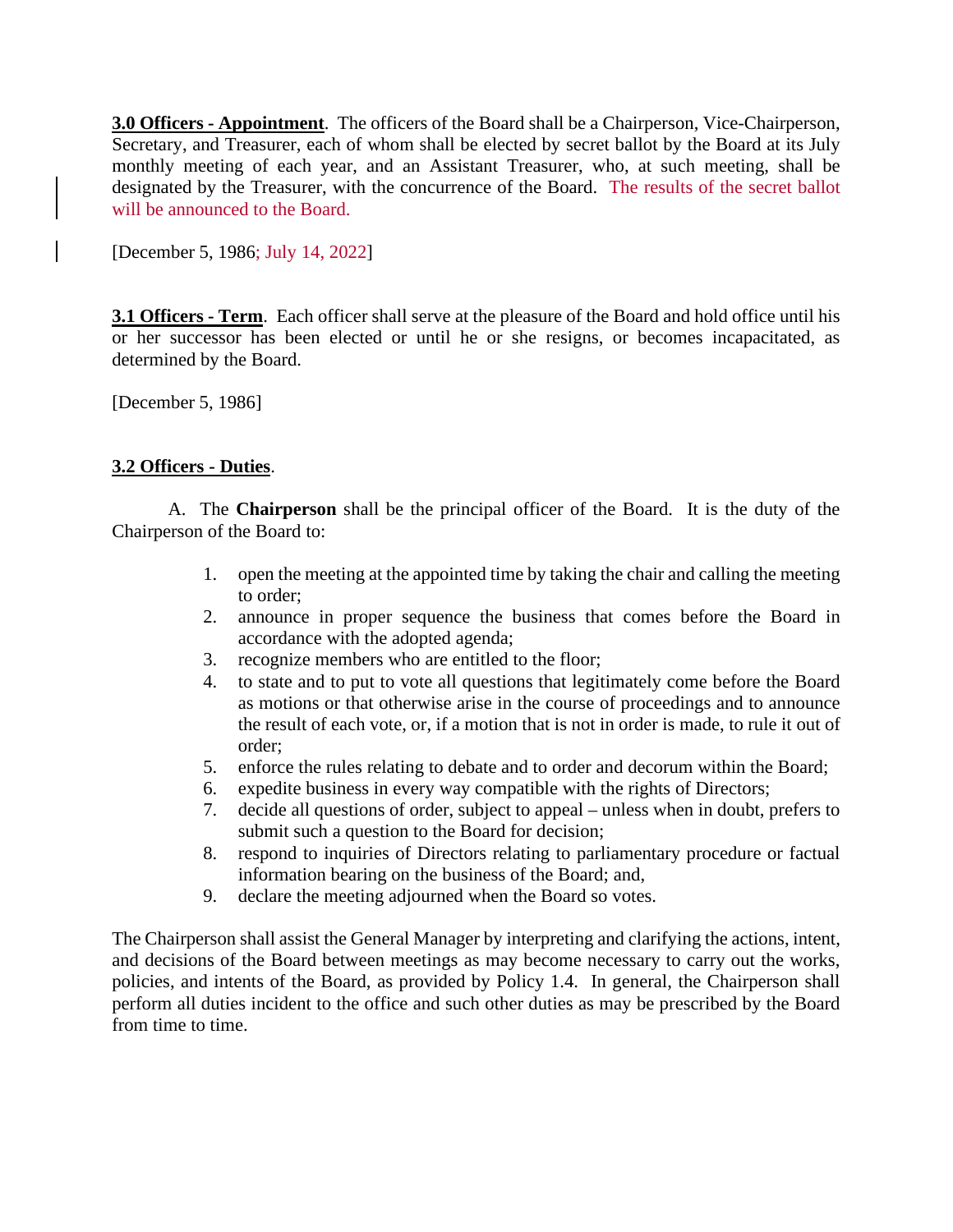B. The **Vice-Chairperson** shall perform the duties of the Chairperson in the absence of the Chairperson, or in the event of the Chairperson's inability or refusal to act. When so acting, the Vice-Chairperson shall have all the powers of and be subject to, all the restrictions upon the Chairperson. The Vice-Chairperson shall perform such other duties as from time to time may be assigned by the Chairperson of the Board.

C. The **Secretary** shall keep, or cause to be kept, accurate minutes of the Board meetings, and perform all the duties incident to the office of Secretary and such other duties as from time to time may be assigned to the Secretary by the Chairperson or the Board.

D. The **Treasurer** shall perform all duties incident to the office of Treasurer and such other duties as from time to time may be assigned by the Chairperson or the Board. The Treasurer shall at all times follow regulations as established by law and by these policies.

E. The **Assistant Treasurer** shall act on behalf of the Treasurer in accordance with the written authorization signed by the Treasurer filed with the Secretary. When so acting, the Assistant Treasurer shall have all the power of and be subject to, all the restrictions imposed upon the Treasurer.

[December 5, 1986]

**3.3 Officers - Nebraska Association of Resources Districts Director and Alternate Director**. At each July Board of Directors meeting, the Board shall elect a Nebraska Association of Resources Districts Director and Alternate Director. The two Board members elected will serve as the voting delegate and alternate voting delegate at all NARD meetings. If both are unable to attend an NARD meeting, the Chairperson shall designate the voting delegate.

[March 2, 1988; March 9, 1989]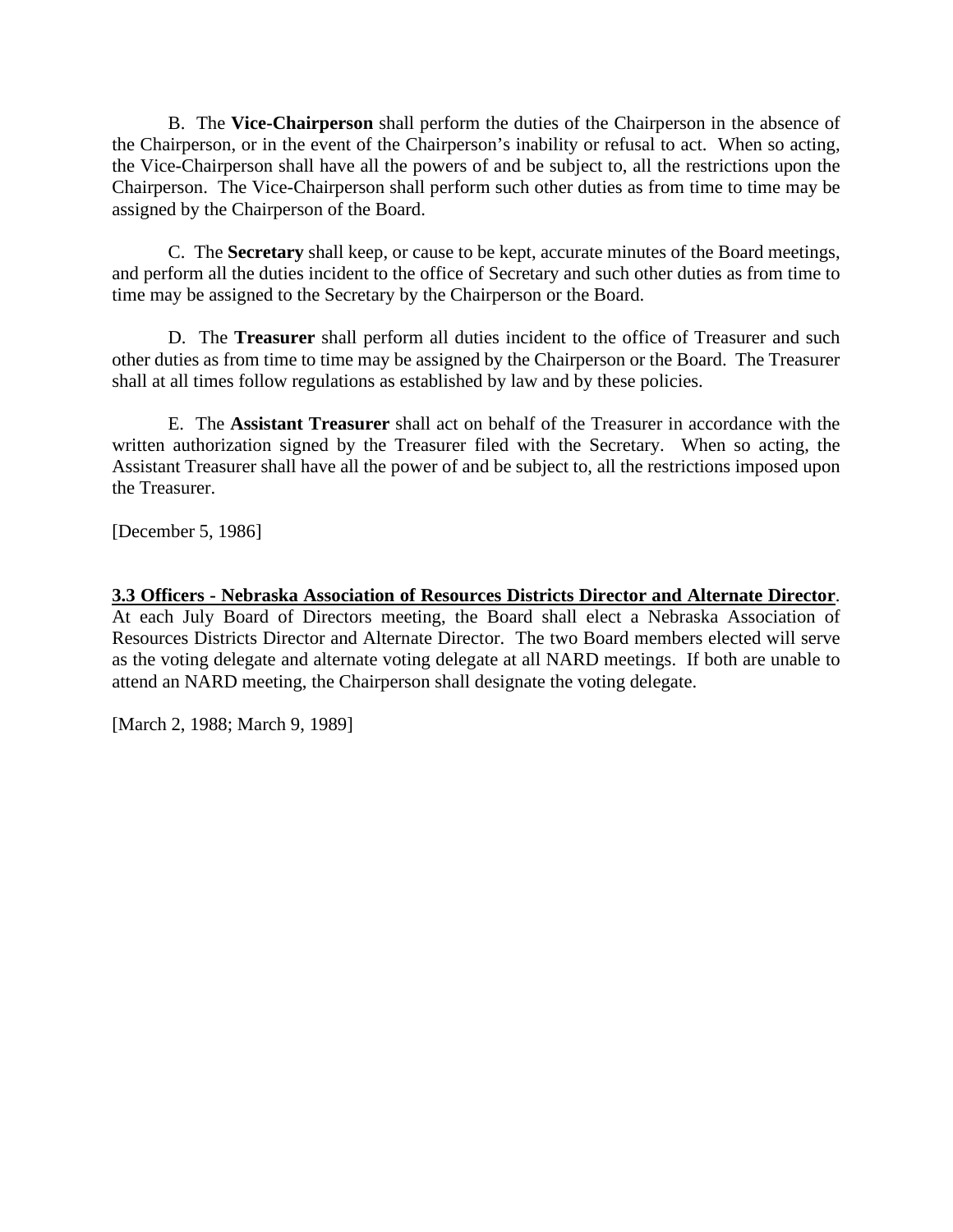**4.0 Board Meetings - Regular Monthly Meetings**. Unless otherwise designated by the Board, the regularly scheduled monthly meeting of the Board shall be held on the second Thursday of each month, at the principal office of the District. Each meeting shall begin at 4:00 p.m. unless otherwise designated. If, prior to the meeting time the General Manager and the Chairperson determine that weather conditions are or will be dangerous for travel to and from the meeting, the regularly scheduled monthly meeting shall be postponed to a date and time determined by the Board Chairperson.until 4:00 o'clock p.m. on the Thursday following such scheduled meeting date, or, if such date is a legal holiday, until 4:00 p.m. on the second Thursday following such scheduled meeting date. The General Manager shall cause every reasonable effort to be made to notify each director of such postponement.

Regularly scheduled monthly meetings may be conducted by virtual conferencing subject to the requirements of Sections 84-1411(2)(b) and 84-1412 of the Open Meetings Act. The Chairperson can elect to hold Board meetings through virtual conferencing on his or her own motion or shall be called by the Chairperson upon the request of three other directors. It is the District's preference to conduct all Board meetings in person and virtual conferencing be only used when the health and safety of the directors, NRD Management, NRD staff and general public are at risk.

[December 5, 1986; December 8, 1988; July 9, 2009; December 12, 2019; July 14, 2022]

**4.1 Board Meetings - Special Meetings**. Special meetings of the Board may be called from time to time as follows:

A. As used herein, the term "special meeting" shall mean all meetings of the Board, requiring a quorum, other than the regularly scheduled monthly meetings.

B. Special meetings may be called on the Chairperson's own motion or shall be called by the Chairperson upon the request of three other directors.

C. The action of the Chairperson in calling such special meeting, and the specification of the date and time and the subjects to be acted upon at such special meeting shall be expressed by oral or written communications to the General Manager, who upon receiving such communications, shall make a memorandum thereof and within 24 hours (exclusive of weekends and NRD holidays) transmit by e-mail to each Director, at his or her last known e-mail address, a notice advising the date and time when such special meeting shall convene pursuant to the call. Such notice shall further contain an agenda of the subjects to be acted upon at such special meeting, which agenda may only be modified at such public meeting to include items of an emergency nature unknown at the time the call for such meeting was made. Meeting agenda and related materials will be posted to the web site at least 3 days prior to the meeting date.

D. In addition to transmitting e-mail notice to all Directors, the General Manager shall cause two attempts to be made to communicate notice of the special meeting to each Director by telephone, such calls shall originate during the District's normal business hours and shall be made to the Director's number shown in the current telephone directory, or to such telephone number as a Director may specify in writing delivered to the General Manager for this purpose.

E. Special meetings may be called to convene on not less than the third day (exclusive of weekends and NRD holidays) after the day that e-mail notice to Directors of such meeting and may be called to convene only at the principal office of the District and between the hours of 8:00 a.m. and 8:00 p.m. on a day other than Saturday, Sunday, or an NRD holiday.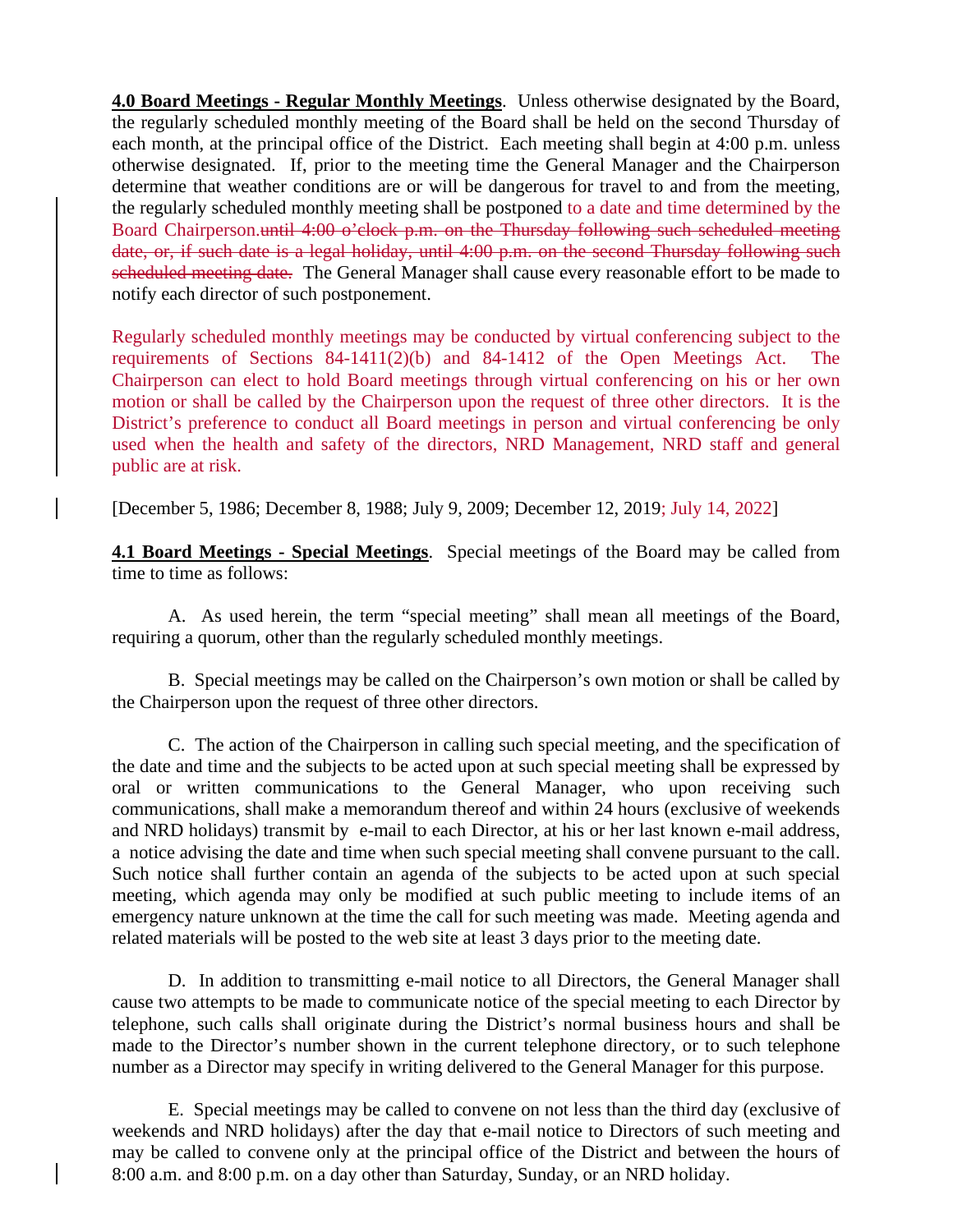F. Special meetings may be conducted by virtual conferencing subject to the requirements of Sections 84-1411(2)(b) and 84-1412 of the Open Meetings Act. The Chairperson can elect to hold Board meetings through virtual conferencing on his or her own motion or shall be called by the Chairperson upon the request of three other directors. It is the District's preference to conduct all Board meetings in person and virtual conferencing be only used when the health and safety of the directors, NRD Management, NRD staff and general public are at risk.

[December 5, 1986; November 18, 1999; October 9, 2003; July 14, 2022]

**4.2 Board Meetings - Emergency Meetings**. (Governed by Section 84-1411(5) R.R.S., 1999.) When it is necessary to hold an emergency meeting without reasonable advance public notice, the nature of the emergency shall be stated in the minutes and any formal action taken in such meeting shall pertain only to the emergency. Such emergency meetings may be held by means of electronic or telecommunication equipment. The provisions of Section 84-1411(4) R.R.S., 1999, shall be complied with in conducting emergency meetings, i.e., reasonable efforts shall be made to provide advance notification to the news media of the time, place and subject of the emergency meeting. Minutes specifying the nature of the emergency and any formal action taken will be available to the public no later than the end of the next regular business day.

[December 5, 1986; May 12, 2005]

**4.3 Board Meetings - Agenda**. Except for items of an emergency nature, the agenda for regular meetings of the Board shall be finalized 3124 hours prior to the hour of the meeting.

[December 5, 1986; January 8, 2015; July 14, 2022]

**4.4 Board Meetings - Notice of Meetings and Expenditures**. Public Notice of the regular Board meeting shall be e-mailed to the six offices of the District, the Board and news media at least 6 days prior to the meeting. The Public Notice shall contain the time, place and date of the meeting and a statement that, "The agenda for each such meeting shall be kept continually current and shall be readily available for public inspection at the principal office of the Papio-Missouri River NRD at 8901 South 154<sup>th</sup> Street, Omaha, NE, during normal business hours." The notice of the District's regular Board of Directors meeting shall be published in the Omaha World-Herald. The District's monthly expenditures shall be published in the least expensive legal newspaper in each of the six counties on a yearly basis.

[December 5, 1986; October 9, 2003]

#### **4.5 Board Meetings - Conduct of Meetings**.

A. For the sake of accuracy, a recording shall be made of Board meetings, with a secretary also present to record the minutes of the meeting.

B. Each member of the Board, including the Chairperson, shall have one vote upon each matter submitted to a vote at a meeting of the Board.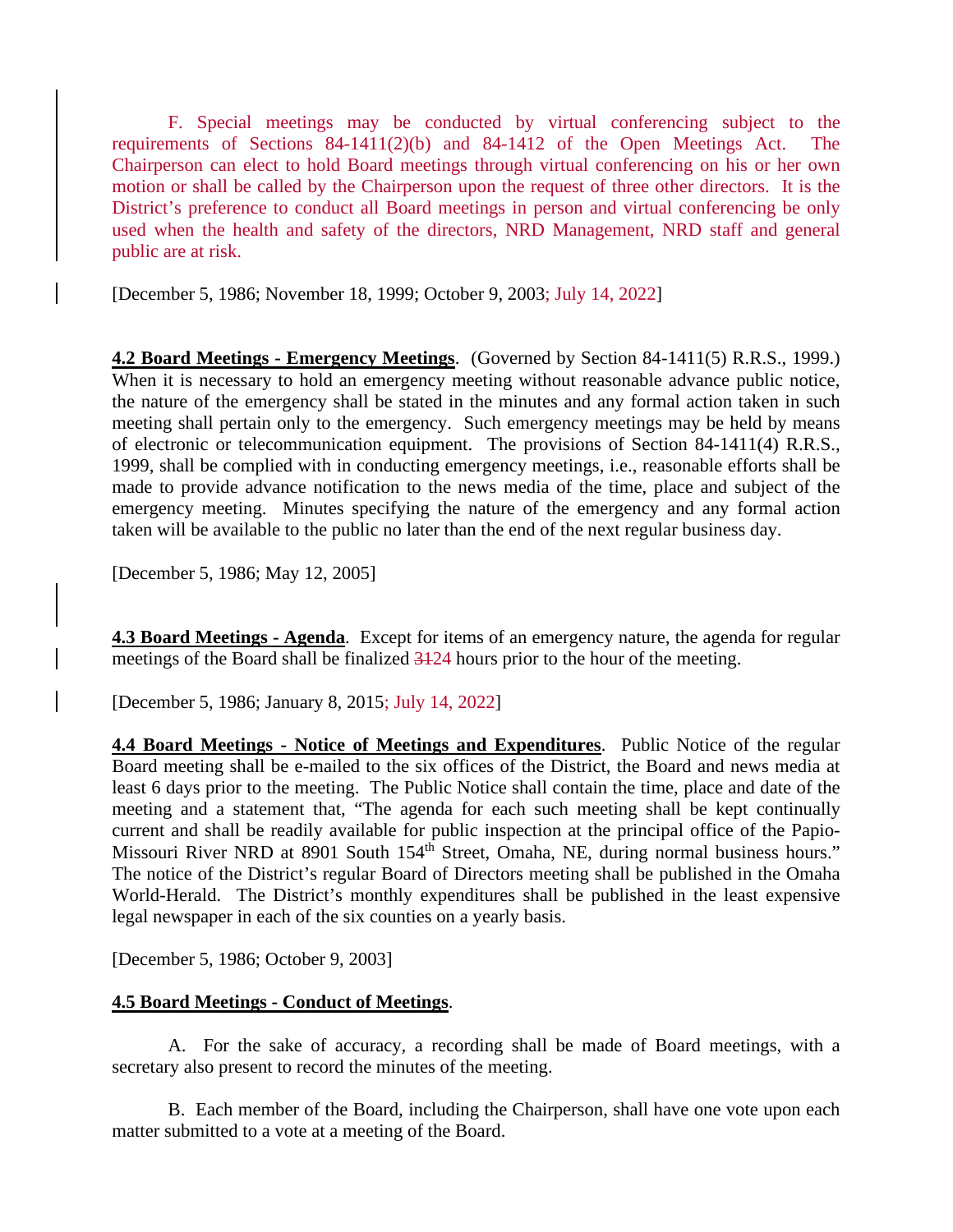C. Voting on any motion or resolution before the Board shall be by roll call vote in open session. Roll calls of Directors shall be made in rotating alphabetical order. The record shall state how each Director voted, or if the Director was absent or not voting.

D. Pursuant to statute, a majority of the voting members of the Board shall constitute a quorum, and the concurrence of a majority of a quorum shall be sufficient to take action and make recommendations (Sec. 2-3219, R.R.S., 1943). Such provision is hereby construed as requiring the concurrence of a majority of the Directors present for the passage of a motion (if such majority is a quorum) and, therefore, Directors present but abstaining on a motion should be counted as voting and such votes regarded as having the same effect as negative votes.

[December 5, 1986; December 12, 2002; January 8, 2015]

**4.6 Board Meetings - Rules of Order**. Unless superseded by law, by these policies, or by prior or future resolution, Robert's Rules of Order, Newly Revised, will govern the conduct of all meetings of the Board.

#### [December 5, 1986]

**4.7 Board Meetings - Minutes**. Minutes of all Board meetings showing the time, place, members present and absent, the action taken, and the vote thereon, shall be prepared.

[December 5, 1986]

**4.8 Board Meetings - Right to Speak**. The following rules and regulations shall govern the conduct and privilege to speak of persons attending open meetings of the District:

- A. Prior to the convening of the meeting, the General Manager shall post an agenda at the door of the meeting room.
- B. A Request to Address the Board sheet shall be posted with the agenda and citizens wishing to speak at the meeting shall so indicate on this sheet and specify the agenda item or items on which they desire to be heard.
- C. During the consideration of each agenda item the Chairperson shall call upon citizens who have indicated a desire to be heard on such item, in the order in which the Chairperson shall determine. The Chairperson, in his or her discretion, may also allow other citizens to be heard after all those who have given prior indication of a desire to speak have been heard on such item.
- D. Every citizen speaking at the meeting shall begin his or her remarks by stating his or her name and postal address.
- E. All citizens' remarks shall be directed to the Chairperson who shall determine by whom any appropriate response shall be made.
- F. The Chairperson may limit or allot the time allowed for the remarks of citizens called upon to be heard and may rule any such citizen out of order for exceeding such limitation, or for remarks which are repetitious or irrelevant.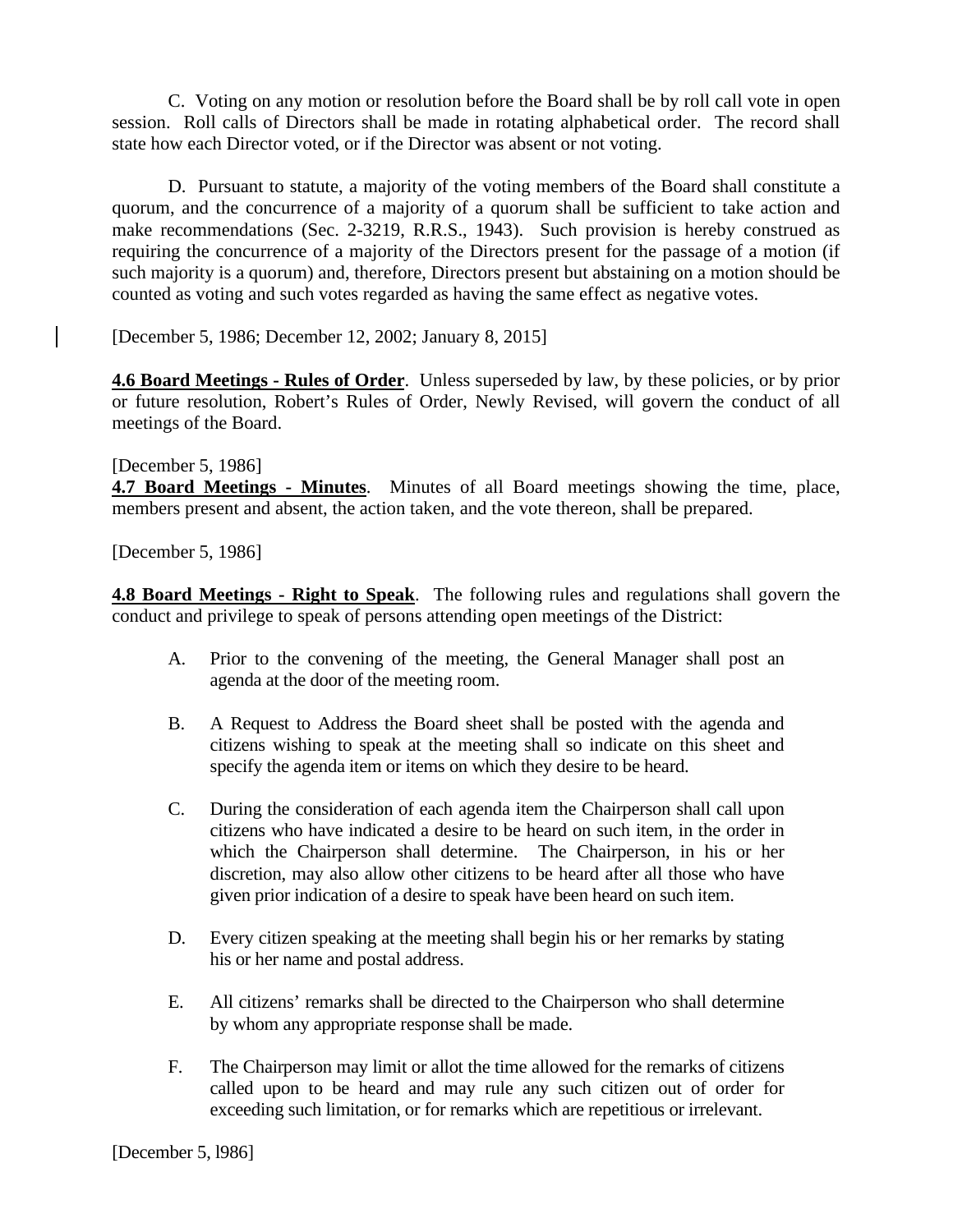### **4.9 Board Meetings - Meeting Materials Distribution**.

A. Meeting materials for the Board Meetings will be posted to the District web site at [www.papionrd.org.](http://www.papionrd.org/) pursuant to the following:

Board Meeting Information: Draft Board agenda and other available information will be posted to the website at least 5 days prior to the meeting date. Draft agenda will be e-mailed to Directors at least 5 days prior to the meeting date.

> Final agenda, Subcommittee minutes, etc., will be posted to the website by 4:00 p.m. the day prior to the Board Meeting. Final agenda will be e-mailed to Directors by 4:00 p.m. the day prior to the meeting date.

B. Except with the consent of two-thirds of the entire Board of Directors, and with the exception of matters related to litigation, the Board at a non-emergency meeting (see 84-1411(3), R.R.S., 1943) shall not consider personnel matters or give initial consideration to a new project unless the available informational materials relating thereto are e-mailed to the Directors and posted to the web site at least five days prior to the day of the meeting.

[December 5, 1986; September 8, 1994; October 9, 2003]

**4.10 Board Meetings - Agenda Distribution**. The draft agenda will be posted to the web site [\(www.papionrd.org\)](http://www.papionrd.org/) at least 5 days prior to the meeting date. The final agenda will be posted to the web site and e-mailed to Directors by 4:00 p.m. the day prior to the Board Meeting.

[December 5, 1986; October 9, 2003]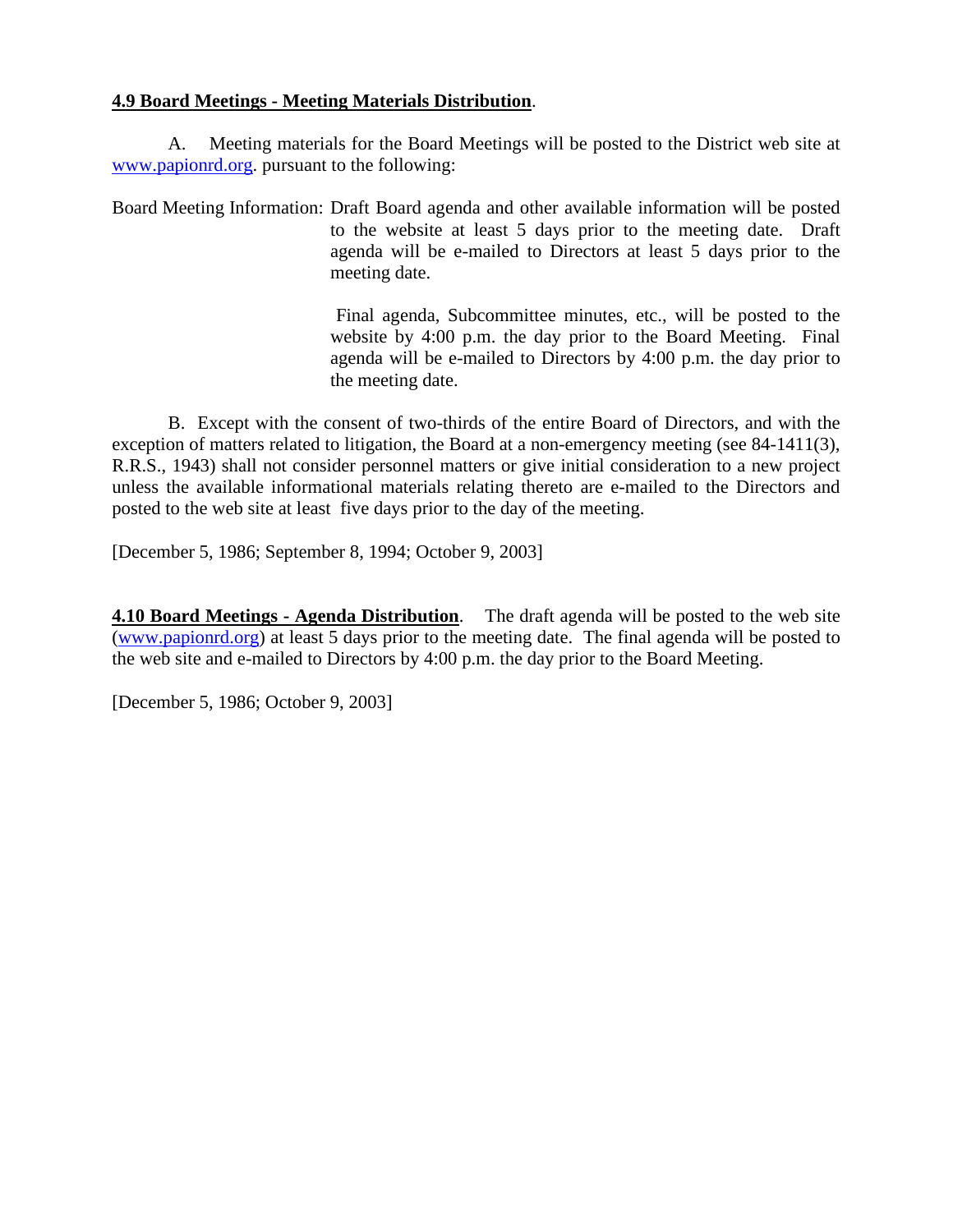**6.0 Executive Subcommittee - Appointment**. The regular members of the Executive Subcommittee shall consist of the Chairperson, Vice Chairperson, Secretary and the Treasurer (or the Assistant Treasurer in the absence of the Treasurer) of the Board. The Chairperson of that standing Subcommittee of the Board which the Chairperson of the Board determines has primary jurisdiction over the principal subject of an Executive Subcommittee meeting shall be an ad hoc voting member of the Executive Subcommittee for that meeting. In the case of District emergency, the Chairperson, or the Vice Chairperson in the absence of the Chairperson from the District, may appoint other members of the Board to serve as substitutes for members of the Executive Subcommittee who may be absent from the District or otherwise temporarily unable to serve.

[December 5, 1986; April 13, 1989; March 12, 1992; August 12, 1993]

**6.1 Executive Subcommittee - Term**. Members of the Executive Subcommittee shall serve during their term as officers.

December 5, 1986; April 13, 1989; March 12, 1992]

**6.2 Executive Subcommittee - Officers**. The officers of the Board shall be the officers of the Executive Subcommittee.

[December 5, 1986]

**6.3 Executive Subcommittee - Emergency Jurisdiction**. The Executive Subcommittee is empowered to provide approval of emergency responses to legislative initiatives, natural disasters and other District crises; provided that, a report of each such approval shall be mailed to the Directors at the time of such approval.

[December 5, 1986; March 12, 1992; July 13, 1995]

**6.4 Executive Subcommittee - Meetings**. Meetings of the Executive Subcommittee shall be called by the Chairperson.

[December 5, 1986]

6.5 Executive Subcommittee – General Manager Jurisdiction. The Executive Subcommittee is responsible for the periodic review of the General Manager Employment Agreement.

[July 14, 2022]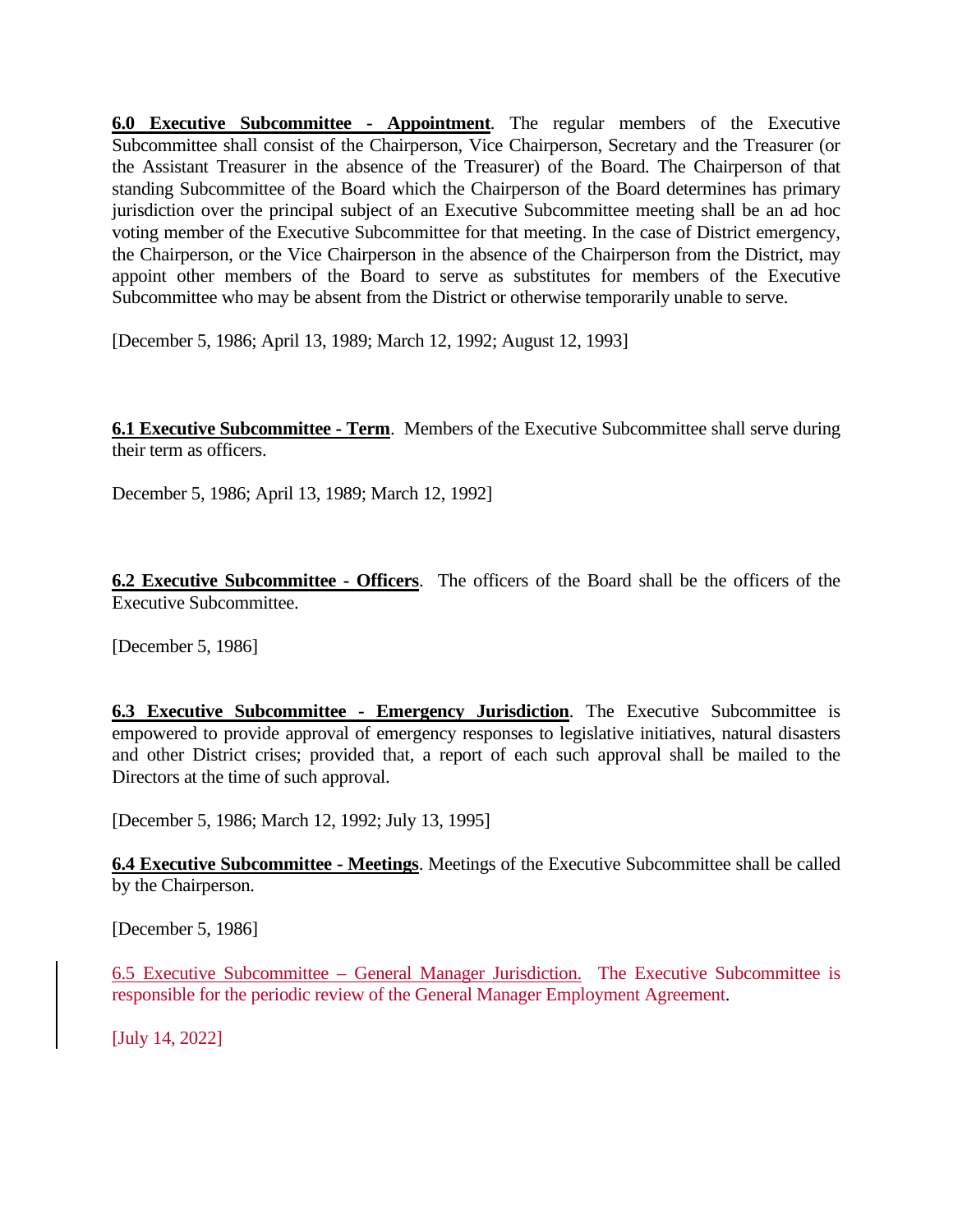## **7.0 Finance, Expenditure and Legal Subcommittee - Appointment**. (See Policy 5.0)

[December 5, 1986; March 12, 1992]

### **7.1 Finance, Expenditure and Legal Subcommittee - Term**. (See Policy 5.1)

[December 5, 1986; March 12, 1992]

#### **7.2 Finance, Expenditure and Legal Subcommittee - Officers**. (See Policy 5.2)

[December 5, 1986; March 12, 1992]

**7.3 Finance, Expenditure and Legal Subcommittee - Jurisdiction**. The Finance, Expenditure and Legal Subcommittee shall have jurisdiction with respect to:

- A. The annual budget of the District;
- B. the District's periodic financial reports and annual audit;
- C. deposits and investments of District funds;
- D. review of District bills and recommendations for disbursement of District funds;
- E. acquisition and disposal of land, easements or rights-of-way;
- F. litigation involving the District; and,
- G. the District's insurance coverage.

[December 5, 1986; March 12, 1992; August 12, 1993]

**7.4 Finance, Expenditure and Legal Subcommittee - Meetings**. Meetings of the Finance, Expenditure and Legal Subcommittee shall be called by the Chairperson or by the Subcommittee Chairperson. Meetings of the Finance, Expenditure and Legal Subcommittee for the purpose of reviewing bills or making recommendations for disbursements of District funds shall be called by the Chairperson or by the Subcommittee Chairperson at the request of any member or such Subcommittee and held during the hour prior to the regular monthly meeting of the Board when those bills or disbursements will be discussed.

[December 5, 1986; March 12, 1992; August 12, 1993]

**7.5 Finance, Expenditure and Legal Subcommittee - Budgetary Oversight**. If, at any time during the fiscal year, the District expenditures from any budgetary account, for which more than \$20,000<del>10,000</del> was budgeted for that fiscal year, exceed the amount budgeted by more than 10%, the Chairperson of the Finance, Expenditure and Legal Subcommittee may call a meeting of such Subcommittee to consider recommendations to the Board with respect to such account.

[July 9, 1992; July 14, 2022]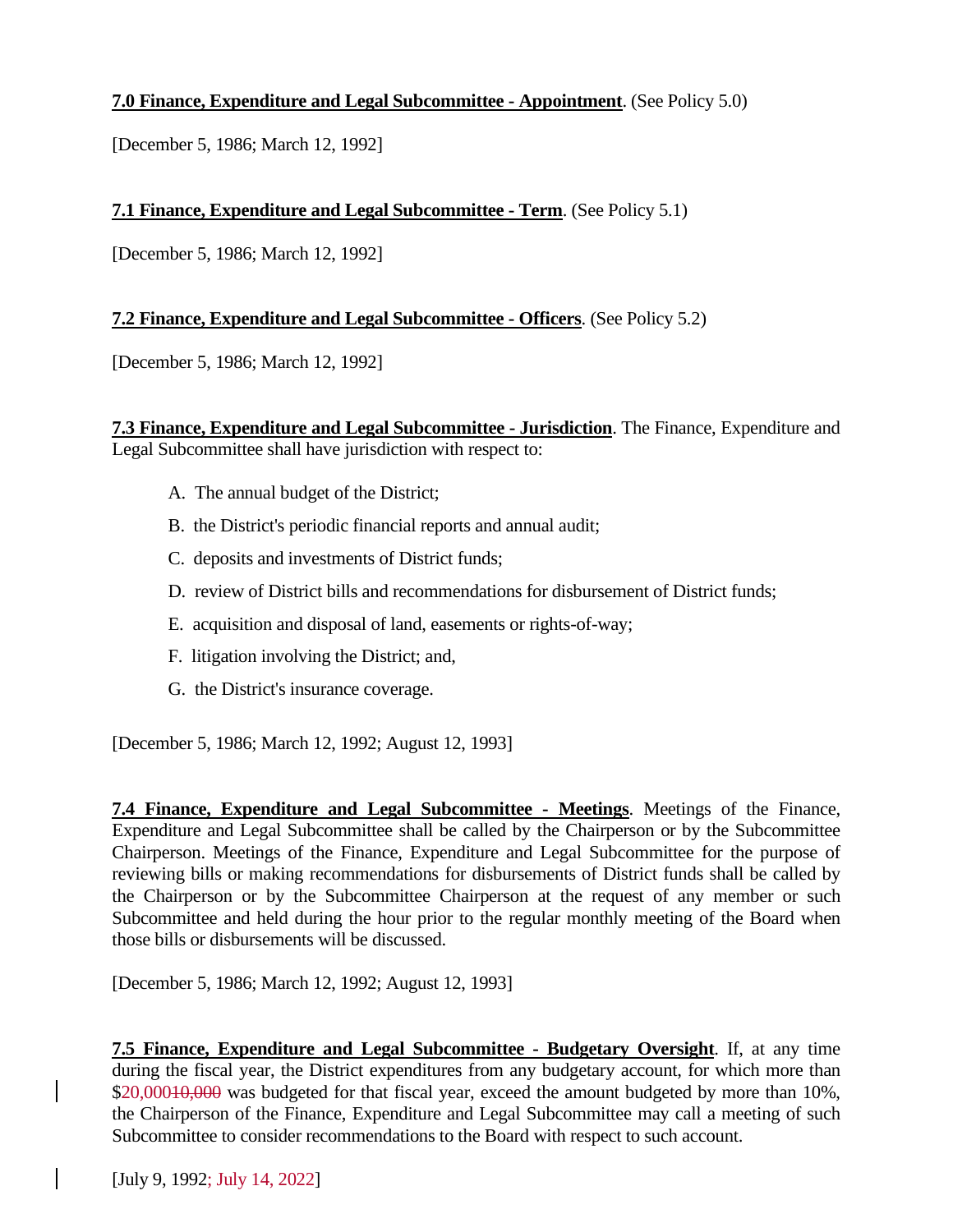**12.0 General Manager - Employment**. (Governed by the provisions of the General Manager Employment Agreement, Appendix A.)

[December 5, 1986]

**12.1 General Manager - Term**. (Governed by the provisions of the General Manager Employment Agreement, Appendix A.)

[December 5, 1986]

**12.2 General Manager - Duties**. (Governed by the provisions of the General Manager Employment Agreement, Appendix A.)

[December 5, 1986]

**12.3 General Manager - Authority**. Except as otherwise directed by the provisions of the General Manager Employment Agreement (Appendix A), within the limitations of the Nebraska Budget Act (Sec. 23-921, R.R.S., 1943), and within any limitations set by these policies, the General Manager, on behalf of the District, shall approve program applications, enter into contracts, employ staff (within the limits of the adopted budget for personnel for the fiscal year), authorize the commitment of District funds, and take such other actions as the General Manager determines reasonable and necessary to carry out the authorized programs and authorized projects of the District.

[December 5, 1986]

**12.4 General Manager - Delegation of Authority**. Whenever these policies call for the performance by the General Management of a duty or act, the General Manager may delegate such responsibility to Staff. (See Policy 1.1, "Management").

[December 5, 1986]

**12.5 General Manager - Performance Review**. (Governed by the provisions of the General Manager Employment Agreement, Appendix A.)

[December 5, 1986]

**12.6 General Manager - Assistant General Manager**. The General Manager may appoint an Assistant General Manager.

[December 5, 1986]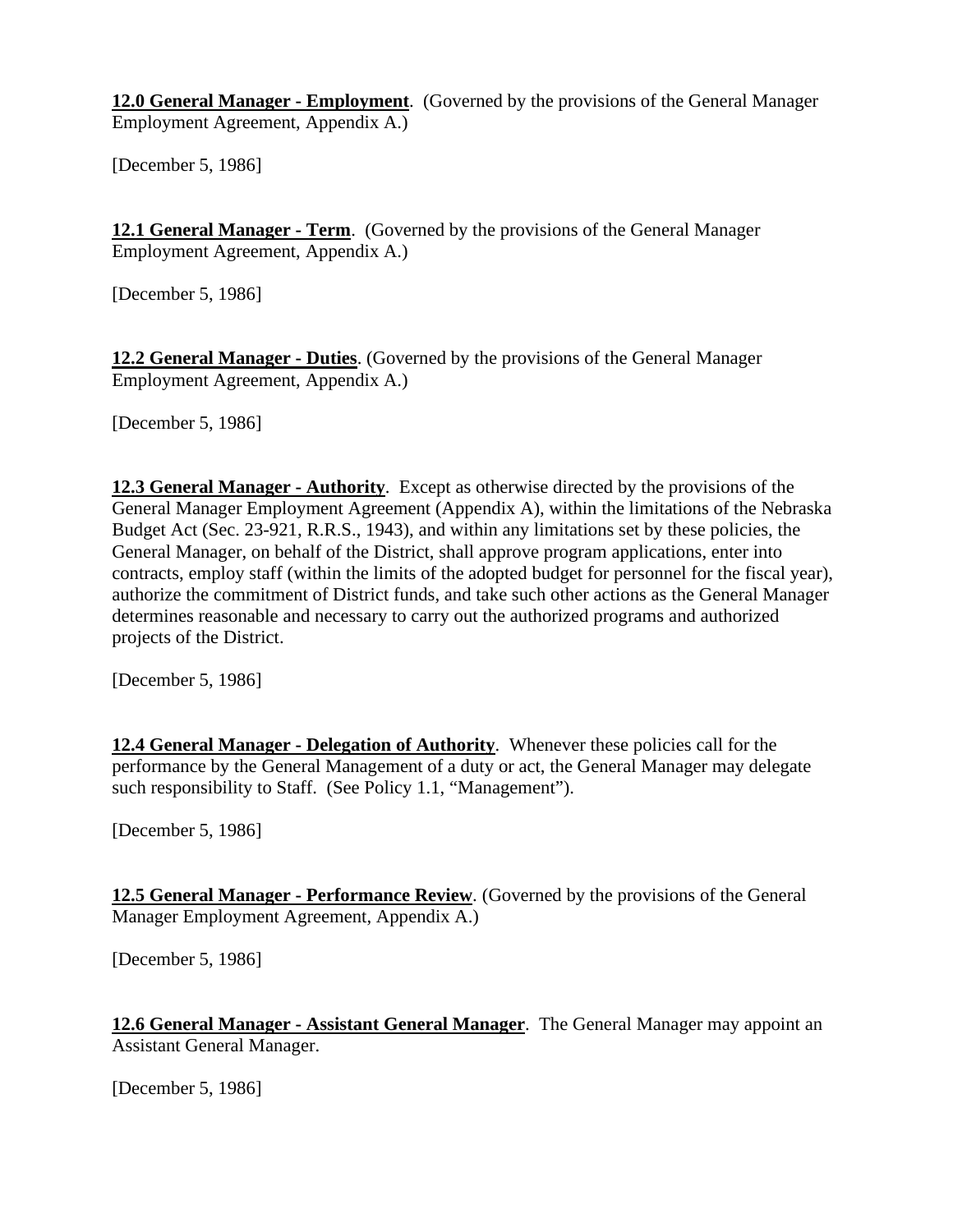**12.7 General Manager - Monthly Report**. The General Manager shall report to the Board monthly, such report to include the following:

- A. Information/Education Report
- B. A personnel report, to include personnel development, i.e., conferences/seminars attended by staff, promotions, and the hiring of new employees., etc.
- C. A report on the authorized programs and projects of the District.
- D. A report on construction services, professional services and personal property purchases authorized by management.

E.A report on state legislative proposals contemplated or recommended by Management.

[December 5, 1986; November 9, 1993; December 12, 2002; August 12, 2004; July 14, 2022]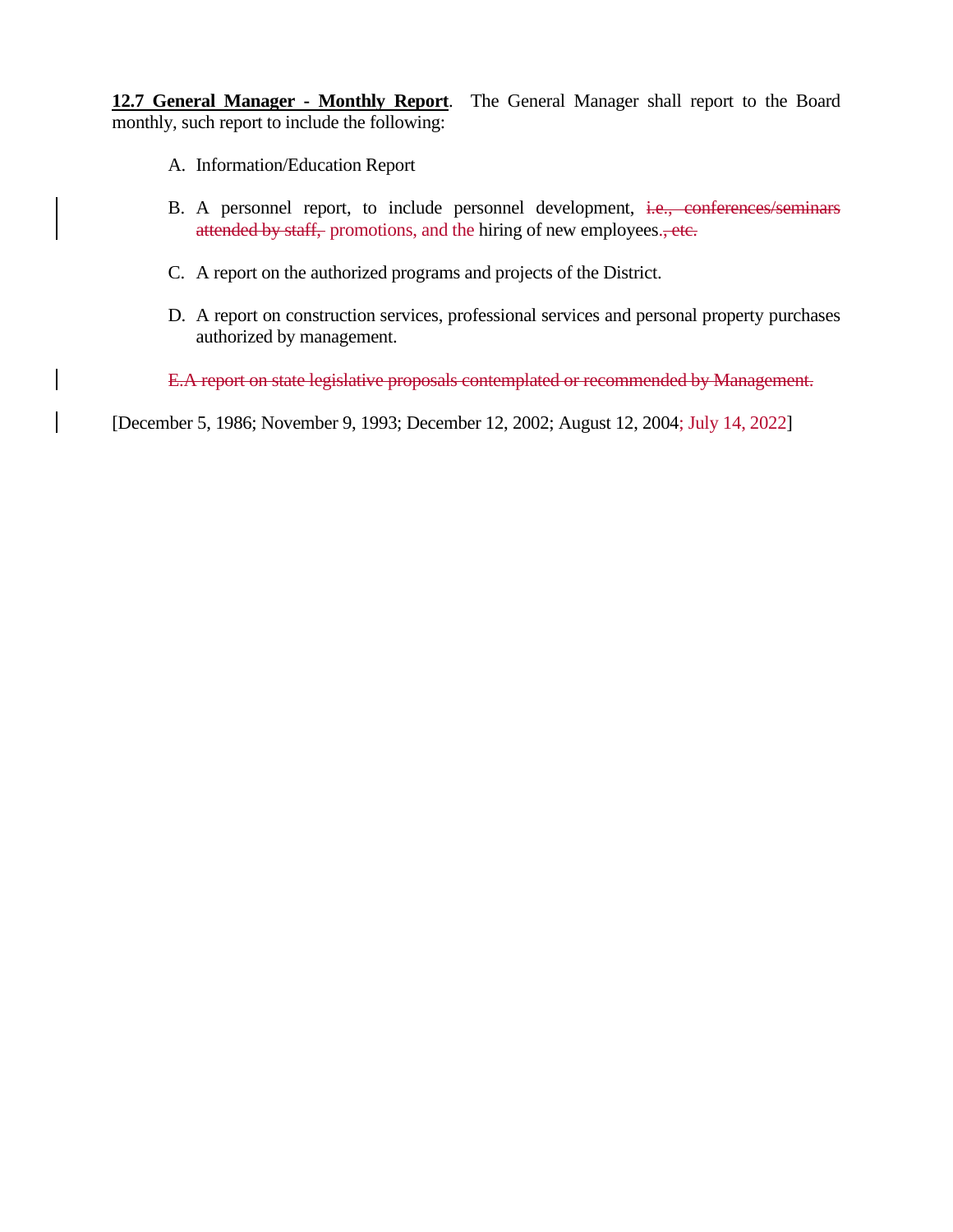**14.0 Financial - Depositories**. The Board of Directors Wells Fargo Bank Nebraska, N.A., and Dakota County Bank or their successors are shall approve depositories in which the funds of the District may be kept deposited in demand deposit (checking) accounts.

[December 5, 1986; January 11, 1990; December 12, 2002; July 14, 2022]

**14.1 Financial -Investments**. The Treasurer of the District be, and is hereby authorized and directed to hold the funds of the District in the following manner:

A. The amount necessary for the immediate needs of the District shall be maintained on deposit in an FDIC-insured checking account at the named depositories Wells Fargo Bank Nebraska, N.A., or F & M Bank, or their successors.

B. The remainder of the funds of the District shall be maintained in one or more of the following investment accounts, in such proportions or amounts as may be determined by the Treasurer, subject to the limitations hereinafter provided, to-wit:

- 1. In insured time certificates of deposit issued by any bank within the District.
- 2. In United Stated treasury notes or bonds, on the best terms as may be obtainable and in such multiples, amounts and maturities as may be available on the open market. The Treasurer is authorized to hold such notes or bonds until the maturity thereof, or sell the same when he or she shall determine that the proceeds thereof shall be necessary for the payment of District obligations or when a greater return to the District can be obtained by investing said proceeds in one or more other investments authorized by these rules and regulations.

2.3. In the Nebraska Public Agency Investment Trust.

C. No funds of the District accumulating in an amount in excess of the applicable FDIC insurance coverage shall be maintained on deposit or in certificates of deposit of any bank unless the excess is secured in the same manner as provided by statute for the deposit of public funds.

D. The Treasurer and General Manager, jointly; the Treasurer and the Assistant General Manager, jointly; the Assistant Treasurer and the General Manager, jointly; or the Assistant Treasurer and the Assistant General Manager, jointly, are authorized to issue written orders for the transfer of District funds between District deposit and investments accounts, issue checks against the District deposit accounts without prior approval of this Board for the purchase of such U.S. Treasury notes or bonds or time certificates of deposit as may be made by the Treasurer of the District pursuant hereto; and, redeem such instruments, and endorse such instruments for deposit in District deposit accounts.

E. The SeniorDistrict Accountant is authorized to transmit verbal or electronic orders for the transfer of District funds between District deposit and investment accounts and for the purchase, sale or redemption of U.S. Treasury notes or bonds or certificates of deposit pursuant hereto.

F. The Treasurer is authorized and directed to designate the named depositories Wells Fargo Bank Nebraska N.A., or their successors as the Treasurer's agent for the safekeeping of any U.S. Treasury notes or bonds purchased pursuant to the authority granted herein.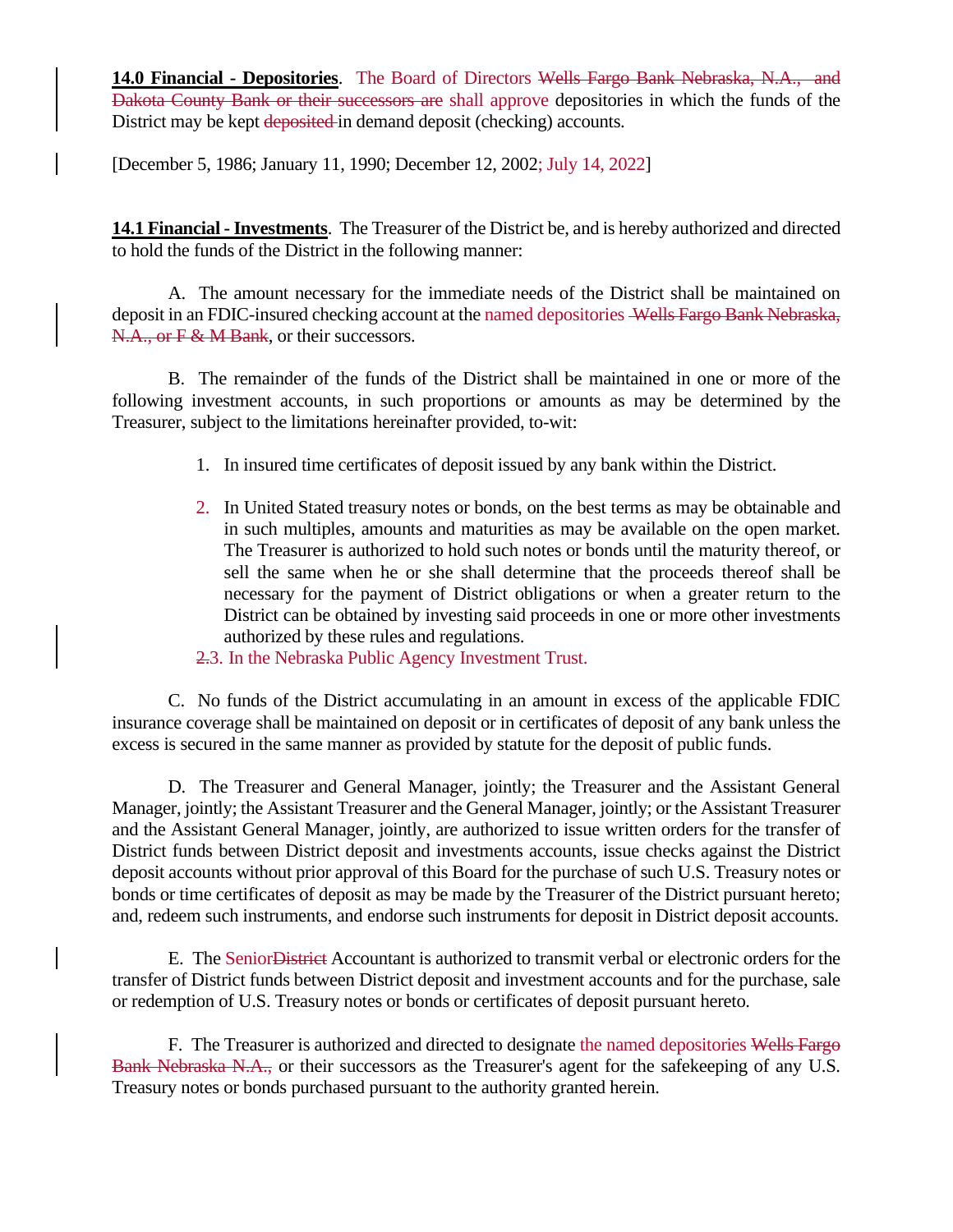G. The Administrative Coordinator may sign financial documents as described in subparagraphs B and D above if a vacancy exists in either the position of General Manager or the position of Assistant General Manager

[December 5, 1986; January 11, 1990; December 12, 2002; January 12, 2006; June 8, 2006; January 8, 2015; July 14, 2022]

**14.2 Financial - Disbursements**. Checks, drafts and orders for payments of District funds on deposit any District depository, shall be made only as authorized by the Board and may be signed by the Treasurer and the General Manager, Jointly; or by the Treasurer and Assistant General Manager, jointly; or by the Assistant Treasurer and the General Manager, jointly; or by the Assistant Treasurer and the Assistant General Manager, jointly. Electronic funds transfer orders, except for those authorized by 14.1, shall only be made upon the written or electronic approvals required for check disbursements. A copy of the approvals shall become a part of the accounting records. The Administrative Coordinator may sign financial disbursements in the manner noted above if a vacancy exists in either the position of General Manager or the position of Assistant General Manager.

[December 5, 1986; January 11, 1990; January 12, 2006; June 8, 2006; July 14, 2022]

## **14.3 Financial - Accounting**.

A. Accounting books and records for all financial transactions will be kept in accordance with generally accepted accounting principles. An audit of the District's books shall be made at the end of each fiscal year.

B. Expenses of the District employees and Directors will be reimbursed only upon the completion of an Expense Claim, Form 14.3.B., Manual of Standard Forms (Appendix E) and as necessary for the District to remain compliant with Internal Revenue Service requirements for an accountable plan.

C. An expense claim shall be submitted within sixty (60) days after the occurrence of the claimed expense. The expense claim shall itemize and describe the nature of the expense. Receipts for expenses shall be attached to the claim. The following rules apply to Expense Claim, Form 14.3.B.

- 1. **Description** Record the purpose of the visit. If any amounts are included for guest meals, you should record name and title of the guests, business purpose and nature of expenditure(s), i.e., meals, etc.
- 2. **Lodging** Receipts are required for all lodging expenditures, show single rate, if applicable.
- 3. **Transportation** Air, Limo, Taxi, Etc. Receipts are required for all air expenditures; however, receipts are not required for normal local transportation such as taxi, subway, limousine, etc. Automobile Expenses (not to be used if you use District vehicle) – For use of personal automobile. Record number of miles driven and the amount of reimbursement. For rental car insert appropriate amount and attach copy of receipt.
- 4. **Tolls/Parking** Receipts should be attached if available for parking or tolls incurred while using a District or personal vehicle for District business.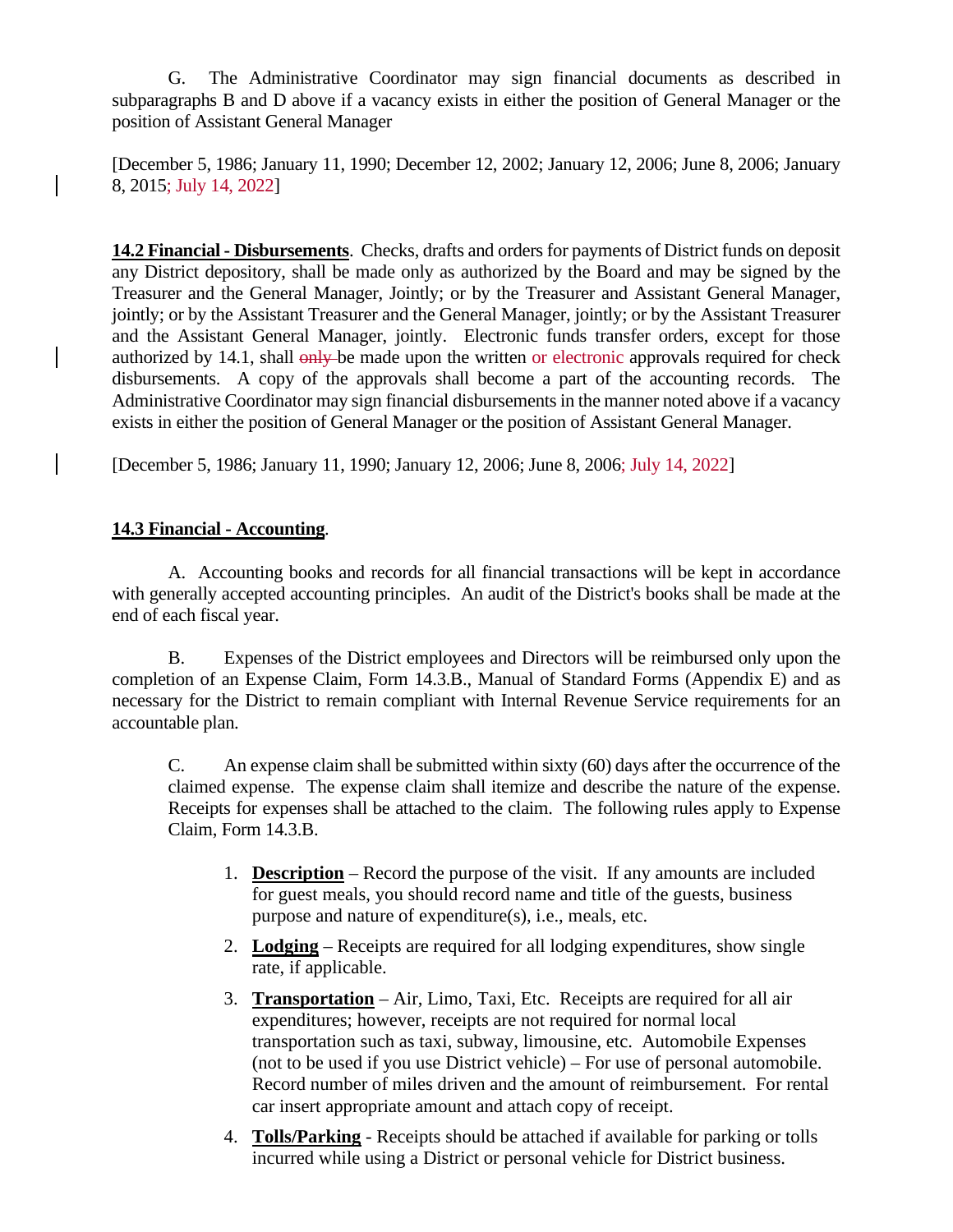- 5. **Meals** This should reflect amount expended on meals. Receipts are required for all meals if daily total exceeds \$39.00 and/or individual meal exceeds \$20.00.
- 6. **Telephone**: Charges should be accompanied by telephone bill which indicates business called and purpose.
- 7. **Other Expenses** Other expenses such as meeting/conference registration fees, internet connection expenses, miscellaneous supplies, etc. Receipts should be attached if available.
- 8. **Daily Total** The total amount of expenses (not including per diem) expended for each day should be accumulated and entered here.
- 9. **Per Diem** Director per diem request should be noted here.
- 10. **Travel Advance** If you have drawn a travel advance for a trip, insert the amount and calculate the balance owed to you or if the advance exceeds the expenses, return the amount due to the District.
- 11. **Credit Card Use** A credit card receipt, except for fuel purchases, must be accompanied by an itemized receipt.
- 12. **Signature** Sign and date and return to the NRC office.
- 13. If the spaces provided for explanations are not adequate, please use the space provided on the back of the form or attach additional pages as required.
- 14. Be sure report is completely and correctly identified and columns totaled.

D. Staff expense claims will be furnished to the Accounting Department District Accountant by the first workday of each month. Staff expense claims shall have the written approval of the staff member's supervisor prior to being processed for payment. The Administrative Coordinator will forward monthly expense claims to each Director for review, signature and return to the office by noon on the Tuesday of the week following the Board meeting for payment with the next payroll.

E. The General Manager's expense claims shall be reviewed by the Administrative Coordinator and the Senior District Accountant and Treasurer. They each shall endorse their recommendations and indicate the completion of their reviews by initialing the claim form. The claim form shall then be submitted to the Treasurer (or Assistant Treasurer) for approval prior to processing for payment. Any General Manager expense item that the Treasurer (or Assistant Treasurer in the absence of the Treasurer) declines to approve for payment shall be deleted from the claim form, so that other items on the claim form may be processed for payment. Any of the General Manager's expense items that are disputed by the Treasurer shall be referred to the Executive Subcommittee, which shall indicate in writing its decision on payment/non-payment of the item.

F. Director expense claims shall be reviewed by the Senior Accountant Administrative Coordinator and by the General ManagerDistrict Accountant. They each shall endorse their recommendations and indicate the completion of their reviews by initialing the claim form. The claim form shall then be submitted to the General Manager (or Assistant General Manager) for approval prior to processing for payment. Any Director expense item that the General Manager (or Assistant General Manager) declines to approve for payment shall be deleted from the claim form, so that other items on the claim form may be processed for payment. Any Director's expense item that is disputed by the General Manager (or Assistant General Manager) shall be referred to the Executive Subcommittee, which shall indicate in writing its decision on payment/non-payment of the item.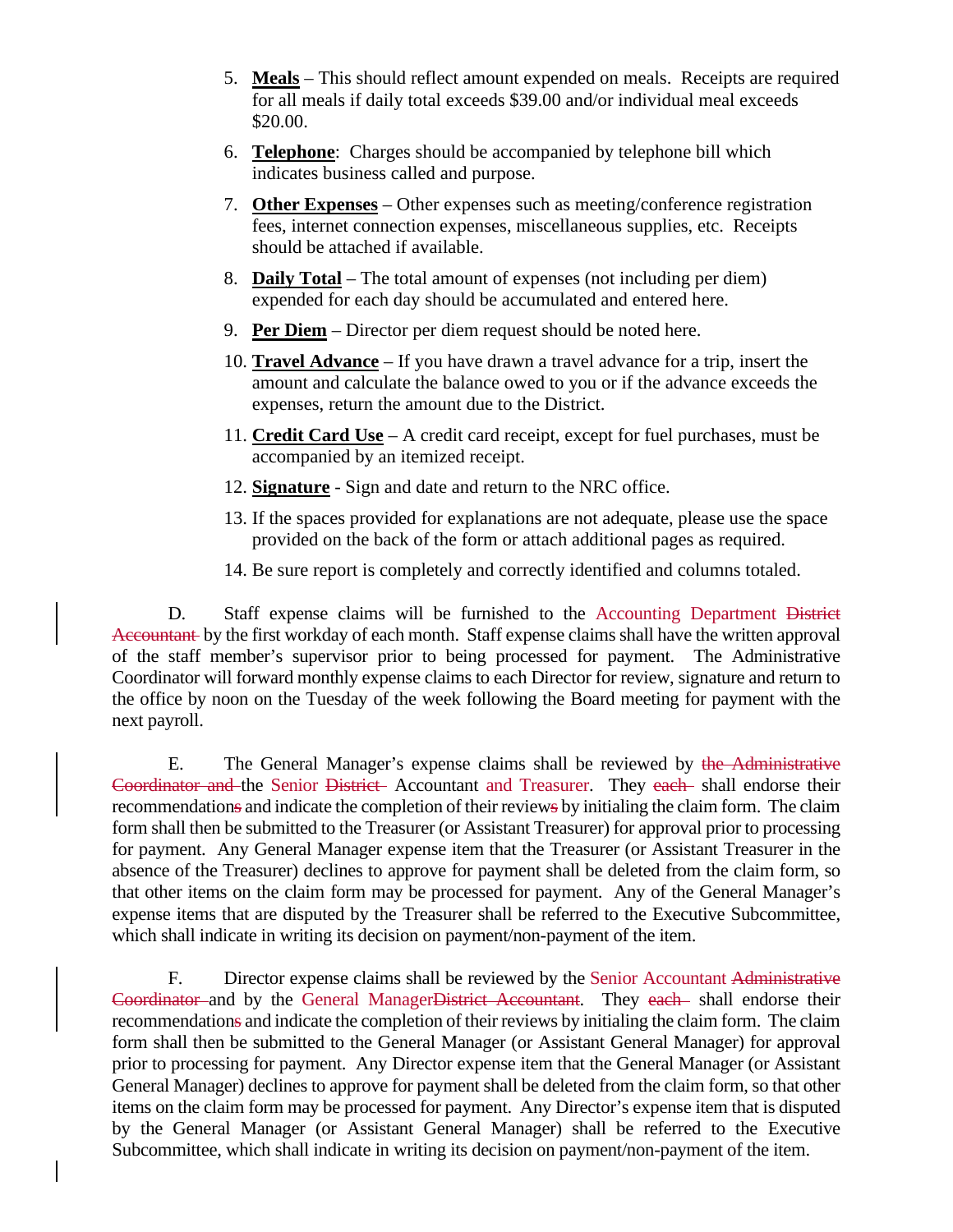G. Directors and District employees are eligible for a travel advance against the otherwise reimbursable expenses of any authorized out-of-District travel. The maximum amount for a travel advance shall be \$500.00. A written request for a travel advance must be submitted to the District Accountant at least five (5) days but not more than thirty (30) days prior to the date of travel. Any excess reimbursement or excess travel advance shall be returned within one hundred twenty (120) days after the expense was incurred.

H. While conducting District business, Directors and District employees shall be eligible for reimbursement for mileage. It shall be the policy of the District to pay the standard mileage rate allowed by the State of Nebraska Administrative Services Department, pursuant to Section 81-1176, R.R.S., 1943, for those Directors and District employees required to provide their own vehicles. However, while conducting District business out of the District if air travel is available, the District shall reimburse the lesser amount, i.e., if lowest available rate for air travel is \$200.00 and mileage is \$225.00 the District shall only pay \$200.00. If air travel is available and Directors or District employees choose to drive, they will be reimbursed for the reimbursable expenses for one travel day and Directors shall be paid for only one day of per diem. If air travel is available, additional housing expense will not be allowed as a reimbursable expense if road transportation is utilized as a matter of choice.

[December 5, 1986; February 4, 1988; June 8, 2006; July 14, 2022]

## **14.4 Financial - Reports**.

A. Major changes to the District's accounting system or the replacement of the accounting system with a different system shall require the prior approval of the Board, except where required by law. Minor changes, such as adding new accounts, deleting obsolete accounts, renaming accounts, etc.; are not considered major changes and may be made with the approval of the General Manager.

B. Management shall provide to the members of the Finance, Expenditure and Legal Subcommittee such periodic written itemizations of planned and pre-authorized disbursements of District funds as such Subcommittee shall request.

[December 5, 1986; July 9, 1992; January 12, 2006]

**14.5 Financial - Fidelity Bonds**. The Treasurer, the Assistant Treasurer, the General Manager, the Assistant General Manager, the Administrative Coordinator, and the District Accountant each shall be bonded in the sum of \$100,000.00 prior to performing any such function.

[December 5, 1986; December 12, 2002; June 8, 2006]

**14.6 Financial - Recognition Dinners**. The District may hold a recognition dinner each year for the elected Directors, employees or volunteers of the District. The maximum cost per person for such dinner shall not exceed twenty-five (\$25.00) per person. An annual recognition dinner may be held separately for elected Directors or separately for employees or for volunteers, or any combination thereof.

[September 8, 1994]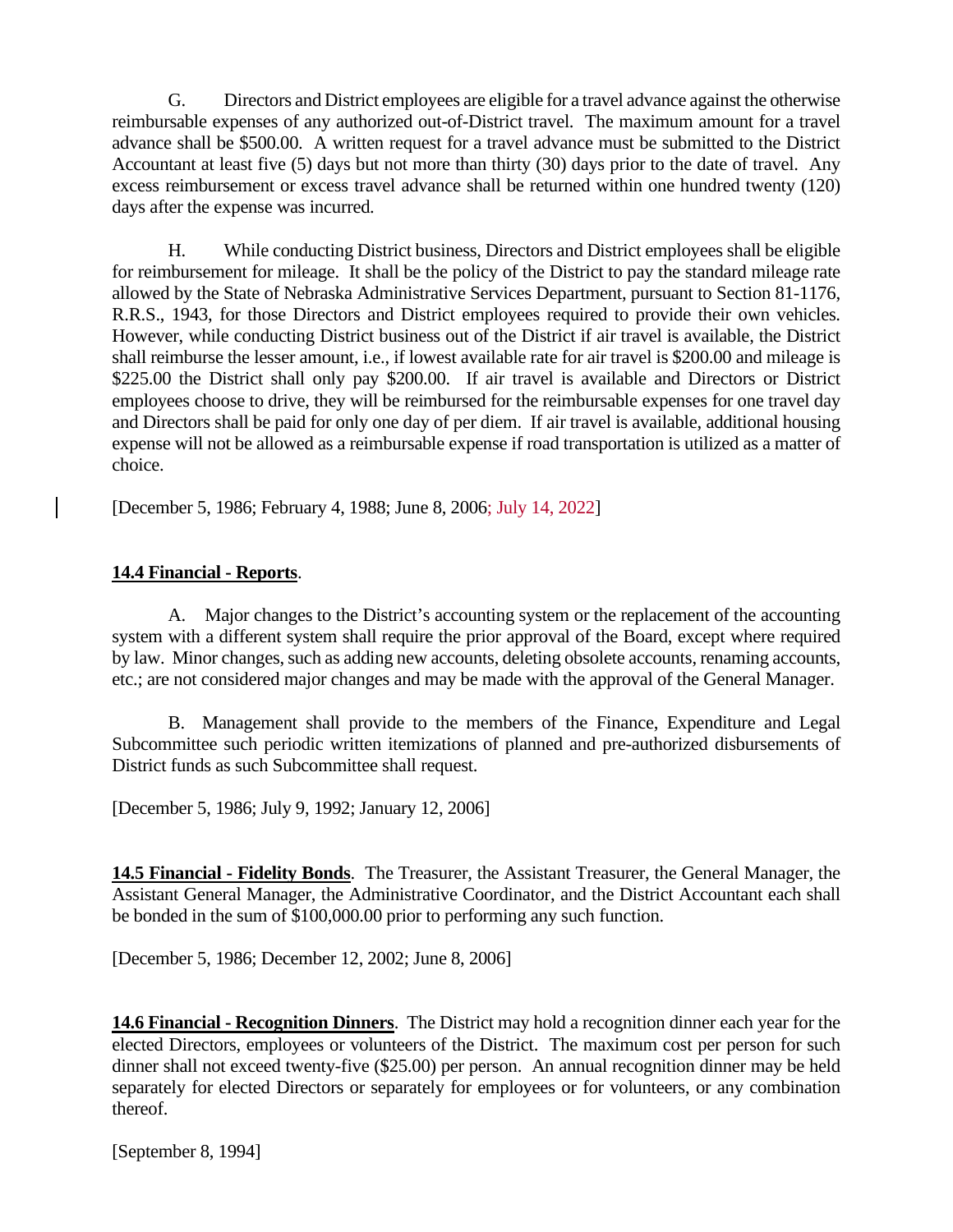#### **14.7 Financial - Beverages and Meals Provided at Public Meetings**. The District may provide:

A. Non-alcoholic beverages to individuals attending public meetings of the Board of Directors; and,

- B. Non-alcoholic beverages and meals to:
	- 1. Any individuals while performing or immediately after performing relief, assistance, or support in emergency situations, including, but not limited to tornado, flood, fire or accident; and,
	- 2. Volunteers during or immediately following their participation in any activity approved by the Board, including, but not limited to, mowing parks, picking up litter, etc.

[September 8, 1994]

**14.8 Financial - Awards**. The District may provide awards to include plaques, certificates of achievement, or other items of value, not to exceed \$200.00 per award, to recognize the accomplishments of Directors, employees, volunteers and other elected officials at the discretion of the General Manager.

[September 8, 1994]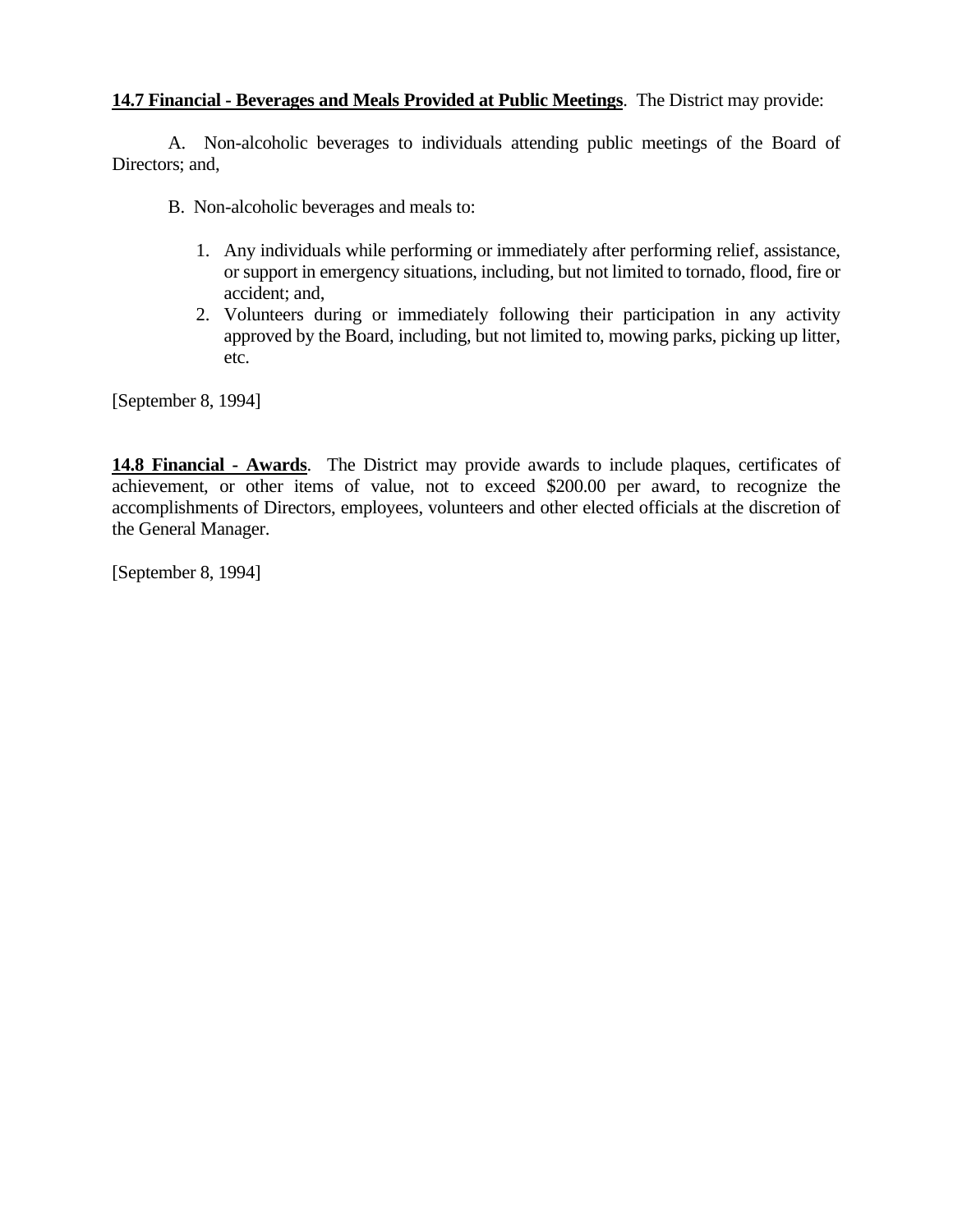## **15.0 Purchasing - Real Property**. For authorized programs and projects:

A. Offers to purchase title to real property within the District may be issued by the General Manager, title to real property may be purchased or accepted, and instruments relating thereto (containing such covenants and conditions as Legal Counsel approves as to form) may be executed by the General Manager with prior approval of the transaction by the Board.

## 1. with prior approval of the transaction by the Board; or,

2. if the Board has previously determined the necessity for the acquisition and the consideration offered or to be paid by the District does not exceed the appraised fair market value reflected in the written report of a real estate appraiser retained by the District.

B. Leasehold interests in real property, in favor of the District, may be purchased or accepted, and instruments relating thereto (containing such covenants and conditions as Legal Counsel approves as to form) may be executed by the General Manager, with the prior approval of the transaction by the Board.

C. Leases of District real property to others may be granted, and instruments relating thereto (containing such covenants and condition as Legal Counsel approved as to form) may be executed by the General Manager

- 1. with the prior approval of the transaction by the Board;
- 2. if such lease is for an annual cash rental cropping lease.

D. Real property easements, permits and licenses for nominal consideration in favor of the District may be acquired, and instruments relating thereto (containing such covenants and conditions as Legal Counsel approves as to form) may be executed by the General Manager, without prior approval of the transaction by the Board.

E. Offers to purchase easements, permits and licenses over real property within the District for more than nominal consideration may be issued by the General Manager, real property easements, permits and licenses for more than nominal consideration in favor of the District may be acquired, and instruments relating thereto (containing such covenants and conditions as Legal Counsel approves as to form) may be executed by the General Manager

- 1. with prior approval of the transaction by the Board; or,
- 2. if the Board has previously determined the necessity for the acquisition and the consideration offered or to be paid by the District for the acquisition does not exceed the appraised damages reflected in the written report of a real estate appraiser retained by the District.

[December 5, 1986; June 13, 1991; November 9, 1993; September 14, 1995; January 8, 2015; July 14, 2022]

**15.1 Purchasing - Construction Services**. The General Manager is authorized to contract for construction services and to rent equipment for authorized programs and projects. Any such contract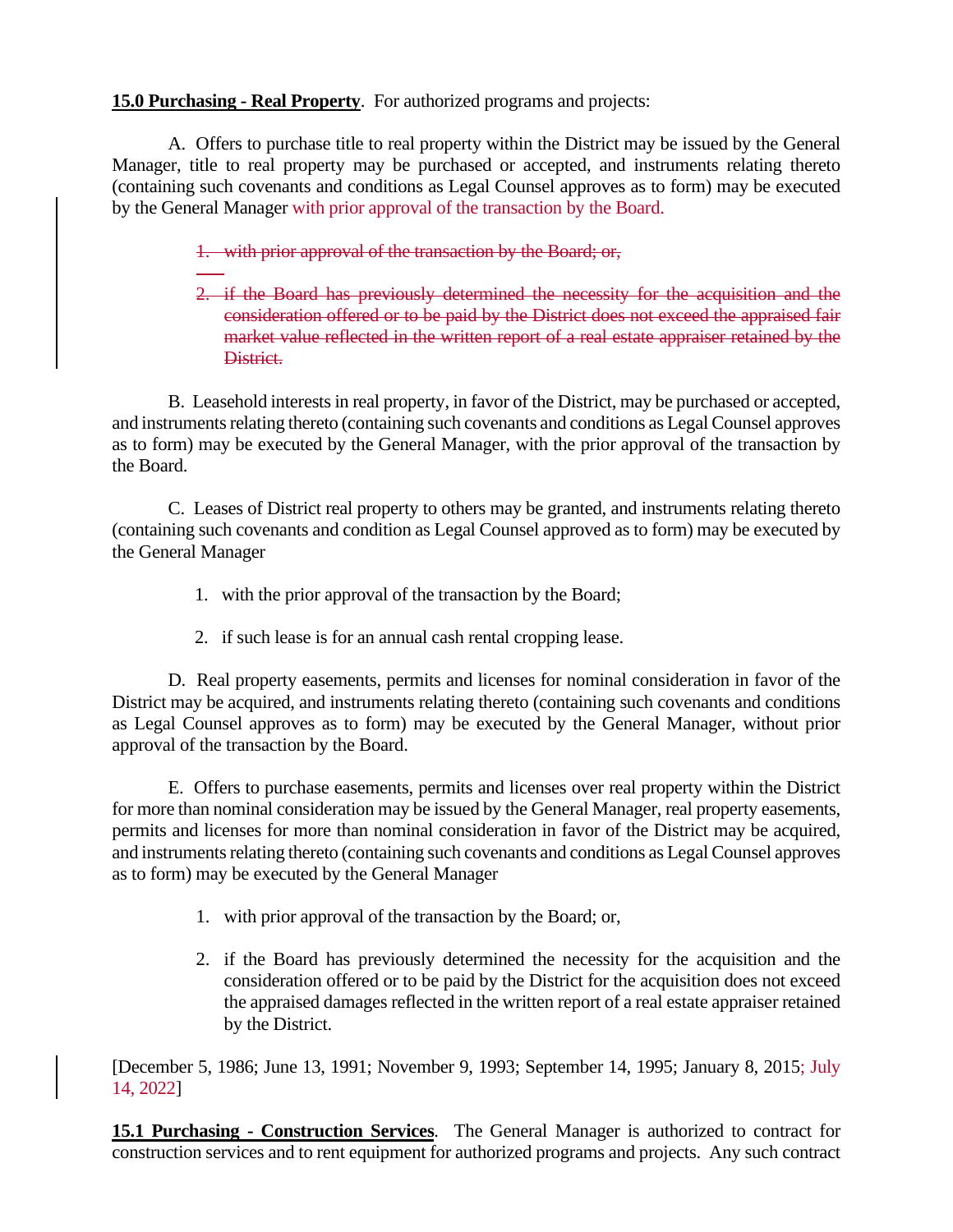shall not require Board approval when the contract price does not exceed \$100,00050,000. Construction services shall mean construction, operation, maintenance, and repair of improvements to real estate and fixtures. Contracts shall not be phased or split to avoid the limitation. The General Manager is authorized to effect change orders accumulating not more than a total of 10% of the contract amount. Contracts under this policy shall be subject to the provisions of Policy 15.6, 15.7 and 15.8.

[December 5, 1986; June 13, 1991; April 15, 1993; December 10, 1998; February 14, 2013; January 10, 2019; July 14 2022]

#### **15.2 Purchasing - Professional Services**.

A. Statement of purpose. It is the purpose of this policy to provide a uniform procedure for advertising for and selecting firms for the award of contracts for professional services.

B. Definitions. As used throughout this policy, unless the context otherwise requires, the following terms shall have the following meanings:

- 1. Firm: Any person, partnership, association or corporation engaged in, and legally authorized to practice in the state, a professional service.
- 2. Professional services: Any one or more of the following services: architecture, engineering, land surveying, or landscape architecture. or land appraisal.
- 3. Auditing Services: Auditing Services are excluded from the requirements of Policy 15.2.B.2. and shall be obtained in accordance with Policy 15.6 Purchases by Formal Competitive Bidding." The District shall obtain bids for auditing services at a minimum of every five years.

C. Selection Committee. The Ad Hoc Selection Committee responsible for selecting and negotiating with firms for these professional services shall consist of five Directors appointed by the Chairperson.

D. Request for Services. Projects that have been determined by the General Manager as requiring professional services shall be advertised at least once in the daily newspaper having the greatest circulation in the District. Written requests for professional services (requests for proposals) shall be posted on the District's website and may be sent by Management to a known qualified firms. Such requests for proposals shall indicate the general scope of the professional services , a uniform date by which to reply, and the name of the District staff member to contact for replies to any questions.

E. Reply by interested firms. After the firm has obtained a copy of the general scope of the professional services, then firm shall reply in writing to the General Manager, following the format outlined in the request for proposals (RFP), by the date specified in the request.

F. Method of selection. The method of selection of a firm for professional services shall be in accordance with the following estimated fees, as established by the General Manager: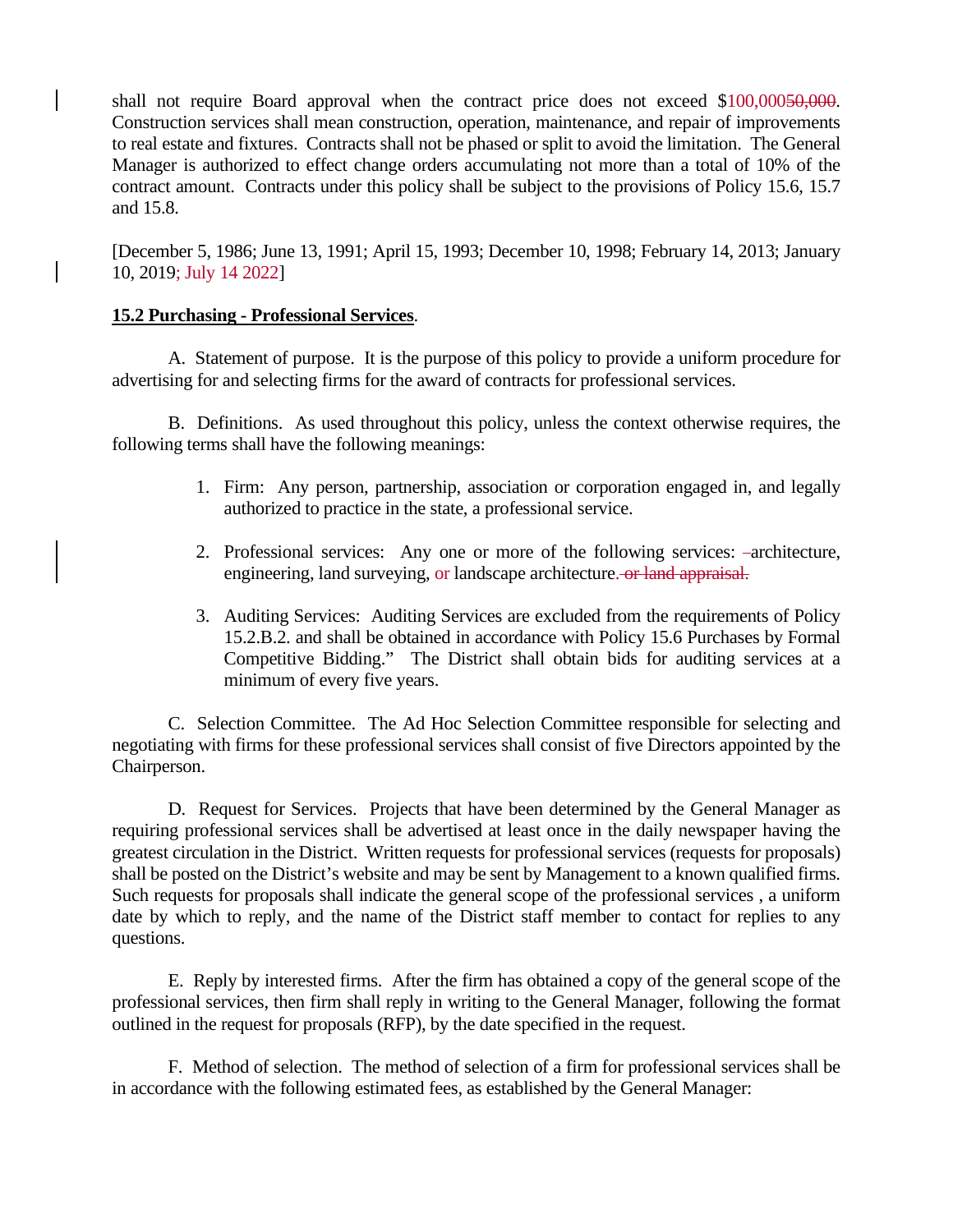- 1. When the fee does not exceed one hundred fifty thousand dollars (\$100,00050,000), the General Manager shall select the firm directly, giving consideration to selection factors for the project which shall include, but not be limited to, the following:
	- a) Project understanding and approach,
	- b) The project organization, adequacy of available staff, location of personnel relative to the project location and the proposed schedule of completion,
	- c) Similar projects completed by the firm,
	- d) Qualifications of the professional personnel and staff members.
- 2. When the fee exceeds one hundred  $\frac{f}{f}$  thousand dollars (\$100,00050,000), the Ad Hoc selection committee shall, where possible, select the three (3), or more at its discretion, best qualified firms in accordance with the considerations set out in subsection (1), above, and from the reply to the items set out in subparagraph E. The selection committee shall rank the firms first, second, third, etc. Where possible, the three (3) or more at its discretion, best qualified firms shall be given a time and place for a personal interview by the selection committee. After review of submittal materials and the personal interview, the selection committee shall rank the firms first, second, third, etc.
- G. Fee negotiations.

The firm ranked as first shall be notified to appear and negotiate with Management on the fee, detailed scope and schedule for the professional services requested. If Management and the firm selected as first cannot come to an agreement regarding the fee, the negotiations with that firm shall be terminated and the firm ranked second shall be contacted. If the factors which caused them to be ranked as such have not changed, negotiations shall be initiated with them. The procedure shall be repeated until an agreement is reached if it can be reached.

Where agreement is reached, the contract in final written form shall be submitted to the Ad Hoc selection committee for approval and be awarded and executed, if approved, in accord with all applicable provisions of these policies and applicable provisions of State Statutes.

The General Manager is authorized to effect contract scope and work changes accumulating not more than a total of 10% of the contract amount, with a not-to-exceed amount of \$50,000.

I. Board authority not limited. Nothing in this policy shall be construed to abrogate, limit or amend the authority of the Board in the award or approval of contracts.

[December 5, 1986; June 13, 1991; January 9, 1992; January 12, 2006; February 14, 2013; January 10, 2019; July 14, 2022]

**15.3 Purchasing - Personal Property**. The General Manager is authorized to contract for the purchase of personal property for authorized programs and projects without Board approval whenever the contract price does not exceed \$50,000. Contracts shall not be phased or split to avoid the limitation. Each contract or order, whether written or oral, for the purchase of personal property shall be entered into in the name of the District and shall expressly or impliedly provide that good title to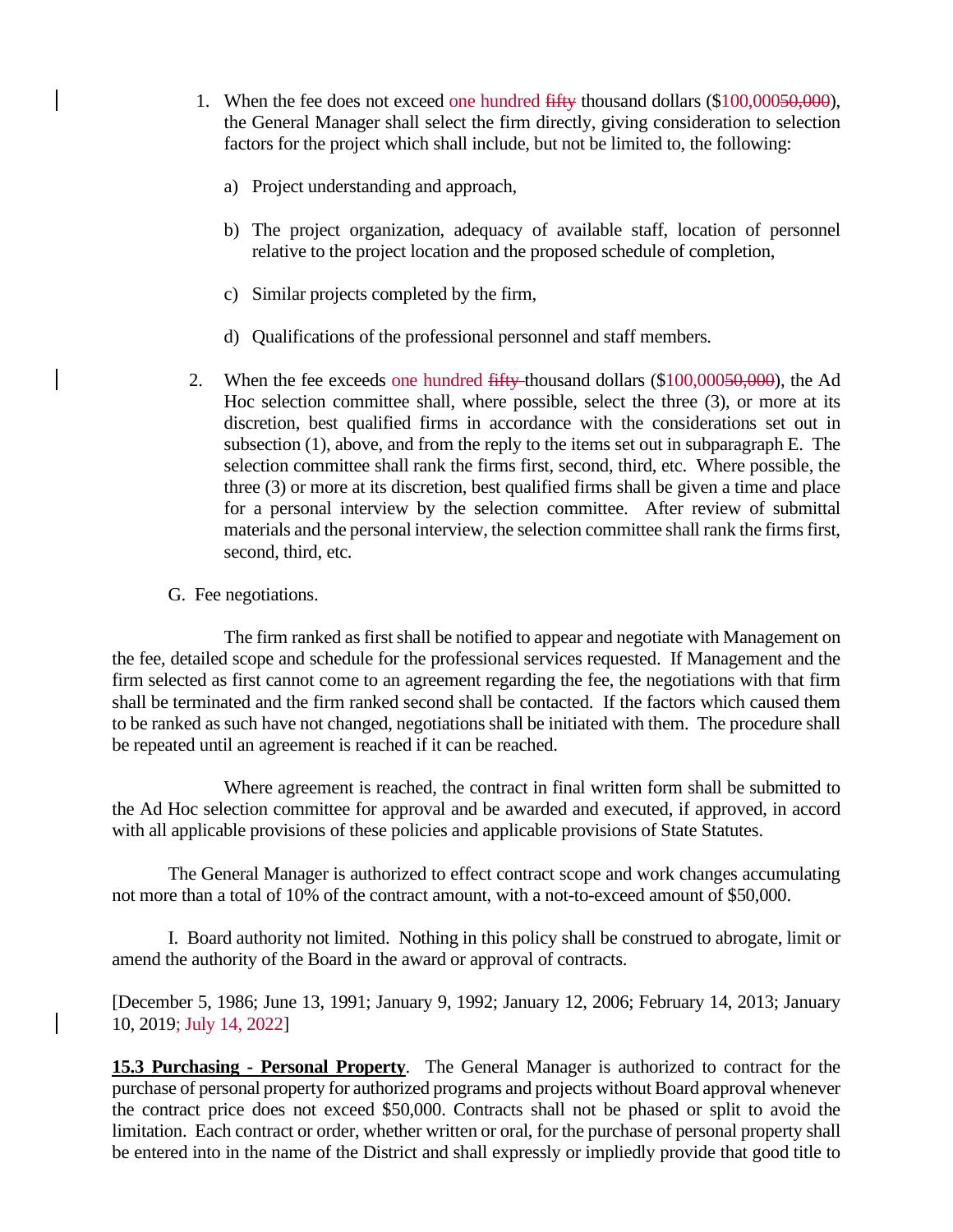such property shall be conveyed to the District free from any security interest or other lien or encumbrance. Contracts under this policy shall be subject to the provisions of Policy 15.6 and 15.7. Contracts under this policy shall not be subject to the provisions of Policy 15.8 unless otherwise required by the Board.

[December 5, 1985; June 13, 1991; December 9, 1993; December 10, 1998; February 14, 2013; January 10, 2019]

**15.4 Purchasing - Emergency Purchasing Authority**. In the event of flood or other natural disaster, or the immediate threat thereof, and after consultation with all available Directors and the concurrence of six (6) Directors and receipt of written authorization from the Chairperson, or the Vice-Chairperson in the Chairperson's absence from the District, regarding the nature of the emergency that exists, the infeasibility of a Board meeting, and the planned action. Management shall take the action authorized in such written authorization (Emergency Declaration, Form 15.4., Manual of Standard Forms (Appendix E)).

A. Such authorization may include the authority to take one or more of the following actions on behalf of the District:

- 1. Purchase or otherwise acquire easements or other interests in real estate;
- 2. Purchase, retain, or otherwise acquire the services of contractors or other persons using the informal bidding procedure in Policy 15.6.B., notwithstanding the maximum consideration or price limitation stated in Policy 15.6.B and the bonding requirements stated in Policies 15.7 and 15.8;
- 3. Purchase, lease, or otherwise acquire equipment, materials, supplies, or other personal property using the informal bidding procedure in Policy 15.6.B., notwithstanding the maximum consideration or price limitation stated in Policy 15.6.B and the bonding requirement stated in Policy 15.7;
- 4. Expend funds of the District, by District draft, by and with the concurrence of the Treasurer, when immediate payment if required as a pre-condition to the acquisition of necessary interests in real estate or the acquisition of necessary services or personal property; and,
- 5. Execute such contracts, purchase orders, leases, easements, assurances, or other covenants or documents in writing which may be required as a pre-condition to the acquisition of necessary interests in real estate or the acquisition of necessary personal services or personal property.

B. An attempt shall be made to contact each Director at the telephone number prescribed for the purpose of calling Special Board meetings as outlined in these policies. At the next regular meeting of the Board following such emergency, the General Manager shall present the written authorization and a written report of the actions taken pursuant to this resolution and recommendations as to any further action necessary to be taken by the Board with respect to such emergency.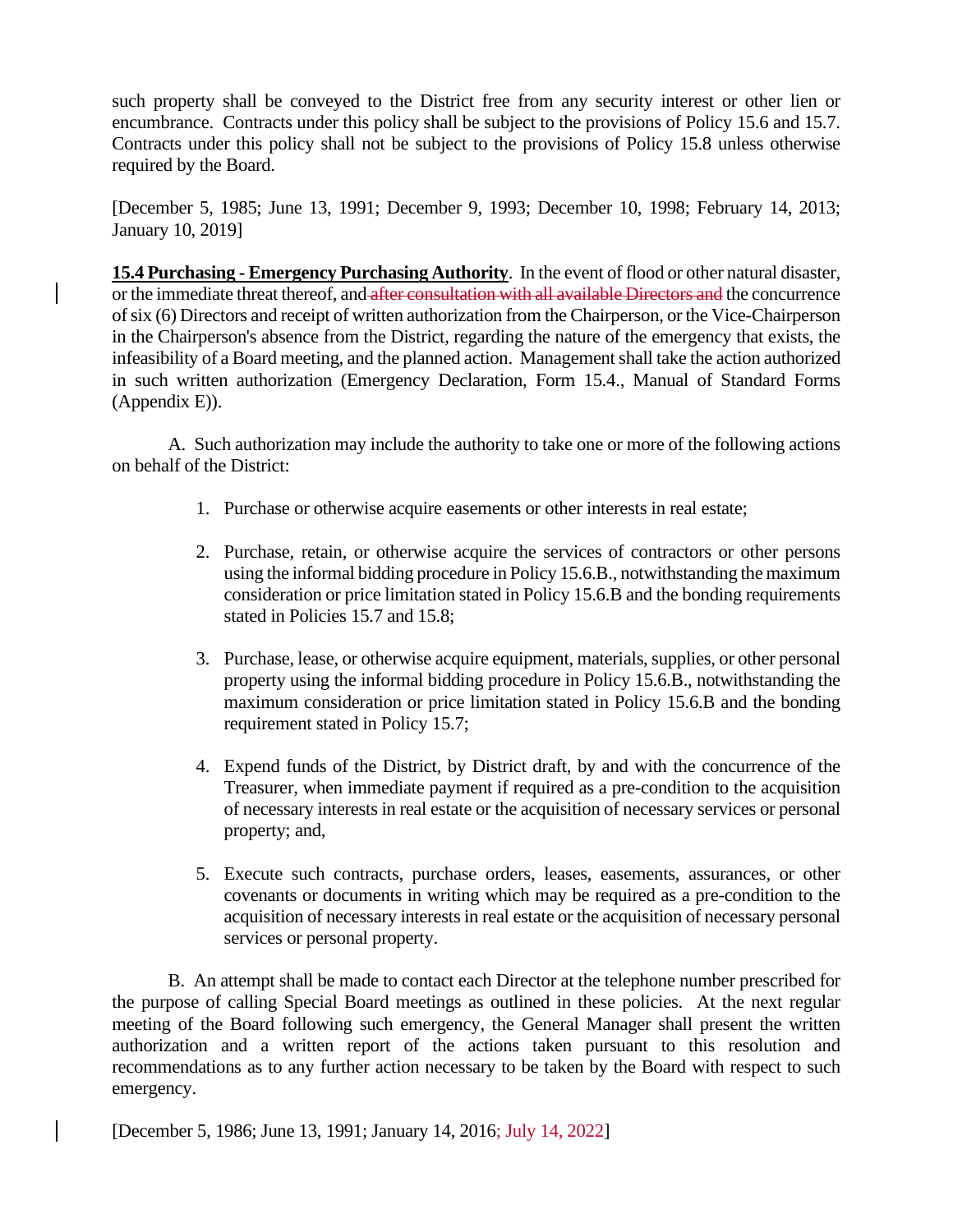**15.5 Purchasing - Repair Services**. Management is authorized to contract for maintenance and repair services consisting of the provision of parts and labor maintain and repair District office equipment, construction and maintenance equipment, vehicles and other District personal property without Board approval if the estimated cost of any instance of maintenance or repair, including parts and labor, does not exceed \$20,00015,000. If the estimated cost of an instance of maintenance or repair exceeds \$20,00015,000, Management shall obtain approval from the Chairperson of the Programs, Projects and Operations Subcommittee, or Vice-Chairperson of the Subcommittee in the absence of the Chairperson. Contracts shall not be phased or split to avoid the limitation. Contracts under this policy shall be subject to the provisions of Policy 15.6, 15.7 and 15.8.

[December 5, 1986; June 13, 1991; December 10, 1998; February 14, 2013; July 14, 2022]

**15.6 Purchasing - Competitive Bidding**. The competitive bidding requirements hereinafter set forth shall not apply to the purchase of utilities, insurance policies, intangible personal property, such as bonds, bills, notes and certificates of deposit, and unique or non-competitive items, such as library books, publications and used personal property. Purchases of personal property which are available from only one source due to the unique nature of the requirement, compatibility, its supplier, proprietary product or market conditions shall not be subject to the competitive bidding requirements hereinafter. Purchases of services that are of such unique nature that the consultant or contractor selected is clearly and justifiably the only practicable source to provide the service shall not be subject to the competitive bidding requirements hereinafter or within Policy 15.2. \*\*BM add comment about single source

A. Purchases Exempt from Competitive Bidding. Whenever the consideration or price for the purchase of any service or any item of personal property, or whenever the aggregate consideration or price for the purchase in one transaction of two or more similar or identical services or items of personal property, shall be \$10,0005,000 or less, such service(s) or item(s) of personal property may be purchased from any supplier of such service(s) or item(s) without calling for competitive bids.

B. Purchasing by Informal Competitive Bidding. Whenever the consideration or price for the purchase of any service or any item of personal property, or whenever the aggregate consideration for the purchase in one transaction of two or more similar or identical services or items of personal property, shall be estimated by Management to exceed the sum of \$10,0005,000 and be less than \$100,00050,000, Management shall cause the following information to be communicated to at least three known suppliers of such service or item, or in the case of two or more similar or identical services or items of personal property to be purchased in one transaction, to at least three known suppliers of all of such services or items, to-wit: (a) the specifications for such service(s) or item(s), and (b) an Invitation for Informal Competitive Bids (Form 15.6.B., Manual of Standard Forms, (Appendix E)) thereon, including a notification of the final time for the reception of bids. Management shall award such contract to the supplier determined by Management to be the lowest responsible bidder whose informal written bid shall be timely received. Management shall report such contract to the Board at the next regularly scheduled meeting, unless contracting for such specific item or service was previously authorized by the Board. A written memorandum of such communications and copies of the informal bids thus received shall be made and maintained in the files of the District and available for inspection by any interested person during all normal business hours; provided, however, in the event the lowest and best informal bid thus received exceeds the sum of \$100,00050,000, Management shall submit to the Board for its consideration and action the informal bids received by the District.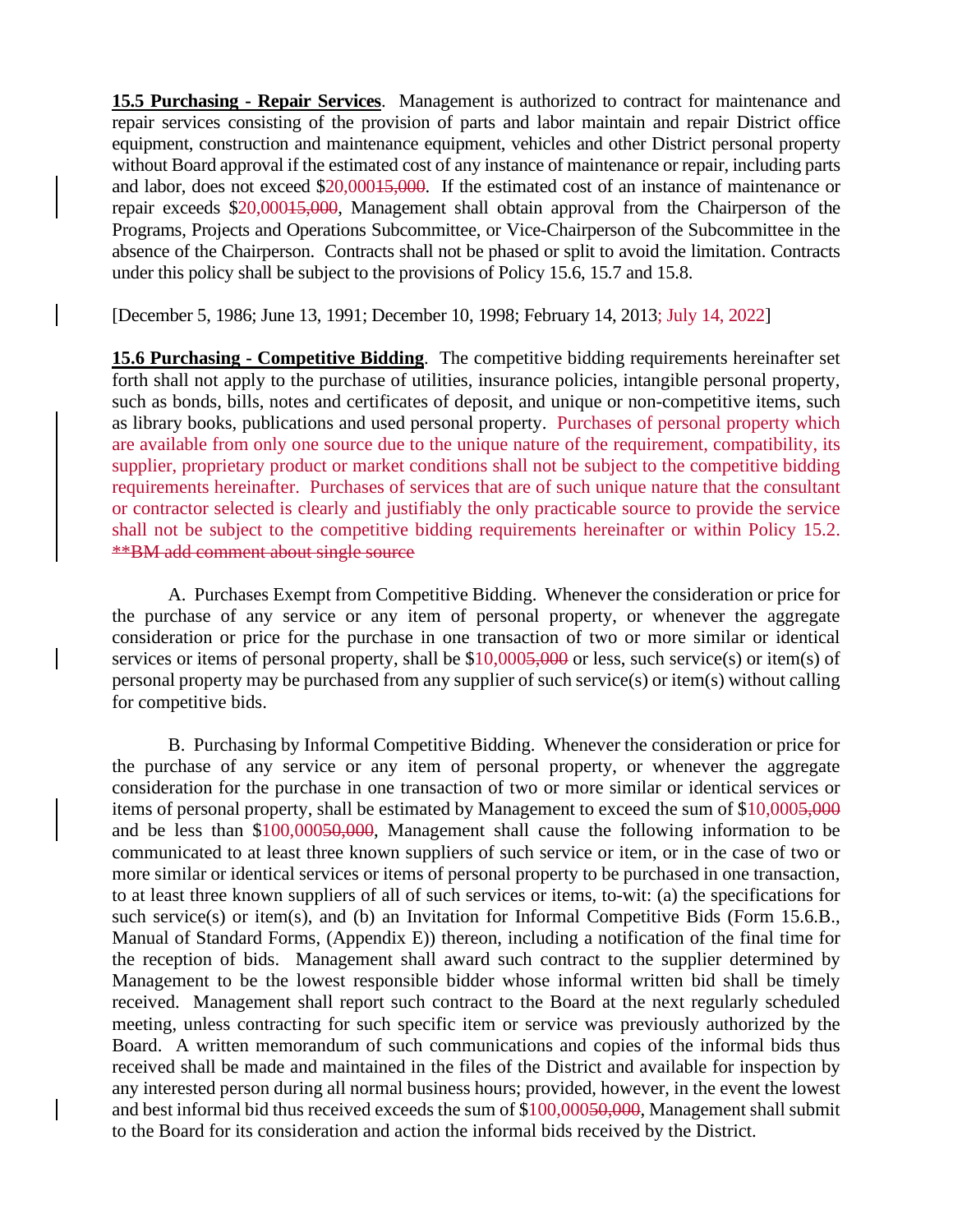- C. Purchases by Formal Competitive Bidding.
	- 1. Whenever the consideration or price for purchase of any service or item of personal property, or the aggregate consideration or price for the purchase in one transaction or of two or more similar or identical services or items, shall be estimated by Management to be the sum of \$100,00050,000 or more, Management shall prepare or cause to be prepared detailed written specifications for such service(s) or item(s), and an invitation for bids thereon, and the invitation for bids shall be posted on the District's website and may be sent by Management to known suppliers of such service or item, or, as determined by the General Manager, the General Manager shall cause the invitation for formal sealed competitive bids to be published once each week for two consecutive weeks in a publication having general circulation within the District, the last publication of which shall be at least one week, and not more than three weeks, prior to the final time for reception of bids.
	- 2. All formal sealed competitive bids received by the General Manager shall be publicly opened and read by the General Manager, or a designated representative, at the time specified in the invitation for bids. The bid opening must occur at least one week<del>, and not more than two weeks,</del> prior to the next duly convened meeting of the appropriate Subcommittee of the Board.
	- 3. Contracts for the purchase of services or items of personal property in the amount of \$100,00050,000 or more shall be awarded to the lowest responsible bidders by resolution of the Board, which reserves the right to accept or reject any and all bids in whole or part. Contracts shall not be phased or split to avoid the limitation.
	- 4. Invitations for formal sealed competitive bids shall be drawn in accordance with Form 15.6.C., Invitation for Formal Competitive Bids, in the District's Manual of Standard Forms (Appendix E).

D. Unforeseen Requirements. In the event Management determines that there exists a need for personal property for an unforeseen need, repair, parts or materials for District projects which these regulations would normally require to be let for formal sealed competitive bids, he may use the informal bidding procedure described in Policy 15.6.B. to purchase such item or items.

[December 5, 1986; June 13, 1991; December 9, 1993; December 10, 1998; February 14, 2013; January 10, 2019; July 14, 2022]

**15.7 Purchasing - Bid Bonds**. Whenever the consideration or price for the purchase of any service or any item of personal property, or the aggregate consideration for the purchase in one transaction of two or more similar or identical services or items of personal property, shall be estimated by Management to exceed the sum of \$100,00050,000, or whenever, prior to the issuance of the invitation for bids, Management shall determine it to be in the best interests of the District, each bidder, shall be required to submit to the District a corporate surety bid bond, with at least one corporate surety authorized to be business in the State of Nebraska (or a certified check payable solely to the District as bid security) in the amount of 5% of such bidder's bid, conditioned upon execution of such contract in accordance with such bidder's bid, any such corporate surety bond to be in such form as approved by Legal Counsel.

[June 13, 1991; December 10, 1998; July 14, 2022]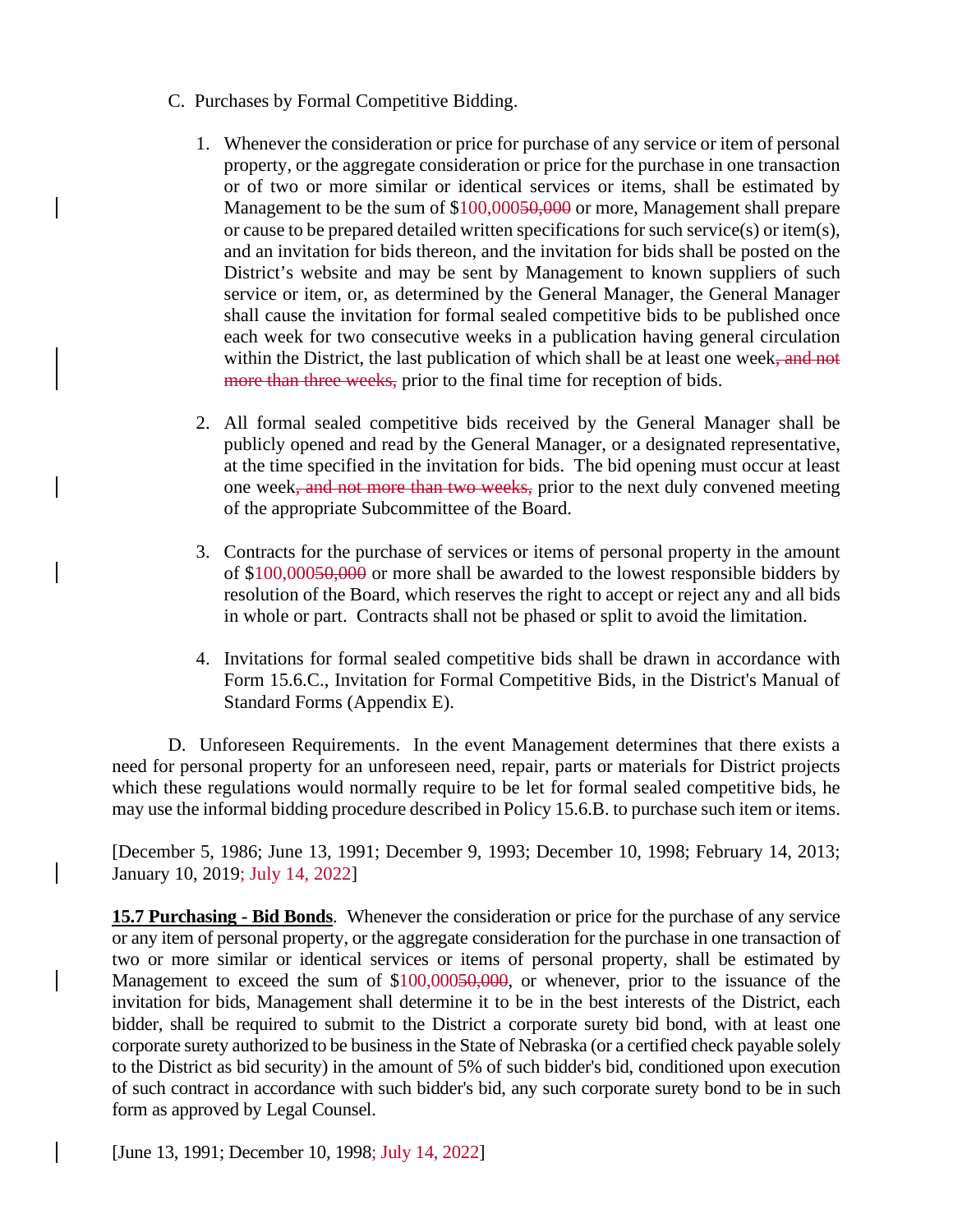**15.8 Purchasing - Performance Bonds**. Whenever the consideration or price for the purchase of any service, or the aggregate consideration for the purchase in one transaction of two or more similar or identical services shall be estimated by Management to exceed the sum of \$100,00050,000, or whenever, prior to the issuance of the invitation for bids, Management shall determine it to be in the best interests of the District, the successful bidder to whom or to which the contract for such purchase is awarded shall be required to submit bonds, with at least one corporate surety authorized to do business in the State of Nebraska, having a penalty amount equal to the amount of such contract and conditioned upon faithful performance of such contract and upon payment of labor and materials furnished in connection therewith, such bond(s) to be in such form as approved by Legal Counsel.

[June 13, 1991; February 14, 2013; January 14, 2016; July 14, 2022]

**15.9 Purchasing – Cost**-**shared Projects**. Paragraphs 15.0 through 15.8 of these policies shall not apply to projects constructed by other governmental agencies, developers or other cooperators in accordance with cost-sharing agreements with the District that are specifically authorized by the Board. Paragraph 15.2 of these policies shall not apply to projects engineered by other governmental agencies, developers or other cooperators in accordance with cost-sharing agreements with the District that are specifically authorized by the Board.

[May 12, 2005]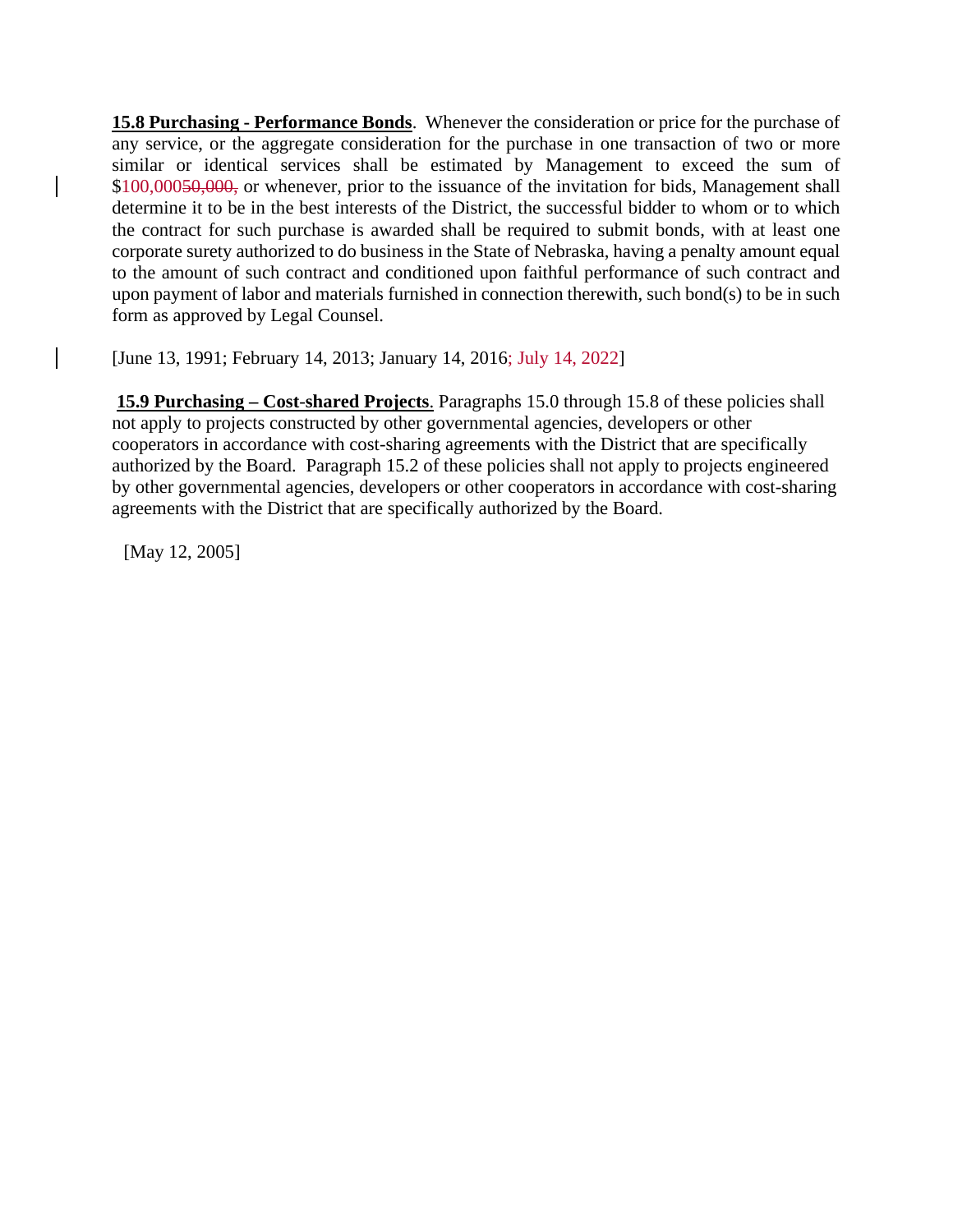**16.0 District Property - Construction and Maintenance Equipment Rental**. Management is authorized to lease District construction and maintenance equipment to governmental entities and owners of land contiguous to District projects on a cost-reimbursable basis, where such work would be of short duration and will not materially interfere with the progress of Districtsponsored projects. The rental rate to be charged is from the annual FEMA Schedule of Equipment Rental Rates77% of the monthly Blue Book Rental Rate for Construction Equipment, published by the Equipment Guide-Book Company, plus operator labor. District equipment will not be leased to others without operator. Operator charges will be at the regular rate of pay for the staff member operating the equipment, plus employee benefits payable by the District. There will be no charge for mobilization. Management is authorized to establish equipment rental rates for equipment if rates for such equipment are not found in the Blue Book. This policy shall not apply to unusual work such as snow removal. Management is authorized to lease equipment, with operator, to governmental entities for snow removal work at negotiated rates.

[December 5, 1986; December 12, 2002; July 14, 2022]

## **16.1 District Property - Insurance**. [Reserved]

**16.2 District Property - Surplus Personal Property.** Management is authorized to declare any item of district personal property, with an estimated fair market value of \$5,000 or less, as surplus to the needs of the District, and is authorized to sell such item for the highest price obtainable after receiving oral bids from at least two persons known or believed to be potential purchasers of such items, or after publishing a newspaper advertisement for the sale of such item. Contracts for sales of such surplus property shall not be phased or split to avoid the limitation.

[February 5, 1987; February 14, 2013; July 14, 2022]

**16.3 District Property - Repair and Maintenance**. Management is authorized to contract for services to maintain and repair District headquarters, office and maintenance buildings without Board approval if the estimated cost of any instance of maintenance or repair, does not exceed \$20,000<del>15,000</del>. If the estimated cost of any instance of maintenance or repair exceeds \$20,000<del>15,000</del>, Management shall obtain approval from the Chairperson of the Programs, Projects and Operations Subcommittee, or Vice-Chairperson of the Subcommittee in the absence of the Chairperson. Contracts shall not be phased or split to avoid the limitation. Contracts under this policy shall be subject to the provisions of Policy 15.6, 15.7 and 15.8).

[December 5, 1986; June 13, 1991; December 12, 2002; February 14, 2013; July 14, 2022]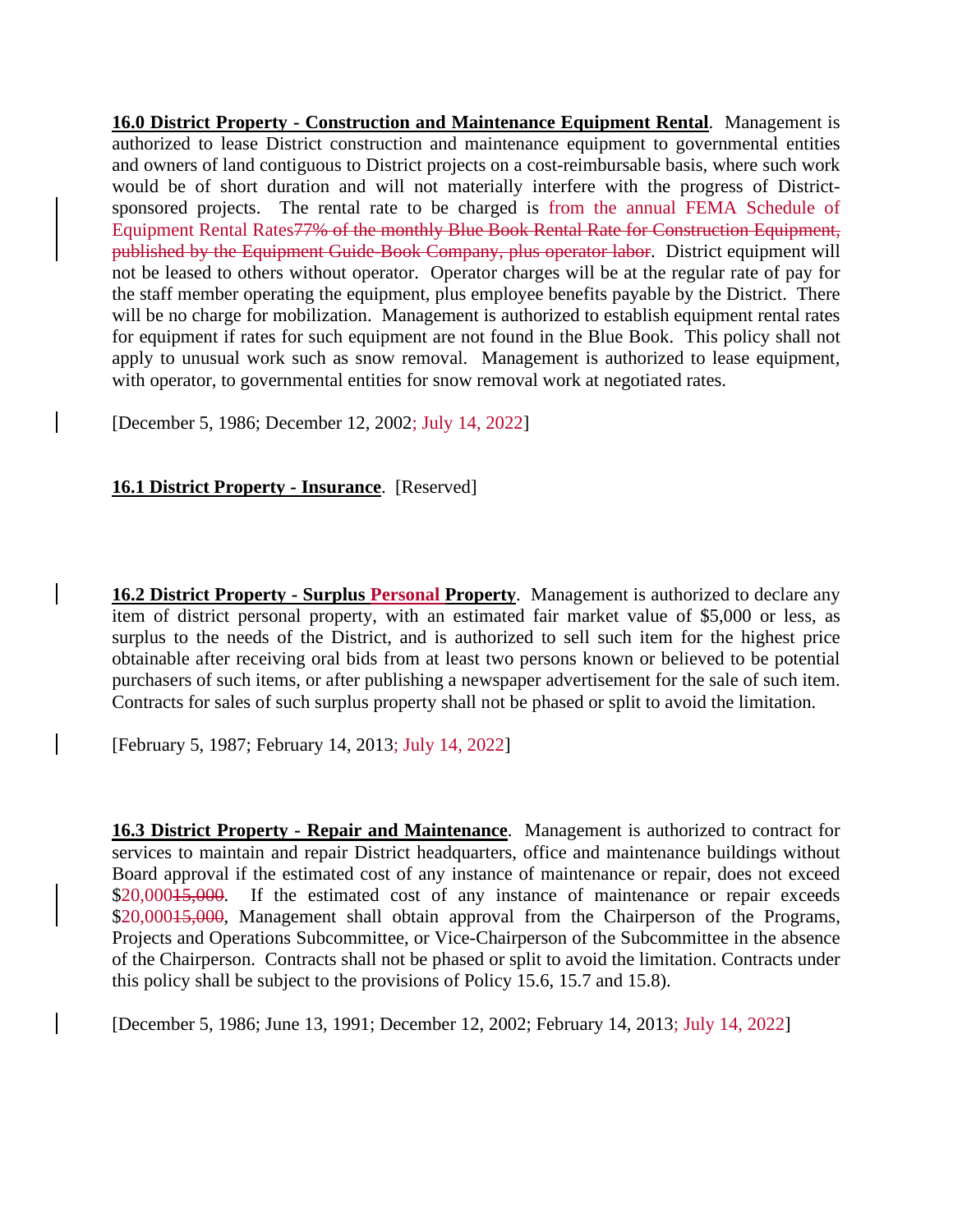**16.4 District Property - Nebraska Clean Air Act Designations**. The use of tobacco products is prohibited in all District buildings, vehicles and motorized equipment with cabs. Additionally, the use of tobacco products is prohibited within a reasonable distance outside the entrances to and air intakes and operable windows of District buildings, and at such other locations as provided by laws or government regulations. Public notices of this policy shall be posted.

[December 10, 1987; May 9, 1991; March 10, 2009]

**16.5 District Property - Use of Natural Resources Center Meeting Rooms.** In scheduling the use of Natural Resources Center (NRC) meeting rooms, programs sponsored by the Papio-Missouri River NRD will receive first consideration. If not reserved for NRD purposes, the meeting rooms are available to governmental agencies, civic groups, schools, for profit businesses, individuals, etc. The fact that a group is permitted to meet in the NRC meeting rooms does not in any way constitute an endorsement of the group's policies or beliefs. Upon adequate notice, and for adequate reasons, the Papio-Missouri River NRD reserves the right to revoke the permission to use meeting rooms.

### A. REGULATIONS:

l. A user's fee is required for use of any of the NRC meeting rooms. This user's fee is waived for other governmental agencies and non-profit groups. For profit groups are allowed building use during normal business hours.

| PROFIT ORGANIZATION MEETING ROOM FEE SCHEDULE |  |  |
|-----------------------------------------------|--|--|
| <b>Room Charge</b>                            |  |  |
| \$75.00                                       |  |  |
| \$100.00                                      |  |  |
| \$125.00 VC only                              |  |  |
| \$150.00 VC only                              |  |  |
|                                               |  |  |

**\* Non-profit senior citizen group(s) requesting room set up would follow the fee schedule for Profit Organizations.**

Fee schedule is proportionate with the wear and tear on building.

2. Application form and user's fee, if applicable, must be provided to the District before the function will be scheduled.

3. Responsibility for damage to rooms or their contents rests with the user.

4. Neither the Papio-Missouri River NRD nor its employees will assume responsibility for any property of the user.

5. Normal building hours available for public group use are: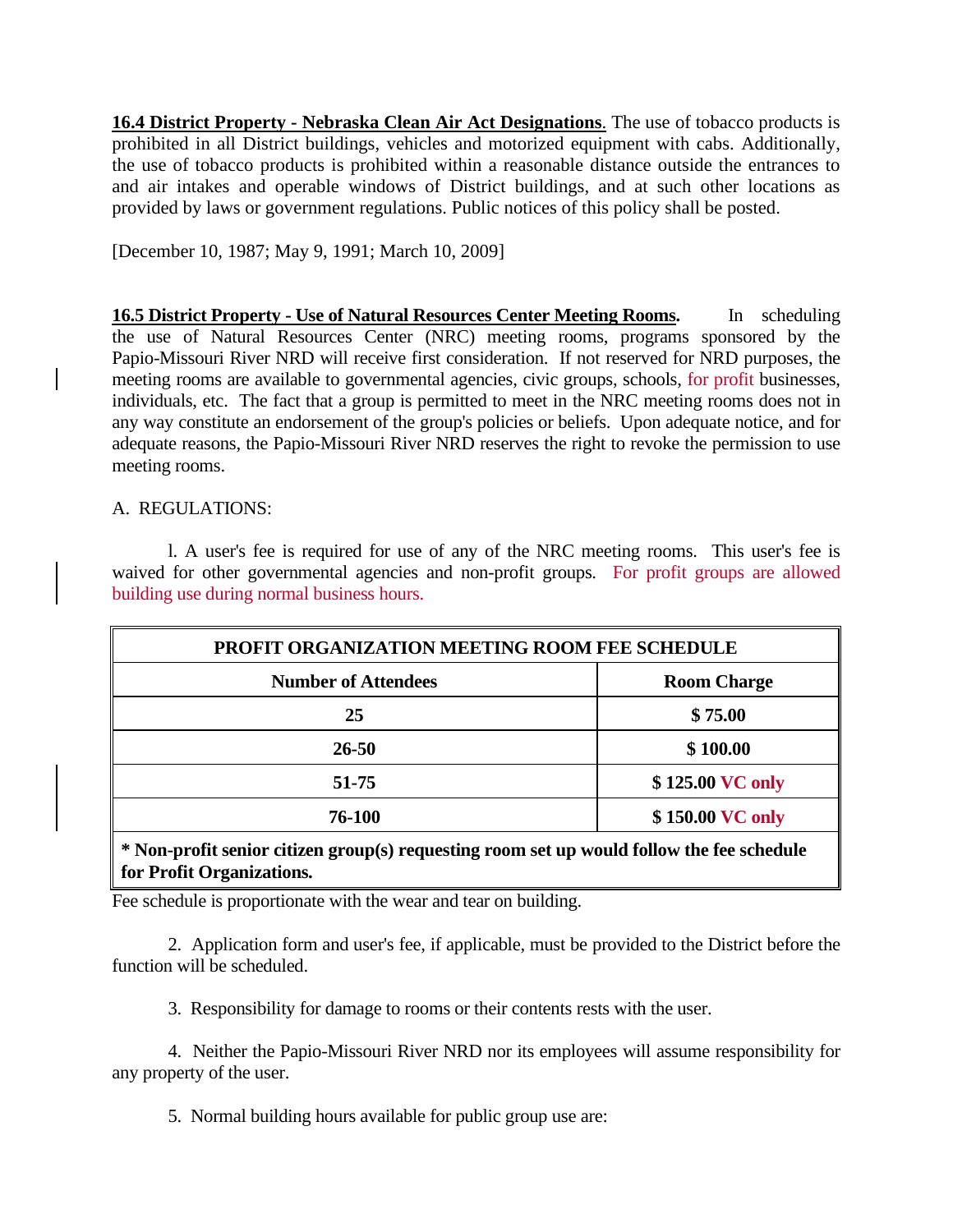| <b>2015 NRC MEETING ROOM SCHEDULE</b> |                          |                                       |  |  |
|---------------------------------------|--------------------------|---------------------------------------|--|--|
|                                       |                          |                                       |  |  |
| <b>DAY OF WEEK</b>                    | <b>DAY TIME PROGRAM</b>  | <b>EVENING PROGRAM</b>                |  |  |
| <b>Monday</b>                         | $8:30$ a.m. $-4:30$ p.m. | $\theta$ Closed*6:00 p.m. – 9:00 p.m. |  |  |
| Tuesday***                            | 8:30 a.m. - 4:30 p.m.    | $6:030$ p.m. $-9:00$ p.m.             |  |  |
| Wednesday                             | 8:30 a.m. - 4:30 p.m.    | $6:030$ p.m. $-9:00$ p.m.             |  |  |
| Thursday ***                          | $8:30$ a.m. $-4:00$ p.m. | $6:030$ p.m. $-9:00$ p.m.             |  |  |
| Friday                                | $8:30$ a.m. $-4:00$ p.m. | Closed *                              |  |  |
| Saturday**                            | <b>Closed</b>            | Closed *                              |  |  |
| Sunday**                              | <b>Closed</b>            | Closed *                              |  |  |

Evening programs available only by pre-approval of NRD staff.

Times for "special use permits" may be varied only with approval of NRD staff. All stated times include set up time.

\*\* Weekend hours are only available to non-profits April – October unless approved by NRD staff.

\*\*\* Second Tuesday and Thursday of each month reserved for P-MRNRD use only.

6. At the end of the meeting, the NRC clean-up check list will be used to ensure all personal property is removed and the meeting room and/or NRD equipment is left neat and clean for succeeding users.

7. Room setup will be the responsibility of each user except as outlined in paragraph 1. Tables, chairs, easels, and coffee pots will be provided pending prior notification. Decorations are not to be attached to any furnishings or walls by tape, glue or tacks. Displays and other District material may not be moved unless prior approval is granted.

8. Alcoholic beverages are PROHIBITED.

9. Catered meals are permitted. No food or beverages may be prepared within the NRC except coffee. Coffee, condiments, cups or napkins will NOT be supplied by the NRD. Serving trays, coffee pots, and other items stored in the Board Room Cabinets are property of the NRD and are NOT for public use.

10. Trash containers must be emptied at the end of the program and garbage placed in the dumpster on the eastwest side of the parking lotbuilding.

11. Kitchen facilities and vending machines are not available for public use.

12. Weddings or wedding receptions, Bridal Showers, or Graduation Parties are NOT permitted in the NRC or park.

13. Meeting rooms and park facilities are not available to anyone for commercial use who sells, trades, or vends goods, products, or commodities.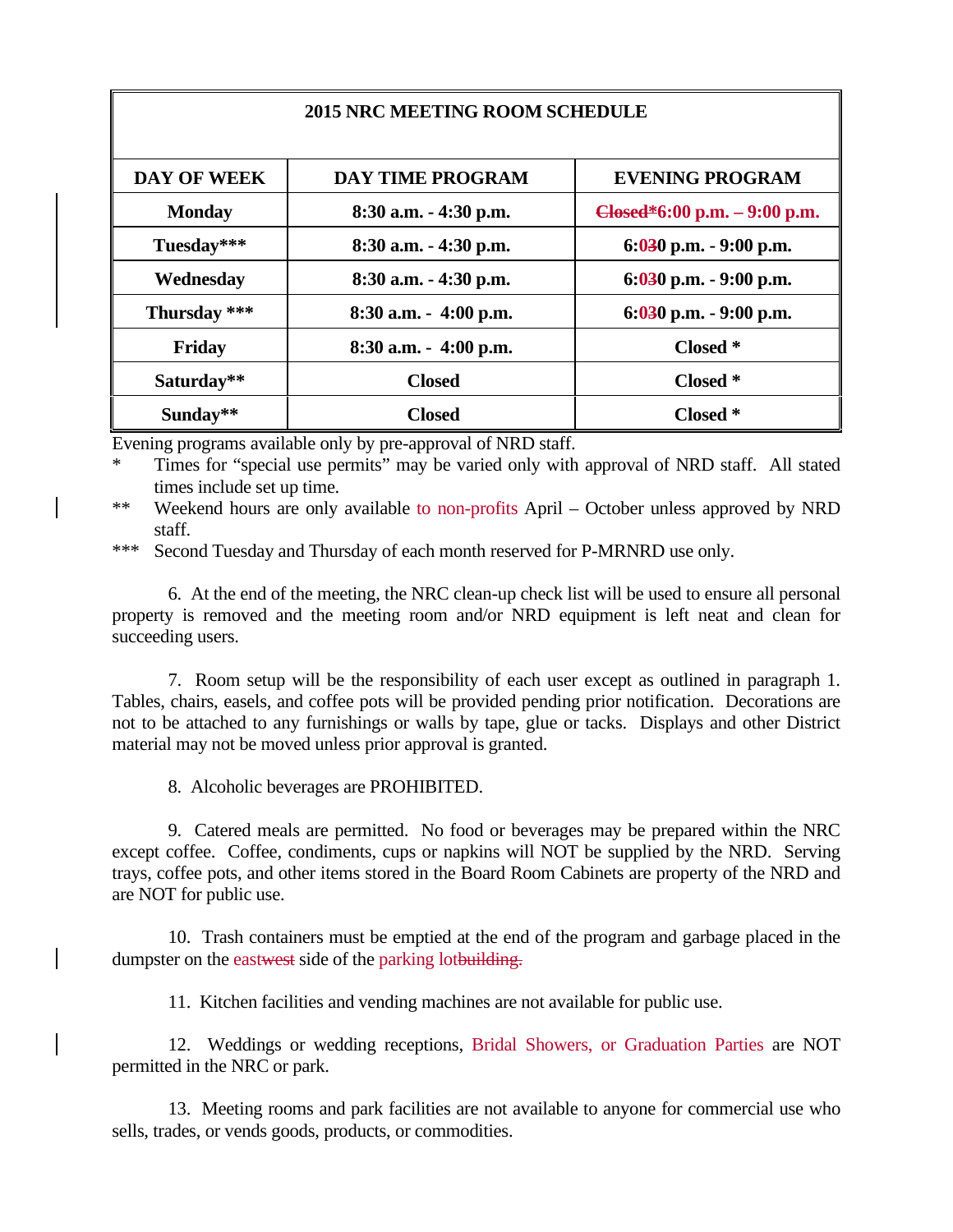14. Organized Runs/Walks are welcomed and can be arranged through NRD staff.

[December 10, 1987; June 11, 1992; December 8, 1994; December 10, 1998; April 11, 2002; January 8, 2015; July 14, 2022]

**l6.6 District Property - Sales and Grants of District Real Property**. All sales and conveyances of District real property shall require prior approval by the Board; provided, however, easements and permits involving District real property which will not result in permanent paved surfaces and structures improvements on such property and which the General Manager determines will not substantially affect its fair market value or affect its usability by the District, and containing such covenants and conditions as the General Manager determines reasonable and Legal Counsel approves as to form, may be granted by the General Manager without approval of the transaction by the Board, the grants of permits to be made for nominal consideration and the grants of easements to be made to other governmental subdivisions or agencies and to non-governmental entities for nominal consideration. and to non-governmental entities for a \$200 fee, and provided further, that the General Manager may, without consideration, execute releases of District easements which he determines have no further District purpose and are not marketable.

[September 14, 1995; September 12, 2002; July 14, 2022]

#### **16.7 District Property – Donation Recognition and Naming of NRD Reservoirs, Recreation Areas and Other Property**:

It is the policy of the NRD to provide opportunities on certain projects for financial donations (non-public funds) to be recognized by the "naming" of an identifiable component in honor of the donor. Eligible projects will be those with full public access and public use, and as designated by the Board of Directors.

The NRD shall identify and describe the separable components of the project which would be appropriate for donor recognition. The NRD shall develop and estimate full implementation cost for each separable component.

Donors may select and fund separable components on a first-come basis. The Board of Directors shall, singly, or jointly if it is a project with other co-sponsors, consider each donation and the proposed "name." Recognition shall continue permanently or for the life of the component and shall survive an assignment of the project to a successor public agency. The District and the donor shall enter into a written agreement on the terms of the donation. To the extent practicable, such agreement shall be binding on both parties.

Eligible donors shall include individuals, corporations, organizations and not-for-profit organizations, irrespective of their site of business or residence. Recognition may be for any persons, living or deceased, organizations, corporations, and the like. The Board of Directors must approve of the recognition "name."

Naming of NRD Reservoirs, Recreation Areas and Other Property.

It shall be the general practice of the Papio-Missouri River NRD to name reservoirs, recreation areas and other District owned property and facilities that the District constructs to ensure their proper identification for public utilization. It is the policy of the NRD Board of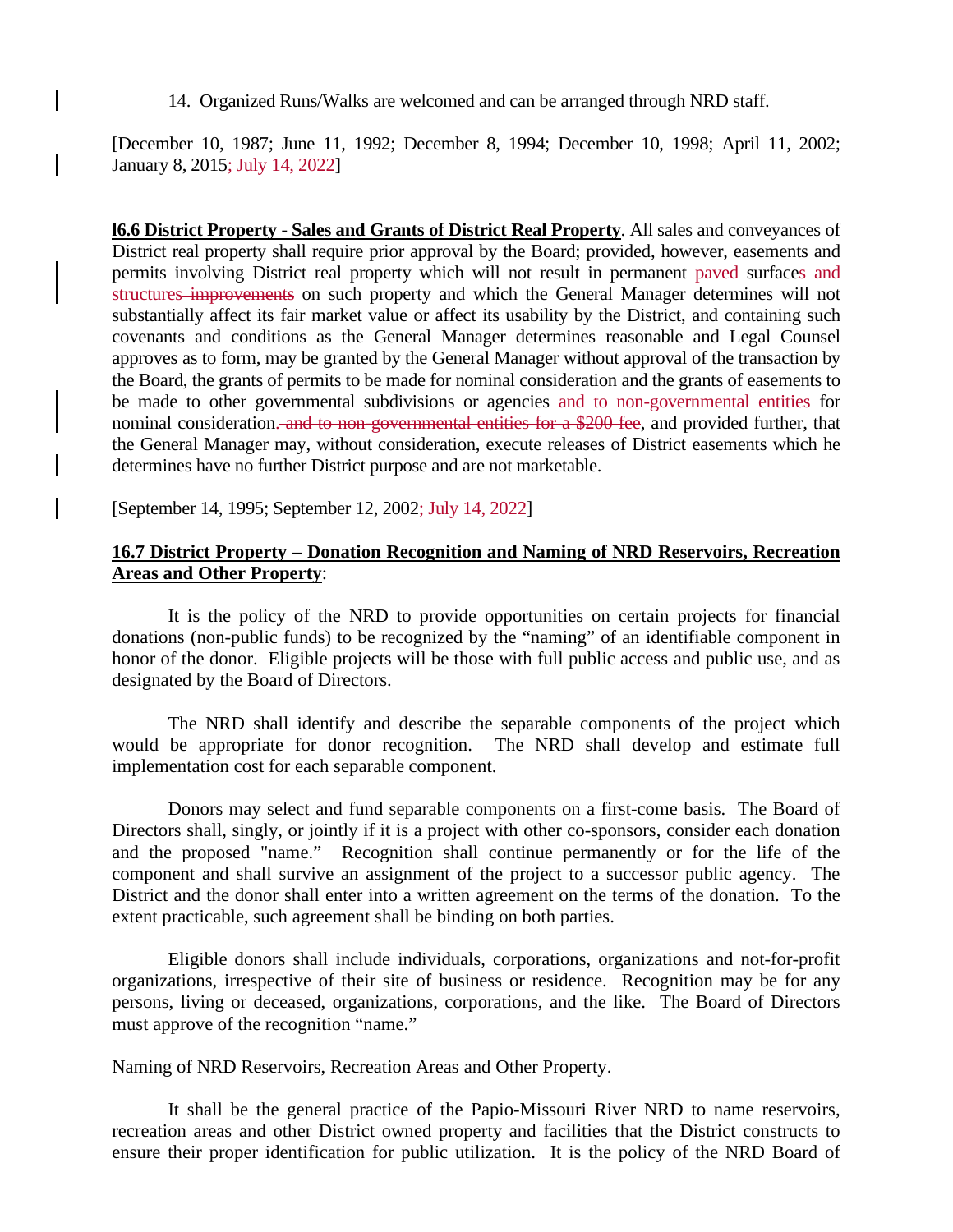Directors to consider naming proposals, seek citizen input, allow input per written contracts or agreements and formally decide on proposed names of NRD constructed or to be constructed reservoirs, recreation areas and other District owned property and facilities.

A Papio-Missouri River NRD Board member or a Board created naming ad hoc subcommittee can request the naming of a NRD reservoir, recreation area, or District owned property or facility. The request shall be submitted to the Programs, Projects and Operations (PPO) Subcommittee and the request should include the proposed name of the property or facility and a description of why the naming is being proposed. The PPO Subcommittee shall then vote, upon a motion, to recommend a proposed name of the property or facility to the Board of Directors. To ensure that sufficient opportunity exists for citizen input, the Board of Directors will review the PPO Subcommittee recommendation, allow for public comment and input, and then vote on the naming motion at the next regular Board meeting. The naming resolution shall be approved by a majority vote.

It shall be the general practice of the District to not consider politicians in this naming policy. General categories to consider:

a. Historical Naming – Due to the historical significance to the area being evaluated.

b. Geographic Naming – Refers to naming an area after local geographic features that are associated with the site.

c. Individuals – Those individuals who have had a significant role in current or past accomplishments for the benefit of Nebraska and/or the District.

All naming recognition must be consistent with the NRD's mission and role as a public entity. In this regard, due attention shall be given to both long-term and short-term appropriateness of naming.

[July 13, 2000, December 13, 2018]

**16.8 District Property – Vehicle Replacement Schedule:** It is the policy of the NRD to maintain all District-owned vehicles to keep them in the best condition possible. The District will use the following as a guideline for the replacement of District-owned vehicles:

| $\blacklozenge$ Gas Vehicles | $\overline{\phantom{0}}$ | 7 years or 150,000 miles |
|------------------------------|--------------------------|--------------------------|
| ◆ Diesel Vehicles            | $\overline{\phantom{0}}$ | 8 years or 200,000 miles |

This is a guideline only. Recommendation for replacement of vehicles based on maintenance history and/or vehicle condition is at the discretion of the General Manager.

[August 14, 2003; February 14, 2013]

**16.9 District Property – ReservedNRD Historical Remains Discovery Policy:** If any NRD personnel or its contractors discover any previously unknown historic, archeological or paleontological remains while conducting District activities they are to immediately notify the NRD General Manager or Assistant General Manager of what they have found and its location. Required federal, state or tribal coordination will be initiated to determine the appropriate course of action (i.e. if the remains warrant recovery effort and/or historic designation).

**[December 12, 2019]**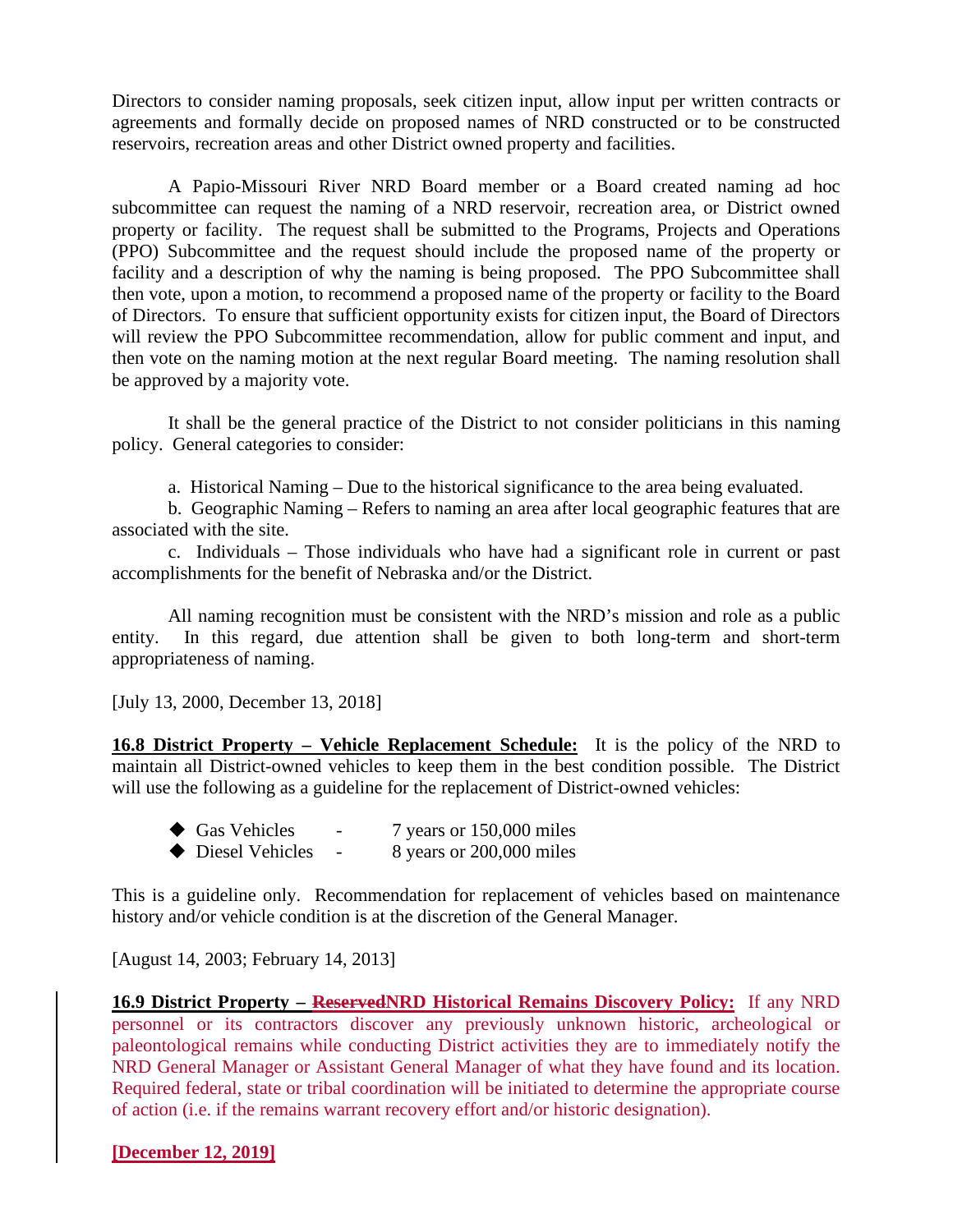### **17.0 District Programs - Urban Conservation Assistance Program.**

The Urban Conservation Assistance Program is an authorized program of the District to provide technical and financial assistance to units of government (sponsors) and citizen groups to help prevent or control erosion, flooding, and related resource concerns in urbanized areas.

### Criteria For Assistance

- 1. Potential projects need to be on lands under control of the Sponsor through deed, lease, or easement.
- 2. Acceptable Practices:
	- a. permanent grade stabilization structures
	- b. channel stabilization measures
	- c. stormwater management facilities
	- d. diversions and terraces
	- e. permanent seeding, sodding, and mulching of critical areas
- 3. An enclosed storm sewer is not an eligible practice or project.

### District Responsibilities

- 1. Administer the Urban Conservation Assistance Program.
- 2. Reimburse Sponsors 60% of the actual costs of the project, including engineering, up to a maximum District outlay of \$30,000 per project.
- 3. All projects shall be approved by Management.
- 4. Provide technical assistance on all projects.

## Sponsor Responsibilities

- 1. Complete District's UCAP Special Project Request, Form 17.0.B, Manual of Standard Forms (Appendix E)
- 2. Execute and fulfill the District's Special Project Operation and Maintenance Agreement, Form 17.0.C, Manual of Standard Forms (Appendix E)
- 3. Provide all necessary land rights.
- 4. Provide the local matching funds.
- 5. Contract for the construction of the approved project. Sponsor's personnel and equipment costs are not eligible for reimbursement.
- 6. Complete the project within one year of approval, unless prior written approval is obtained from the District.

(February 5, 1987; February 9, 1989; April 9, 2009)

**17.1 District Programs - Urban Conservation Program**. The Urban Conservation Program is an authorized program of the District. The Urban Conservation Program is a technical assistance program of the District to address natural resources concerns in urban and urbanizing areas. It includes commenting on development proposals through the District's membership on the City of Omaha Development Review Committee and similar planning committees of counties and other communities in the District. It also provides technical assistance to individual landowners to help solve flooding or erosion problems. The District also reviews and comments on plans for drainage improvements, bank stabilization and temporary sediment and erosion control in urban areas. Management administers this program.

[February 5, 1987]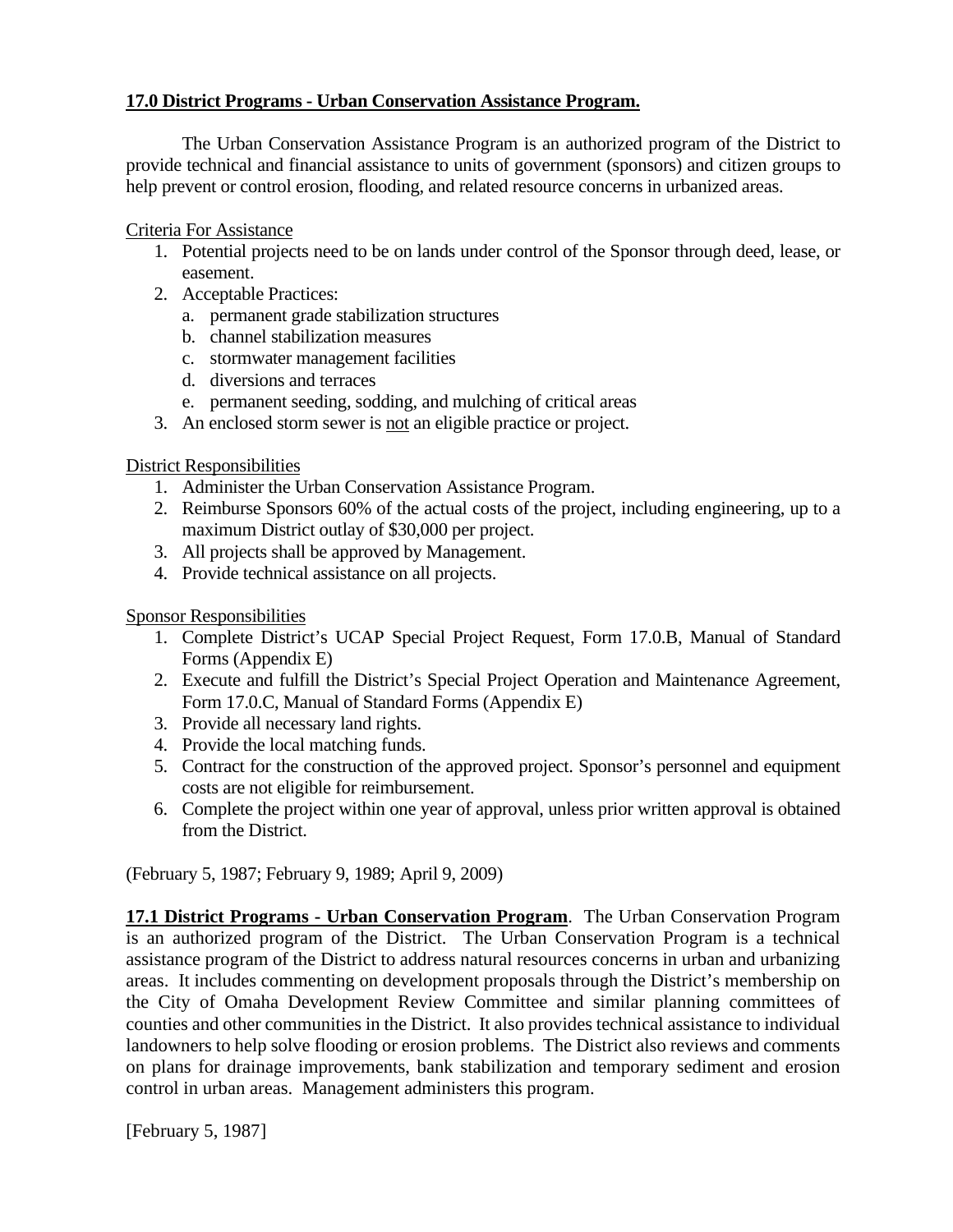## **17.2 District Programs -Reserved**.

**17.3 District Programs - Conservation Assistance Program**. The Conservation Assistance Program (CAP) provides cost-sharing funds to encourage the application of soil and water conservation practices. The goal of CAP is to reduce erosion, siltation and the pollution of our lakes and streams. Technical assistance for design, layout and inspection of CAP practices is provided by the U.S.D.A. Natural Resources Conservation Service (NRCS). The District has adopted the NRCS Technical Guide as the District's Guide.

### A. APPLICATION PROCEDURES AND POLICIES:

- 1. Applicants are required to apply for cost-sharing assistance at the local NRCS office as a prerequisite to District funding.
- 2. The order of priority for funding assistance is:
	- No. 1: EQIP (Environmental Quality Inventive Program)
	- No. 2: Nebraska Soil and Water Conservation Fund
	- No. 3: Conservation Assistance Program
- 3. The Conservation Assistance Program adopts a cost-share rate of 75 percent of the average unit cost established for EQIP. Changes become effective at the same time as the EQIP rate changes become effective.
	- a. Special projects will be cost-shared at a rate of 85 percent.
- 4. The District's cost-sharing assistance limit is \$50,00020,000 per landowner per fiscal year. Applications exceeding \$50,00020,000 will be reviewed on an "as received" basis.
- 5. Long Term Agreements (LTAs) may have separate policies than those established for regular CAP applicants.

Length of project may be 2 or more years up to a maximum of 5 years. b. Cost-share rate used will be those in effect at the time the Agreement is approved.

B. ELIGIBLE PRACTICES: All eligible conservation practices must have enduring conservation benefits or pollution control benefits. They must be widely applicable to the District. These are:

- 1. Terraces
- 2. Grassed waterways

a. Grassed waterways must meet one of the following criteria:

(1) Serve as outlets for terraces in order to be eligible for cost-sharing funds (2) A minimum of 75% of the applicant's land draining into the proposed waterway must have adequate land treatment

3. Underground outlets for terraces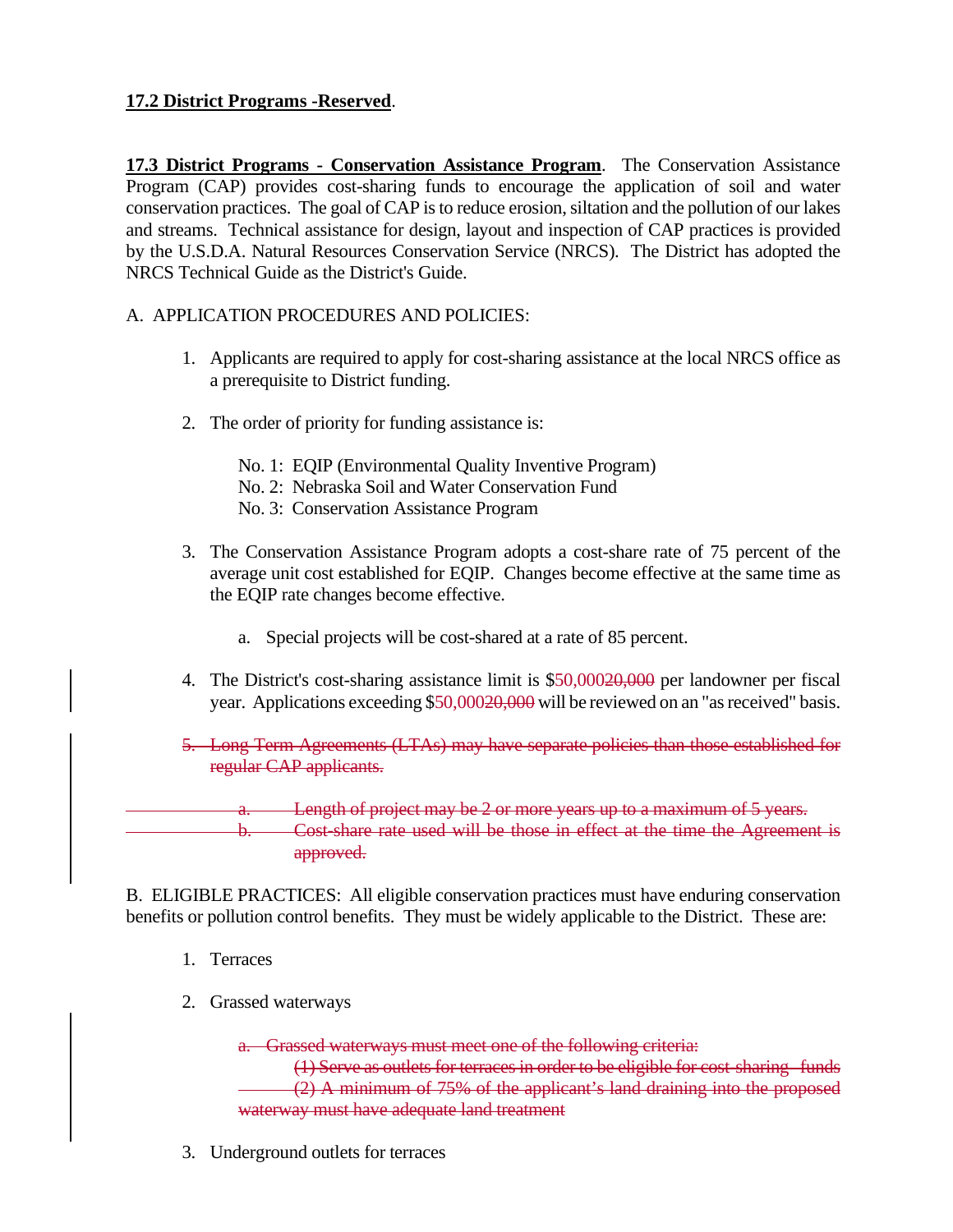- 4. Grade stabilization structures
	- a. Grade stabilization structures must meet the following criteria to be eligible for cost-sharing:
		- (l) A minimum of 75% of the applicant's land draining into the proposed structure must have adequate land treatment
		- (2) The structure must provide grade stabilization
		- (3) A grade stabilization structure is the only viable alternative to solve the erosion problem
- 5. Diversions
- 6. Water and sediment control basins
- 7. Livestock waste control facilities
	- a. Cost-sharing for livestock waste control facilities is limited to earthwork and appurtenant structures only and is available only to livestock production facilities existing on or before January 1, 1979
	- b. As a prerequisite to cost sharing, the State of Nebraska Department of Environment and Energyal Quality must require that livestock waste control is needed.
- 8. Tree Planting
	- a. Cost-sharing is available for planting trees and shrubs for farmstead or acreage windbreaks, field windbreaks, wildlife habitat or other beneficial uses. Practices excluded from this program include orchard trees, Christmas trees, plantings for ornamental purposes or nursery stock for resale.
	- b. Plantings must be protected from destructive fire or grazing
	- c. The planting must be kept free from excessive weed growth during the planting year and weed control shall be continued in succeeding years until the trees are well established.
	- d. The cost-share rate for establishment per 100 trees includes cost sharing for site preparation, seedlings, planting and weed control the year of planting.
	- e. The practice shall be maintained for a minimum of 20 years following the year of planting.
	- f. Specifications Species selection and site preparation will be in accordance with NRCS field technical guides.
	- g. Planting design will be developed by the NRCS, Papio-Missouri River NRD, the Nebraska Game and Parks Commission or the Nebraska Forest ServiceUNL Forestry Department.
	- h. The cost-sharing rate will be the same as that of the EQIP average unit cost in each county. Where no cost-share rate is established, 75% of the county average cost shall be used.
- 9. Windbreak Renovations
- C. APPROVAL: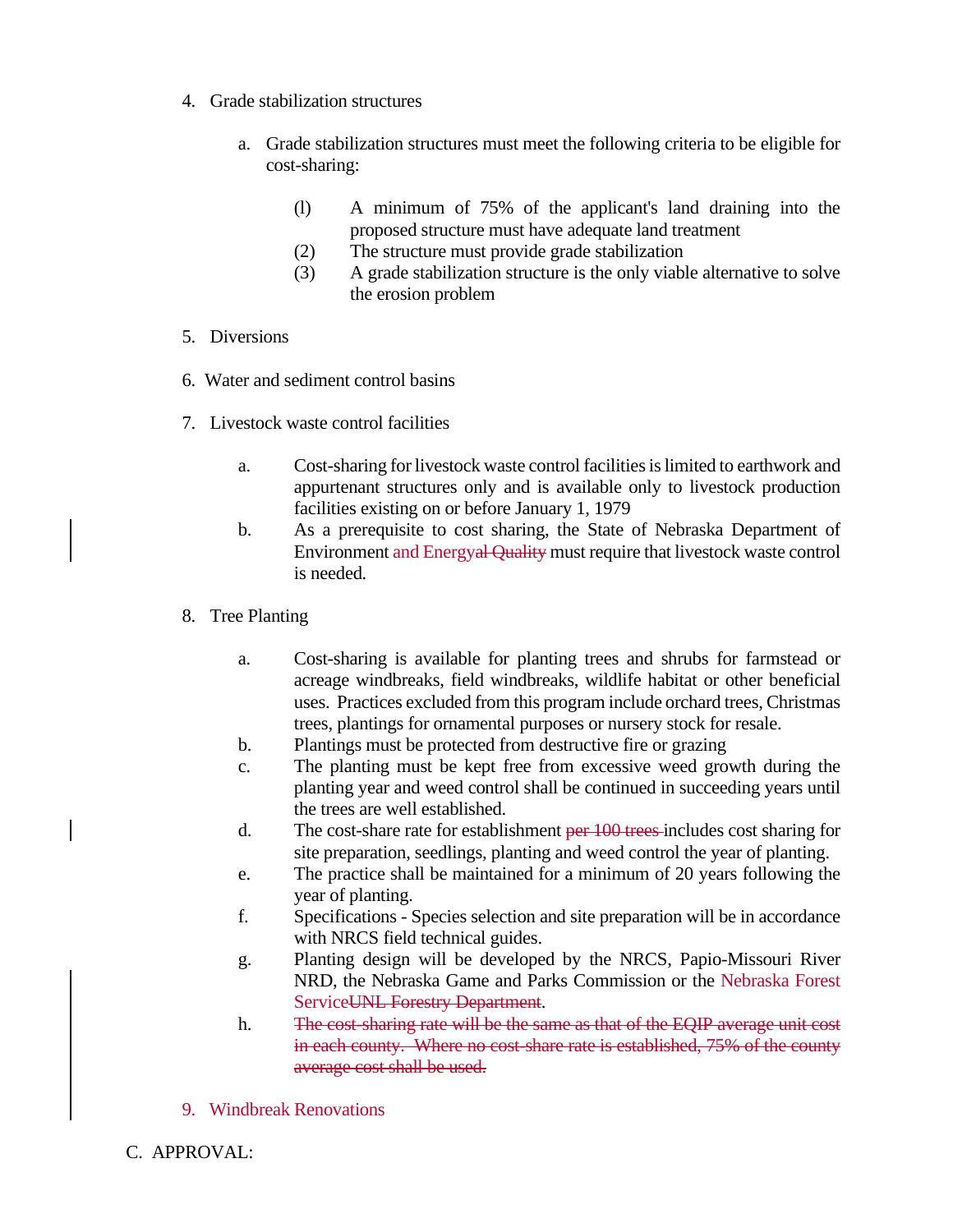- 1. Applications (Conservation Assistance Application, Form 17.3.A., Manual of Standard Forms (Appendix E)) are approved by Management for construction based on the following criteria, in the order they appear:
	- a. Date the applicant agrees to complete construction
	- b. Date of application

c. Average tons of soil saved per acre

- 2. Applications will not be approved if construction of eligible practices has begun before approval.
- 3. The date of completion shall be no later than one year following the date of application.
- 4. If construction is not started by the projected completion date, the application is automatically canceled.

## D. SPECIAL PROJECTS

- 1. Special Projects (Targeting) policies may be different from those established for CAP.
	- a. Funds budgeted for the Papio Creek Watersheds Special Fund that are unallocated after the first six months of the Fiscal Year shall be added to the CAP fund.
	- b. Silver Creek Watershed
		- (l) Separate policies set out in the District's Silver Creek Watershed workplan (Appendix F).
	- c. Hanson Lake No. 3
		- (1) Separate policies set out in the District's Hanson Lake 3 Special Water Quality Work Plan (Appendix D).
	- d. Wehrspann Lake Watershed

(1) Special practices approved for the watershed to reduce erosion and improve water quality in Wehrspann Lake:

- (a) Eligible practices:
- Conversion of regular terraces to tile outlet terraces
- Waterways on fields not terraced but farmed on the contour and with no till
- Rock crib grade control structures
- Filter Strips
- Payment rate \$100 per acre with a double payment in the first year
- Contract term 10 years
- (b) Cost share rate is 85%.

(c) Program will run concurrently with the Wehrspann Lake Water Quality Incentive Project (WQIP).

- e. Pigeon/Jones Creek
	- (1) Separate policies set out in the District's Pigeon/Jones Creek Watershed Plan (Appendix G)
- f. Papillion Creek Watershed 319 Incentives
	- (1) Special Practices approved for the 319 Watershed Plan to reduce erosion and improve water quality in the Papillion Creek Watershed
		- (a) Eligible practices: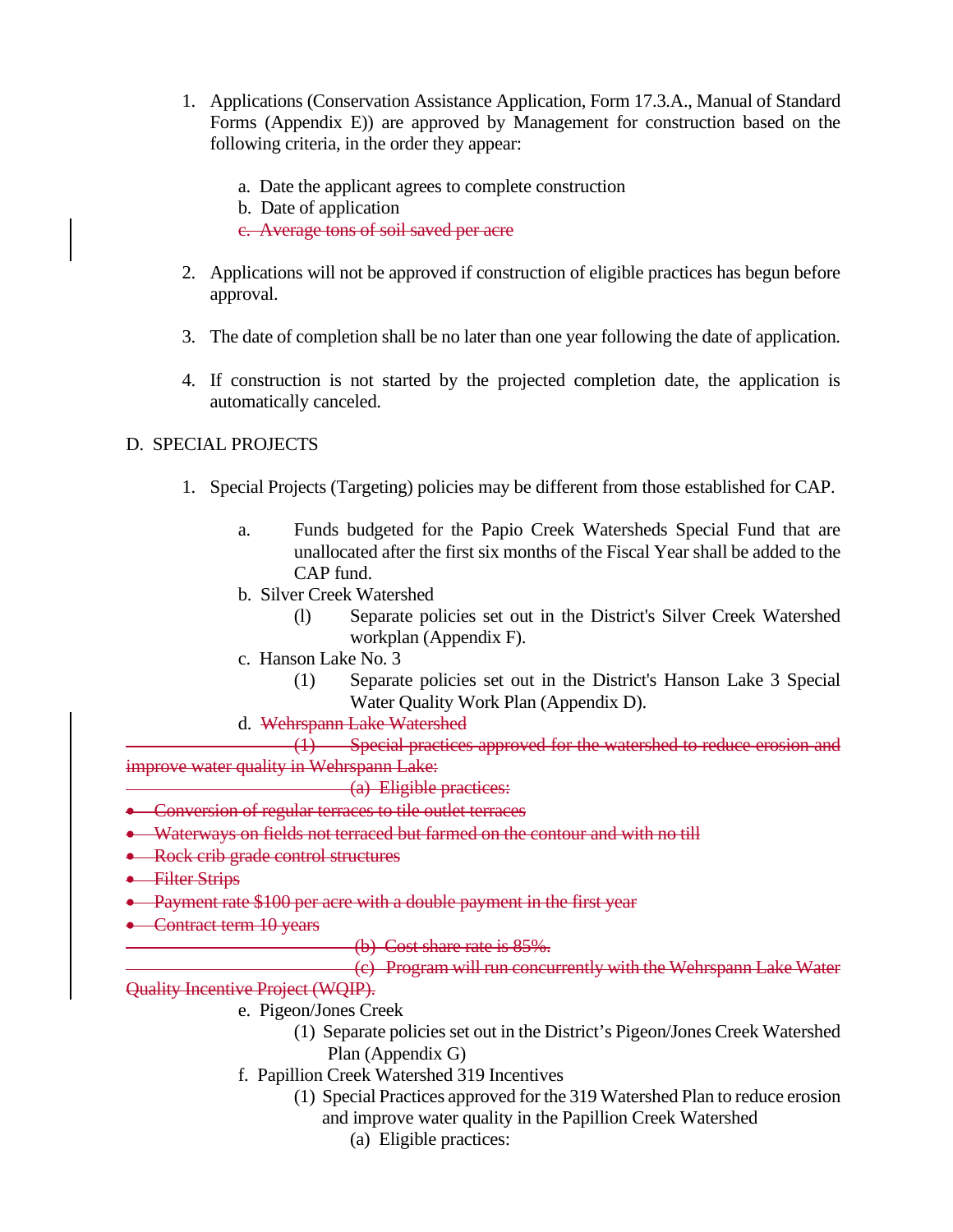- Contracted EQIP practices for the life of the contract that address Water Quality as a resource concern:
	- Cost share up to 90%
	- Cover Crop cost share up to 75%
- Continuous CRP and Nebraska Buffer Strip Program practices for the life of the contract that address Water Quality as a resource concern:
	- \$150/ac. per year for Waterways and Buffer Strips
	- \$100/ac. per year for all other related continuous practices
- General CRP practices for the life of the contract that address Water Quality:
	- \$50/ac. per year
- NRD Septic System Practices:
	- 75% cost share up to \$5,000 on Tier I dysfunctional systems
	- 75% cost share up to \$7,500 on Tier IInonexistent systems
- NRD Stand-Alone practices:
	- 75% cost share on any EQIP practice that addresses Water Quality as a resource concern
	- 85% cost share on Terracing
	- Current EQIP rate on Cover Crops
		- a. \$7,500 cap per year for up to 3 years
		- b. Cannot be applied to the same tract after 3 years

E. CONSERVATION DEMONSTRATION PROJECTS: Projects to demonstrate the use of soil and water practices to the public so as to stimulate their implementation.

- 1. Policies may be different from those established for CAP
- 2. Eligible Practices
	- a. Structural
		- (1) Terrace systems
		- (2) Erosion control dams
		- (3) Sediment basins
		- (4) Other
	- b. Cultural
		- (1) Reduced tillage systems
		- (2) Contour strip cropping
		- (3) Crop rotations
		- (4) Permanent vegetation (including trees)
		- (5) Wildlife Habitat
		- (6) Other
- 3. Criteria for Selection of Demonstration Projects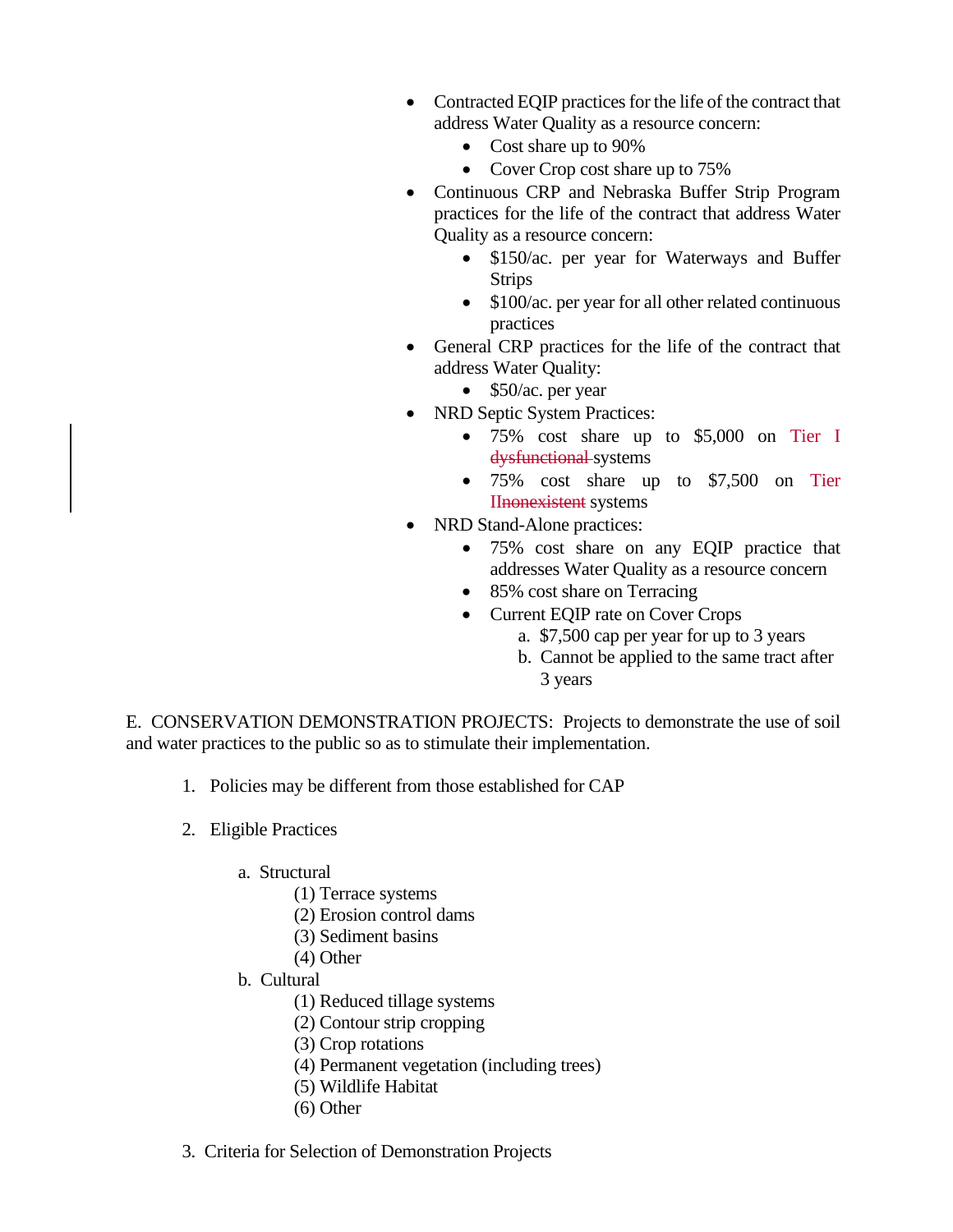- a. HELs in critical need of land treatment (high erosion rates)
- b. Located in Special Watershed Project area and/or located where land treatment will benefit public lands
- c. Highly visible and accessible location
- d. Located in a geographical area where land treatment is lacking
- e. Land is HEL, but farm plan calls for no structural conservation measures
- f. Land controlled by cooperative, capable owner and/or manager
- g. One or more projects in each county
- 4. Funding
	- a. Maximum of \$25,000 per project

F. EMERGENCY REPAIR PROGRAM FOR CONSERVATION PRACTICES: To provide costsharing assistance to landowners to repair conservation practices.

- 1. Eligibility requirements
	- a. Must be in area designated by FSA as eligible for Emergency Conservation Program (ECP) funds
	- b. Terraces damaged due to contractor error, owner or operator neglect will not be eligible
		- (1) NRCS will certify to this effect in Statement of Need
	- c. Completed practices will be certified by the SCS as meeting specifications d. Approved practices must be completed by June 1, 1991
- 2. Cost Share Rate
	- a. The non-EQIP portions of the cost, not to exceed 9080% of the total cost.

[February 5, 1987; February 9, 1989; August 9, 1990; February 14, 1991; December 8, 1994; April 6, 1995; June 12, 1997; September 14, 2000; December 13, 2012; December 10, 2020; June 9, 2022]

**17.4 District Programs - Nebraska Soil and Water Conservation Program**. The Nebraska Soil and Water Conservation Program (NSWCP) is an authorized program of the District. The Nebraska Soil and Water Conservation Program was established for the purpose of financially assisting landowners in Nebraska with the costs of installing soil and water conservation measures. The objectives of the program are to properly conserve and utilize the water and related land resources of the state, to encourage groundwater recharge to protect the state's dwindling groundwater supply and to reduce soil erosion and sediment damages. Funds are apportioned by the Nebraska Natural Resources Commission to Natural Resources Districts which in turn administers the program on a District-wide level.

A. APPLICATION PROCEDURES AND POLICIES: Applicants are required to apply for cost-sharing assistance at the local Farm Service Agency (FSA) office as a prerequisite to NSWCP funding. The order of priority for funding assistance is:

- No. 1: FSA, EQIP, Agricultural Conservation Program
- No. 2: Nebraska Soil and Water Conservation Fund
- No. 3: District Conservation Assistance Program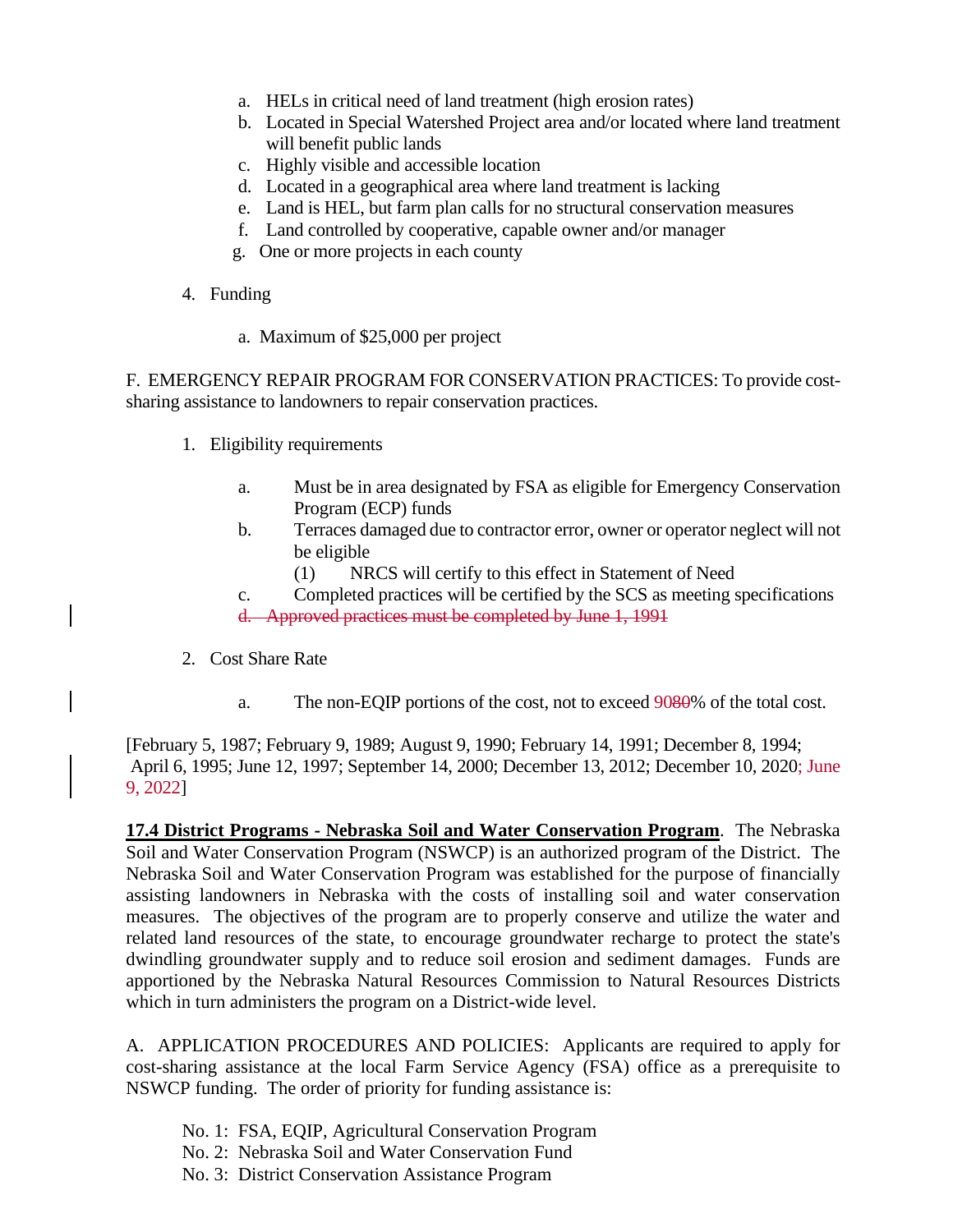The NSWCP adopts a cost-share rate of 75% of the average unit cost established for the FSA EQIP, or 75% of the actual cost of construction, whichever is less. The cost-share assistance limit is \$50,00020,000 per landowner. Applications exceeding \$50,00020,000 will be reviewed on an "as received" basis.

B. ELIGIBLE PRACTICES: The Commission approves a list of eligible conservation practices. Each District may select any or all of these practices as eligible for its program. Eligible practices in District:

- 1. NC-1 Constructing terrace systems
- 2. NC-2 Constructing terrace underground outlets
- 3. NC-4 Constructing grade stabilization structures
	- a. Grade Stabilization structures must satisfy the following criteria to be eligible for cost-sharing
		- (1) A minimum of 75% of the applicant's land draining into the proposed structure must have adequate land treatment
		- (2) The structure must provide grade stabilization
		- (3) A grade stabilization structure is the only viable alternative to solve the erosion problem
- 4. NC-6 Constructing diversions
- 5. NC-7 Constructing grassed waterways a. Grassed waterways must serve as outlets for terraces in order to be eligible for cost-sharing funds
- 6. NC-8 Constructing water-and-sediment-control basins
- 7. NC-10 Pasture planting or range seeding
- 8. NC-16 Windbreak Renovation

## C. APPROVAL:

- 1. Applications (NSWCP Application, Form 17.4.A., Manual of Standard Forms (Appendix E)) are approved by Management for construction based on the following criteria, in the order they appear:
	- a. Date the applicant agrees to complete construction
	- b. Date of application
	- c. Average tons of soil saved per acre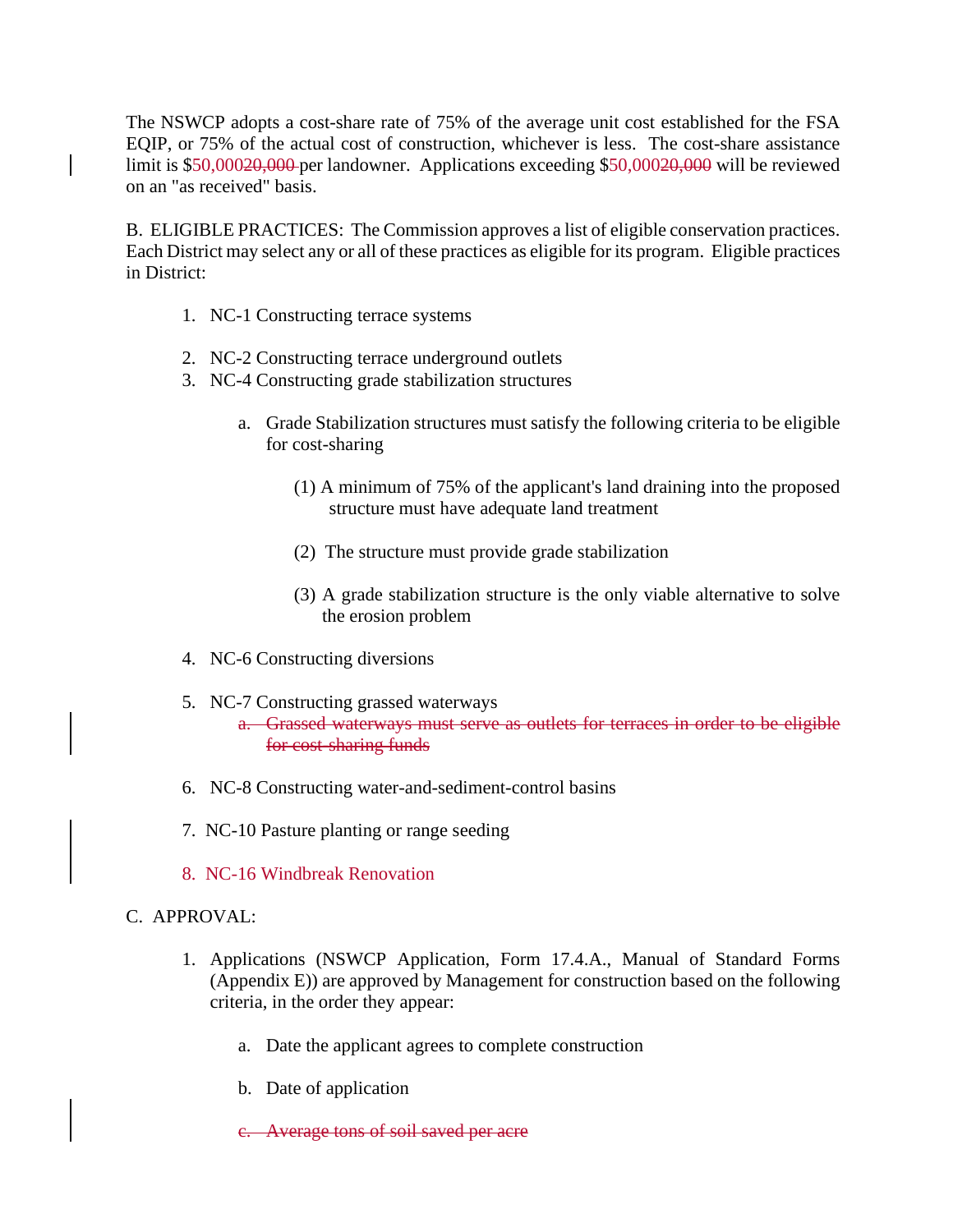- 2. Applications will not be approved if construction of eligible practices has begun before approval.
- 3. The date of completion shall be not later than one year following the date of application.
- 4. If construction is not started by the projected completion date, the application is automatically canceled.

### D. ADMINISTRATION:

1. Policies, Procedures, Rules for NSWCP set out in Commission's Program handbook

[February 5, 1987; February 9, l989; August 9. 1990; June 9, 2022]

**17.5 District Programs - Information and Education Program.** The District conducts a number of outreach activities as part of its Information and Education Program. This outreach provides the public with accurate information on Papio NRD projects and programs and develops an increased awareness and concern for natural resources conservation and management. Major activities include:

A. Program Brochures: Various iInformative brochures regarding Chalco Hills Recreation Area and District projects are on the following have been published and will be updated, published, and distributed as necessary.: Papillion Creek Watershed Flood Control Efforts, Conservation Education, Conservation Cost Sharing Programs, Chalco Hills, NRD Overview, Papio Trails, the Chalco Hills Nature Trail Guide, and the Chalco Hills Arboretum Guide.

B. Education Programs: The District is currently worksing with local teachers, environmental education specialists, and school administrators to provide in-classroom programming at schools throughout the District, as well as outdoor education-curricula and field trips at the Chalco Hills Recreation Area. Approximately 75,000 children visit Chalco Hills or take advantage of other Papio NRD-sponsored education programs each year. The District operates summer day camps for children ages four to fourteen years-old. These camps are planned and operated by the Papio NRD education staff. The District is also a major supporter of Earth Day Omaha and "World O! Water" celebrations. The District serves on the planning committee of numerous youth education programs, including Water Works for students in Douglas and Sarpy Counties, Conservation Field Days at Summit Lake and Danish Alps; and the Nebraska Envirothon, an environmental competition for high school students. The education team assists with other events including Outdoor Discovery Program, N.A.R.D. ACE Camp, Know Your Well, Chalco Summer Series, and disseminates 8,000 tree seedlings each year to schools in celebration of Arbor Day.

The Metro Omaha Resources for Exploring Nature (M.O.R.E Nature) is an outreach program founded by the District to educate families in the Omaha metro area on the importance of outdoor recreation.

C. Teacher/School Grants: Scholarships for \$500200 are awarded annually to area teachers who wish to continue their education in conservation-related subjects. The District also provides up to \$1,000 grants to develop outdoor classrooms and other projects at schools in the District.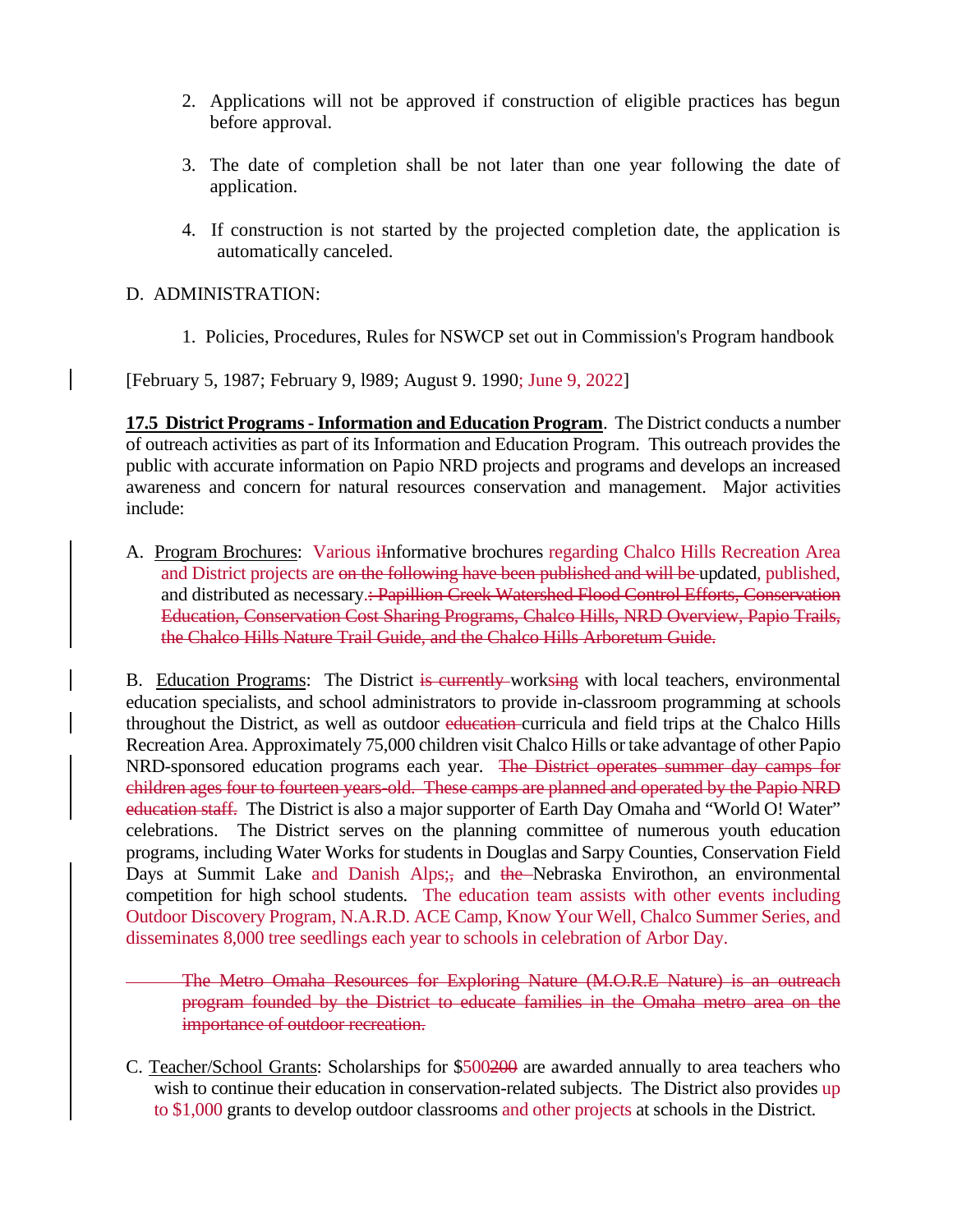- D. Speakers Bureau: In response to numerous requests annually from various civic groups, Papio NRD staff conduct approximately 25-presentations annually concerning regarding resource management, flood mitigation, recreation, and other topics.
- E. Media Relations: The District Information is provides information to the public through by the local media relations outreachprogram. Coverage is secured in local and area newspapers, radio stations, and television stations, and their accompanying digital platforms (websites, social media, etc.)
- F. Website: Information about Papio NRD programs, projects, and events are also provided through on the District's website at www.papionrd.org.
- G. Social Media: In addition to the website, the public can find information about tThe Papio NRD programs, projects, and events via has an active social medial platformspresence on Facebook, Twitter, Instagram and YouTube. in which District information is distributed.
- H. Interpretive Signage: Signage that highlights the District's mission is used at recreation sites managed by the Papio NRD including Chalco Hills Recreation Area, Prairie View Recreation Area, Elkhorn Crossing Recreation Area, Graske Crossing Access Site, West Maple Road Access Site, and Platte River Landing. Signs detailing the NRD's funding of individual wildlife habitat sites have been developed and will be posted at appropriate locations.

[February 5, 1987; March 3, 1988; December 8, 1994; December 10, 1998; May 13, 2010; December 13, 2018; June 9, 2022]

**17.6 District Programs - Floodplain Management Program**. The Floodplain Management Program is an authorized program of the District. Technical assistance is given to all communities, counties and individuals in the District. The Staff makes recommendations regarding development and improvements in floodplain areas. These recommendations are based on Federal flood insurance rate maps, state regulations and/or currently accepted floodplain management standards which cohere to wise uses of floodplain areas. Staff also deals with the general public on a day-to-day basis to determine the floodplain status of the individual's land or soon-to-be-acquired land. Management administers this program.

[February 7, 1987; June 9, 2022]

**17.7 District Programs -– [Reserved] Right-of-Way and Public Use Area Seeding Program**. The Right-of-Way and Public Use Area Seeding Program is an authorized program of the District. The District has a program to establish vegetation on sites disturbed by construction or maintenance activities. This program is available to all entities of government in the District, but is not to be used for seeding requirements normally included in a general construction contract.

1. The District will provide a grass drill at no charge to entities of government to use to re-seed areas eligible for the program.

[February 5, 1987; February 9, l989]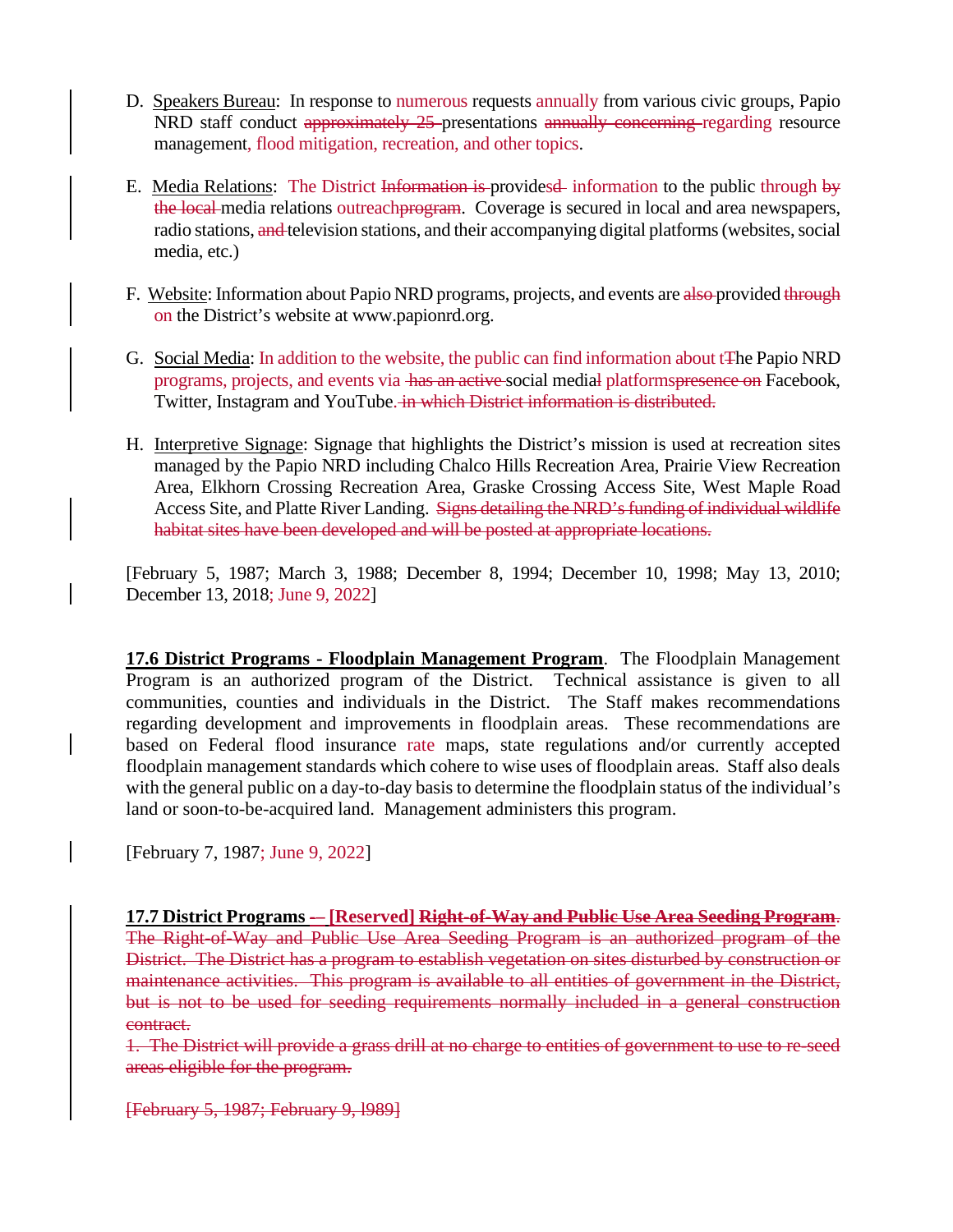**17.8 District Programs -– [Reserved]Road Structure Program**. \*\*Lori reviewing The Road Structure Program is an authorized program of the District.

A. GOAL: To encourage and assist counties to incorporate conservation features in, or adjacent to, county roadways that will reduce soil erosion and sedimentation, flooding and related resource problems.

B. OBJECTIVES: To provide technical and financial assistance on eligible road structure projects located at stream crossings, or projects that would benefit county roadways or bridges, that are constructed by the county.

C. CRITERIA FOR ELIGIBLE PROJECTS: To be an eligible project, at least five feet of grade must be removed from the channel and plans/specifications for the project must be reviewed and accepted by the District prior to construction.

### D. LEVEL OF FINANCIAL ASSISTANCE:

1. District cost-sharing assistance, for county projects that address the goals and objectives of this program, shall amount to 75% of the project's total construction costs, not to exceed \$150,000 per project. Cost-sharing assistance shall not include those costs incurred by the county for:

a. Guardrails or barriers

- b. Roadway surfacing (gravel, asphalt, etc.)
- c. Traffic signs and signals
- d. Relocation of utilities
- e. Purchase of land rights
- f. Engineering, inspection and administrative costs
- g. Work performed by county personnel and equipment

2. Technical assistance may be provided by the Natural Resources Conservation Service (NRCS).

### E. REQUIREMENTS TO BE FULFILLED BY THE COUNTY:

1. Inventory road structure needs and make application to the District for cost-sharing assistance.

2. Provide right-of-way (i.e., acquire all necessary land rights).

3. Provide local matching funds.

4. Contract for construction of the approved practices.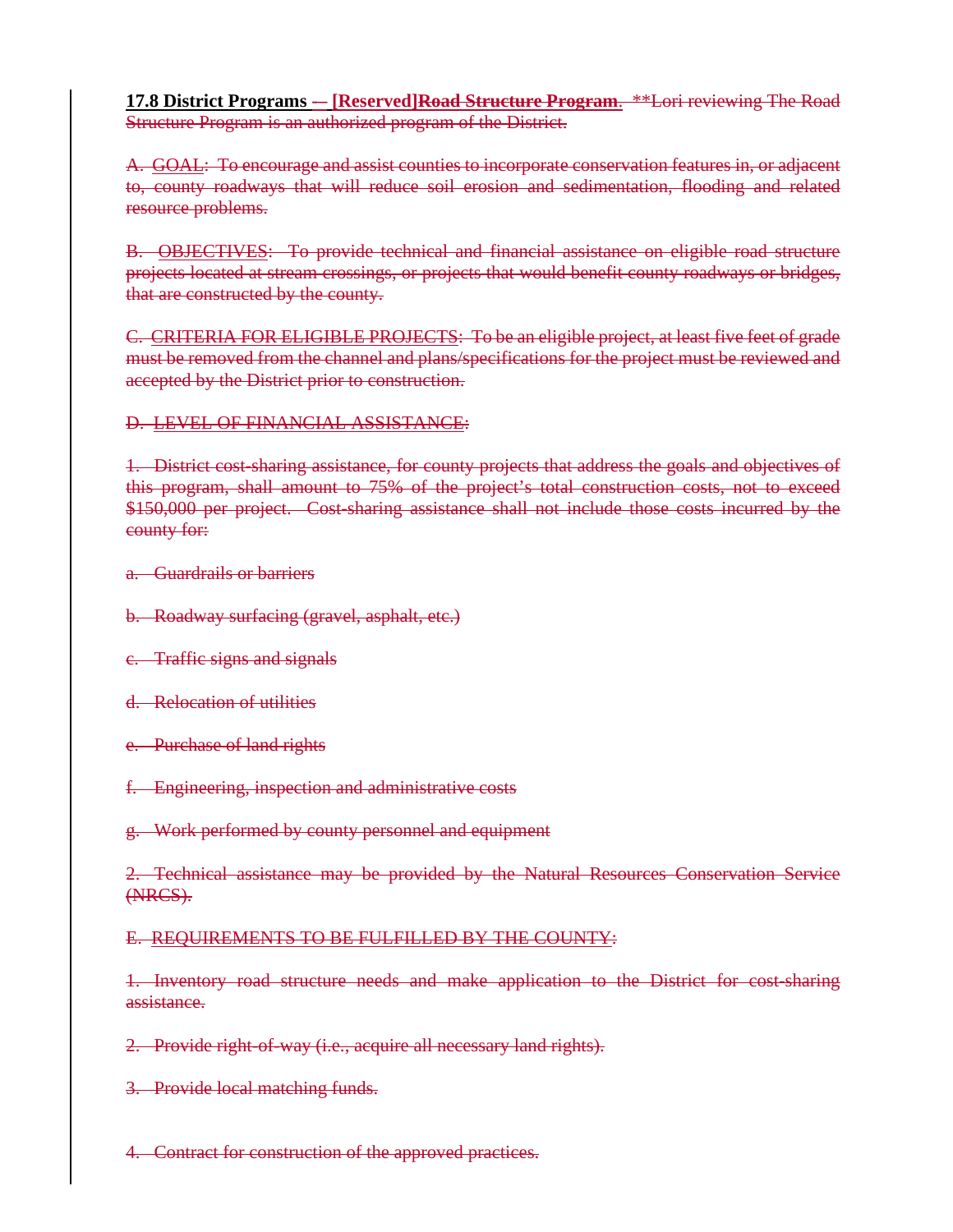5. Provide design and inspection. Follow NRCS design criteria.

6. Project geotechnical (subsoil) information for design.

7. Execute and fulfill P-MRNRD Operation and Maintenance Agreement.

8. Obtain necessary state permits for water storage, if applicable.

9. Begin construction within one (1) year and complete construction within two (2) years of the date of District Board approval of the application.

F. REQUEST REIMBURSEMENT: Upon completion of the construction of the project, reimbursement may be requested by the county by providing evidence of the final contract cost or final pay estimate (less those items ineligible for cost-sharing as outlined in para. D.1.).

[February 5, 1987; May 11, 1989; November 14, 2002]

**17.9 District Programs - Equipment Rental and Sales Program**. The Equipment Rental and Sales Program is an authorized program of the District. The District maintains a rental program of specialized equipment and sells related supplies.

A. Grass Drills:

1. Designed to plant bulky, native grass seed and other types of grasses and legumes.

a. Rented to cooperators for a variety of uses

(1) Establishing wildlife habitat

(2) Converting cropland to permanent vegetation

(3) Seeding vegetation on land as part of a conservation cost-sharing practice, e.g., terrace back slopes, waterways, CRP

b. Used by the P-MRNRD

(1) Establishing cover on District maintained project

(a) Levee systems (b) Grade stabilization structures

d. Other Uses

(1) Available for use by government agencies in District's Right-of-Way and Public Use Area Seeding Program

- 2. Rental Rates Rental rates and delivery charges are available at each District Field Office.
- 3. Special Conditions -- Renters are responsible for damages to drills caused by misuse or negligence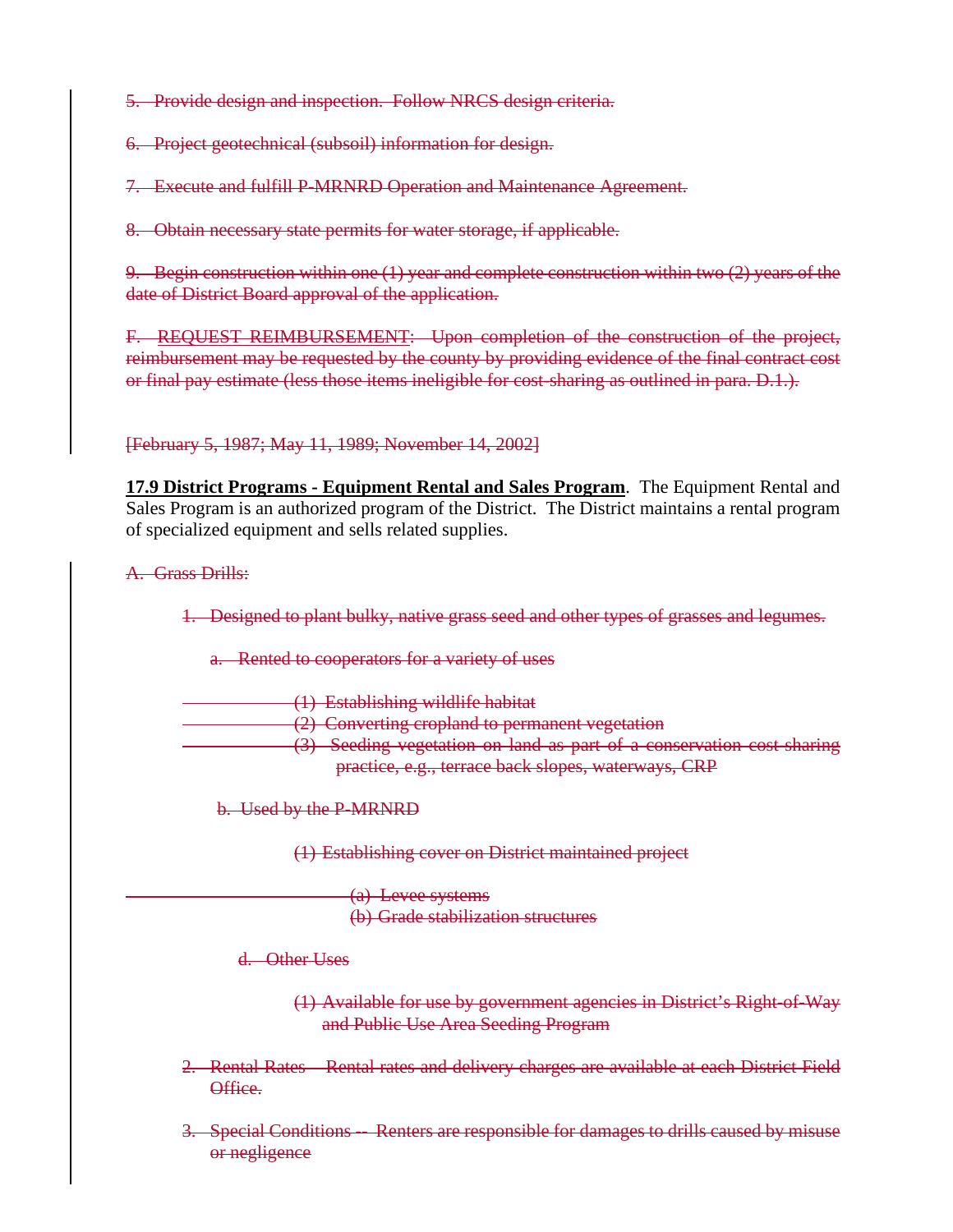### B. Tree Planters:

- 1. Available as a complete planting service. District provides labor and, planting machinery. and weed control spray
- 2. Planting Service Rates
	- a. \$.75 per tree planted
	- b. \$100.00 minimum charge

C. Unmanned Tree Planters: Rental Rate -- \$25.00 per day

D. Sales Program:

1. Available through District Field Offices a. Sales Items -- Survey Flags

2. Price -- District cost plus 10%.

[February 5, 1987; December 13, 2012; June 9, 2022]

**17.10 District Programs -– [Reserved] Streambank Erosion Technical Assistance Program**. The Streambank Erosion Technical Assistance Program is an authorized program of the District. This is a technical assistance program to help landowners address streambank erosion problems. It includes helping individuals prepare a design and complete a U.S. Army Corps of Engineers 404 permit application. Management administers this program.

[February 5, 1987]

**17.11 District Programs - Emergency Dike Protection, Fortification, Repair Assistance Program**. The Emergency Dike Protection, Fortification, Repair Assistance Program is an authorized program of the District to provide technical and financial assistance on eligible projects where a flood control dike or levee is, at the discretion of Management, in imminent danger of failure.

A. Criteria for Assistance:

- 1. Eligible Persons and Projects
	- a. Public or private landowners who have exhausted or have insufficient funds or other resources available to provide adequate relief from the applicable hazards. Other governmental resources (e.g., Natural Resources Conservation Service, Corps of Engineers) shall be investigated and shown to be unavailable or not expedient enough to prevent a dike failure before the NRD will consider providing financial assistance.
	- b. More than one landowner must be affected by the potential dike failure. In addition, at least one public facility, such as a road, must be potentially affected by a possible dike failure.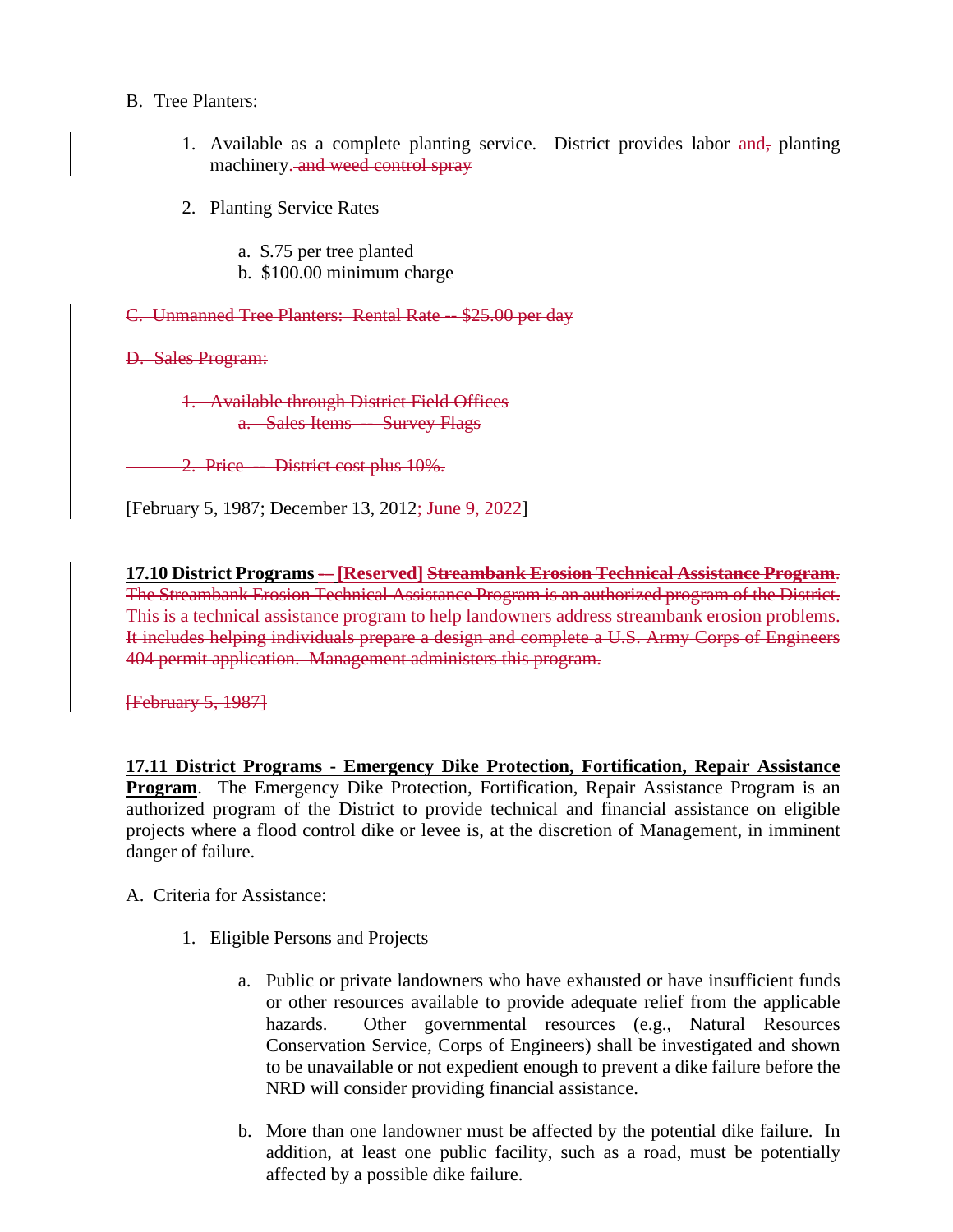- c. The dike or levee must, in the opinion of Management, be in danger of failure during the next major flood event.
- d. The dike or levee must be along the Platte, Elkhorn or Missouri Rivers.
- 2. Eligible Measures
	- a. Measures to stabilize the riverside toe of the dike against riverbank erosion, such as installing jetties or bank protection.
	- b. Measures to repair or stabilize dike erosion and/or slough areas, such as installing fill material, rip-rap, filter cloth, sandbags or the like.
	- c. A measure must reduce threats to life or property which could result from a flood.
	- d. All measures must be technically sound, and be limited to what existed before the watershed was impaired.
	- e. Elevating the profile of a dike or rebuilding a dike (after failure) are not eligible measures under this program.
	- f. Measures to be used must be the most cost efficient ones which will provide immediate, adequate and safe relief from the hazard causing the emergency.

### B. Cost-Sharing:

- 1. NRD will provide 60% of actual contracted construction costs. to a maximum of \$10,000 per project. Cooperator's "in-house" expenses are not eligible. Cooperators are responsible for obtaining any needed land rights and they are not a cost-share item.
- 2. Cost-share funds will be committed according to the date of application. However, if two or more applications are being considered at one time, preference shall be given to those projects that may directly affect NRD facilities.
- 3. Cost-share funds will not be released until the project is complete according to plans and certified as such by NRD staff.
- 4. Management will have the authority to approve applications for cost-sharing up to the allowable limits.
- 5. The Cooperator will be liable for any additional cost above the dollar amount approved by Management.
- 6. Work must be complete within six months after the NRD approval date. Extensions may be granted if just reason can be demonstrated.
- C. Limitations: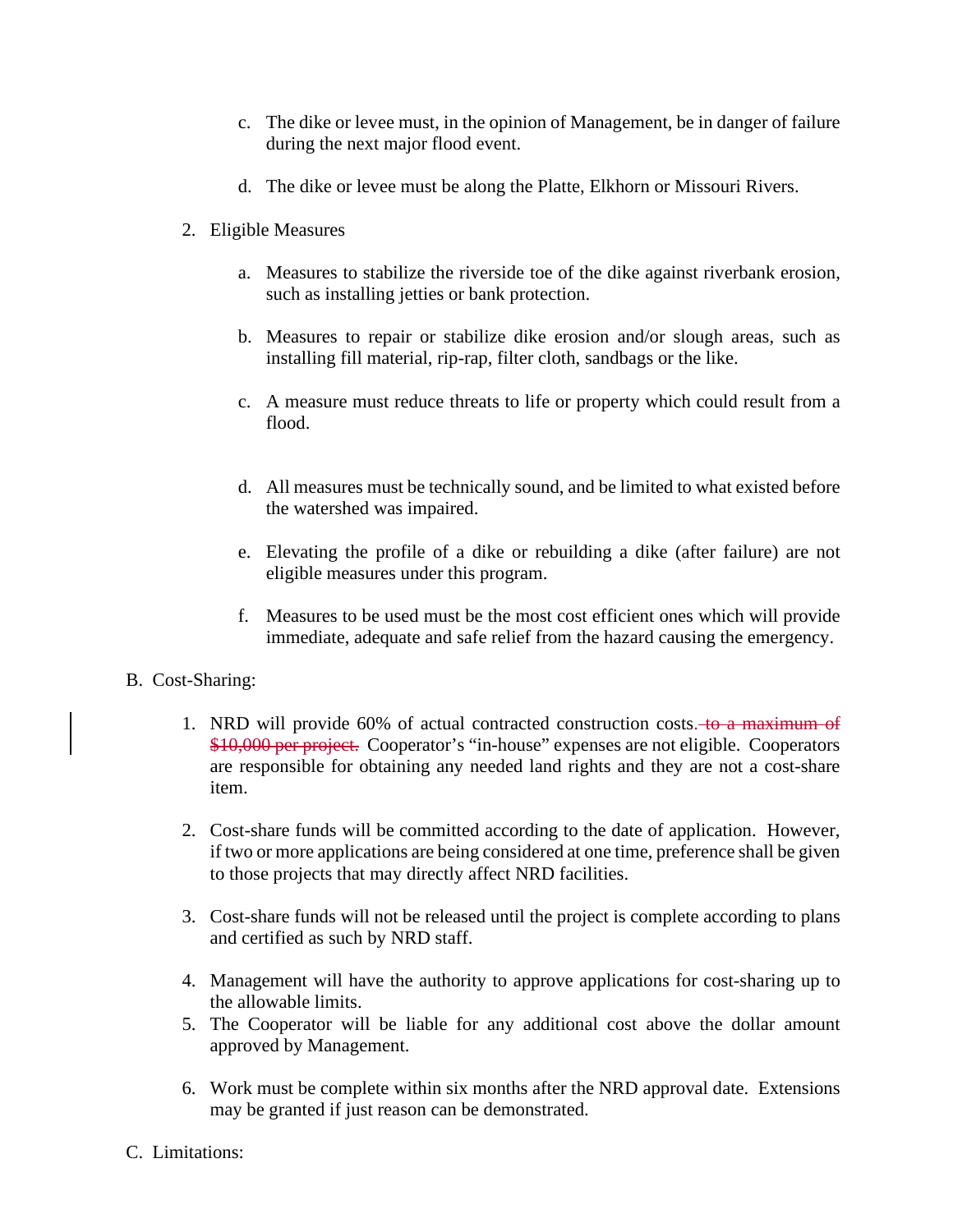- 1. NRD reserves the right to approve or reject plans.
- 2. Cooperator must hold and save the Papio-Missouri River NRD free from damages or claims due to the construction, operation and maintenance of the project, except where such damages are due to the fault or negligence of the Papio-Missouri River NRD.
- 3. NRD reserves the right to terminate the cost-share agreement in whole or part if the NRD determines that the Cooperator failed to comply with the program guidelines.
- 4. Cooperator must give the NRD the right to enter, at reasonable times and in a reasonable manner, upon lands which it owns or controls, for access to the project for the purpose of inspection.
- 5. Project facilities (cost-share work) must be maintained for a period of 10 years after they are completed. If it is not properly maintained, according to the NRD, the costshare funds must be returned to the NRD and the Cooperator will not be eligible for future cost-sharing.
- 6. The Cooperator must sign an operation and maintenance agreement, which incorporates these guidelines prior to the initiation of construction.
- 7. Reasonable changes can be made in the field; however, Management approval is necessary if the approved project cost-share provided by the District is to be increased. In no event will the maximum funding limitation of \$10,000 per project be exceeded.
- 8. All applicable permits (e.g., Corps of Engineers Section 404) must be acquired by the operator prior to starting repairs.

D. Requesting Reimbursement: Upon completion of construction, it will be necessary for the Cooperator to request reimbursement from the District. This can be done by providing the following:

- 1. A letter from the Cooperator that the work was completed according to the approved plan.
- 2. A breakdown of the work items, unit costs, total project costs and the reimbursement being requested.
- 3. Copies of all billings from all contractors or suppliers for all work items.

[February 5, 1987; June 9, 2022]

**17.12 District Programs - Lands for Conservation Program**. The Lands for Conservation Program is an authorized program of the District. It is a program used to encourage the construction of terrace systems during the summer. (Lands for Conservation Program, Form 17.12.A., Manual of Standard Forms (Appendix E))

A. GENERAL PROVISIONS: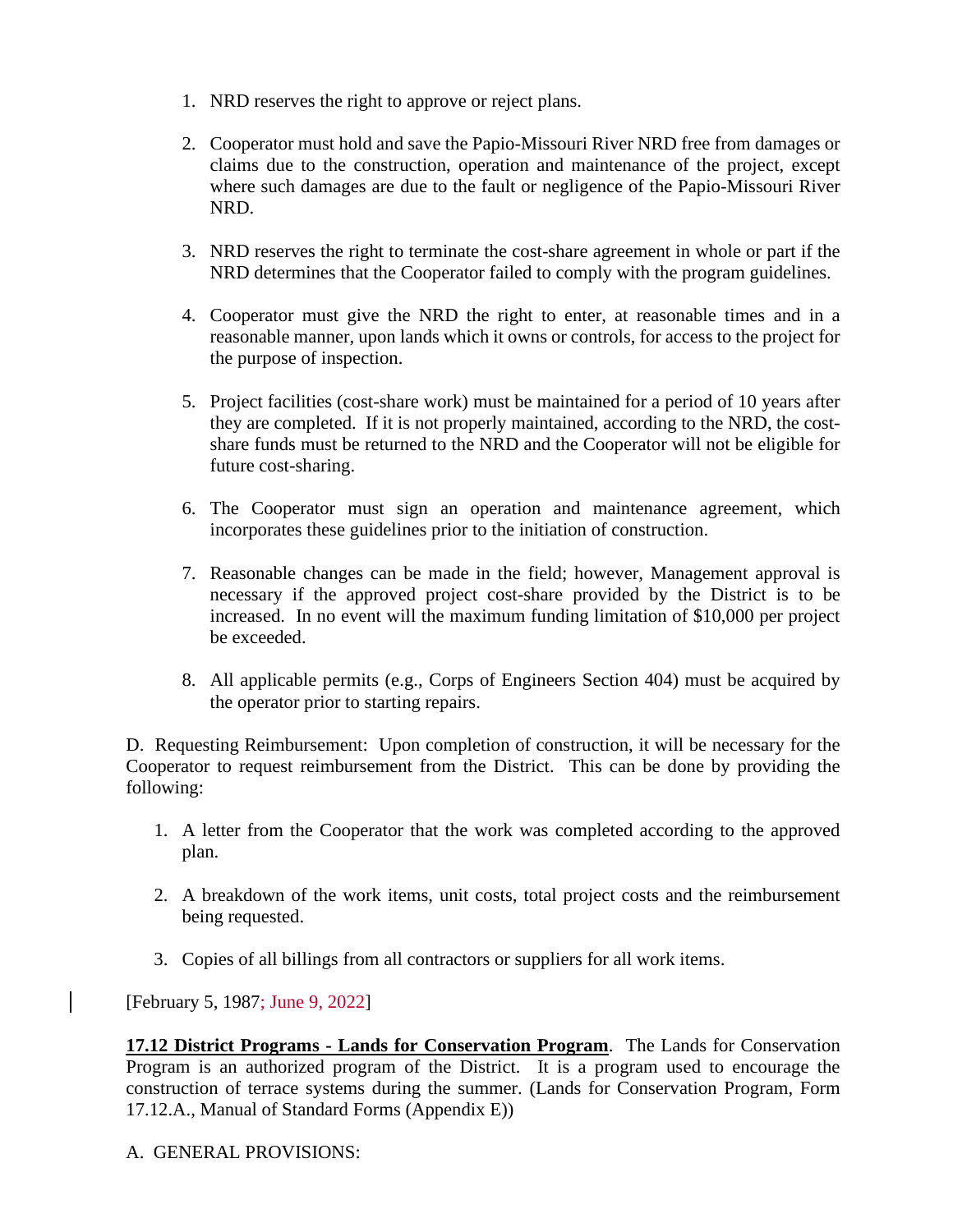- 1. The program will be on a contractual basis between the landowner or his authorized representative and the Papio-Missouri River NRD for up to one year while conservation practices are being installed.
- 2. Natural Resources Conservation Service (NRCS) personnel will design the terrace system. These practices must protect the entire field on which they are established, however, the area under contract will be the smallest practical area on which to construct the practices, as agreed with the cooperator.
- 3. Terrace systems may be cost-shared through a Federal cost-share program, State of Nebraska NSWCP program, or the CAP program, or jointly cost-shared among these programs.
- 4. Construction must be done between June 1st and September 15.
- 5. The field enrolled in the program must be planted to a protective cover prior to, or after, construction. This may be a crop for harvest, or simply a cover crop to prevent erosion but may not be a row crop.
- 6. Lands under this program must be lands that are normally farmed. Hay or pasture land is eligible if that land has been included in a regular crop rotation program.
- 7. Land enrolled in any United States Department of Agriculture's "Reduced Acreage" program is not eligible for the program.
- 8. Maximum contract area for any operating unit will be 40 acres. Payment is \$200100.00 per acre. If ownership of the land changes during the contract period, the contract becomes void unless it is agreed by both the District and the new owner to continue the contract.
- 9. The landowner will contract for the construction of terraces, waterways, tile outlets or any other necessary construction.
- 10. Terrace systems must be maintained for 10 years.
- 11. The Papio-Missouri River NRD may designate areas of preference, where a high priority exists to target these funds.

[February 5, 1987; February 9, l989; August 9, 1990; December 13, 1990; December 13, 2012; June 9, 2022]

**17.13 District Programs - P.L. 46 Assistance Program**. The Public Law 46 Assistance Program is an authorized program of the District. Through a memorandum of understanding, the District provides staff to the USDA Natural Resources Conservation Service (NRCS) offices to assist them with their activities and to help administer related District programs.

[February 5, 1987; February 9, 1989]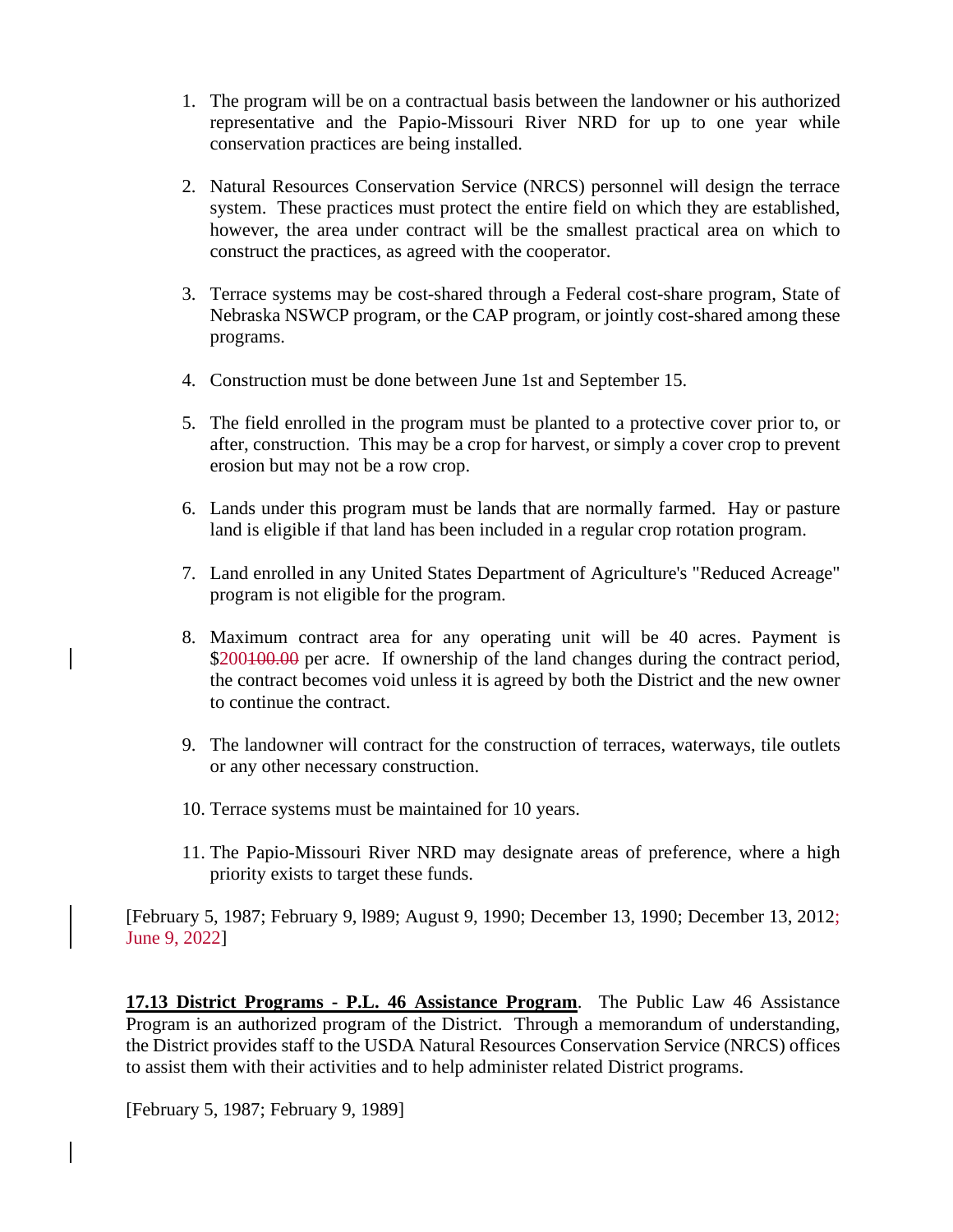## **17.14 District Programs - [Reserved]Stream Crossing Grade Control Program.**

The Stream Crossing Grade Control Program is an authorized program of the District to provide technical and financial assistance to local subdivisions of government and local nonprofit organizations who install grade control with other stream crossing projects, such as road crossings and utility crossings.

A. GOAL: To encourage and assist governmental agencies to incorporate grade control features in stream crossing projects for the purpose of reducing stream degradation.

B. OBJECTIVES: To provide technical and financial assistance on eligible grade stabilization projects.

C. CRITERIA FOR ASSISTANCE: Eligible projects must protect the existing streambed from at least five (5) feet of future degradation. Plans and specifications for the project must be reviewed and accepted by the District prior to construction.

### D. DISTRICT RESPONSIBILITIES:

- (1) Administer the Program.
- (2) Reimburse 50% of all eligible costs of the project up to \$150,000 per project.
- (3) Eligible costs shall include all costs associated with design, construction, and construction observation. The following shall also apply:
	- (a) Sponsor's "in-house" design costs are not eligible for cost-sharing.
	- (b) Construction must be performed by a qualified contractor. Reimbursement for use of Sponsor's labor and equipment are not eligible costs.
- (4) The District must approve plans, specifications, and/or implementation schedules.

## E. SPONSOR RESPONSIBILITIES:

- (1) The sponsor shall submit an application on forms provided by the District (Stream Crossing Grade Control Program Application, Form 17.14, Manual of Standard Forms, Appendix E).
- (2) The sponsor shall submit preliminary plans with the application. The following items should be included:
	- (a) total estimated cost
	- (b) implementation schedule, including estimated costs for component parts.
	- (c) preliminary design
	- (d) location maps.
- (3) The sponsor shall obtain all land rights for the project at no cost to the District.
- (4) The sponsor shall provide all future operation and maintenance on the project at no cost to the District.
- (5) The sponsor must comply with all local, state, and federal laws.
- (6) The sponsor must obtain all local, state, and federal permits necessary for the project.
- (7) The sponsor shall administer all contracts for design, construction, and construction inspection.
- (8) The sponsor shall hold and save the District free from damages or claims due to the design, construction, or operation and maintenance of the project.
- (9) The sponsor shall execute an agreement with the District which will outline these guidelines.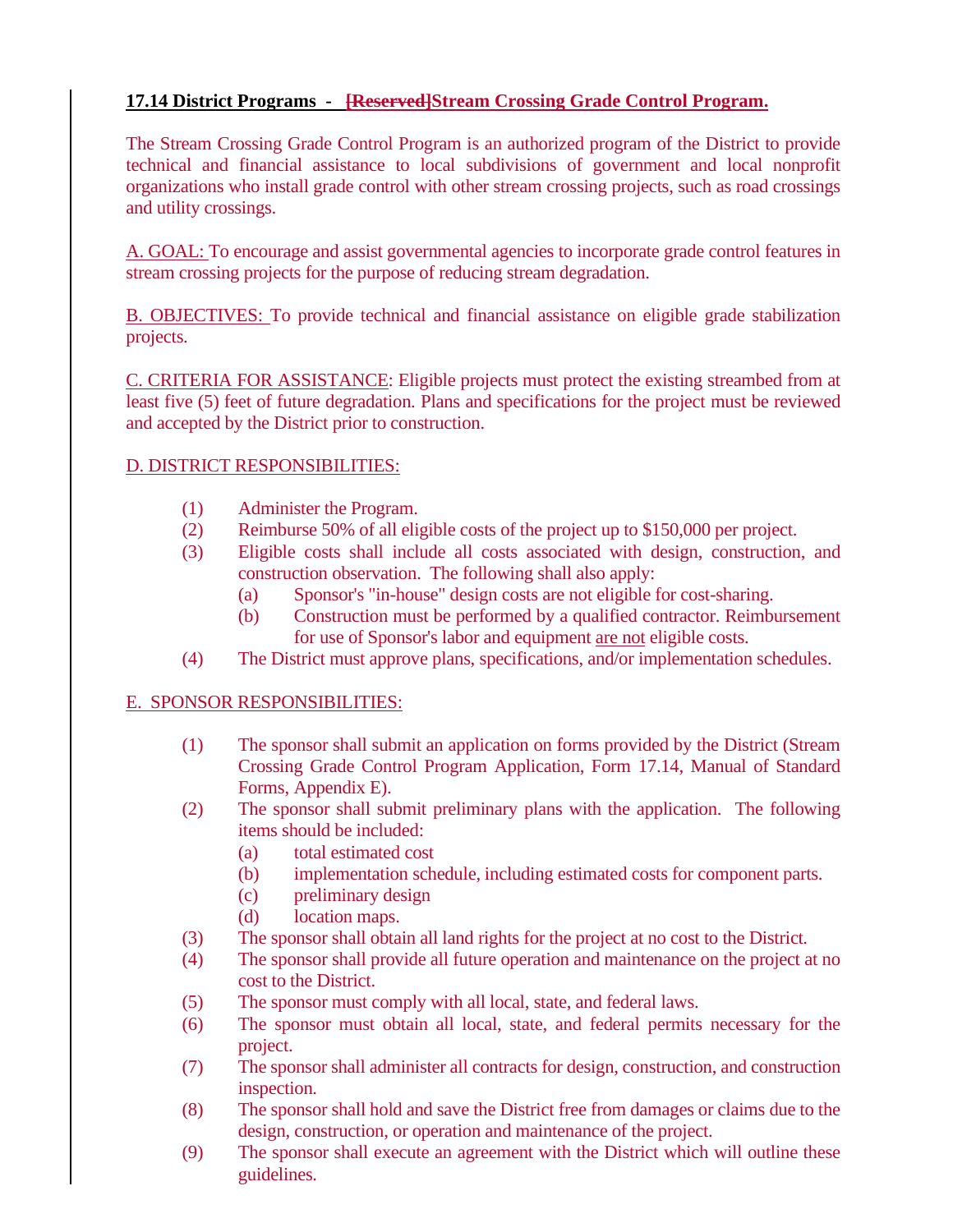(10) The sponsor shall complete the project within one year.

## F. REQUESTING REIMBURSEMENT:

- (1) Upon completion of construction, reimbursement may be requested by the sponsor by providing the following:
	- (a) Copies of final pay estimates which shows total units, unit costs, and total component costs.
- (2) Progress payments on individual components will not be allowed.

[June 9, 2022]

**17.15 District Programs - Erosion and Sediment Control Act Program**. The Erosion and Sediment Control Act Program is an authorized program of the District governed by the District's Erosion and Sediment Control Act Rules and Regulations (Appendix I). The program is administered by Management and the Board of Directors.

[June 4, 1987; December 11, 2014; August 11, 2016]

**17.16 District Programs - Urban Stormwater Management Program**. The Urban Stormwater Management Program is an authorized program of the District. To promote the health, safety and well-being of the public, it is the present and long- range intent of the District to:

A. Serve as a regional coordination and management agency for major urban drainage and flood control systems which are those systems that involve open channels where the drainage area is more than approximately 200 acres. Coordination of actions affecting these systems is necessary to achieve the best possible results in the District.

B. Develop Urban Drainage Master Plans or Watershed Management Plans which define policies and outline plans for the development, financing, implementation and continued maintenance of urban drainage and flood control systems in each basin. This will be done with the assistance of and in consultation with other local governmental agencies. The master plan will be presented for adoption to each local governmental agency identified as responsible for implementing all or portions of the plan.

In accordance with this policy, Stormwater Management Policies (hereinafter referred to as the "Policies") were developed for the Papillion Creek Watershed through a community-based process known as Watershed By Design involving the development community, Papillion Creek Watershed Partnership (PCWP) members, public agencies, non-profit organizations, other stakeholder groups and the general public. The Policies adopted by the Papillion Creek Watershed Partnership members consist of six (6) Policy Groups, headed as follows:

- #1 Water Quality Improvement
- #2 Peak Flow Reduction
- #3 Landscape Preservation, Restoration, and Conservation
- #4 Erosion and Sediment Control and Other BMPs
- #5 Floodplain Management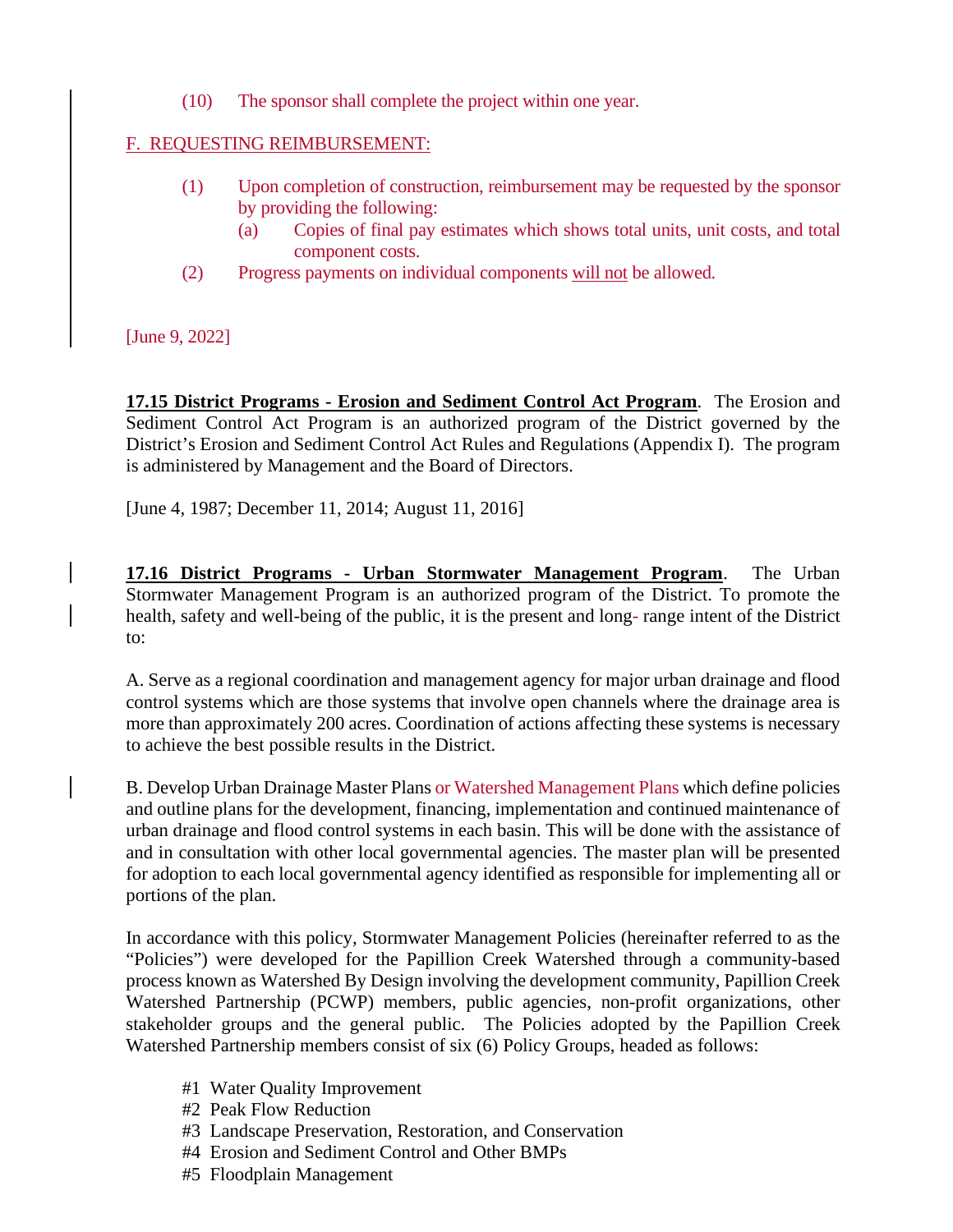#6 Stormwater Management Financing

These PCWP Policies are attached hereto in Appendix S and incorporated herein by reference, and provide guidance for a comprehensive approach to stormwater quality and quantity management., subject to the following:

• As outlined in Policy Groups 1 and 2, the District intends to implement construction of Regional Detention and Water Quality Basins proposed in the conceptual Watershed Drainage Plan, as deemed necessary by the District and subject to available funding as determined by the District.

• The District will recommend to local zoning jurisdictions that all new development or significant redevelopment be required to consider Low Impact/Conservation Development strategies or best management practices.

The District will recommend to local zoning jurisdictions that all new development or significant redevelopment be required to each install local detention and water quality basins to maintain stormwater peak discharges to that which existed under base land use conditions. It is also recommended that non-residential new development or significant redevelopment be required to construct, operate and maintain such facilities on private lands at no cost to the public.

Also, in accordance with this policy, Stormwater Management Policies were developed for the Southern Sarpy Watershed that drains to the Platte and Elkhorn Rivers. Urbanized development of this southern half of Sarpy County being facilitated by installation of a sanitary sewer system, led to the need to establish the framework for a Stormwater management program and a comprehensive watershed plan. The policies adopted by the Southern Sarpy Watershed Partnership (SSWP) consist of six (6) policy groups, headed as follows:

- #1. Water Quality Improvement
- #2. Peak Flow Reduction
- #3. Landscape Preservation, Restoration, and Conservation
- #4. Erosion and Sediment Control and other BMPS
- #5. Floodplain Management
- #6. Stormwater Management Financing

These SSWP policies are attached hereto in Appendix "S" and incorporated herein by reference and provide guidance for a comprehensive approach to Stormwater quality and quantity management.

C. Expect and continue to rely on other local governmental subdivisions (cities, counties and SID's) to continue to develop, finance, implement, operate and maintain urban drainage and flood control systems that involve enclosed conduits (storm sewers), road crossing and other similar appurtenant systems.

D. Assume responsibility for major urban drainage and flood control systems in the District in accordance with the Urban Drainage Master Plan. For areas where no Urban Drainage Master Plan is currently available, the District will consider the planning, development, improvement, financing, implementation and continued maintenance of existing and proposed improvements to major urban drainage and flood control systems on an individual basis.

E. Expect, concurrent with or prior to assumption of responsibility for an urban drainage and flood control system, that the local subdivision with regulatory responsibility and authority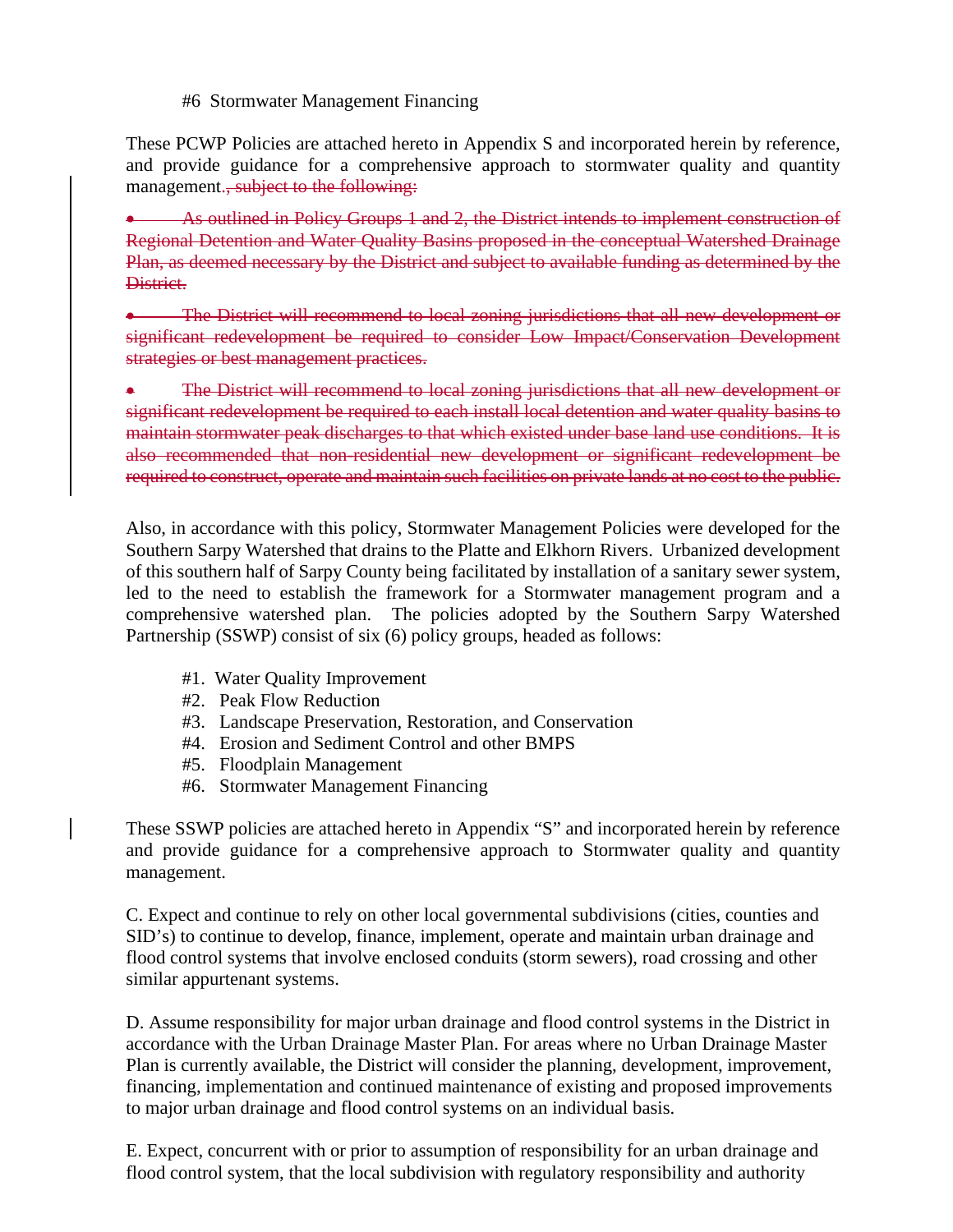enact for existing and proposed urban development Sediment and Erosion Control ordinances and Stormwater Management ordinances. that provide for District review and concurrence of basin development proposals to ensure that they comply with Urban Drainage Master Plans if the District is expected to assume responsibility for any portion of the development plan.

F. Financing of the additional duties and responsibilities envisioned by this policy statement could be through:

- 1. District general tax levy revenue
- 2. Stormwater utility fees, and,
- 3. Federal, state and local funds that may be available to assist the District

[February 5, 1985; October 12, 2006; December 13, 2018; June 9, 2022]

## **17.17 District Programs - Urban Drainageway Program.**

The Urban Drainageway Program is an authorized program of the District to provide technical and financial assistance to municipalities to control erosion and/or flooding along major urban drainageways.

## A. Criteria for Assistance

- (1) An eligible project involves improvements made on any major drainageway (open channel) in a developed, urban area where erosion or flooding threatens public or private property.
- (2) Each project must be sponsored by a municipality or other unit of government (including SIDs) with authority and capability to carry out the project.
- (3) An enclosed storm sewer is not an eligible project.
- (4) Eligible projects shall receive no more than \$1.5 million in District funds.
- (5) Approved projects may be implemented over a period of consecutive years.
- (6) All measures must be technically feasible and environmentally acceptable.

## B. Project Eligibility

Matching funds will be distributed according to the three Levels of Design, which consist of the following:

- Level 1 (Restoration) Restoration of a continuous reach or reaches of the channel through enhancing meanders and stabilizing the bed (possibly elevating incised channels with grade control structures to reconnect to the historical floodplain) and banks, using predominantly bioengineering techniques with some structural techniques if necessary.
- Level 2 (Rehabilitation) Rehabilitation of a continuous reach or reaches of the channel bed (possibly including grade control structures) and banks along the existing channel alignment, using a combination of bioengineering and structural techniques.
- Level 3 (Stabilization) Stabilization of a limited, critical area of the channel banks and/or bed that does not have a significant impact on the entire reach with grade control structures along existing channel alignment using bioengineering and/or structural techniques.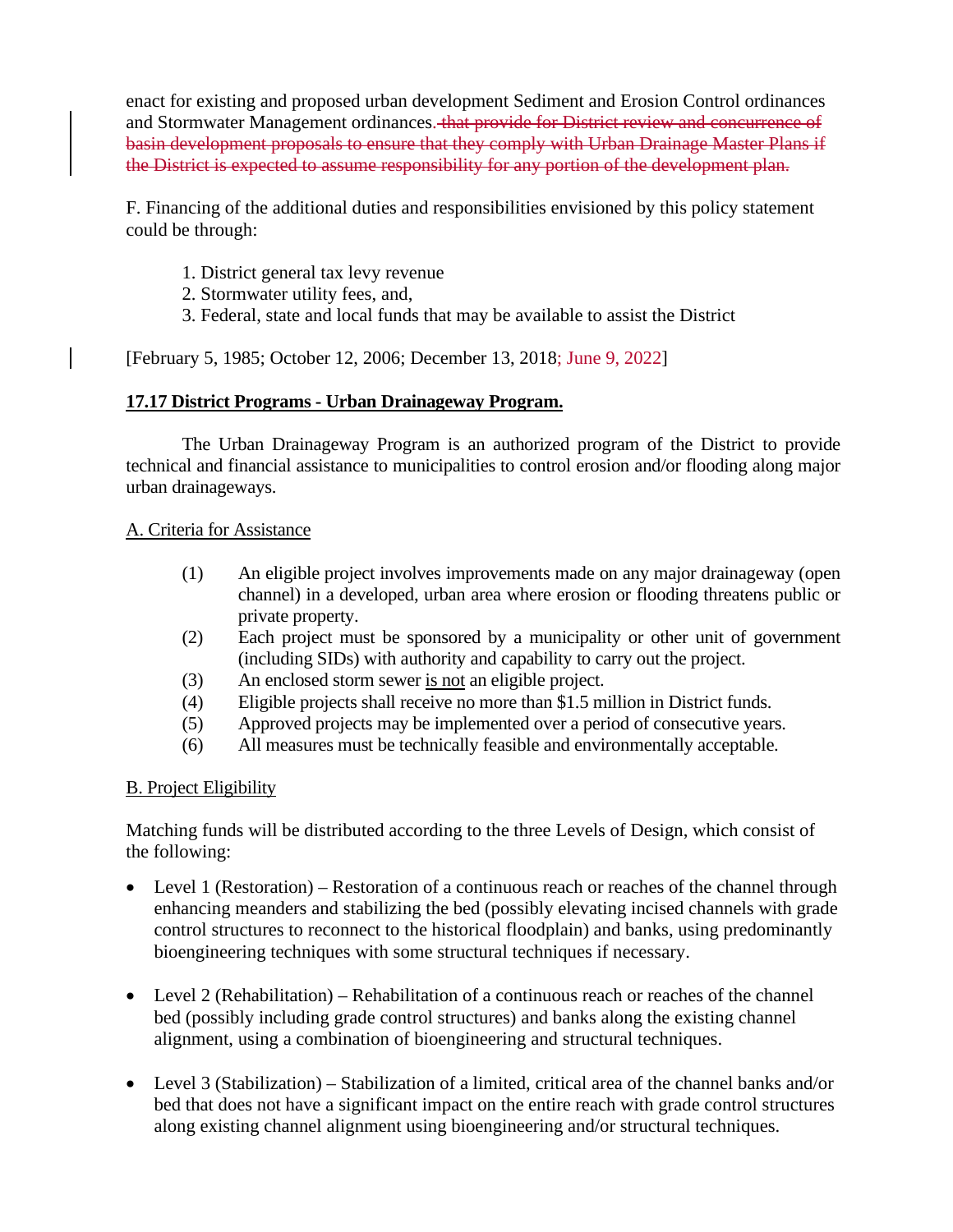### **Levels of Design**

|                                                        | <b>Level 1</b>                                                                                                                    | Level 2                                                                                                                          | Level 3                                                                                  |
|--------------------------------------------------------|-----------------------------------------------------------------------------------------------------------------------------------|----------------------------------------------------------------------------------------------------------------------------------|------------------------------------------------------------------------------------------|
|                                                        | <b>Restoration</b>                                                                                                                | <b>Rehabilitation</b>                                                                                                            | Stabilization                                                                            |
| <b>Reach Length</b>                                    | Continuous or having<br>a significant impact<br>on the reach                                                                      | Continuous or having a<br>significant impact on the<br>reach                                                                     | Repairs in a critical area<br>that does not have a<br>significant impact on the<br>reach |
| <b>Stream</b><br><b>Channel</b><br><b>Modification</b> | In a predominantly<br>unconfined or<br>historical stream<br>channel                                                               | Confined in modified<br>channel pattern                                                                                          | Can be in an unconfined<br>or historical stream or<br>modified/confined<br>channel       |
| <b>Stream</b><br>Improvement<br><b>Techniques</b>      | Majority are<br>bioengineering<br>techniques, habitat<br>enhancement, flow<br>redirection, and (if<br>possible) flow<br>retention | Bioengineering and/or<br>structural techniques,<br>habitat enhancement,<br>flow redirection, and (if<br>possible) flow retention | Bioengineering and/or<br>structural techniques                                           |
| <b>Hydraulic</b><br><b>Impact</b>                      | Will restore hydraulic<br>connection to<br>floodplain                                                                             | May restore hydraulic<br>connection to floodplain                                                                                | Will not affect hydraulic<br>connection to floodplain                                    |

• Note: Both Level 1 and Level 2 will accelerate natural stream stabilization processes

## C. District Responsibilities

- (1) All projects will require approval by the Board of Directors
- (2) Administer the Urban Drainageway Program.
- (3) Review and prioritize all applications.
- (4) Provide funding for a portion of the local eligible project costs (i.e. excluding state and federal funds) as follows:
	- (a) Provide 75% cost share on all Level 1 projects
	- (b) Provide 60% cost share on all Level 2 projects
	- (c) Provide 40% cost share on all Level 3 projects
- (5) Eligible project costs shall include all costs associated with design, construction, and construction observation. The following shall also apply:
	- (a) Sponsor's "in-house" design and construction inspection costs are eligible for cost-sharing provided that the work is performed or supervised by a licensed professional engineer.
	- (b) Construction must be performed by a qualified contractor. Reimbursement for use of Sponsor's equipment is not an eligible cost.
	- (c) Preliminary study costs (if necessary) are eligible for cost-sharing only if the project is constructed.
- (6) The District may require construction of component parts in consecutive years.
- (7) The District reserves the right to approve or reject plans, specifications, and/or implementation schedules.
- (8) The District shall budget funds for the component parts of all approved projects. Previously approved projects have priority for funding.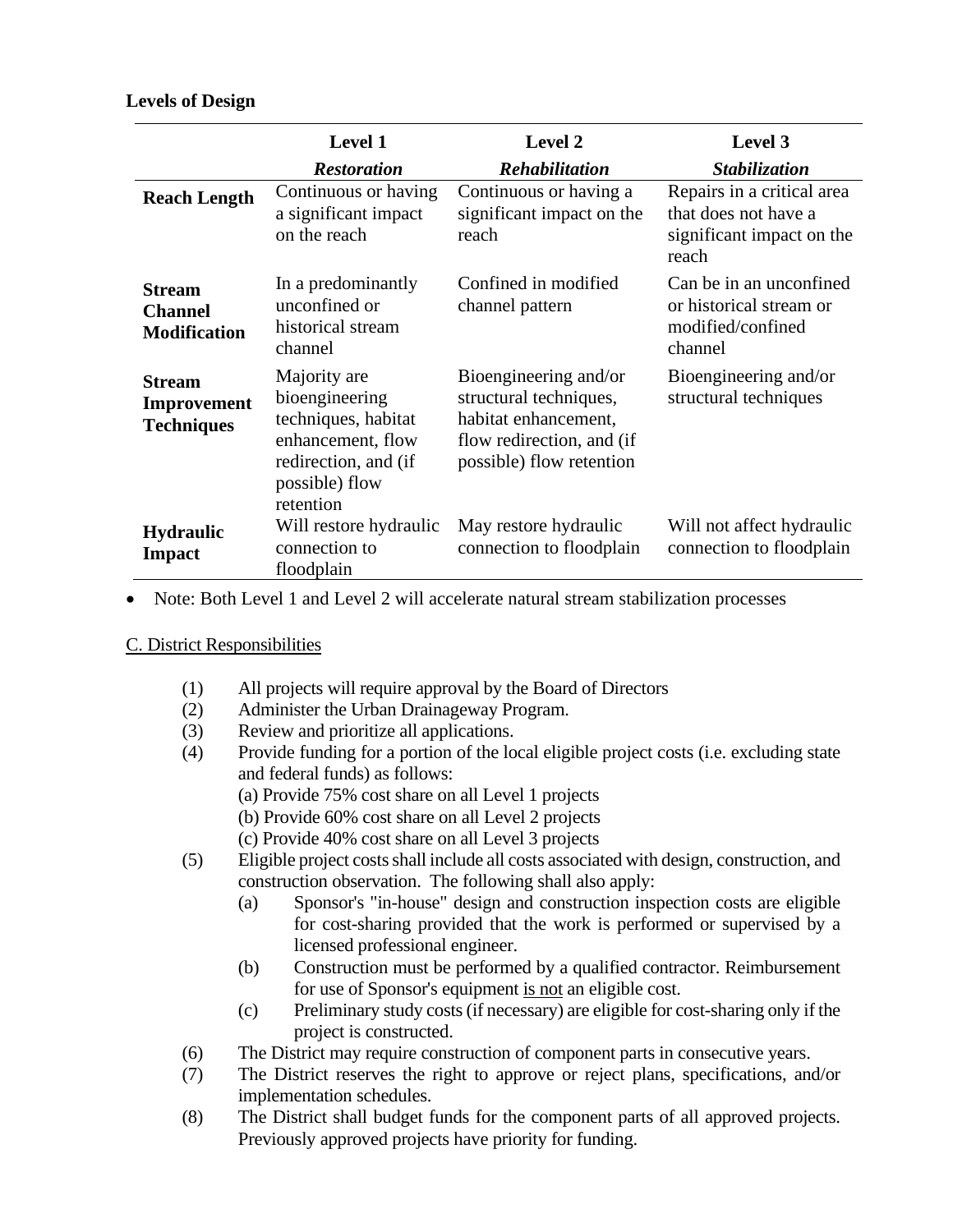### D. Sponsor Responsibilities

- (1) The sponsor shall submit an application on forms provided by the District (Urban Drainageway Program Application, Form 17.17, Manual of Standard Forms, Appendix E).
- (2) The sponsor shall submit preliminary plans with the application. The following items should be included:
	- (a) total estimated cost
	- (b) implementation schedule, including estimated costs for component parts.
	- (c) environmental acceptability statement.
	- (d) preliminary survey and design information.
	- (e) location maps.
- (3) The sponsor shall obtain all land rights for the project at no cost to the District.
- (4) The sponsor shall provide all future operation and maintenance on the project at no cost to the District.
- (5) The sponsor must comply with all local, state, and federal laws.
- (6) The sponsor must obtain all local, state, and federal permits necessary for the project.
- (7) The sponsor shall administer all contracts for design, construction and construction inspection.
- (8) The sponsor shall hold and save the District free from damages or claims due to the design, construction, or operation and maintenance of the project.
- (9) The sponsor shall execute an agreement with the District which will outline these guidelines.
- (10) The sponsor shall apply for EPA 319 and Nebraska Environmental Trust funding in order to be eligible for Level 1 or Level 2 project cost share from the District.

## E. Requesting Reimbursement

- (1) Upon completion of construction of each component, reimbursement may be requested by the sponsor by providing the following:
	- (a) Certificate of Completion, signed by a licensed, professional engineer.
	- (b) Copies of final pay estimates which shows total units, unit costs, and total component costs.
- (2) Progress payments on individual components will not be allowed.

(September 10, 1987; January 13, 2011)

## **17.18 District Programs - Emergency Floodwarning Program**.

The Emergency Floodwarning Program is an authorized program of the District. The District operates and maintains an Alert Floodwarning System that has been installed in the Papio basin. This system consists of 17 combination rain and stream gauges and 5 rain gauges. Information collected by this system is transmitted to the National Weather Service office in Valley. where it is stored on a computer and used by the National Weather Service. Through an interlocal agreement, the District maintains this system with the City of Omaha, Douglas County, Washington County and Sarpy County. All parties help to share the cost of this maintenance. The National Weather Service, through this same agreement, has agreed to monitor the system and provide watches and warnings as well as forecasts based on the information provided by this system. The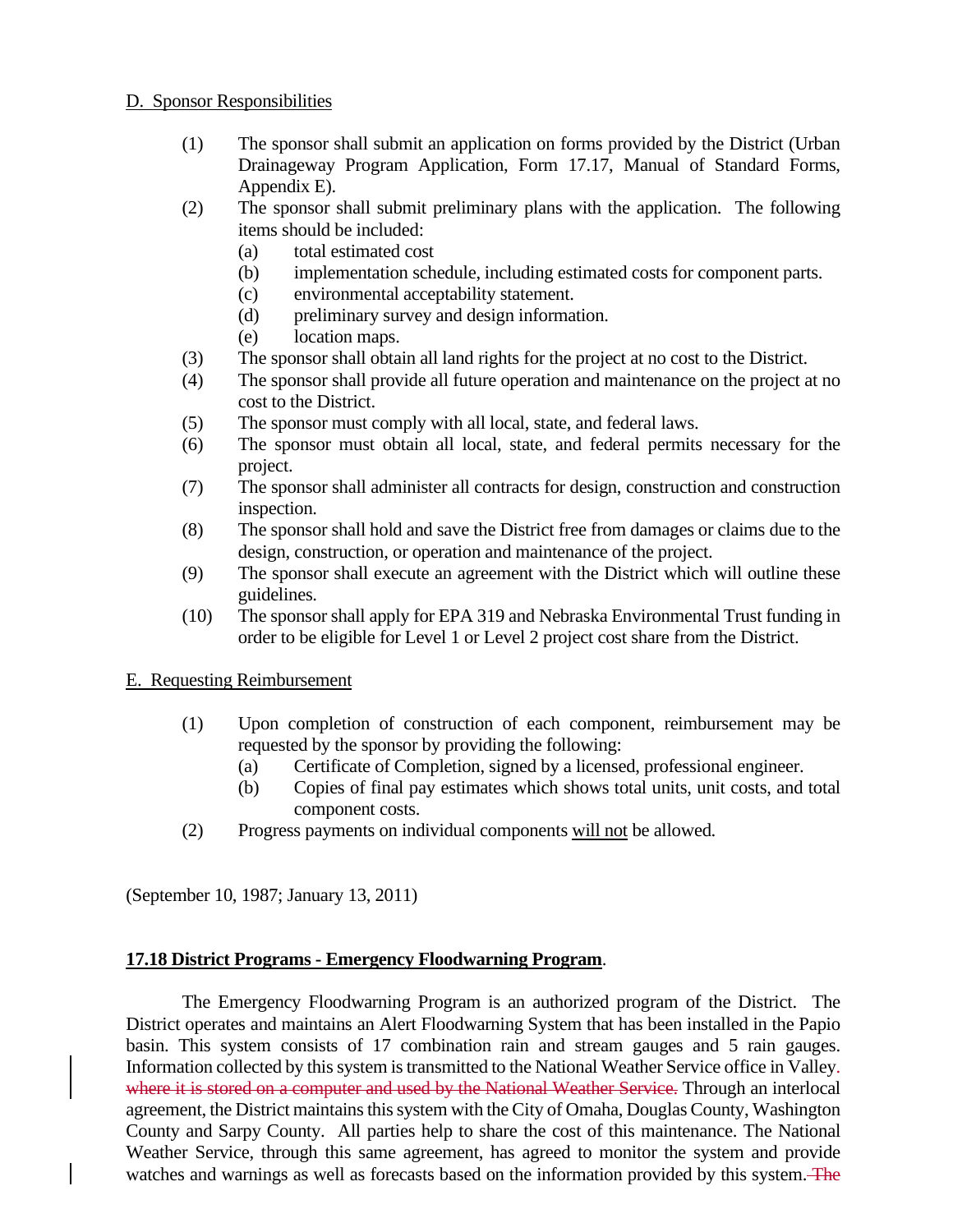information stored on the computer is available to the Douglas County, Sarpy County, the City of Omaha, the Corps of Engineers and the District through the internet and phone modems.

The Staff communicates with Emergency Management agencies, law enforcement agencies, and the National Weather Service to help them provide the general public with advance warning prior to floods. First priority is given to District project areas. Field information on the status of flooding along project areas is provided to these agencies by the Staff. The agencies are expected to provide the Staff with information concerning upstream conditions and forecasted flood levels in project areas.

[February 5, 1987; December 8, 1994; December 10, 1998; June 9, 2022]

**17.19 District Programs - Stream Staff Gauge Program**. The Stream Staff Gauge Program is an authorized program of the District. Stream staff gauges have been placed by the District at various locations along the Platte and Elkhorn Rivers, and along the Papio, Springfield and Bell Creeks, to aid in determining stream flows and flood stages. The District maintains these gauges. During high water events, staff, spotters for the National Weather Service and others make visual observations of these gauges to document stream stages and assist in flood forecasting. Management will continue to maintain this system.

[February 5, 1987]

**17.20 District Programs - Rain Gauge Program**. The Rain Gauge Program is an authorized program of the District. The District maintains a rain gauge network by supplying individual cooperators with rain gauges and data books to develop long-term rainfall data and assist in flash flood warning. During periods of intense rainfall, the National Weather Service and the news media can contact cooperators and receive rainfall information. This network also allows the District to evaluate emergency operations needs while providing hydrologic data for future use. The system will continue to be maintained by Management.

[February 5, 1987; June 9, 2022]

**17.21 District Programs - Groundwater Management Program**. The Groundwater Management Program is an authorized program of the District, governed by the District's Groundwater Management Program Rules and Regulations (Appendix N). The authority for these rules is contained in Chapter 46, Reissue Revised Statutes of Nebraska, Article 7 of the Nebraska Groundwater Management and Protection Act. The program consists of a static water level and water quality monitoring programs, implementation of the District's Groundwater Management Plan, and implementation of the District's Integrated Management Plan.

- A. Static water levels have been recorded by Staff in both the spring and fall of each year at a number of irrigation well sites in the District since groundwater monitoring began in 1978. Data is provided to the United State Geological Survey and the University of Nebraska Conservation and Survey Division. The monitoring program will continue to be updated by Management.
- B. Water quality sampling and analysis has been conducted during the growing season at both individual wells (since 1992) and monitoring well nests (since 1999) across the District. The monitoring system will continue to be updated by Management.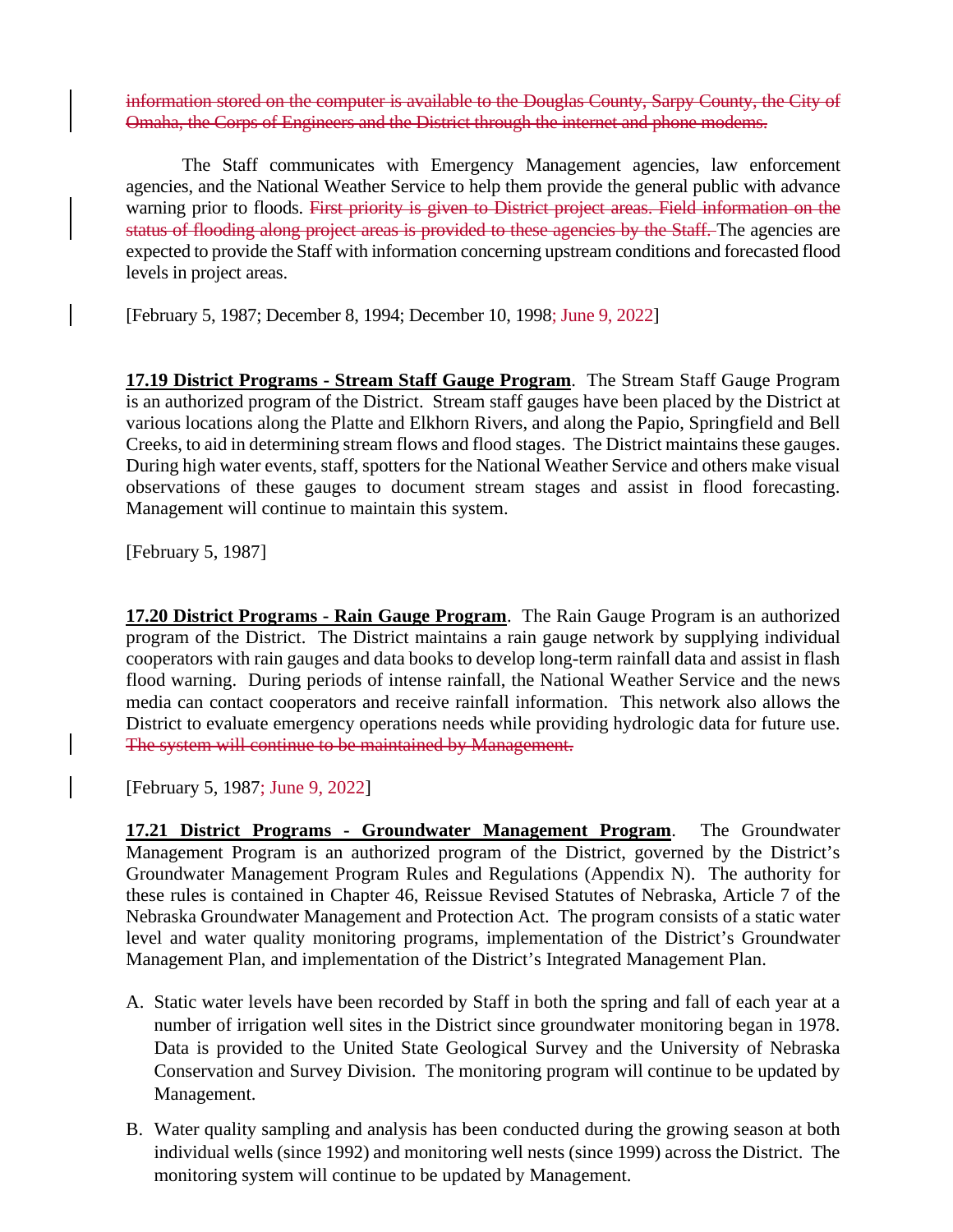- C. The District's Groundwater Management Plan outlines objectives towards meeting a groundwater reservoir life goal. The District's reservoir life goal is to maintain water in the groundwater reservoir in sufficient quantity and quality for all beneficial uses in perpetuity. As additional data becomes available, a revision to this goal may be made by the Board. The following groundwater management objectives are intended to achieve the reservoir life goal:
	- 1. Continue improvements to the Groundwater Level Monitoring Program in an attempt to provide the District with reliable measurements of the overall water level of each of the aquifers of the District and to assist in determining seasonal changes in water levels.
	- 2. Continue improvements to the District-wide Groundwater Quality Monitoring Program through cooperative efforts between the District, Nebraska Department of Environment and Energy al Quality and the U.S. Geological Survey.
	- 3. Encourage, through information and education activities, conservation of ground water quantity and protection of groundwater quality.
	- 4. Establish management or control areas in the District to address specific problems of groundwater quantity or quality, should the data collected indicate a need for such control areas.
	- 5. Continue to evaluate requests (petitions) from rural landowners for a more adequate and dependable water supply.
	- 6. Cooperate with other NRDs in the management of contiguous portions of the groundwater reservoir.
	- 7. Continue to participate in the Eastern Nebraska Water Resources Assessment (ENWRA) to establish a hydrogeologic framework for the glaciated portion of eastern Nebraska.
- D. The District's Voluntary Integrated Management Plan (IMP) was developed and is administered in conjunction with the Nebraska Department of Natural Resources (DNR) and outlines goals and objectives for the portion of the District within the Lower Platte River Basin where groundwater and surface water are considered hydrologically connected. The area affected by the IMP is the Platte and Elkhorn River alluvial aquifers and the surface area that drains to the Platte and Elkhorn Rivers. A requirement of IMPs is to implement at least one groundwater control. The District adopted a groundwater control that established a limit on the expansion of certified groundwater irrigated acres. Certification of irrigated acres consists of making application and providing documentation to the District, that an irrigation well is located in the hydrologically connected area and documentation of the number of acres irrigated using that irrigation well (Application for Certification of Irrigated Acres, Form 17.21-1, Manual of Standard Forms (Appendix E)). Those wishing to expand groundwater irrigated acres must obtain a variance from the District (Application for a Variance to Expand Irrigated Acres, Form 17.21-2, Manual of Standard Forms (Appendix E)). The first goal of the IMP is to implement policies to protect existing groundwater and surface water uses and allow for future development. The adoption of the groundwater control is intended to allow the District to meet that goal. The NDNR has adopted a comparable surface water control for the area. The limit on the expansion of irrigated acres and the rules and regulations for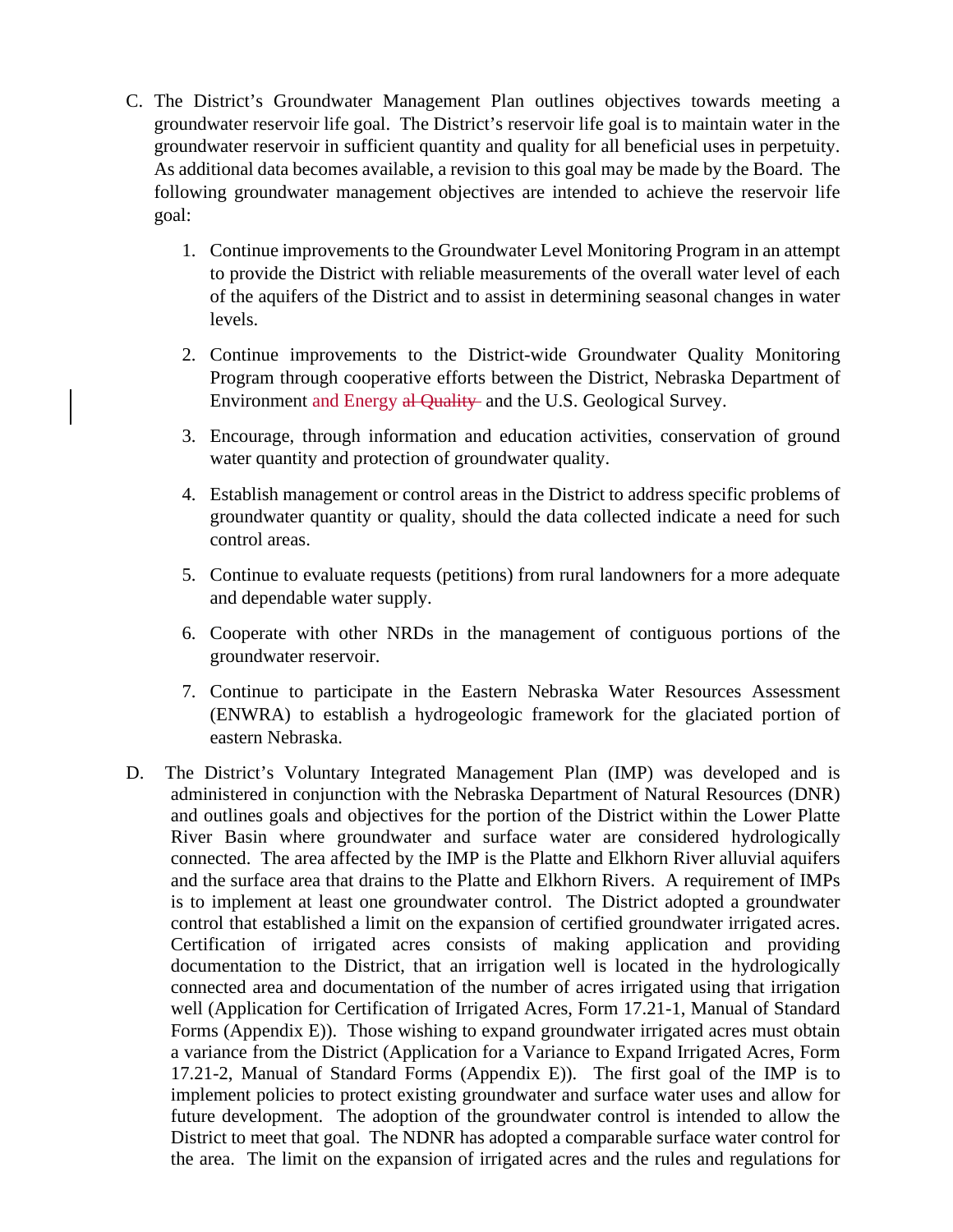obtaining a variance are included in The Groundwater Management Program Rules and Regulations (Appendix N).

- E. The District's Groundwater Management Rules and Regulations also contain rules and procedures to manage groundwater irrigation runoff (Appendix N). A complaint form for use when groundwater irrigation runoff is observed is to be completed and returned to the District (Complaint of Violation, Form 17.21-3, Manual of Standard Forms (Appendix E)).
- F. The District's Groundwater Management Rules and Regulations (Appendix N) designate and establish Groundwater Management Areas within the District. Groundwater Quality Management Areas are designated as Phase I, Phase II, or Phase III. Groundwater Quantity Management Areas are designated as Level I, Level II, or Level III.
- G. The District's Groundwater Management Program may provide financial assistance to units of government or private landowners to encourage the conservation or protection of groundwater.
	- a. Criteria for financial assistance
		- i. Public water suppliers with a designated wellhead protection area or municipalities with a designated wellhead protection area are eligible for financial assistance and are responsible for administering any professional service contracts required to complete a Wellhead Protection Area plan as specified in a written agreement with the District.
		- ii. Private landowners who make application with the District are eligible for financial assistance and shall make all data from District sponsored monitoring equipment available to the District.
		- iii. Irrigated property in an IMP area must be properly certified with the District in order to receive financial assistance.
	- b. Eligible Cost-Share Practices within a Phase I or Level I Groundwater Management Area
		- i. Irrigation Water Management practices, intermediate or advanced techniques, in accordance with criteria in the current Natural Resources Conservation Service Nebraska Practice Payment Schedule for EQIP.
	- c. Eligible Cost-Share Practices within a Phase II or Level II Groundwater Management Area
		- i. Irrigation Water Management practices, only advanced techniques, in accordance with criteria in the current Natural Resources Conservation Service Nebraska Practice Payment Schedule for EQIP.
		- ii. Laboratory testing for nitrate and nitrite of:
			- 1. one water sample per year for each registered well
			- 2. one soil sample once every two years for every 20 acres or greater of property to be planted in corn, potatoes, or grain sorghum.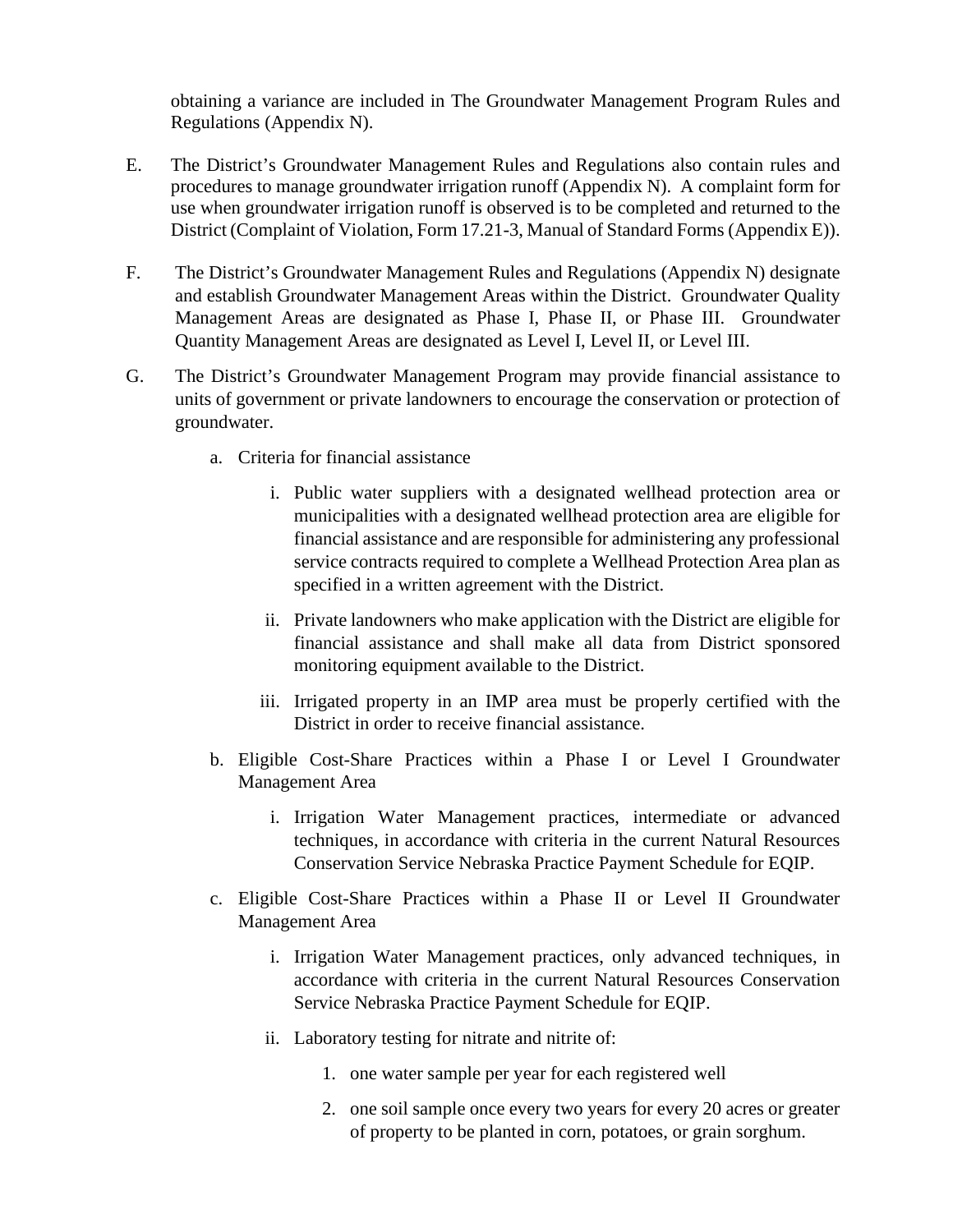- iii. The purchase of a fertilizer meter and manifold to improve the accurate use and uniform application of nutrients.
- d. Eligible Cost-Share Practices within a Hydrologically Connected Area
	- i. District approved flow meters or time totalizers may receive cost-share assistance before March 1, 20253. Following this date, no cost-share will be available for flow meters or time totalizers.
- e. Eligible Cost-Share on Wellhead Protection Area Plans within a Phase II Groundwater Management Area
	- i. Contracted professional services for Wellhead Protection Area Plans meeting Nebraska Department of Environment and Energy al Quality criteria.
- f. District's Responsibilities
	- i. District staff will review and prioritize all applications on an annual basis. All funding will be subject to the annual budget approved by the District's Board of Directors.
	- ii. Eligible project costs shall include all costs associated with the purchase and installation of District approved practices, equipment, or professional services required to complete a Wellhead Protection Area plan.
	- iii. The District reserves the right to approve or reject, in its sole discretion, any applications, plans, specifications, and/or implementation schedules.
	- iv. The District will provide funding for a portion of the local eligible project costs (i.e. excluding state and federal funds) as follows:
		- 1. Provide 50% cost share on all Phase I or Level I eligible practices, up to a maximum cost equal to the General EQIP Payment Schedule as reported in the current Natural Resources Conservation Service Nebraska Practice Payment Schedule for EQIP.
		- 2. Provide 50% cost share on all Phase II or Level II eligible practices, up to a maximum cost equal to the General EQIP Payment Schedule as reported in the current Natural Resources Conservation Service Nebraska Practice Payment Schedule for EQIP. Cost-share for a fertilizer meter and manifold is exempt from the maximum General EQIP Payment Schedule but shall not exceed a maximum NRD costshare of \$5,000. Cost-share for soil and water testing for each landowner shall not exceed \$1,000 in any given year.
		- 3. Provide 50% cost share on all eligible practices within a Hydrologically Connected Area, up to a maximum cost equal to the General EQIP Payment Schedule for Irrigation Water Management, Advance Technique, as reported in the current Natural Resources Conservation Service Nebraska Practice Payment Schedule for EQIP.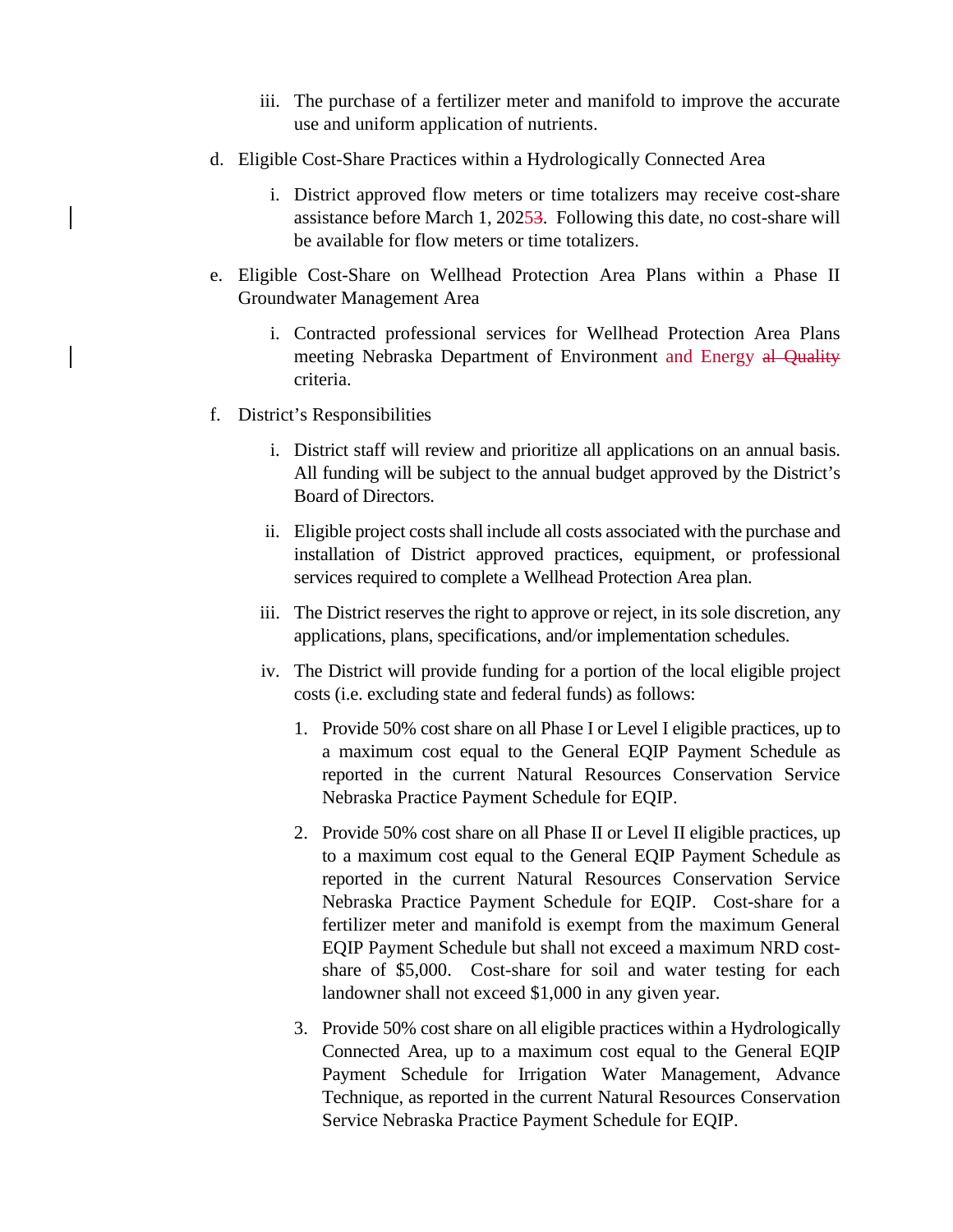4. Provide 50% cost-share for a Wellhead Protection Area Plan not to exceed a maximum NRD cost-share of \$30,000

[February 5, 1987; December 11, 2014; February 8, 2018; March 8, 2018]

**17.22 District Programs - Chemigation Certification Program**. The Chemigation Certification Program is an authorized program of the District governed by the District's Chemigation Certification Program Rules and Regulations (Appendix U). Management is authorized and directed to administer this program and conduct inspections, prescribe forms, approve or deny applications, issue and revoke permits (Chemigation Certification Permit, Form 17.22, Manual of Standard Forms (Appendix E)), collect and dispense fees, supervise cleanup and recovery plans, and carry out all other responsibilities and authorities imposed upon or granted to the District by the Nebraska Chemigation Act (Sections 46-1101 et seq., R.R.S.) or by the adopted rules and regulations of the Nebraska Department of Environment and Energy all Quality (Title 195, Nebraska Administrative Code); provided, however, the consent of the Board shall be required prior to the institution by the District of a civil action under Section 46-1138(2) R.R.S. and Management shall keep and maintain detailed records of the administration of the Act.

[February 5, l987; July 13, l989; December 11, 2014; June 9, 2022]

**17.23 District Programs** - Celebrate Trees Program. [Reserved] The Celebrate Trees Program is an authorized program of the District. The District administers this grant program to encourage and assist communities in the District with planting trees on public land throughout the District. Grant applications are approved and administered by Management.

A. Criteria for Assistance:

- 1. Planting project must be on public land.
- 2. Applicant must complete the Celebrate Trees application form and include a detailed plan of the proposed tree planting with tree species identified. Shrubs are not eligible for funding.
- 3. Applicants will be funded using a ranking system that puts higher emphasis on the following criteria:
	- a. Public Parks
	- b. Replacing diseased and storm damaged trees
	- c. Plans with multiple species
	- d. Date of sign up

B. The maximum amount awarded for any one tree planting project per year will be \$2,500.00 with a maximum of \$250.00 per tree.

[June 9, 2022]

## **17.24 District Programs - [Reserved]**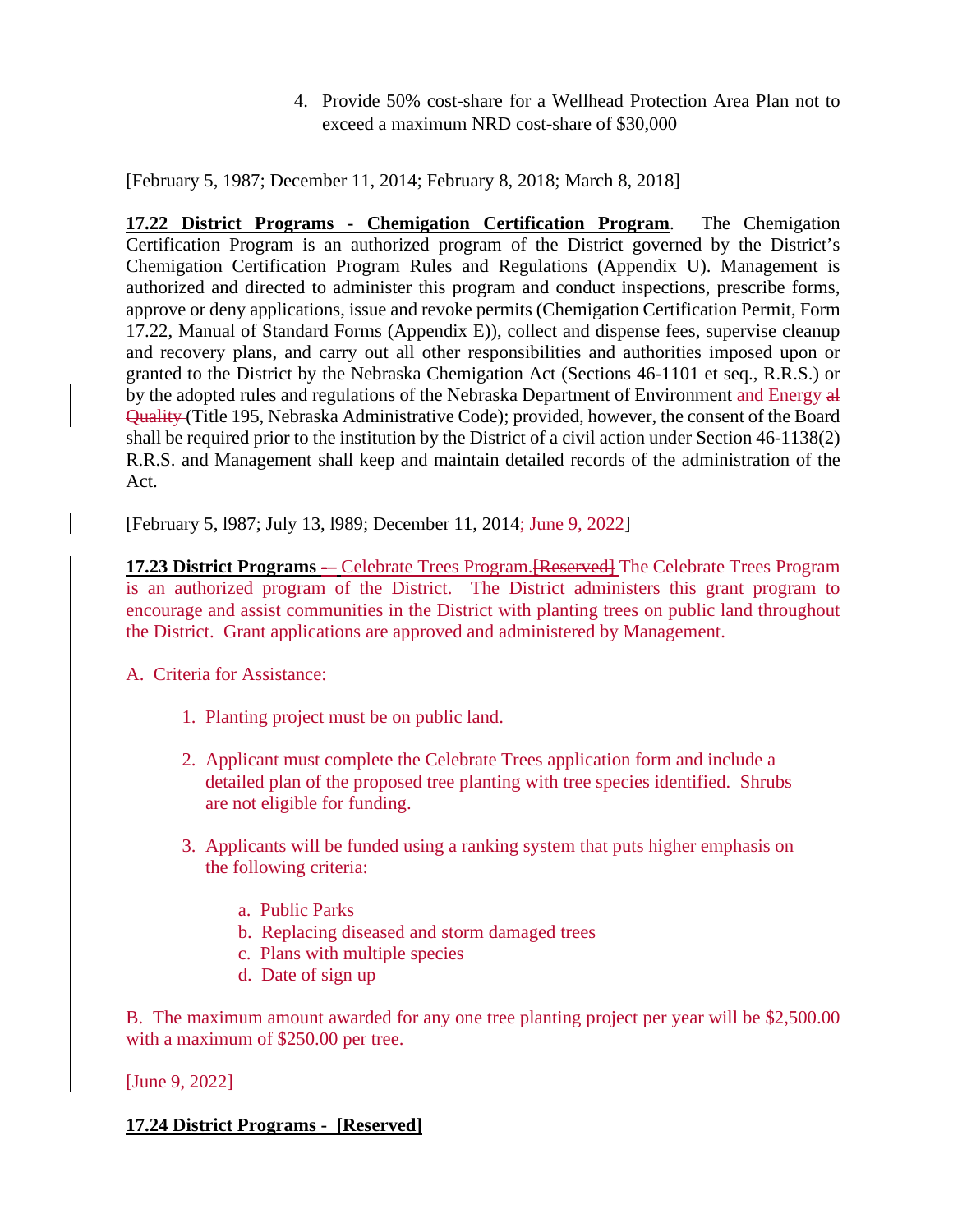**17.25 District Programs - Project Operation and Maintenance Assistance Program**. The Project Operation and Maintenance Assistance Program is an authorized program of the District. The District will consider assuming the operation and maintenance for existing flood control levee projects, previously maintained by others, on a case-by-case basis. The District may decide to (1) accept the entire responsibility for future operation and maintenance, (2) provide some degree of assistance on O&M activities, or (3) not provide assistance.

A. Requirements: The following criteria must be met in order for the project to be considered:

- 1. All rights-of-way for the project area must be available for the District's use. It must be free from encumbrances and be provided at no cost to the District.
- 2. The levee project must currently be operated and maintained by another governmental entity (e.g., city, county, SID, drainage district). An exception to this may be if adjacent privately-owned levees join the publicly-operated levee, thus forming an integral link in the flood control system. In this case, the public body must acquire the necessary land rights and make them available to the District.
- 3. An interlocal agreement must be executed which outlines specific conditions of the responsibilities being assumed and/or assistance being provided.
- B. General Guidelines:
	- 1. Greater consideration for assuming the entire operation and maintenance responsibility will be given to those levee projects possessing the following qualities: protect human life, protect transportation corridors, railroads, highways.
	- 2. In the event that total assumption of the operation and maintenance responsibilities is not agreeable, the District will consider providing technical assistance at no cost and specialized levee maintenance equipment at cost to the owner agency. Technical assistance may be in the form of inspections, design of major repairs or consultation. The furnishing of specialized maintenance could include arm mowing, backhoe and dozer work, brush control, etc. Assistance on the repair of a structural failure may also be available. General levee maintenance such as normal mowing, debris removal, roadway surfacing, etc., would still be done by the owner agency. Conditions under this type of arrangement would include, but not necessarily be limited to, the following.
		- a. Construction, operation and maintenance on District projects would take priority over any request for specialized levee maintenance. In other words, assistance will be provided on an "as available" basis.
		- b. The owner agency would have to "hold and save" the District harmless from any and all liabilities.
		- c. The District would only provide manpower and equipment (including fuel, oil, repairs, etc.). Any necessary materials must be provided.
		- d. The owner agency must exhaust all other options for assistance (e.g., state and federal), prior to requesting District assistance.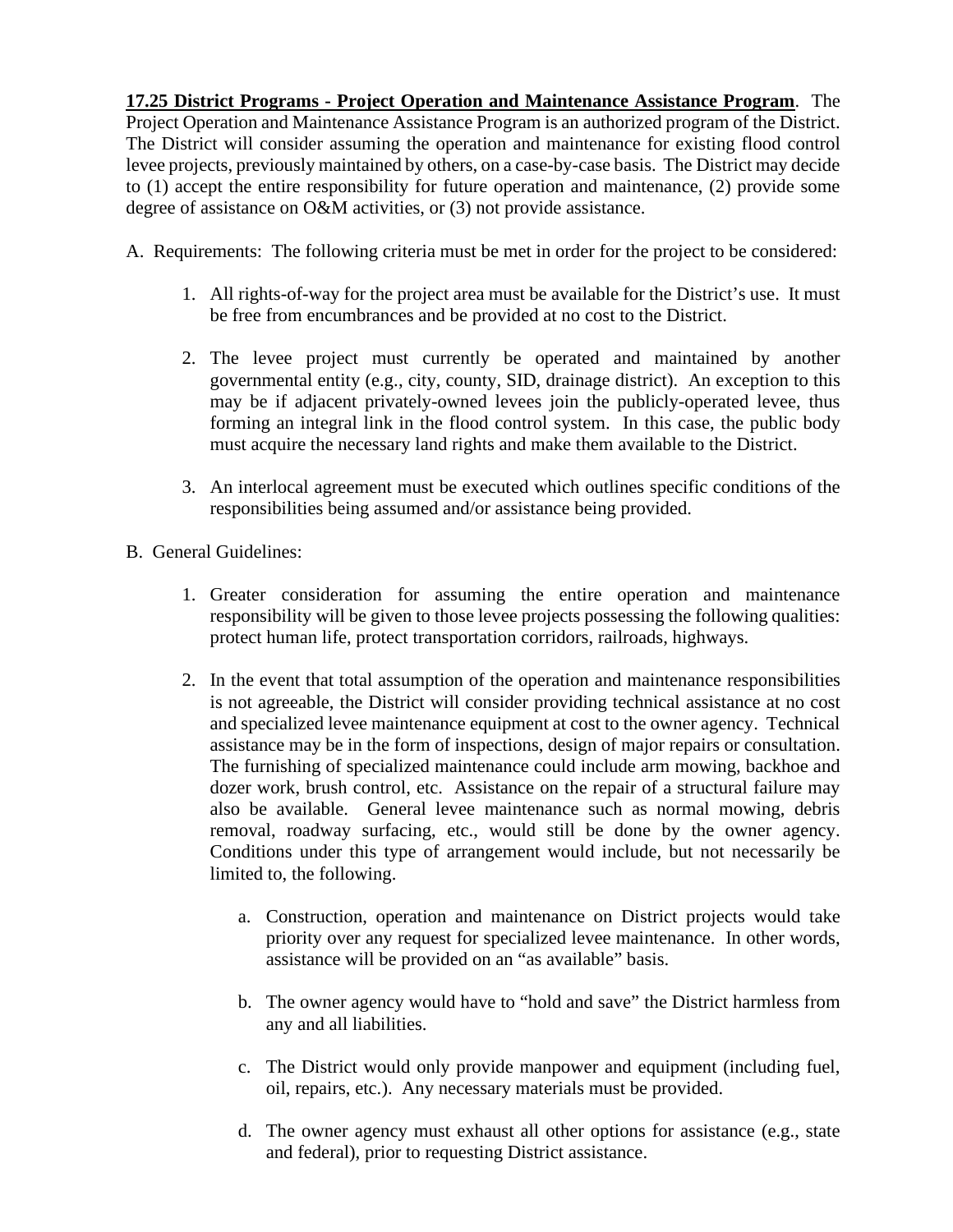e. An annual inspection by the District should be conducted and recommendations made to the owner agency for needed maintenance and the correction of structural deficiencies.

C. Current Projects: Operation and maintenance assistance is provided on the following projects to the level indicated, free of charge:

1. Village of Waterloo ring levee

- a. Staff technical assistance inspections, surveying, design, etc.
- b. District specialized construction and maintenance equipment, with operator arm mower, dozer for tree and brush removal, and backhoe for drainage work, etc.

[February 5, 1987; June 9, 2022]

## **17.26 District Programs - [Reserved]**

**17.27 District Programs - Recreation Area Development Program**. The Recreation Area Development Program is an authorized program of the District to provide financial assistance to units of government (cities, towns, villages, counties or other municipalities) to establish, develop and improve public recreation areas.

A. Criteria for Assistance:

- 1. Each project must be sponsored by a city, town, village, county or other municipality with the statutory authority and capability to develop and manage public recreation areas.
- 2. The recreation area, or park, must be part of a comprehensive plan for the municipality.
- 3. To be eligible, a project must be associated with, or exhibit, some form of natural resources conservation.
- 4. Eligible project features:
	- a. development of a recreation area plan,
	- b. land acquisition (eligible only if recreation area is developed at the same time)
	- c. grading, seeding and landscaping
	- d. buildings and facilities
		- (1) picnic shelters
		- (2) restroom
- 5. Projects must conform with all local, state and federal laws.
- B. District Responsibilities: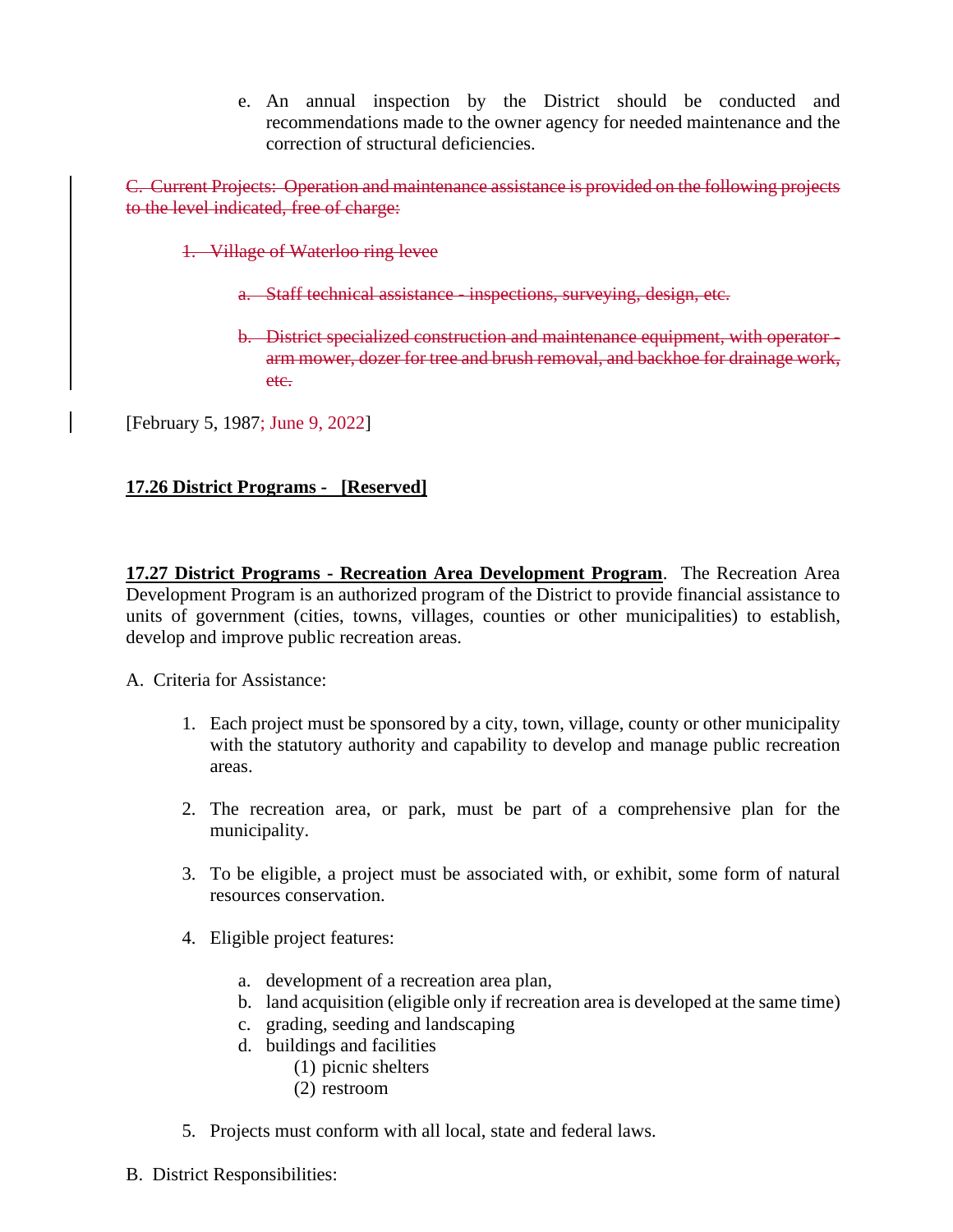- 1. Administer the Recreation Area Development Program.
- 2. Management shall review, prioritize and approve applications for assistance when the cost share amount is \$20,000 or less. The approval of the Board is required on projects where the cost share is between \$20,001 and \$50,000, or, when the amount requested in applications exceeds the amount budgeted for this program.
- 3. Reimburse sponsors 50% of the local costs (i.e., excluding federal and state funds) of the project, not to exceed \$50,000 in District funds, as determined in B.2. above, for each public recreation area.
- C. Sponsor Responsibilities:
	- 1. The Sponsor shall submit an application on forms supplied by the District.
	- 2. The Sponsor shall submit preliminary plans with the application. The following items should be included:
		- a. option purchase agreement
		- b. recreation area development plan (prepared by a consultant)
		- c. estimated total cost
		- d. implementation schedule
		- e. location map
		- f. appropriate section of the comprehensive plan.
	- 3. The Sponsor shall obtain all necessary local, state and federal permits
	- 4. The Sponsor shall manage the recreation area and provide all future operation and maintenance of the area at no cost to the District.
	- 5. The Sponsor shall agree to manage the area as a public recreation area for a minimum of 50 years.
	- 6. The Sponsor shall administer all contracts for design, construction and construction inspection of the project.
	- 7. The Sponsor shall control all erosion on the site during construction and until permanent vegetation is firmly established.
	- 8. The Sponsor shall hold and save the District free from damages or claims due the construction, or operation and maintenance of the recreation area.
	- 9. The Sponsor shall execute an agreement with the District which outlines these guidelines.
	- 10. The Sponsor is encouraged to utilize recycled or recyclable products whenever practical or feasible.
- D. Requesting Reimbursement: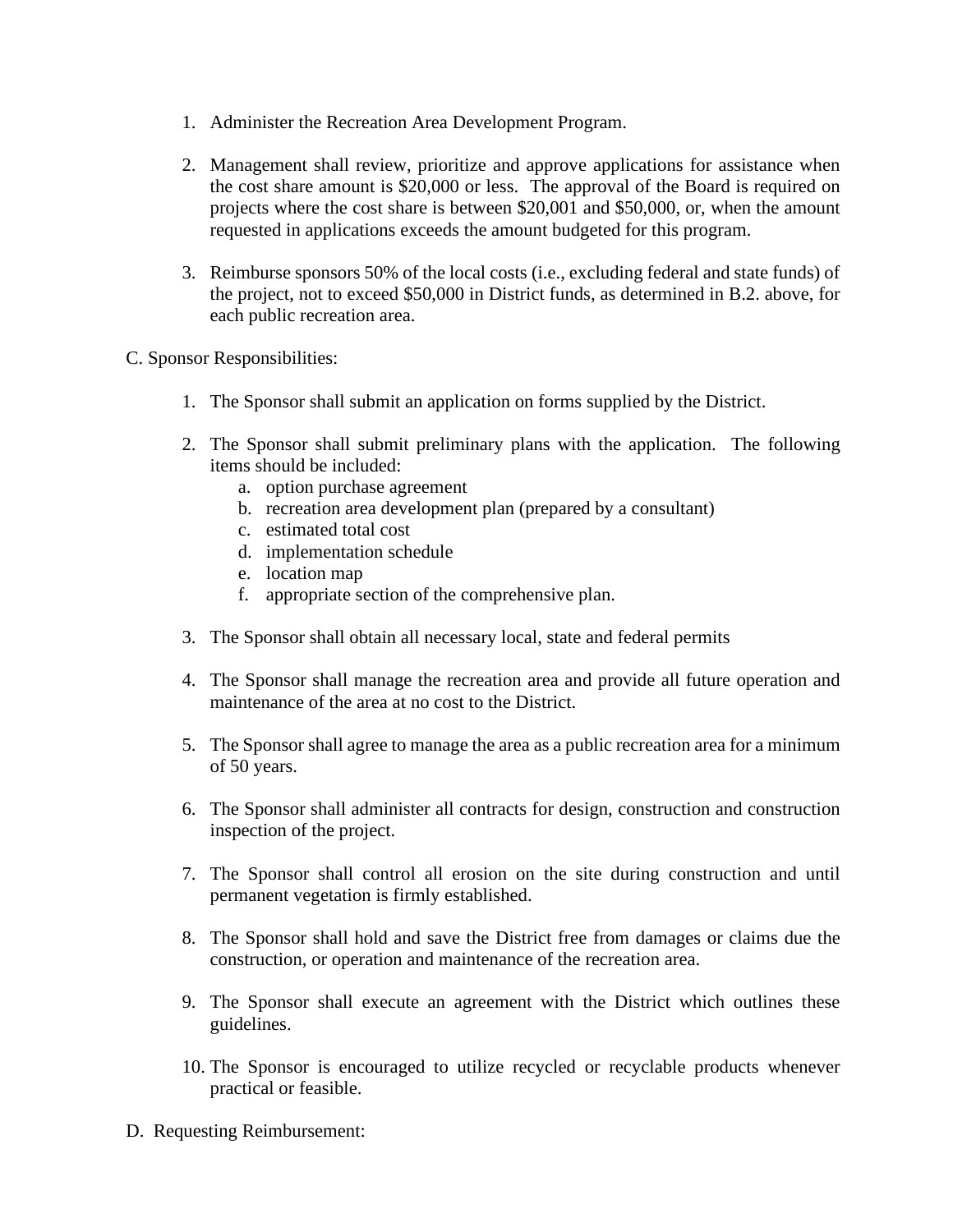- 1. Upon completion of the project, the Sponsor may request reimbursement from the District by providing the following:
	- a. certificate of completion
	- b. copies of final pay estimates, invoices or deed(s).

[May 10, 1989; November 12, 1991; October 8, 1992]

**17.28 District Programs - [Reserved] Streambed Stabilization Program**. The Streambed Stabilization program is an authorized program of the District.

A. **GOAL:** To encourage and assist governmental agencies (sponsors) to incorporate conservation features in stream channels for the purpose of reducing soil erosion, sedimentation and related resource problems.

B. **OBJECTIVES:** To provide technical and financial assistance on eligible grade stabilization projects.

C. **CRITERIA FOR ELIGIBLE PROJECTS:** To be an eligible project, at least five feet of grade must be removed from the channel for the explicit purpose of protecting public-owned facilities. Plans and specifications for the project must be reviewed and accepted by the District prior to construction.

### D. **LEVEL OF FINANCIAL ASSISTANCE:**

1. District cost-sharing assistance, for county projects and that address the goals and objectives of this program, shall amount to 60% of the project's total construction costs, not to exceed \$75,000 per project. Cost-sharing assistance shall not include those costs incurred by the sponsor for:

a. Relocation of utilities

b. Purchase of land rights

c. Engineering, inspection, and administrative costs

2. Technical assistance may be provided by the Natural Resources Conservation Service (NRCS).

## E. **REQUIREMENTS TO BE FULFILLED BY THE SPONSOR**

1. Make application to the District for cost-sharing assistance, Form 17.28.A., Manual of Standard Forms (Appendix E).

2. Provide right-of-way (i.e. acquire all necessary land rights).

3. Provide local matching funds.

4. Construction of the approved practices.

5. Provide design and inspection.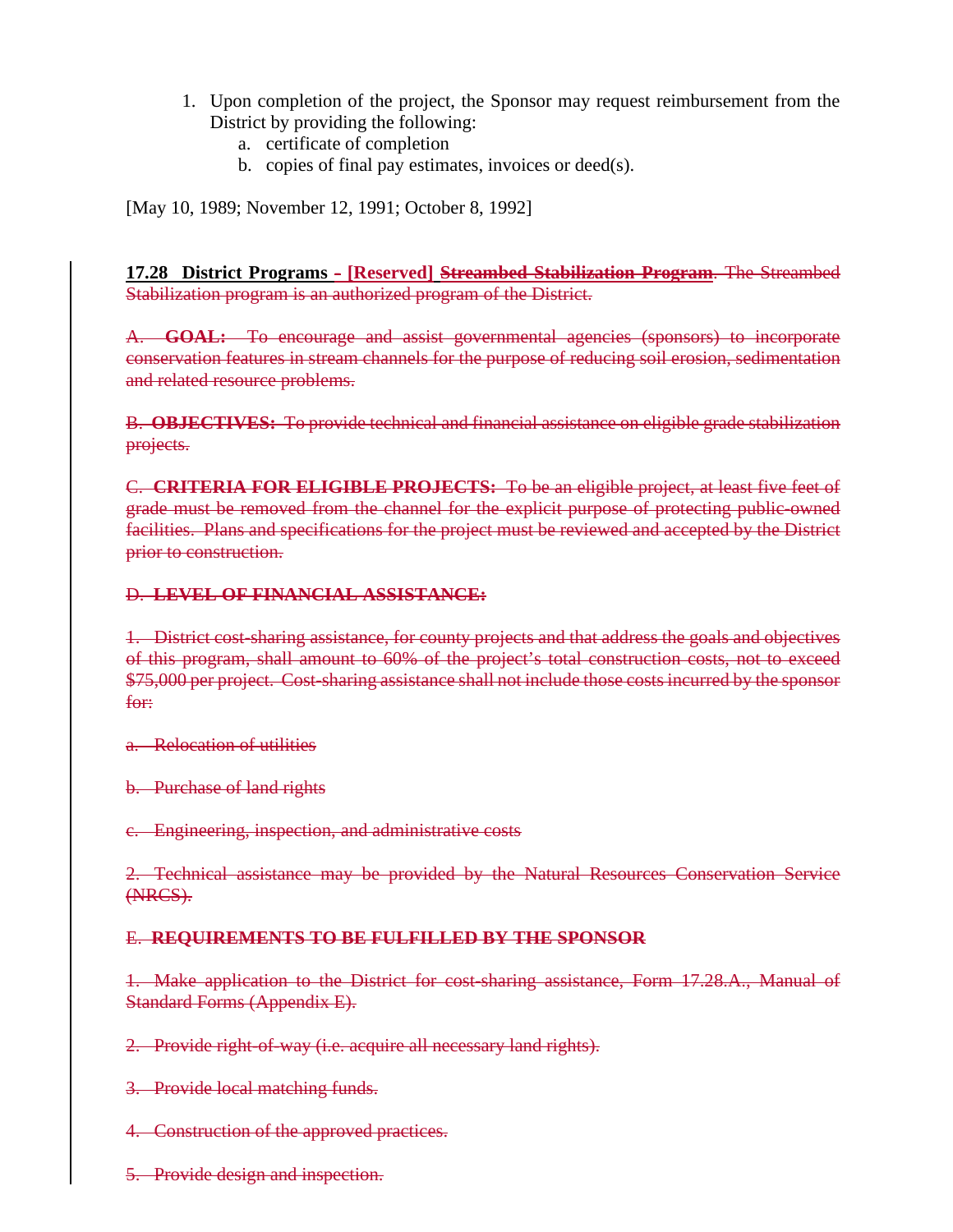6. Provide geo-technical (subsoil) information for design (if necessary).

7. Execute and fulfill P-MRNRD Operation and Maintenance Agreement

8. Form 17.28.B.., Manual of Standard Forms (Appendix E).

9. Obtain necessary state and federal permitting requirements, if applicable.

10. Complete construction within one (1) year of the date of District approval of the applications.

F. **REQUESTING REIMBURSEMENT:** Upon completion of the construction of the project, reimbursement may be requested by the sponsor by providing evidence of the final contract cost or final pay estimate (less those items ineligible for cost-sharing as outlined in paragraph D.1.).

[September 10, 1998]

# **17.29 District Programs -– [Reserved] Pheasants Forever/P-MRNRD Cooperative Wildlife**

**Habitat Program**. The Pheasants Forever/P-MRNRD Cooperative Wildlife Habitat Program is an authorized program of the District. The District and the East Central Nebraska Chapter of Pheasants Forever provide funds to landowners to establish habitat beneficial to wildlife, especially the ring neck pheasant. Contracts are approved and administered by Management (Wildlife Habitat Improvement Program Application Form 17.2, Manual of Standard Forms (Appendix E)).

### A. WILDLIFE FOOD PLOTS

The purpose of this practice is to provide food and cover to pheasants and other wildlife during the fall, winter and early spring. This practice will also provide additional diversity and edge to the habitat:

Contract Term: 1 year Payment Rate: \$40/Acre Minimum Size: 1 Acre Maximum Size: 3 Acres

Planting Requirements: Seed bearing varieties of grain sorghum or corn, or a combination may be planted. Plots are to be prepared, planted, fertilized and cultivated in a workmanlike manner, at the proper time and under proper conditions that would normally insure seed production.

The plot must be located within one half mile of suitable existing wildlife habitat.

### B. SWEET CLOVER PLANTING WITH OATS OR WHEAT

Under this rotational encouragement practice, sweet clover is seeded on cropland as a companion crop with oats or wheat. Following harvest of the oats, or wheat, the clover must remain undisturbed through the second February of the contract period. The contract period begins on April 1. A cooperator may participate with additional acreage each year as fits his crop rotation patterns, thus providing nesting and year around cover on different portions of the farm while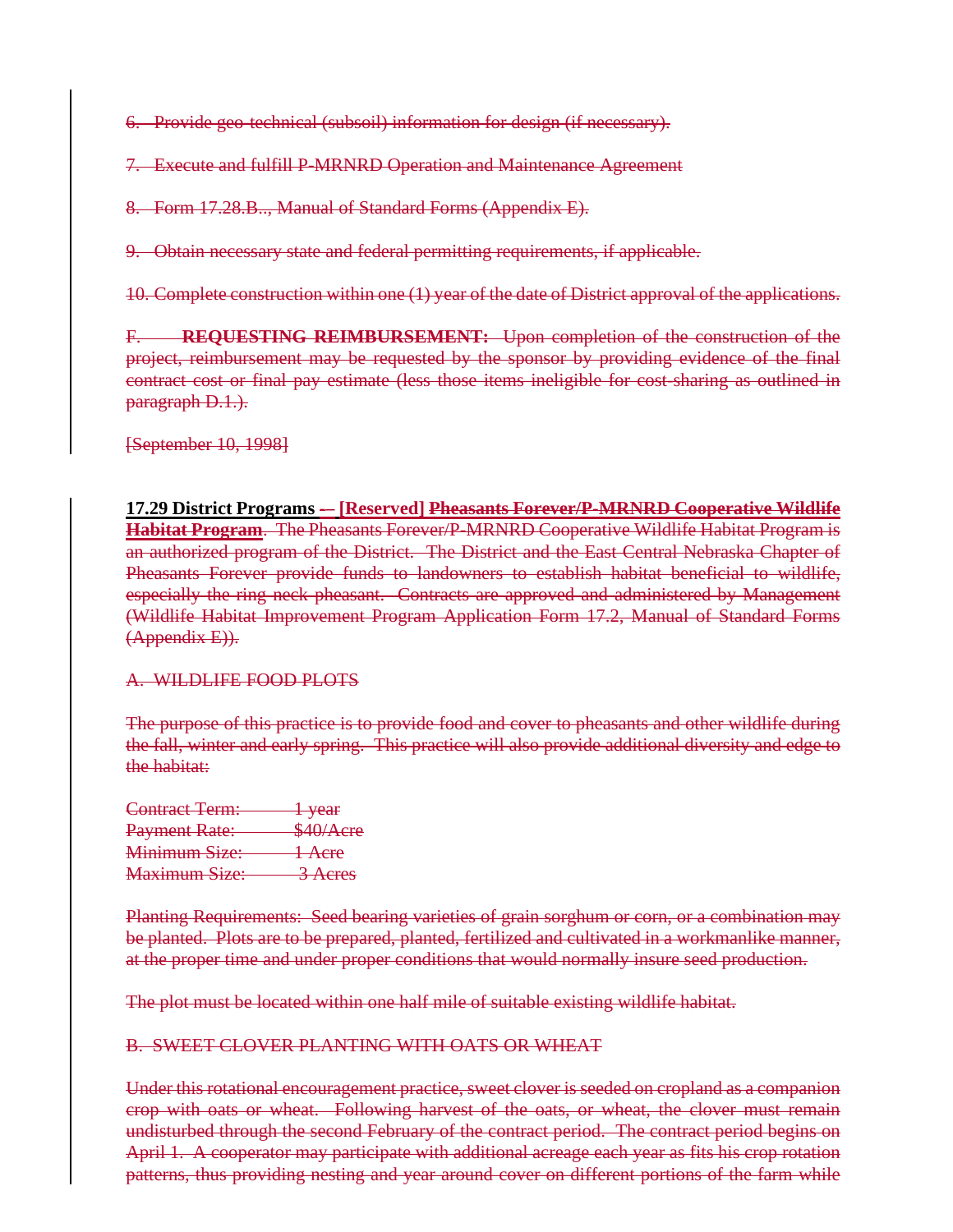simultaneously serving to add nitrogen and improve soil properties. After completion of the contract terms, any plowing or disking should be done either prior to April 15th or after July 15th, to avoid destruction of active nests.

| Contract Term:                        | 2 years (24 months beginning April 1)                                 |
|---------------------------------------|-----------------------------------------------------------------------|
| Dayment<br><del>FdVmom Kaw.</del>     | \$40/Acre per year with no payment made until the end of the two year |
| contract period.                      |                                                                       |
| Minimum Siza:<br><b>William BrzC.</b> | A era nor coongrator<br>$\blacksquare$ TVIV DUI COUPCIARUI            |
| <b>Maximum Size:</b>                  | $5. A area$ par cooperator<br><del>o noios por cooperator</del>       |
| <b>Seeding Rate:</b>                  | 10 lhe of ewgot cloyer per gera<br>10 105 01 SWCCI CIUVCI PCI ACIC    |

[March 8, 1990]

**17.30 District Programs - Floodplain Purchase Program**. The Floodplain Purchase Program is an authorized program of the District to promote the health, safety and well-being of the public and reduce flood damages through the purchase of flood prone lands and improvements.

A. Purpose:

- 1. To reduce future flood insurance and disaster assistance costs by removing repetitively and/or substantially damaged structures from flood risk areas.
- 2. To provide an opportunity for owners of repetitively and/or substantially damaged structures to have those structures permanently removed from flood risk areas, and to reduce risk to life from flooding.
- 3. To complement Federal, state and local efforts to restore floodplain values, protect the environment and provide recreational and open space uses.
- B. Objective: To provide a voluntary program whereby property in the floodplain would be purchased, and whereby buildings in the floodplain would be razed or relocated outside of the floodplain, on a willing seller/willing buyer basis, without exercise of eminent domain.
- C. Criteria for Eligibility:
	- 1. The property/building(s) must be located within the District and within the Special Flood Hazard Area (SFHA) as identified on published FEMA Flood Insurance Maps. Portions of a parcel of property may be purchased.
	- 2. The fair market value of the property and improvements will be based upon an appraisal prepared by a certified licensed appraiser retained and paid by the District. In the case where a portion of a parcel is purchased, severance damages will not be considered or paid.
	- 3. The acquisition will be fee title, deeded to the District.
	- 4. This program will not be carried out within the corporate limits of cities or villages, except as provided in Paragraph F. herein.
- D. Priorities of Acquisition: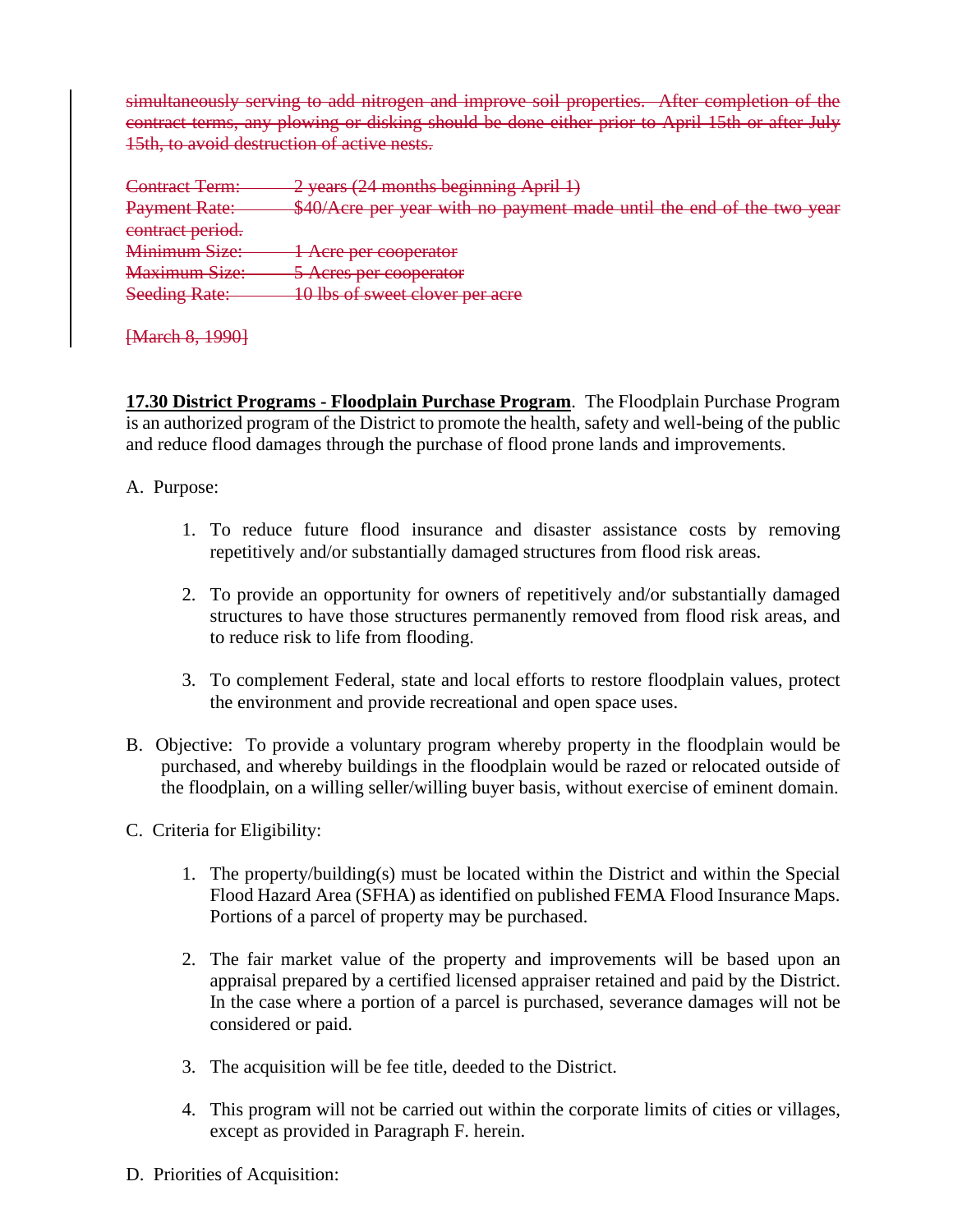- 1. Priorities for acquisitions are as follows:
	- a. Residences and associated buildings
	- b. Commercial buildings
	- c. Farmsteads
	- d. Industrial buildings
- 2. Priority will be given to properties within a designated floodway as identified on published FEMA Flood Insurance Rate Maps.
- 3. Priority will be given to those properties and buildings that have experienced recurring flooding problems and/or have been substantially damaged.
- 4. Properties and buildings located on the riverside of a publicly owned and operated levee system will receive high priority.
- 5. Emphasis will be placed on acquiring these properties under foreclosure.
- E. Funding Assistance:
	- 1. Management will apply for Federal, state and local funds that are available to assist in the implementation of this program. This assistance may be available through:
		- a. Federal Emergency Management Agency (FEMA)
		- b. Department of Housing and Urban Development
		- c. USDA Natural Resources Conservation Service P. L. 83-566
		- d. Others
	- 2. Relocation assistance to families or businesses will not be provided by the District unless required by law.
- F. City, County or Village Sponsored Floodplain Purchase Projects
	- 1. The District will cost share with Cities, Counties or Villages who wish to sponsor a Floodplain Purchase Project, under the following conditions:
		- a. The sponsor shall execute an agreement with the District which generally meets the guidelines of this Program and the following:
			- 1. The acquisition(s) will be fee title, deeded to the sponsor.
			- 2. The District sponsor shall administer all contracts for design, construction, and construction inspection.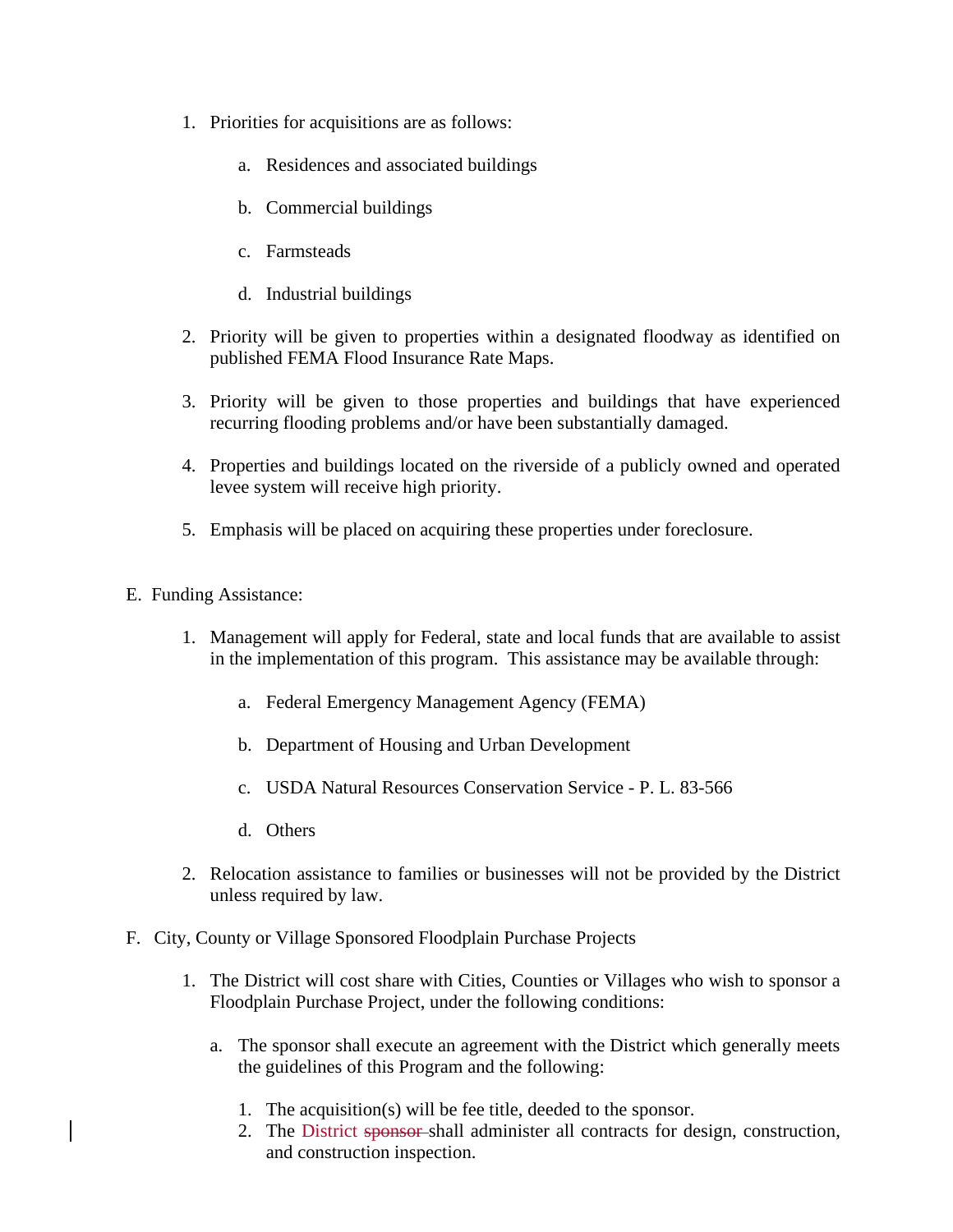- 3. The sponsor or the District shall apply for Federal, State, and other funding assistance.
- 4. The District will cost share half the local cost of the project, including all professional services, except legal fees.
- b. The sponsor shall provide for all future operation and maintenance on the project at no cost to the District.
- c. The sponsor shall hold and save the District free from damages or claims due to the construction, operation, and maintenance of the project.
- G. Disposition of the Property/Buildings:
	- 1. Building(s) will either be demolished or sold as surplus property, depending upon the condition of the buildings and the marketability of the structure(s).
	- 2. The land will be graded, smoothed and covered with a soil suitable for vegetative growth.
	- 3. A revegetation plan (grasses, trees and shrubs) will be prepared and implemented.
- H. Authorities:
	- 1. The Board of Directors will decide all acquisitions, which shall be subject to the availability of funds.
	- 2. Management will plan and implement grading and revegetation plans.
	- 3. Policies of the District regarding purchasing (Policy 15) and property (Policy 16) shall apply.

[December 12, 1991; May 10, 2001; December 13, 2018; June 9, 2022]

**17.31 District Programs - Ice Jam Removal**. The Ice Jam Removal Program is an authorized program of the District.

- A. If the General Manager, or in his or her absence the Assistant General Manager, as the principal executive officer of the District, in the exercise of his or her discretion, and after a personal inspection of the affected area,
	- 1. Determines that flood waters impounded by an ice jam in the Platte or Elkhorn Rivers within the District pose an imminent threat of widespread or severe flood damage, injury or loss of life or property, <del>in an area intended to be protected by a District</del> flood control project, unless such ice jam is promptly removed and the impounded waters released; and,
	- 2. Executes a written proclamation containing the aforesaid determination and his or her determination that such ice jam and resulting impoundment of flood waters constitute a local disaster emergency within the contemplation of Section 81- 829.50(1), R.R.S., 1943, and, in accordance with Section 81-829.50(1), R.R.S., 1943, immediately mails a copy of such proclamation to the Nebraska Emergency Management Agency and the county clerk of each county within which such ice jam is occurring,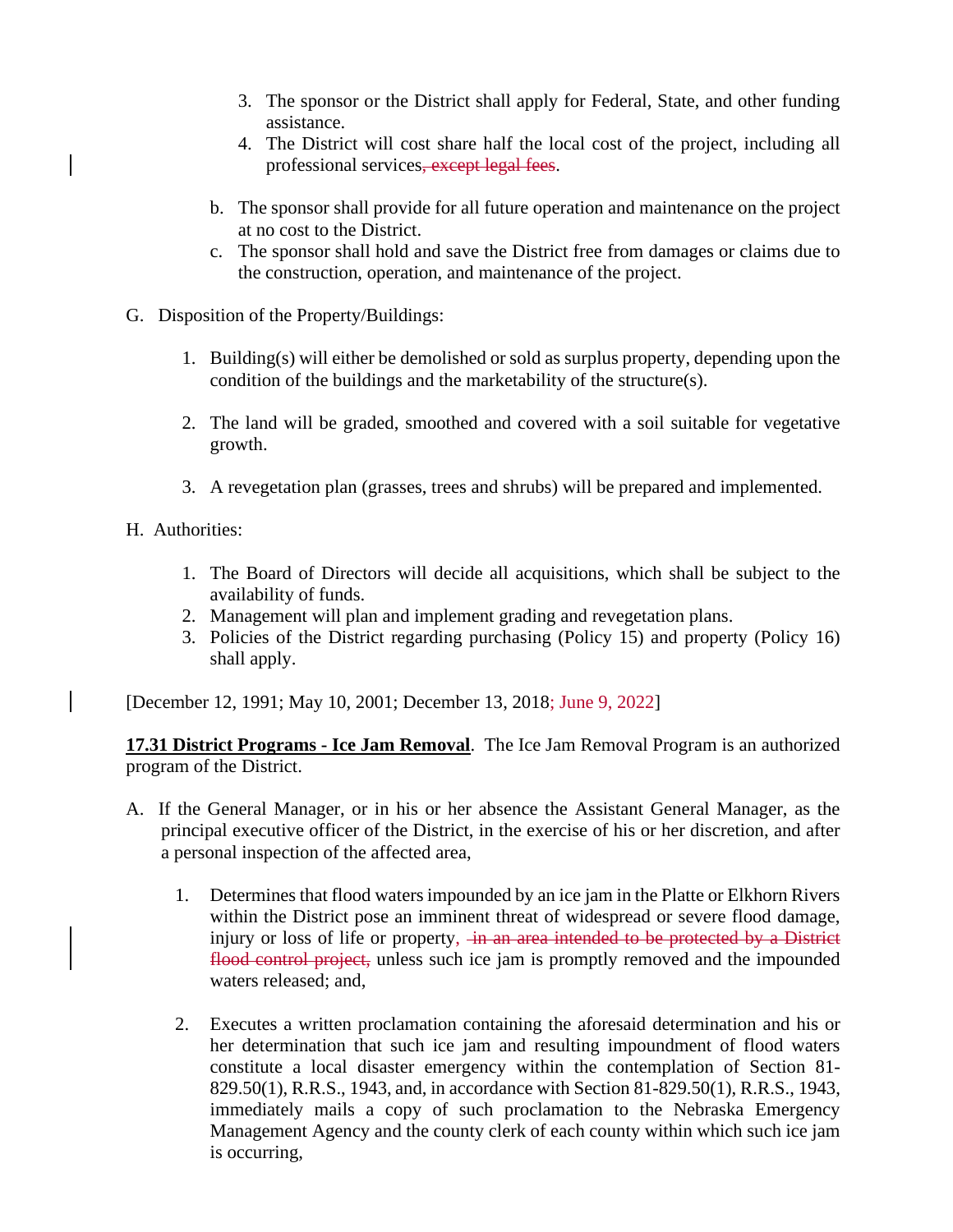then, the General Manager is authorized to carry out District duties and responsibilities under applicable agreements creating local or interjurisdictional civil defense agencies and organizations; and, if the General Manager, on the basis of his or her inspection and after consultations with the District's engineers, determines that the use of explosives is the only feasible method to obtain the timely removal of such ice jam and release of impounded flood waters, then the General Manager, on behalf of the District, may employ any persons, firms or corporations who or which he or she determines are qualified, upon such terms and conditions as he or she determines reasonable, to remove such ice jam and release such impounded flood waters, using explosives; provided, however, in accordance with Section 81-829.50, R.R.S., 1943, no such declarations or employments shall be continued, extended, or renewed for a period in excess of seven days, after the date of the original declarations, without the consent of the Board, expressed by resolution.

- B. With the written consent of the Chairperson, or of two other mMembers of the Executive Subcommittee shall give, the General Manager's authority to contract for ice jam removal services pursuant to this policy shall be exempt from the competitive bidding and purchasing requirements and restrictions contained in District policies.
- C. Pursuant to Section 81-829.46, R.R.S., 1992, the General Manager is hereby designated as the District's liaison officer to facilitate the cooperation and protection of the District in the work of disaster prevention, preparedness, response and recovery.

[March 10, 1994; June 9, 2022]

**17.32 District Programs - Well Abandonment Program**. The Well Abandonment Program is an authorized program of the District. Its purpose is to provide incentives to landowners to properly plug and cap water wells no longer in use. These "abandoned wells" can provide a direct pipeline to groundwater for chemicals, fertilizer, livestock waste and other pollutants which could contaminate public or private wells. They are also a safety hazard to humans, pets or livestock that may fall into them. (Well Abandonment Program Application, Form 17.32, Manual of Standard Forms (Appendix E)).

A. General Program Provisions:

- 1. Well must be abandoned by a licensed water well contractor or pump installer.
- 2. Well must be abandoned in accordance with Nebraska Department of Health regulations.
- 3. The P-MRNRD will provide cost-sharing at the rate of 75% of the total cost of the abandonment with a maximum cost-share of \$750 for domestic wells, \$1000 for hand-dug wells, and \$1,500 for irrigation and municipal wells.
- 4. Eligible costs include the sealing of the well, pulling pumps or pipe and filling cisterns, but do not include moving windmill towers, cement slabs or other obstructions.
- 5. The Natural Resources District may inspect site before, during or after the completion of the well abandonment.
- 6. Well must be abandoned within 6 months of the approval of application.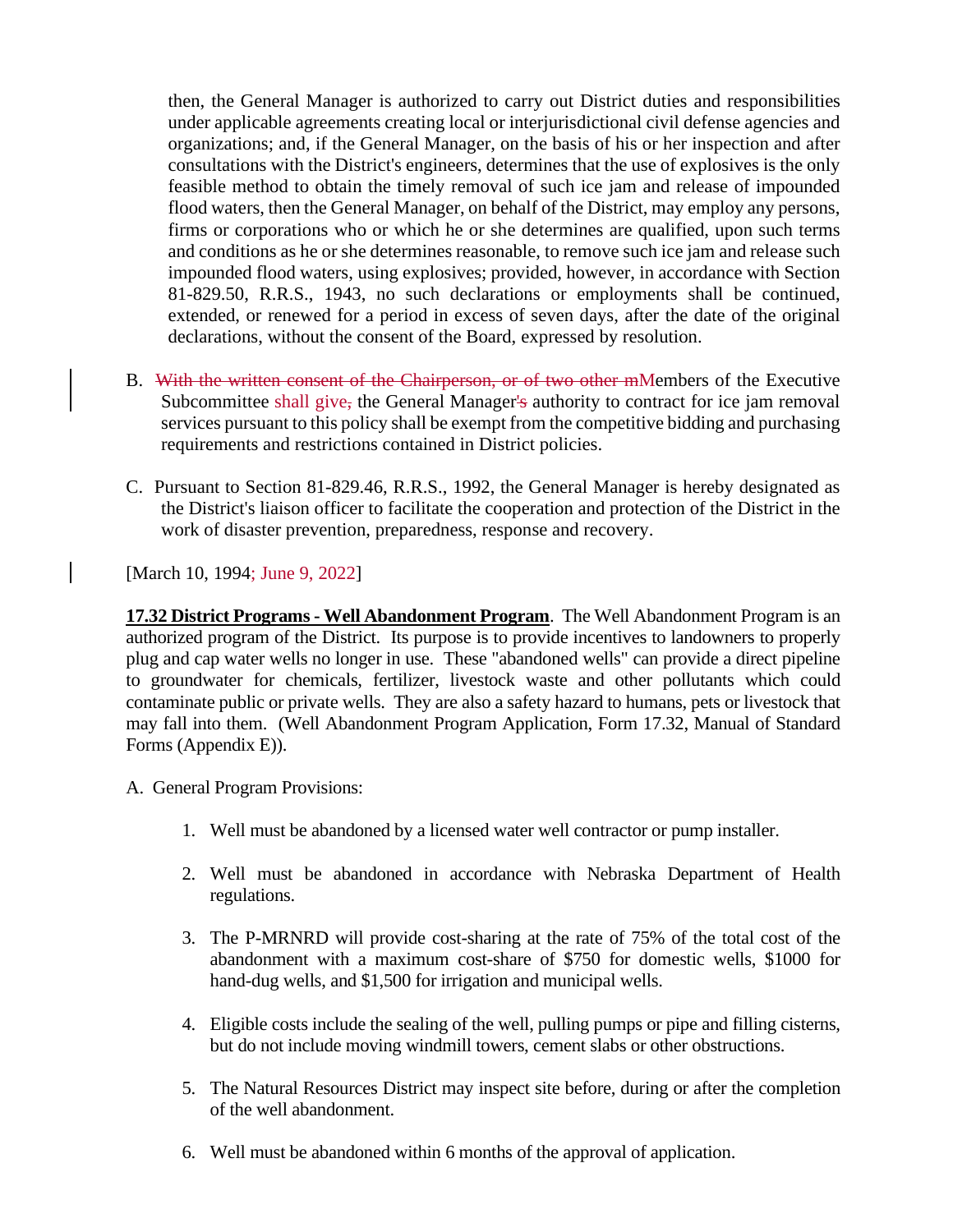- 7. Notice of abandonment must be provided by a licensed water well contractor to the Department of Natural Resources.
- 8. The individual who performs the abandonment must sign a notarized affidavit that the procedure followed program guidelines.

[August 12, 1993; October 13, 1994; August 8, 1996; December 10, 2015; June 9, 2022]

**17.33 District Programs - Solid Waste/Recycling**. The Solid Waste/ Recycling Program is an authorized program of the District. Through this program, the District will encourage sound solid waste management programs and innovative recycling efforts within the District by participating on Advisory Committees, providing funding for studies or investigations and providing incentive grants.

[December 8, 1994]

**17.34 District Programs -– [Reserved] Flood Control Improvement Corridor Program**. The Flood Control Improvement Corridor Program is an authorized program of the District. The program will be administered according to State law. The following tasks must be completed to implement the program:

A. Adopt a flood improvement corridor map which shows the corridors proximity to a specified creek.

B. Publish a notice of adoption of a corridor map 10 days prior to a public hearing with a diagram showing the general location and width of each proposed corridor.

C. Send a notice by certified mail to all property owners affected by corridors 15 days prior to a public hearing.

D. Hold a public hearing on the proposed flood control improvement corridors.

E. File a copy of each adopted corridor map along with Board resolution adopting said map and containing the legal description of all parcels of land traversed with appropriate county or city building permits official. Also, record map and resolution with the register of deeds of each county traversed by such corridors.

F. Negotiate to purchase corridor land with any landowner affected by the corridors, after a request is made for a building permit.

G. The following areas have been designated as Flood Control Improvement Corridors:

• Big Papillion Creek from Blondo Street to Fort Street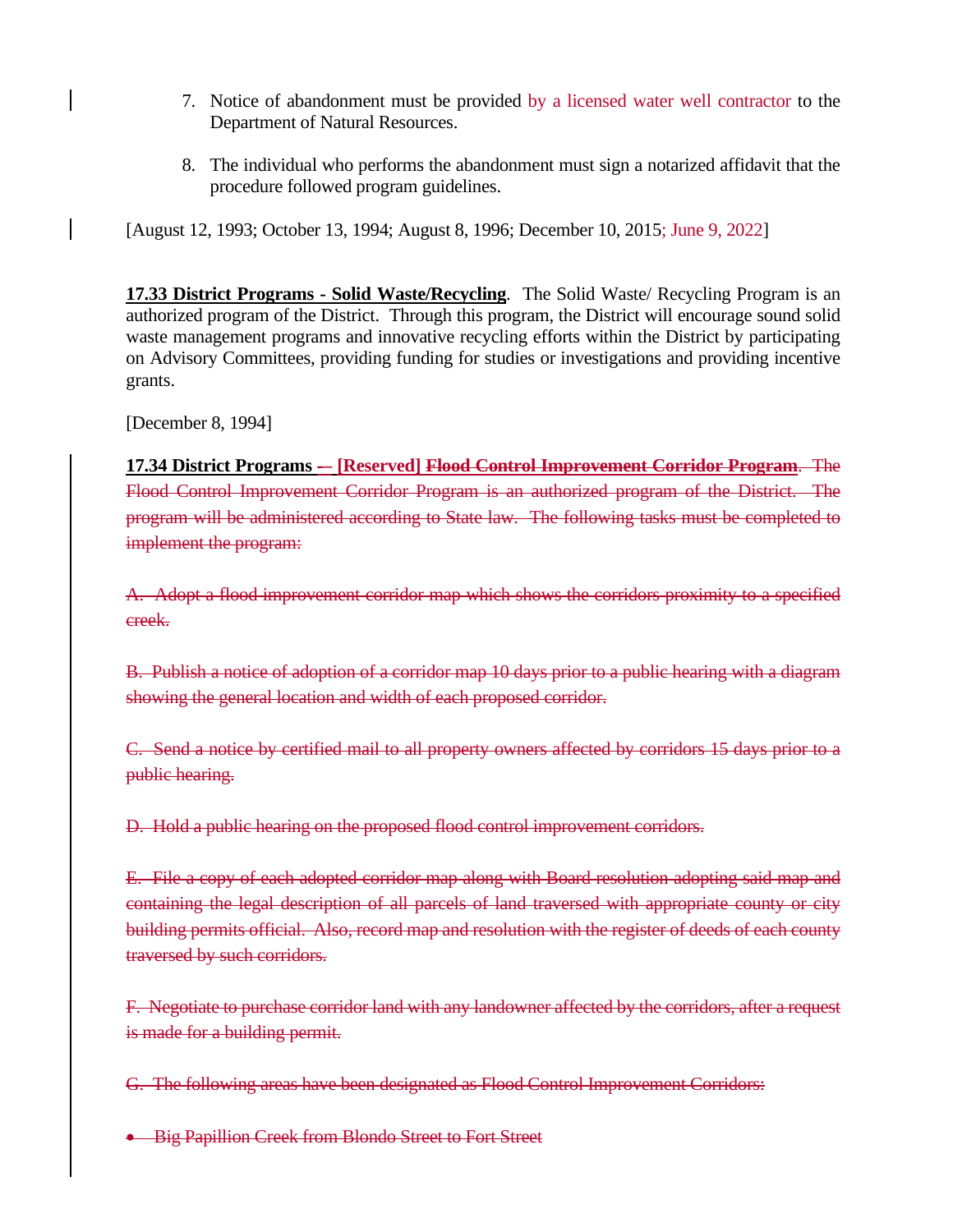- West Branch of Papillion Creek from 96th Street to West Center Road
- South Branch of Papillion Creek from mouth to Highway 50

#### [December 8, 1994]

**17.35 District Programs - Wetlands and Stream Mitigation Banking.** The Wetlands and Stream Mitigation Banking Program is an authorized program of the District. The Wetlands and Stream Mitigation Banking Program is designed to utilize the benefits provided by District projects that create wetlands. Wetlands created by District projects will act as credits in a bank to be used to compensate (mitigate) for wetlands that are adversely impacted or destroyed. These credits can then be sold to other agencies, sold to private individuals or used by the District. This program will be administered by Management according to an Interagency -Mitigation Bank Review Team (MB IRT) approved Banking Prospectus, General Banking Instrument and individually approved Site Development Plans Banking Instruments.

#### A. Criteria for Assistance

- 1. Impacted or destroyed wetlands must be located within District boundaries.
- 2. All impacts must be authorized by obtaining a permit under Section 404 of the Clean Water Act.
- B. District Responsibilities
	- 1. Establish and/or maintain aquatic habitat through restoration, creation, enhancement, and/or preservation at wetland and stream mitigation bank sites owned or managed by the District and approved by the MB IRT.
	- 2. Maintain each wetland and stream mitigation bank site in accordance with established maintenance criteria until requirements for closure of the site are met or it is determined that long-term maintenance is unnecessary.
	- 3. Perform all necessary monitoring and prepare an annual report in order to demonstrate compliance with success criteria established in the Site Development PlanBanking Instrument.
	- 4. Maintain an accounting procedure that documents the activity of all mitigation bank accounts.
	- 5. Obtain all appropriate environmental documentation, permits, or other authorizations needed to establish and maintain the bank.
	- 6. Establish a total price for each wetland and stream mitigation bank site as approved by the Board. equal to one hundred and fifty percent (150%) of the estimated cost required to acquire, develop, maintain, and monitor each wetland site.
- C. Applicant Responsibilities
	- 1. Submit an application on a form provided by the District, and,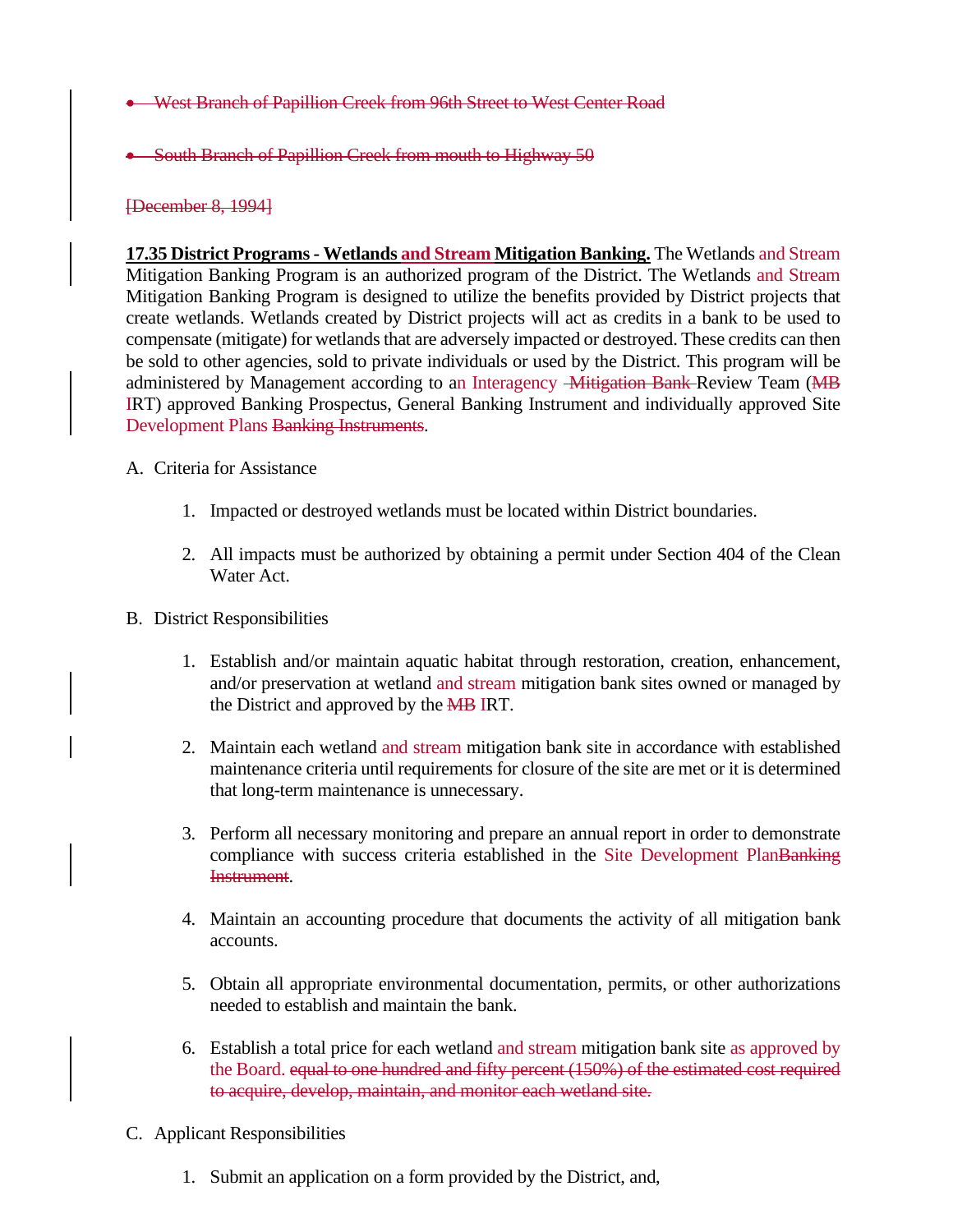- a. Submit a 404 permit application which includes an initial identification and/or delineation of the wetlands proposed to be impacted or destroyed.
- b. Deposit funds in an escrow account in the amount and as specified by the District to pay for the credits applied for. These funds will be reimbursed to the applicant with interest earned if the application is denied for any reason.
- 2. Receive approval from the U.S. Army Corps of Engineers for the use of wetland and stream mitigation bank credits prior to obtaining a Section 404 permit.
- 3. Provide District a copy of an approved 404 permit.

[May 9, 1996, February 13, 2003; June 9, 2022]

**17.36 District Programs - Lower Platte River Corridor Alliance**. The Lower Platte River Corridor Alliance is an authorized program of the District. The purpose of the Alliance, consisting of the three NRDs bordering the river from Columbus to the mouth and numerous State Agencies, is to foster and facilitate the planning, zoning and project implementation necessary to restore and preserve the natural resources in the Lower Platte River. The program shall be administered in accordance with interlocal agreements between members of the Alliance and other written agreements of the District.

[December 10, 1998]

**17.37 District Programs - Small Flood Control and Water Quality Structure Program**. The Small Flood Control and Water Quality Structure Program is an authorized program of the District to provide technical and financial assistance to landowners in the installation of small flood control and water quality structures within the Papillion Creek Watershed.

- A. Criteria for Assistance:
	- 1. The watershed for each structure shall be at least 300 acres.
	- 2. All projects shall be designed as high hazard flood control structures to contain the 100 year flood below the emergency spillway.
	- 3. Projects under this program shall have a total project cost of less than \$2,500,000, such costs to include but are not limited to preliminary design, geotechnical investigations, final design and construction engineering, soils and materials testing and project construction ("Project Costs").
	- 4. At least 75% of the applicant's property in the watershed shall have adequate land treatment. Adequate land treatment shall be defined as having 5 tons per acre per year or less soil loss as determined by the Revised Universal Soil Loss Equation (RUSLE).
	- 5. For structure sites involving more than one landowner, a joint application shall be submitted.
	- 6. Projects must be in conformance with all local, state and federal laws.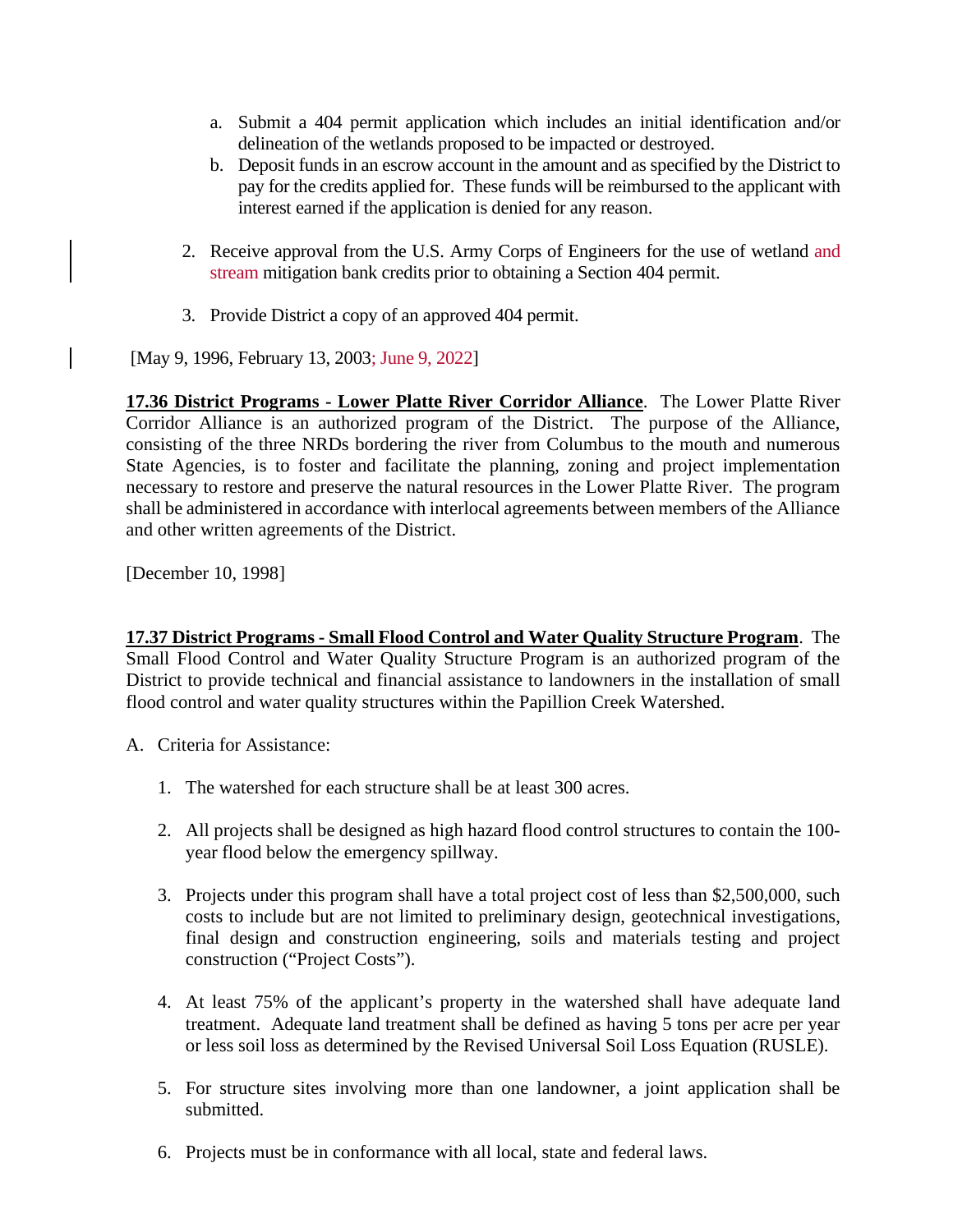- 7. Projects must meet the Guidelines of the District's 319 Water Quality Management Plan and be eligible for funding under the Federal Section 319 programs.
- B. District Responsibilities:
	- 1. Administer the Small Flood Control and Water Quality Structure Program.
	- 2. Management shall review and prioritize all applications annually.
	- 3. The District shall contract with a consulting engineering firm for a preliminary and final design, geotechnical investigations and construction administration engineering services for the project.
	- 4. The District shall select and retain a contractor for the construction of the project.
	- 5. The District shall fund 100% of the total Project Costs.
	- 6. The District shall determine the necessary land rights (easements) for the project and shall have the necessary land rights appraised. The necessary land rights (easements) will be granted or acquired by the District. The District will contribute 50% of the appraised value of the land rights (easements) for the project.
	- 7. Upon completion of the construction, the District will operate and maintain the structure.
- C. Applicant Responsibilities:
	- 1. Submit an application on a form provided by the District.
	- 2. The applicant(s) shall provide needed land rights (easements) to the District for the project at a rate of 50% of the appraised value. The easement shall include the right of ingress and egress to survey, design, construct, operate and maintain the structure, the right to permanently and/or temporarily store flood waters behind the structure and the right to limit other uses.
	- 3. The applicant(s) shall donate an easement over their adjoining property within the watershed guaranteeing the adequate land treatment will be maintained in perpetuity.
	- 4. The applicant(s) shall establish and maintain permanent vegetative cover on a 50-foot strip of land adjacent to the permanent pool of the structure.
	- 5. The total project cost may exceed \$2,500,000 if the applicant(s) pays for all costs exceeding that limit. The applicant(s) shall also agree to fund those project features that are beyond minimum standards for flood control structure design (e.g., a roadway on top of a dam).
	- 6. The applicant(s) shall execute an agreement with the District incorporating these guidelines.

[February 10, 2000; February 11, 2021]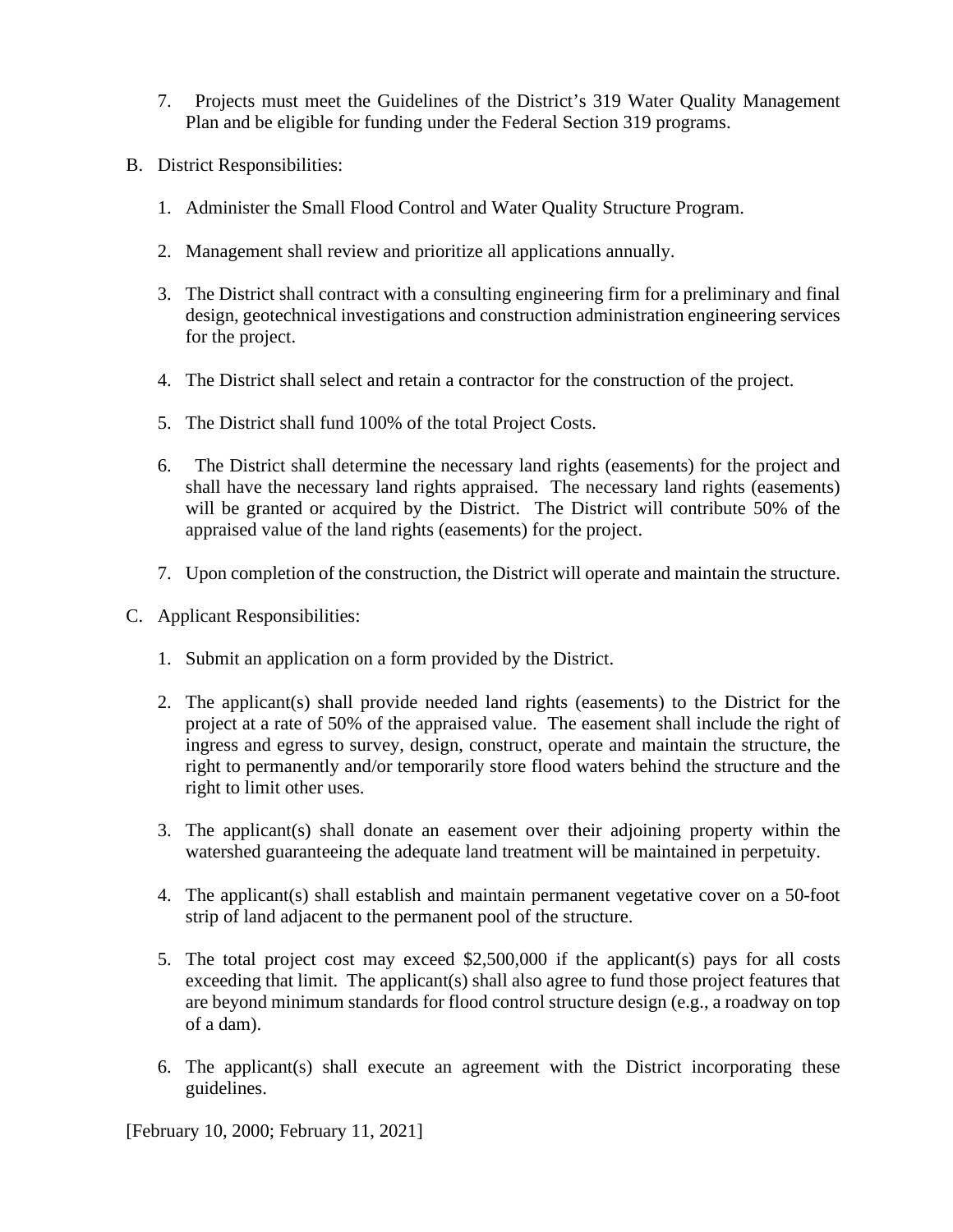# **17.38 District Programs – Conservation Easement Program.**

The Conservation Easement Program is an authorized program of the District to acquire easements on private lands to preserve and protect natural areas in the District.

## A. Criteria for Eligibility

- 1. The parcel of land must contain one or more of the following natural areas or features.
	- a. wetlands,
	- b. native or reestablished prairies,
	- c. floodplain or upland woodlands,
	- d. riparian corridors,
	- e. wildlife habitat,
	- f. other natural areas
- 2. In urban areas, the minimum size of the parcel shall be 1 acre.
- 3. In rural areas, the minimum size of the parcel shall be 5 acres.

## B. Program Features

- 1. Management shall administer the Conservation Easement Program.
- 2. The District shall follow the provisions of the Conservation and Preservation Easement Act ( $\S$  76-2,111 – 76-2,118), which requires approval of the easement by the local planning and zoning board.
- 3. The District shall obtain title information including any existing encumbrances, liens, or easements.
- 4. The District shall survey the area and prepare a legal description of the parcel.
- 5. If the easement is to be purchased, the District shall contract with an appraiser to determine the value of the easement.
- 6. The District shall prepare all documents related to the acquisition of the easement.
- 7. Actual terms of the easement shall be negotiated on a case-by-case basis. However, all easements shall be permanent and assignable.
- 8. The District shall cause the easement to be recorded with the Register of Deeds in the county in which the easement area is located.
- 9. The District shall annually inspect the easement area to ensure the terms of the easement are being followed.
- 10. The owner shall be responsible for all property taxes and special assessments.
- 11. The owner shall be responsible for all routine maintenance of the property.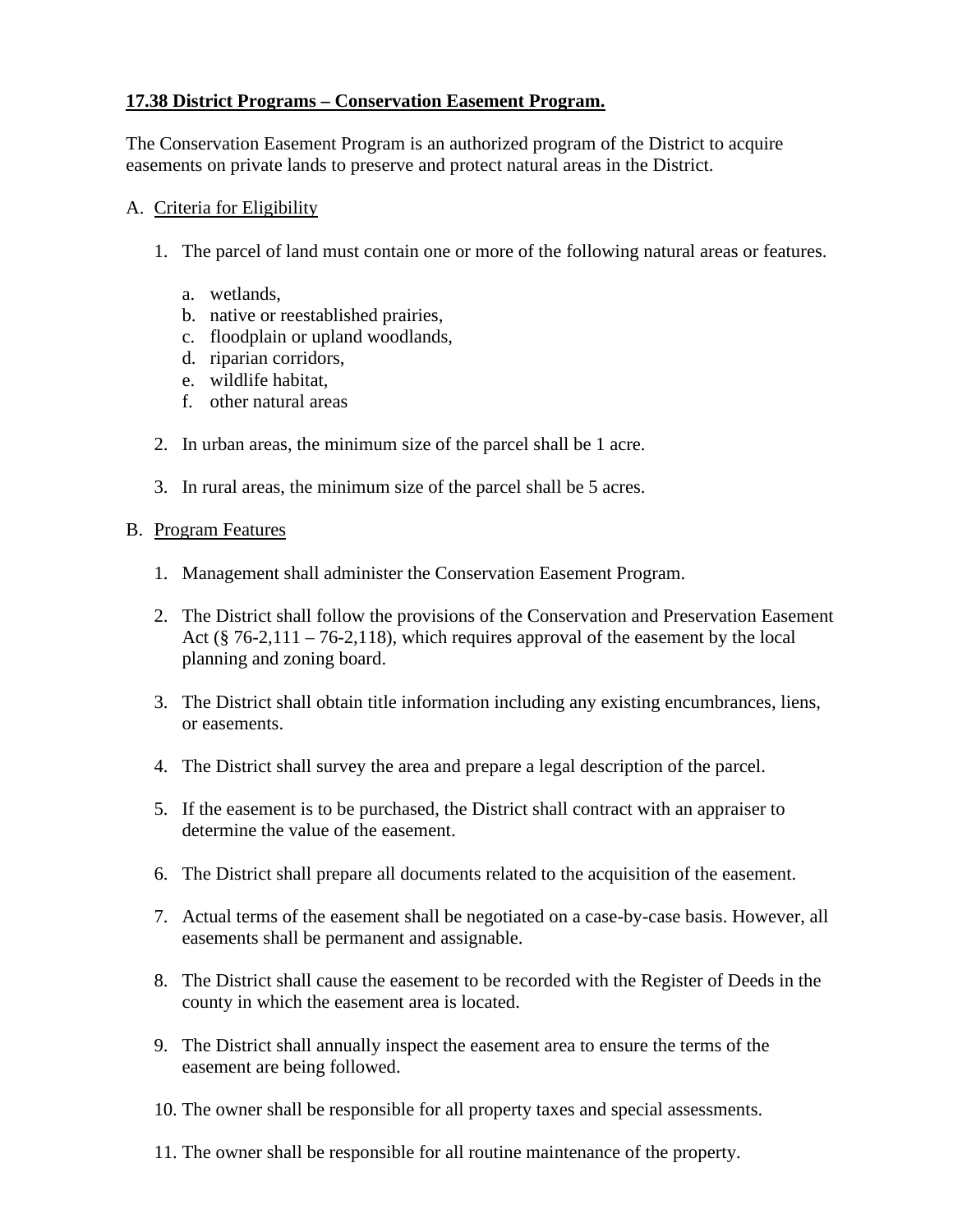### **17.39 District Programs – Flood Mitigation Planning and Mapping Assistance Program.**

The Flood Mitigation Planning and Mapping Assistance Program is an authorized program of the District to provide technical and financial assistance to governmental entities located within the District to help identify flood prone areas and plan projects to reduce flood risk and damage.

- A) Criteria for Assistance:
	- 1) Assistance in flood mitigation planning and mapping requires sponsorship by a city, town, village, county, municipality or other unit of local government with the authority and capability to carry out the Flood Mitigation Plan and/or adopt any new or revised National Flood Insurance Program (NFIP) Flood Hazard Studies and Maps.
	- 2) The Sponsor must participate in the NFIP and be in "good-standing" status.
	- 3) All Flood mitigation planning and floodplain mapping must conform with all federal, state and local laws, standards or guidelines.
- B) Eligible Activities:
	- 1) Preparation of a Flood Mitigation Plan.
	- 2) Preparation of or revisions to NFIP Flood Hazard Studies and Maps.
- C) Funding Assistance:
	- 1) The District will reimburse 50% of the local (non-federal or non-state) cost up to a maximum of \$50,000 in District funds for each such eligible activity.
- D) District Responsibilities:
	- 1) Administer the Flood Mitigation Planning and Mapping Assistance Program.
	- 2) Management shall review, prioritize and approve applications for assistance when the cost share amount is \$20,000 or less for each such eligible activity. The approval of the Board is required where the cost share is between \$21,000 and \$50,000 for each such eligible activity, or, when the amount requested in applications exceeds the amount budgeted for this program.
	- 3) The NRD reserves the right to review and approve or reject plans, reports, maps, specifications, and or implementation schedules.
	- 4) The District will retain the services of contractors necessary for developing flood hazard mapping under the CTP program.
- E) Sponsor Responsibilities: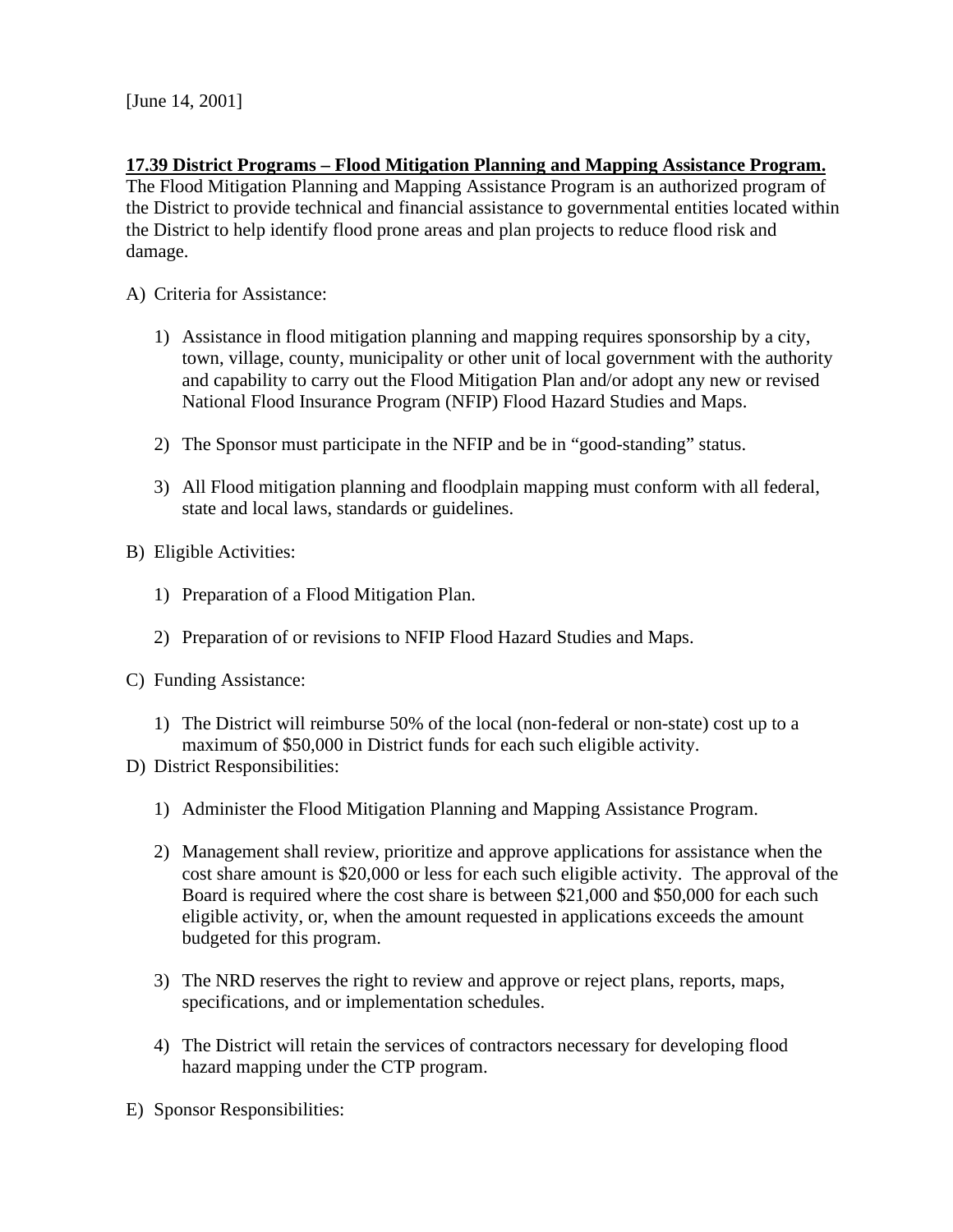- 1) The sponsor shall submit an application for each such eligible activity on forms provided by the NRD along with a cover letter describing the need for a Flood Mitigation Plan and/or flood plain mapping.
- 2) The sponsor shall execute an agreement with the NRD which outlines proposed activities for each application.
- 3) The sponsor shall retain the services of contractors necessary for eligible activities, other than those supported by the CTP program.
- 4) The sponsor must agree to implement the Flood Mitigation Plan and adopt any new or revised NFIP Flood Hazard Studies and Maps that result from activities funded with NRD assistance.

[June 2003; December 13, 2018]

**17.40 District Programs - Trails Assistance Program.** The Trails Assistance Program is an authorized program of the District to provide financial assistance to units of government (cities, counties, villages, or other government entities) to build recreational trails.

# A. Criteria for Assistance

- 1. Each project must be sponsored by a city, village, county, or other municipality, with the statutory authority and capability to develop and manage public recreation trails.
- 2. The trail must be part of a comprehensive trails plan for the municipality.
- 3. Eligible project features include:
	- a. trail construction
	- b. grading, seeding, and landscaping
	- c. bridges and drainage facilities
	- d. signage
- 4. Projects must conform with all local, state, and federal laws.

# B. District Responsibilities

- 1. Administer the Trails Assistance Program.
- 2. Management shall review and prioritize applications for assistance. The approval of the Board is required on projects
- 3. Reimburse Sponsor 50% of the local costs (i.e., excluding state and federal funds) of the approved project.

# C. Sponsor Responsibilities

1. The Sponsor shall submit an application on forms supplied by the District.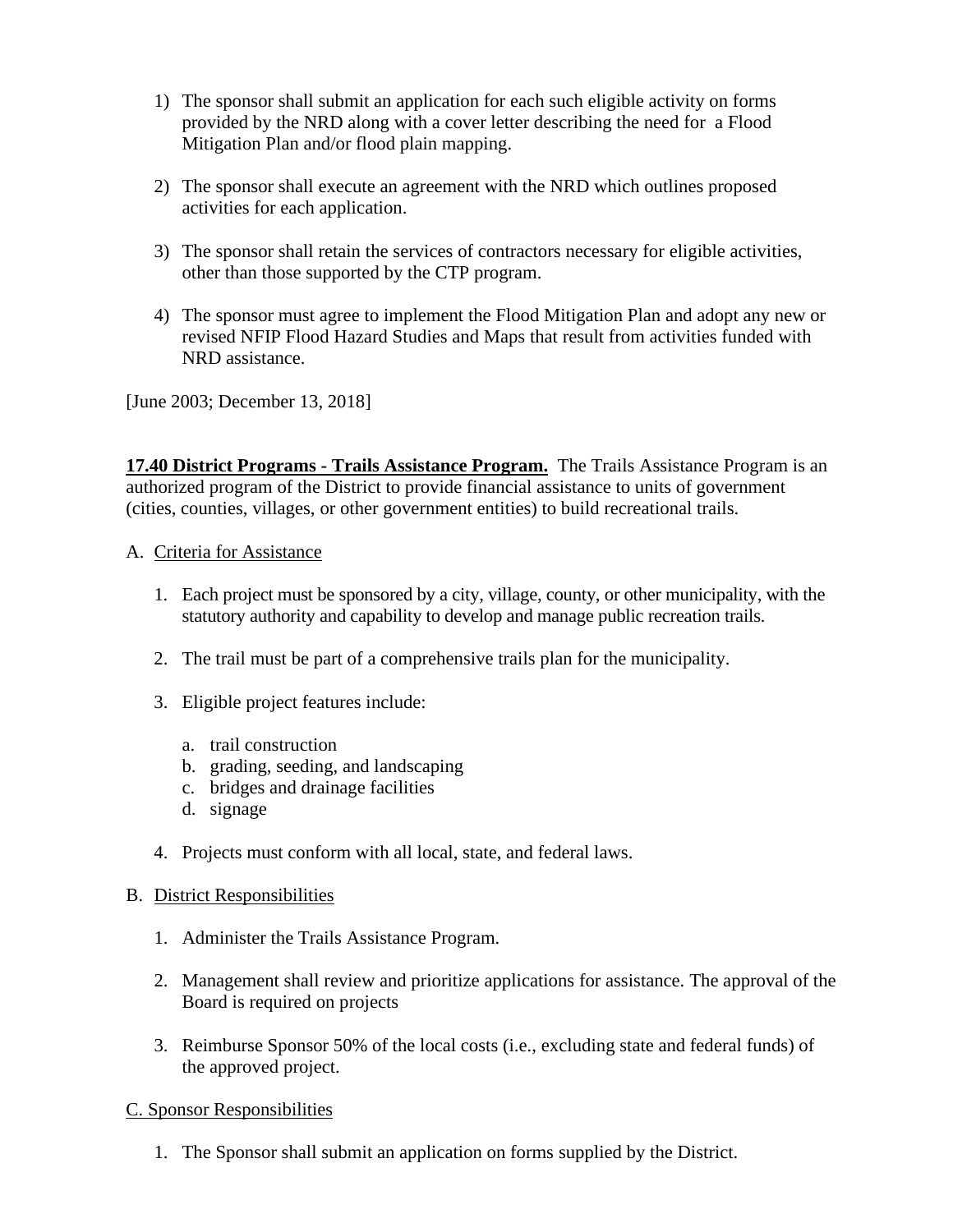- 2. The Sponsor shall submit the following items with the application:
	- a. estimated total cost,
	- b. implementation schedule,
	- c. location map.
- 3. The Sponsor shall obtain all necessary local, state, and federal permits.
- 4. The Sponsor shall manage the trail and provide all future operation and maintenance of the area at no cost to the District.
- 5. The Sponsor shall agree to operate, maintain, and repair the trail for a minimum of 50 years.
- 6. The Sponsor shall administer all contracts for design, construction, and construction observation for the project.
- 7. The Sponsor shall control all erosion on the site during construction and until permanent vegetation is firmly established.
- 8. The Sponsor shall hold and save the District free from damages and claims due to the construction, or operation and maintenance of the recreation trail.
- 9. The Sponsor shall execute an agreement with the District which outlines these guidelines.
- 10. The Sponsor is encouraged to utilize recycled or recyclable products whenever practical or feasible.

# C. Requesting Reimbursement

- 1. Upon completion of the project, the Sponsor may request reimbursement from the District by providing the following:
	- a. certificate of completion
	- b. copies of final pay estimates, invoices, or deeds.

[April 14, 2005; December 10, 2015]

# **17.41 – Stormwater Best Management Practice Program.**

The Stormwater Best Management Practice (BMP) Program is an authorized program of the District to provide technical and financial assistance to local subdivisions of government and local nonprofit organizations who install best management practices to control stormwater runoff and to educate the public about stormwater management improve water quality.

# A. Criteria for Assistance

- (1) Eligible measures include but are not limited to:
	- (a) raingardens, green roofs, bioswales, infiltration trenches, rain barrels, bioretention, pervious pavement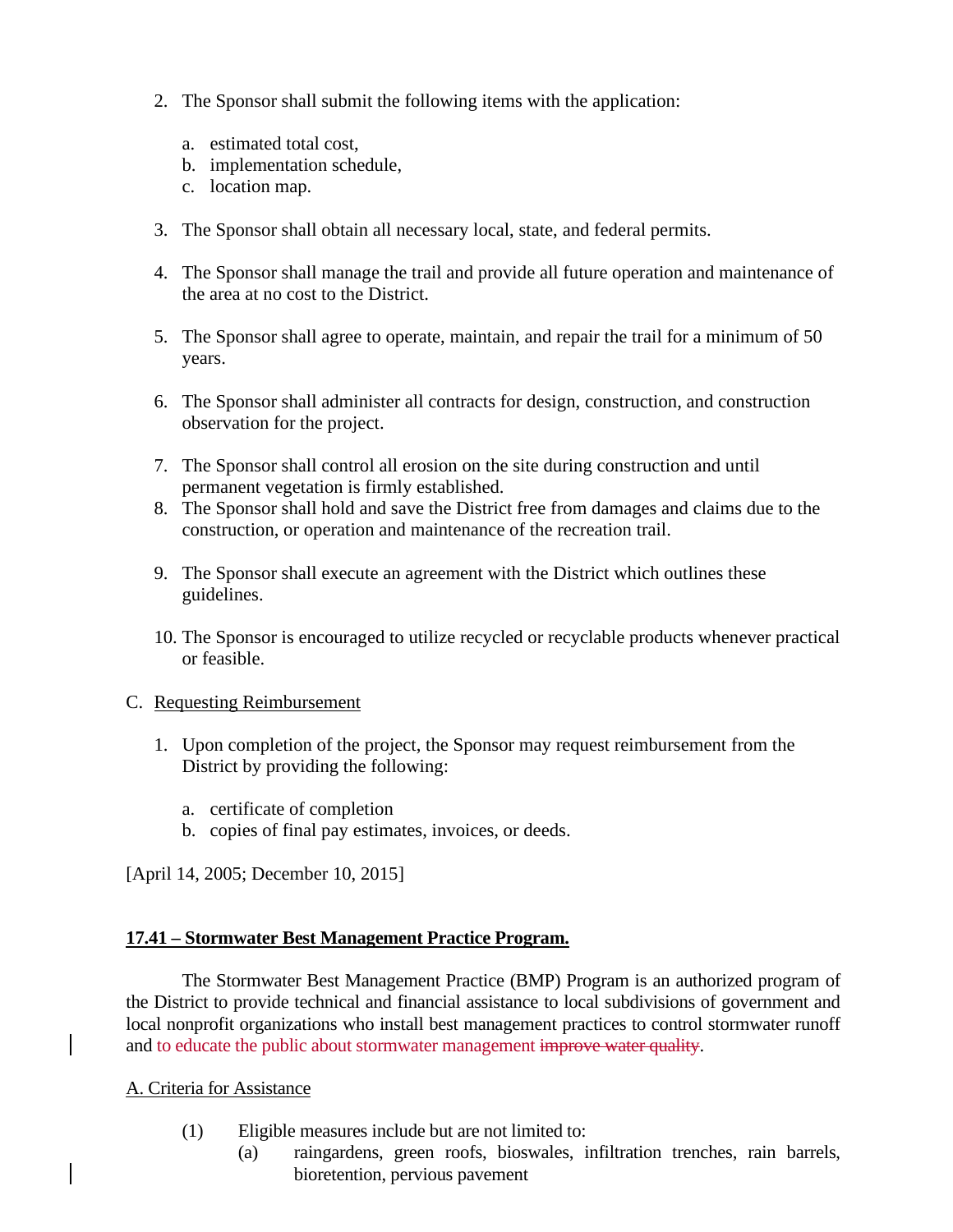- (b) public outreach campaigns, including rain barrel distribution, informational signs, outdoor classrooms, development and production of educational materials for the public
- (2) The following are not considered eligible projects
	- (a) piped, underground detention systems
		- (b) projects constructed to comply with current local stormwater regulations

## B. District Responsibilities

- (1) Administer the Stormwater BMP Program.
- (2) Management will prioritize and approve eligible applications
- (3) Reimburse 50% of all eligible costs of the project up to \$5,000 per project. Eligible costs shall include all costs for construction of BMPs, materials, publication costs, and professional services related to projects. associated with construction and construction observation. The following shall also apply:
	- (a) Sponsor's "in-house" design costs are not eligible for cost-sharing.
	- (b) Construction must be performed by a qualified contractor. Reimbursement for use of Sponsor's labor and equipment are not eligible costs.
- (4) The District must approve plans, specifications, and/or implementation schedules.

## C. Sponsor Responsibilities

- (1) The sponsor shall submit an application on forms provided by the District (Stormwater Best Management Practice Program Application, Form 17.41, Manual of Standard Forms, Appendix E).
- (2) The sponsor shall submit preliminary plans with the application. The following items should be included:
	- (a) total estimated cost
	- (b) implementation schedule, including estimated costs for component parts.
	- (c) preliminary design including expected stormwater runoff and water quality benefits
	- (d) location maps.
- (3) The sponsor shall obtain all land rights for the project at no cost to the District.
- (4) The sponsor shall provide all future operation and maintenance on the project at no cost to the District.
- (5) The sponsor must comply with all local, state, and federal laws.
- (6) The sponsor must obtain all local, state, and federal permits necessary for the project.
- (7) The sponsor shall administer all contracts for design, construction and construction inspection.
- (8) The sponsor shall hold and save the District free from damages or claims due to the design, construction, or operation and maintenance of the project.
- (9) The sponsor shall execute an agreement with the District which will outline these guidelines.
- (10) The sponsor shall complete the project within one year.
- (11) The sponsor shall install signage to educate the public on the project purpose and to acknowledge the District's contribution.

#### D. Requesting Reimbursement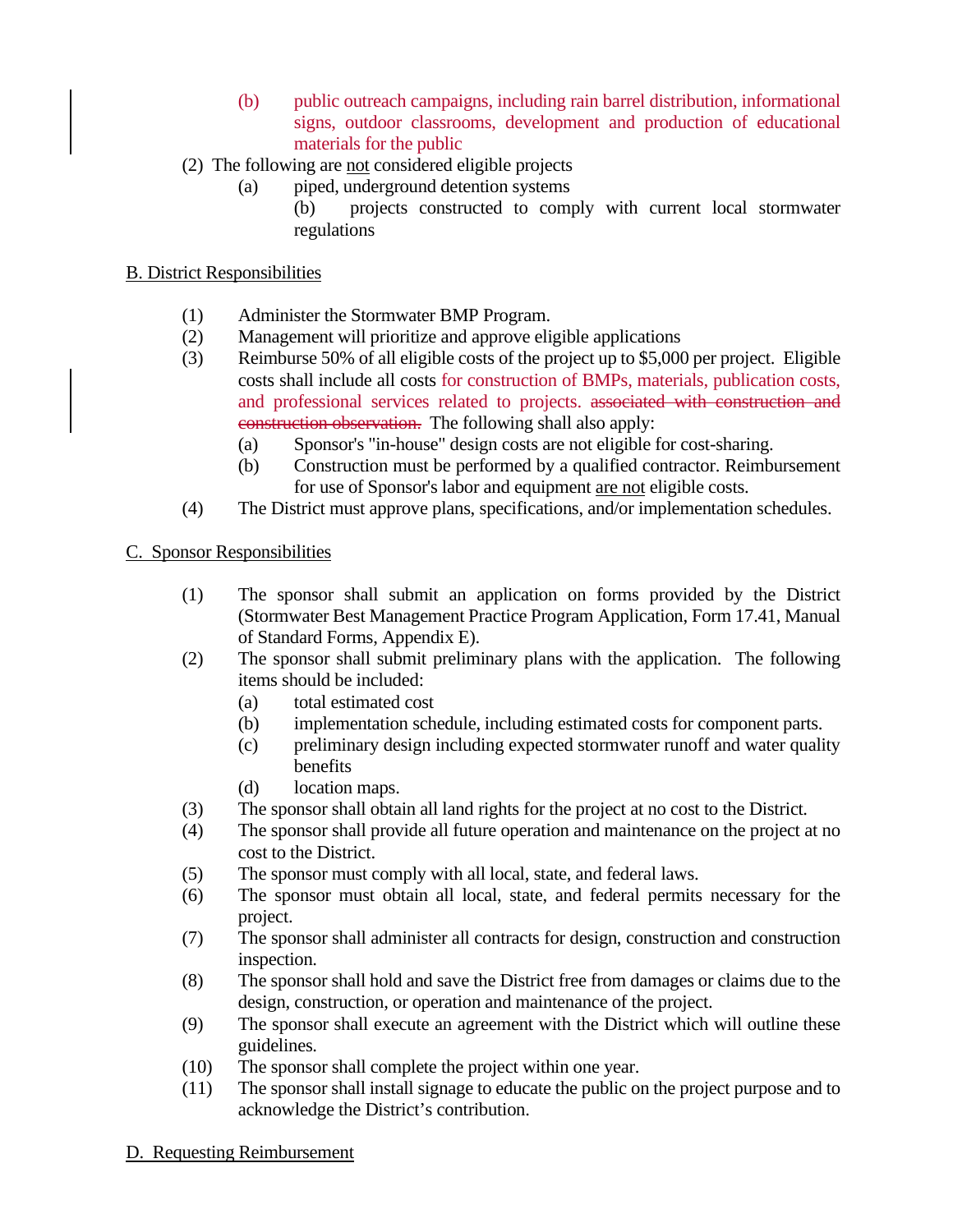- (1) Upon completion of construction, reimbursement may be requested by the sponsor by providing the following:
	- (a) Copies of final pay estimates which shows total units, unit costs, and total component costs.
- (2) Progress payments on individual components will not be allowed.

(June 12, 2008; June 11, 2015; June 9, 2022)

# **17.42 District Programs – Lake Dredging Program.**

The Lake Dredging Program is an authorized program of the District to provide technical and financial assistance to units of government (sponsors) to dredge retained sediments in permanent water quality basins and lakes within the sponsor's boundaries and extraterritorial jurisdiction.

## Criteria for Eligible Projects:

- 1. The Sponsor must be a unit of government (city, county, sanitary & improvement district).
- 2. Only public access lakes and permanent water quality basins are eligible for assistance.
- 3. Dredging shall be limited to the capacity of the conservation pool of the water quality basin or lake.
- 4. An individual lake or basin shall be eligible for assistance if the following specific criteria are met:
	- a. The water body has not been dredged in the immediately preceding ten (10) years.
	- b. Verification that 75% of the original capacity has been lost to sedimentation.
	- c. Verification of impaired water quality that will be improved by dredging project, including calculation of benefits.
- 5. The Sponsor must have a watershed management plan to control erosion and reduce sedimentation from the drainage area.

District Responsibilities:

- 1. Provide 50% of the local costs (after applying any state or federal cost share assistance) of the project up to a maximum NRD cost share of \$100,000 per project. Eligible costs include:
	- a. Actual dredging costs
	- b. Professional engineering services for design, calculation of dredging amount and water quality benefits.

Ineligible costs include:

- a. Costs associated with land rights acquisition.
- b. Costs associated with the acquisition of necessary permits for the project.
- c. Costs associated with relocation of utilities.
- d. Sponsor's "in-house" labor and equipment costs.
- 2. All projects will require the approval of the Board of Directors.
- 3. Review and approve all dredging plans prior to Sponsors' bidding of the project.

Sponsor Responsibilities:

- 1. Complete District's LDP Application Form, Form 17.42A, Manual of Standard Forms (Appendix E). The following items should accompany the application:
	- a. Copy of the original construction plans for the lake or water quality basin. If original plans are not available, an engineering study will be necessary to calculate the original capacity.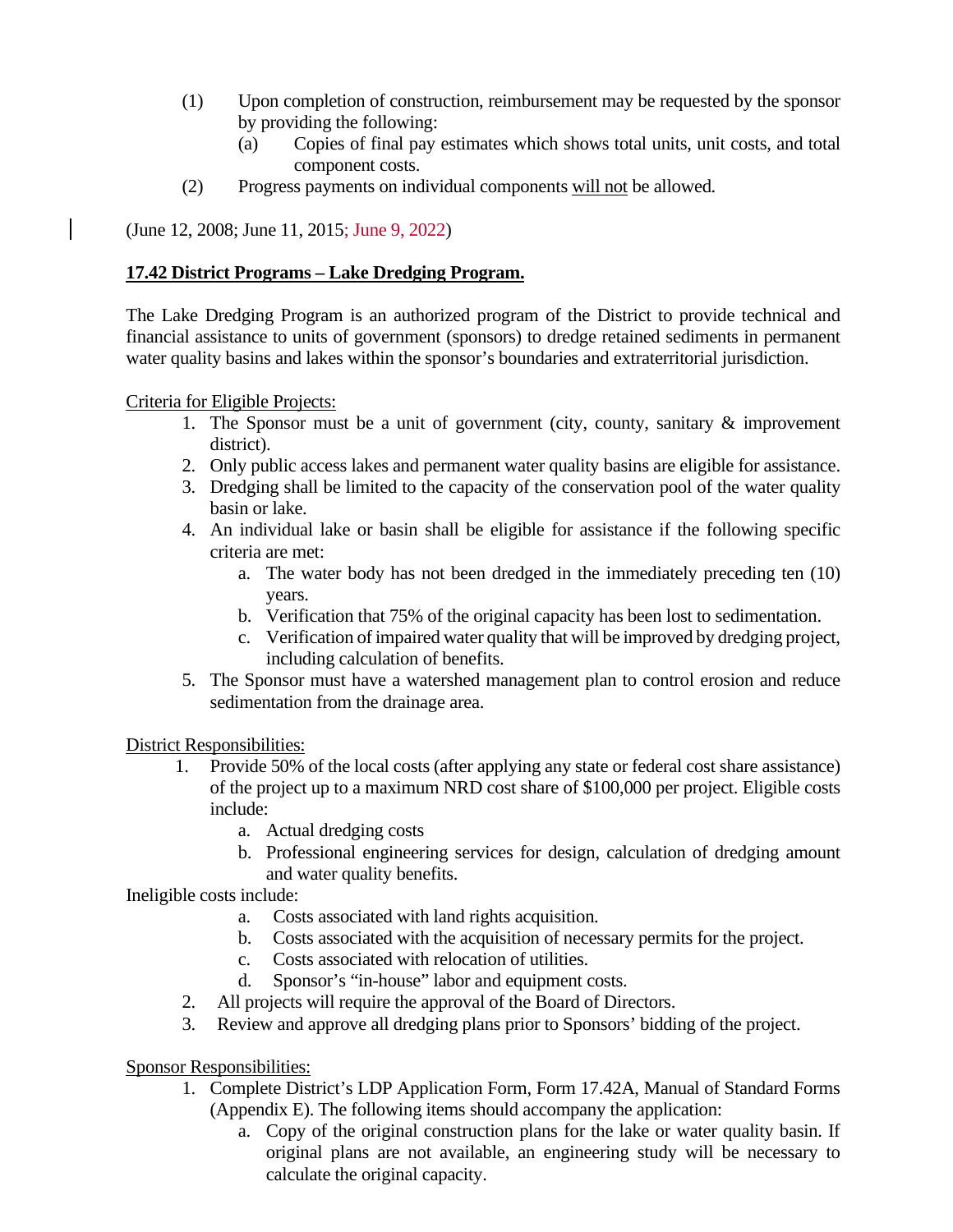- b. Location map of the project.
- c. Location map of the proposed disposal site(s) and site restoration plan.
- d. Detailed project cost estimate.
- 2. Execute and fulfill an agreement outlining these guidelines (Form 17.42B. Manual of Standard Forms, Appendix E)
- 3. Provide all matching funds.
- 4. Provide all permits required for the project at no cost to the District.
- 5. Provide all necessary land rights at no cost to the District.
- 6. Contract for the dredging of the lake or water quality basin of the approved project.
- 7. Complete dredging operation within one year of approval.

[May 14, 2009]

**17.43 District Programs – Rural Acreage Wildlife Habitat Improvement Program.** The Rural Acreage Wildlife Habitat Program is an authorized program of the District. The District administers this program locally to provide cost-sharing funds to rural acreage landowners who establish or improve wildlife habitat. Cost-sharing funds are provided by the District. Contracts are approved and administrated by Management. (Wildlife Habitat Application, Form 17.42, Manual of Standard Forms (Appendix E))

## A. GENERAL REQUIREMENTS:

- (1) Habitat Plan Developed
	- (a) Includes details such as location of tract, seeding plan, and other
	- requirements
- (2) Use and Management of Contracted Land
	- (a) No haying or grazing
	- (b) No vehicles allowed
	- (c) Noxious weeds must be controlled
- (3) Rounding Acreage Figures
	- (a) Total acreage is rounded to nearest whole acre
- (4) Maximum Acreage Per Cooperator or Farm
- (a) The maximum acreage is 20 acres.
- (5) Maximum annual payment per cooperator
	- (a) The maximum annual payment per cooperator, not including habitat
	- materials or site preparation payments, is \$2,0001,000 per year.
- (6) Habitat Improvement Materials
	- (a) Must meet the technical standards of the District
	- (b) Cost of planting materials is reimbursed to the cooperator.
- (7) Forfeiture of Payment for Non-Compliance with Provisions
	- (a) Failure to comply may require the cooperator to forfeit one or more payments.
- (8) Change of Ownership or Farm Plan
	- (a) Releases the cooperator from contract obligations
- (9) Lands That Do Not Qualify for Contracts
	- (a) Those within corporate limits of municipalities
	- (b) Those on public lands
- (10) Termination of Contract
	- (a) May be terminated by the District
- (11) Effective Date of Contracts
	- (a) April 1 or November 1 of the first contract year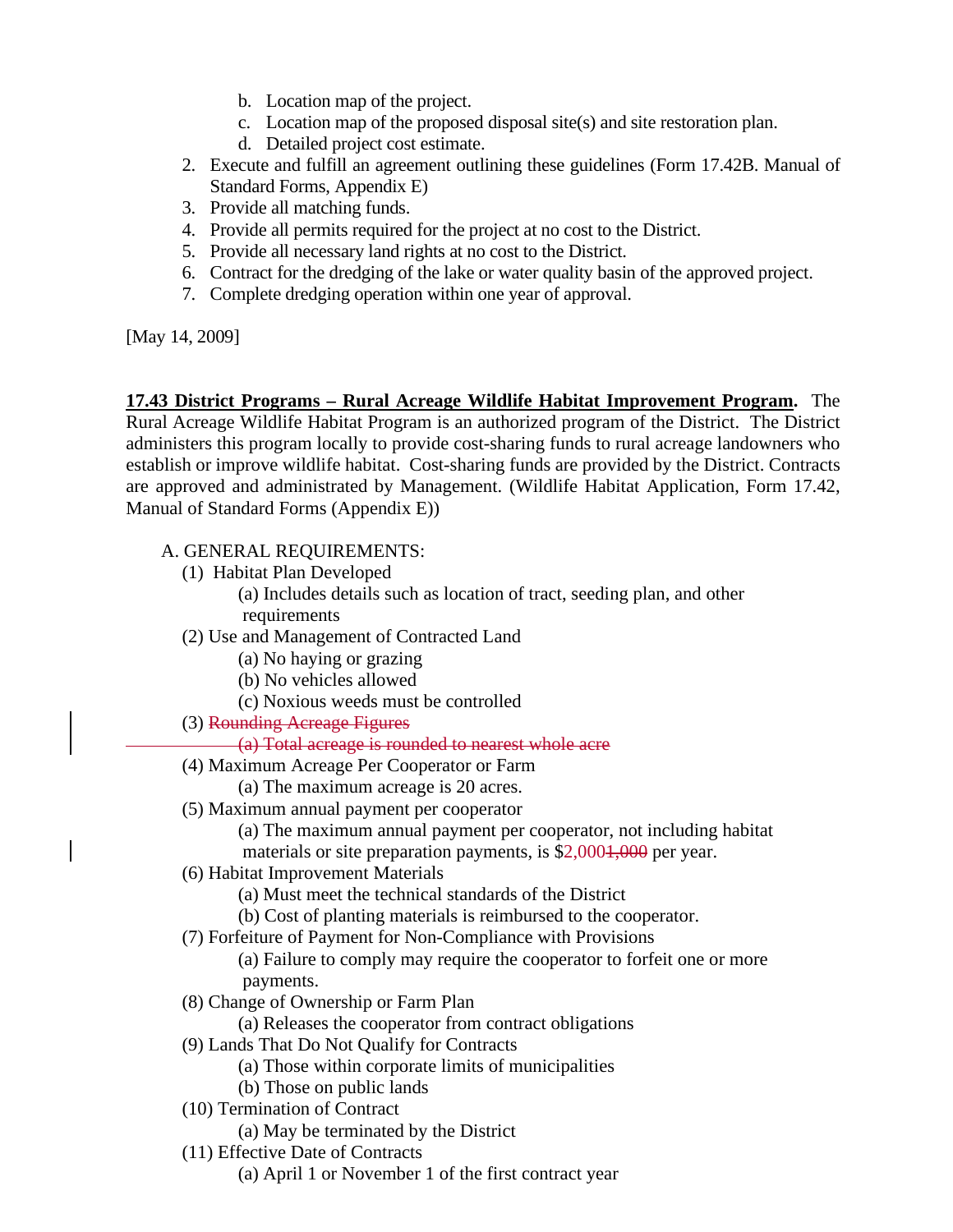## B. COST SHARE PROVISIONS:

Contract Term: 5 or 10 years Payment Rate: \$10050/acre annually (paid 100% by District) Minimum Size: 2 acres per cooperator Maximum Size: 20 acres per cooperator Planting Requirements: Combination of native grass/legumes and tree/shrub plantings as, specified on site development and approved by NRD representative. Habitat Material Cost-sharing Rates: (1) 100% of actual costs (paid entirely by District) not to exceed:

- (2) \$100/100 for tree/shrub planting
- (3) \$150/acre for warm season grass/legume mix establishment

[December 13, 2012; June 9, 2022]

## **17.44 District Programs – Flood Mitigation Assistance Program.**

The Flood Mitigation Assistance Program is an authorized program of the District to provide technical and financial assistance to municipalities and other units of government to mitigate flood losses through structural flood control projects in developed, urban areas.

- A. Criteria for Assistance
	- 1. An eligible project involves improvements made to protect critical infrastructure from flooding.
	- 2. Each project must be sponsored by a municipality, or other unit of government (including SIDs) with authority and capability to carry out the project
	- 3. Eligible measures include:
		- a. Flood reduction levee systems to protect water dependent, critical infrastructure
		- b. Flood reduction detention structures
		- c. Flood reduction channel improvements
	- 4. This program will not pay to assist with levee accreditation for the Federal Emergency Management Agency (FEMA).
	- 5. This program will not include levees that are federal levees or that are currently in the USACE PL-8499 program.
	- 6. This program will not assist with levees that are intended to be shown as providing flood protection on the FEMA flood maps.
	- 7. This program will not assist with a change of map process on the FEMA flood maps.
	- 8. This program will not help to fund any projects that are necessary to meet federal, state or local ordinances.
	- 9. Approved projects may be implemented over a period of consecutive years.
	- 10. All measures must be technically feasible and environmentally acceptable.
- B. District Responsibilities
	- 1. Administer the Flood Mitigation Assistance Program.
	- 2. Review and prioritize all applications.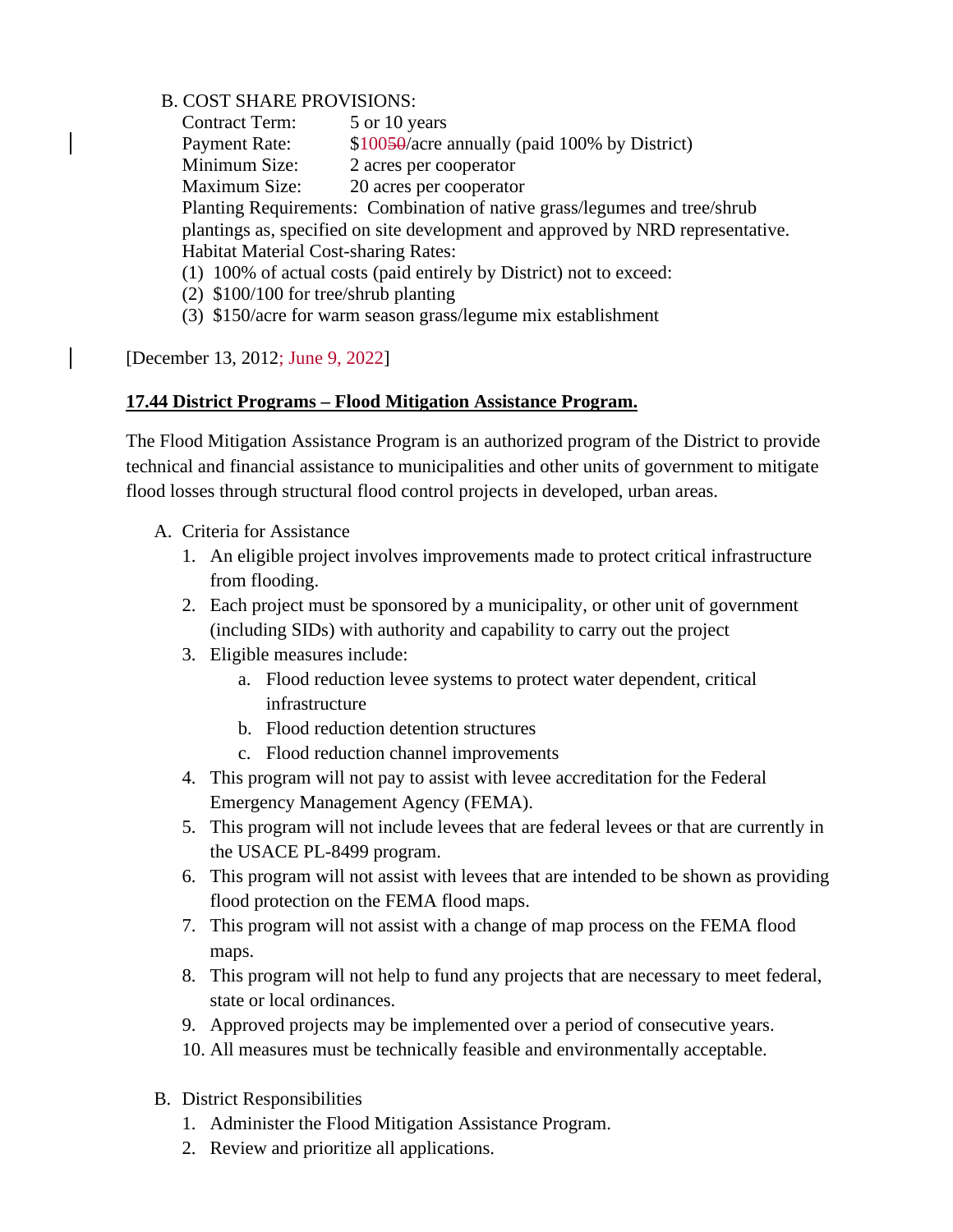- 3. Provide 50% cost sharing on all eligible costs of the project to a maximum amount of \$500,000 for District's share. Eligible costs shall include all costs associated with design, construction, and construction inspection. Land rights are not an eligible cost. The following shall also apply:
	- a. Sponsor's in-house design and construction inspection costs are eligible for cost-sharing provided that the work is performed or supervised by a licensed professional engineer and all hours can be documented.
	- b. Construction must be performed by a qualified contractor. Reimbursement for use of Sponsor's labor and/or equipment is not an eligible cost.
	- c. Preliminary study costs (if necessary) are eligible for cost-sharing only if the project is installed.
- 4. The District may require construction of component parts in consecutive years.
- 5. The District reserves the right to approve or reject plans, specifications, and/or implementation schedules.
- 6. The District shall budget funds for the component parts of all approved projects. Previously approved projects have priority funding.
- C. Sponsor Responsibilities
	- 1. Sponsor shall submit an application on forms provided by the District (Flood Mitigation Assistance Program Application, Form 17.44, Manual of Standard Forms, Appendix E.
	- 2. The sponsor shall submit preliminary plans with the application. The following items should be included:
		- a. Total estimated cost
		- b. Implementation schedule, including estimated costs for component parts
		- c. Environmental acceptability statement
		- d. Preliminary survey and design information
		- e. Location maps
	- 3. The sponsor shall obtain all land rights for the project at no cost to the District.
	- 4. The sponsor shall provide all future operation and maintenance on the project at no cost to the District.
	- 5. The sponsor must comply with all local, state and federal laws.
	- 6. The sponsor must obtain all local, state, and federal permits necessary for the project.
	- 7. The sponsor shall administer all contracts for design, construction and construction inspection.
	- 8. The sponsor must have applied for Hazard Mitigation Assistance Grant Program funds through the Nebraska Emergency Management Agency. A copy of the application should be submitted with the application.
	- 9. The sponsor shall hold and save the District free from damages or claims due to the design, construction, or operation and maintenance of the project.
	- 10. The sponsor shall execute an agreement with the District which will outline these guidelines.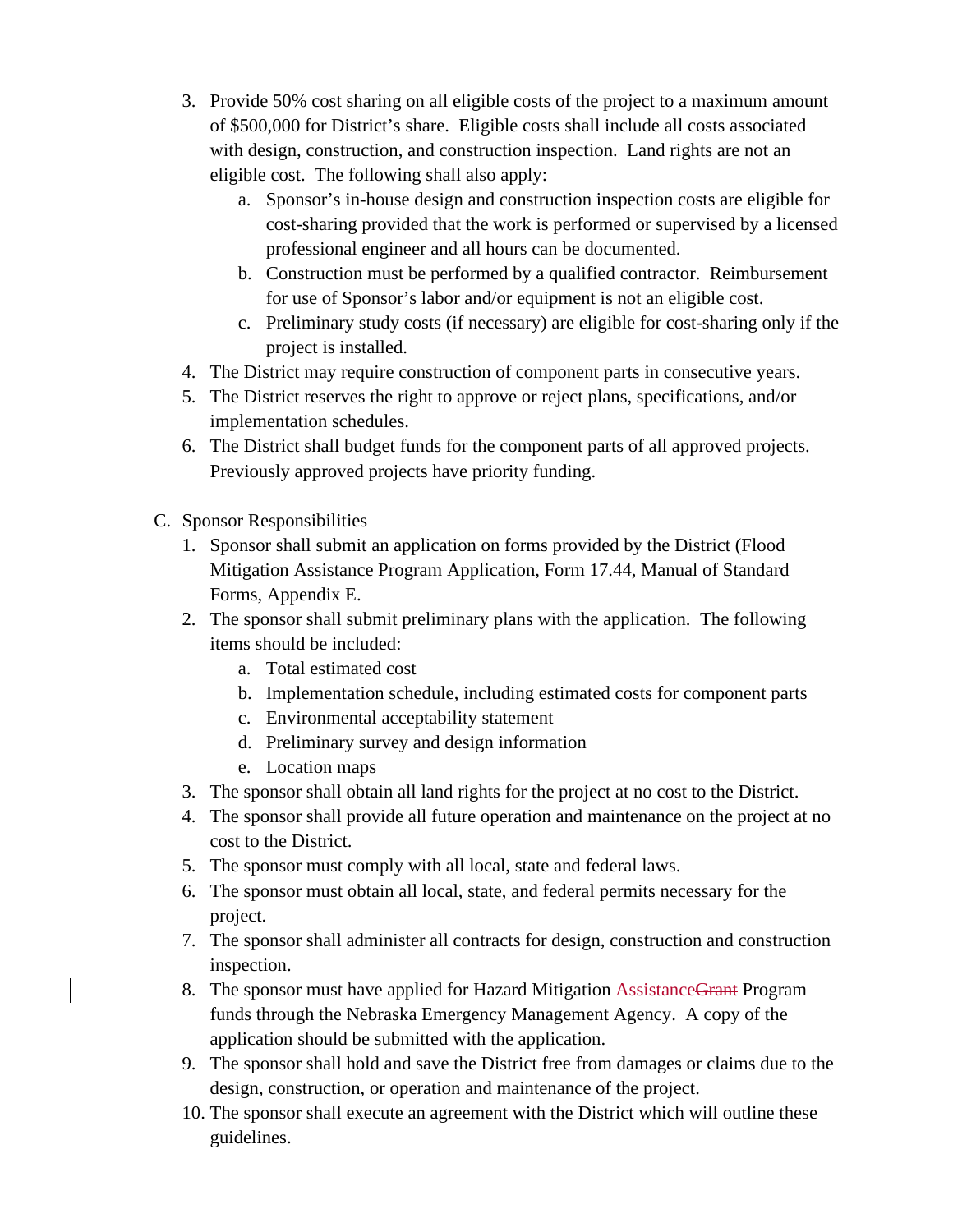- D. Requesting Reimbursement
	- 1. Upon completion of construction of each component, reimbursement may be requested by the sponsor by providing the following information:
		- a. Certificate of Completion, signed by a licensed, professional engineer.
		- b. Copies of final pay estimates which shows total units, unit costs, and total component costs.
	- 2. Progress payments on individual components will not be allowed.
	- 3. Any state, federal or other grant funds received for the project will equally reduce the District and the sponsor's share of the project.

[December 11, 2014; June 9, 2022]

**17.45 District Programs – Private/Public Levee Repair Assistance Program**. The Private/Public Levee Repair Assistance Program is an authorized program of the District to provide technical and financial assistance on eligible projects where a flood control dike or levee has failed, and the protected area is in imminent danger of flooding.

A. Criteria for Assistance:

- 1. Eligible Persons and Projects
	- a. Public or private landowners who have exhausted or have insufficient funds or other resources available to provide adequate relief from the applicable hazards. Other governmental resources (e.g., Natural Resources Conservation Service, Corps of Engineers, Federal Emergency Management Agency) shall be investigated and shown to be unavailable or not expedient enough to prevent flooding before the NRD will consider providing financial assistance.
	- b. More than one landowner must be affected by the levee or dike failure. In addition, at least one public facility, such as a road, must be potentially affected by a possible levee or dike failure.
	- c. The dike or levee must, in the opinion of Management, be in danger of not providing pre-failure flood protection during the next major flood event.
	- d. The dike or levee must be along the Platte, Elkhorn, or Missouri Rivers.
	- e. The repair of the failure must complete the levee or dike system and should include all failure locations (if more than one exists) within the system if identifiable, feasible and required by the NRD Board of Directors.
- 2. Eligible Measures
	- a. Measures to re-establish the pre-failure height and level of flood protection, such as installing suitable fill material in the failed dike or levee area.
	- b. Measures to stabilize the riverside toe of the dike against riverbank erosion, such as installing jetties or bank protection.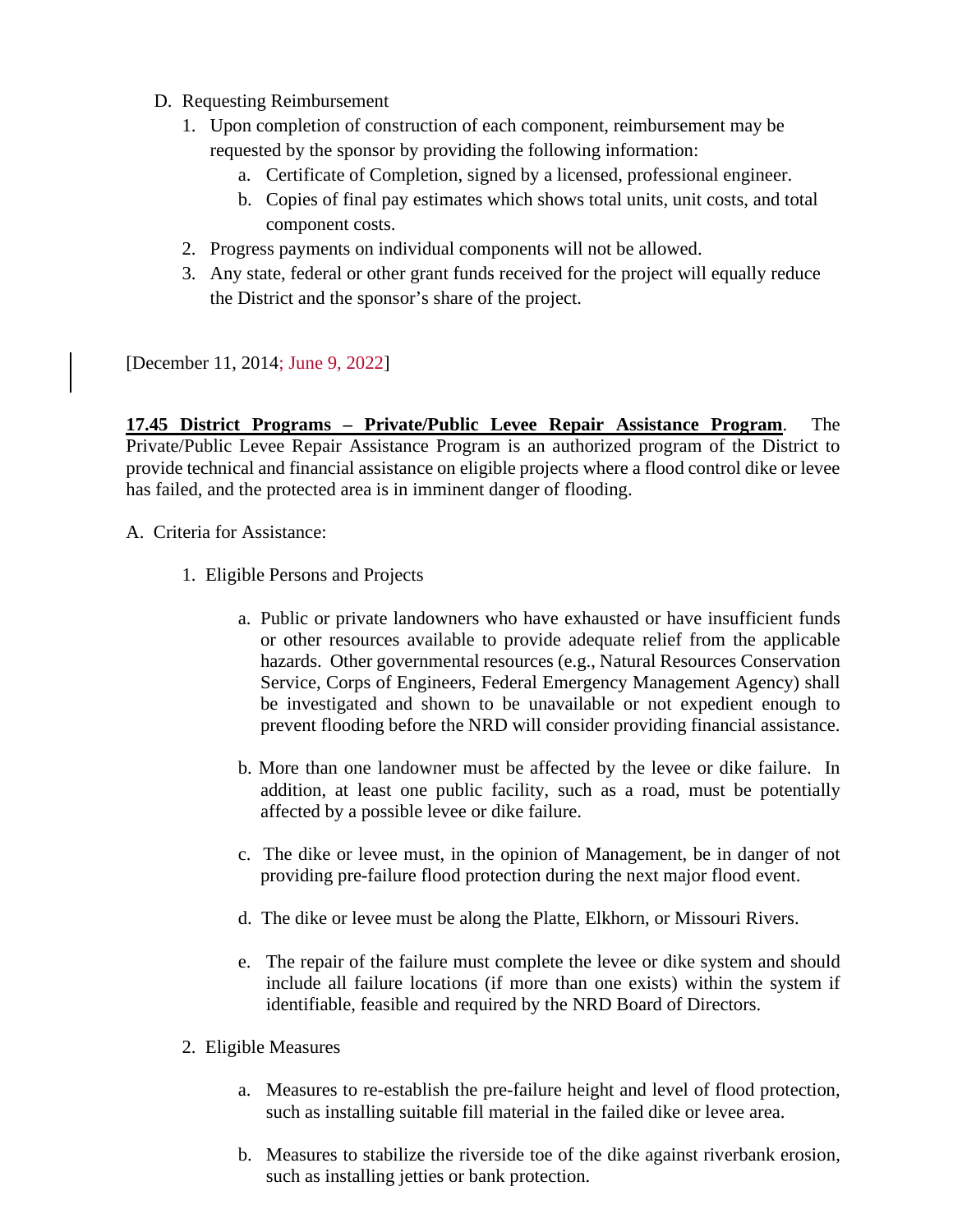- c. Measures to repair or stabilize dike erosion and/or slough areas, such as installing fill material, riprap, filter cloth, sandbags, or the like.
- d. A measure must reduce threats to life or property which could result from a flood.
- e. All measures must be technically sound and be limited to what existed before the watershed was impaired.
- f. Elevating the profile of a dike is not eligible under this program.
- g. Measures to be used must be the most cost-efficient ones which will provide timely, adequate, and safe relief from the flooding hazard.

# B. Cost-Sharing:

- 1. NRD will provide (90%) of actual contracted construction costs to a maximum "not to exceed" amount of \$200,000 per project. Cooperator's "in-house" expenses are not eligible. Cooperators are responsible for obtaining any needed land rights and they are not a cost-share item.
- 2. Cost-share funds will be committed according to the date of application. However, if two or more applications are being considered at one time, preference shall be given to those projects that may directly affect NRD facilities or other public infrastructure such as roads, bridges, utilities etc.
- 3. Cost-share funds will not be released until the project is complete according to plans and certified as such by NRD staff.
- 4. The NRD Board of Directors will have the authority to approve applications for costsharing up to the allowable limits.
- 5. The Cooperator will be liable for any additional cost above the dollar amount approved by the Board.
- 6. Work must be complete within six months after the NRD approval date. Extensions may be granted if just reason can be demonstrated.

# C. Limitations:

- 1. NRD reserves the right to approve or reject plans.
- 2. Cooperator must hold and save the Papio-Missouri River NRD free from damages or claims due to the construction, operation and maintenance of the project, except where such damages are due to the fault or negligence of the Papio-Missouri River NRD.
- 3. NRD reserves the right to terminate the cost-share agreement in whole or part if the NRD determines that the Cooperator failed to comply with the program requirements.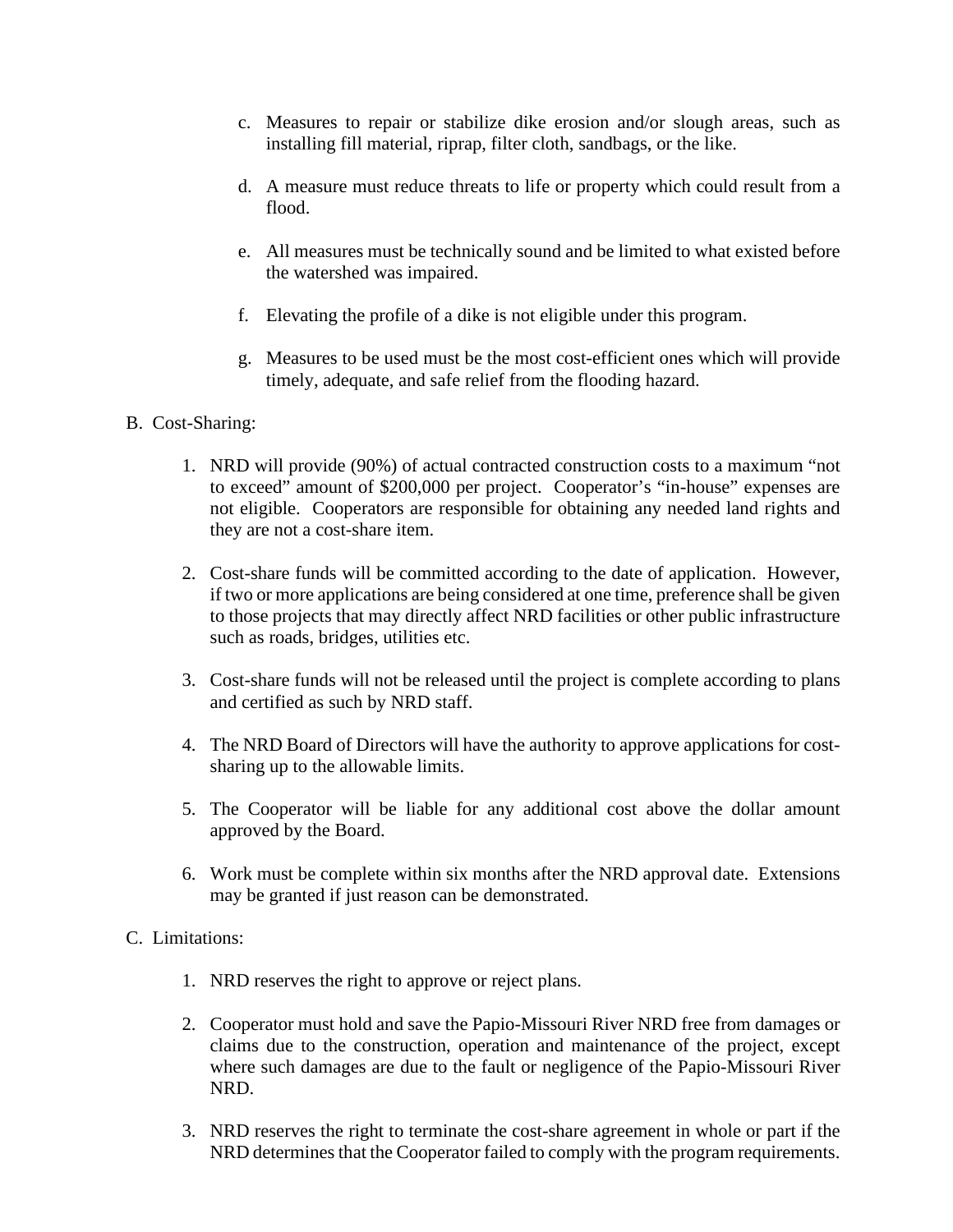- 4. Cooperator must give the NRD the right to enter, at reasonable times and in a reasonable manner, upon lands which Cooperator owns or controls, for access to the project for the purpose of inspection.
- 5. Project facilities (cost-share work) must be maintained for a period of 10 years after they are completed. If it is not properly maintained, according to the NRD, the costshare funds must be returned to the NRD and the Cooperator will not be eligible for future cost-sharing programs.
- 6. The Cooperator must sign an operation and maintenance agreement which incorporates these requirements prior to the initiation of construction.
- 7. Reasonable changes can be made in the field; however, Management approval is necessary if the approved project cost-share provided by the District is to be increased. In no event will the maximum funding limitation of \$200,000 per project be exceeded.
- 8. All applicable permits (e.g., Corps of Engineers Section 404) must be acquired by the Cooperator prior to starting repairs.

D. Requesting Reimbursement: Upon completion of construction, it will be necessary for the Cooperator to request reimbursement from the NRD. This can be done by providing the following:

- 1. A letter from the Cooperator that the work was completed according to the approved plan.
- 2. A breakdown of the work items, unit costs, total project costs and the reimbursement being requested.
- 3. Copies of all billings from all contractors or suppliers for all work items.

[March 11, 2021]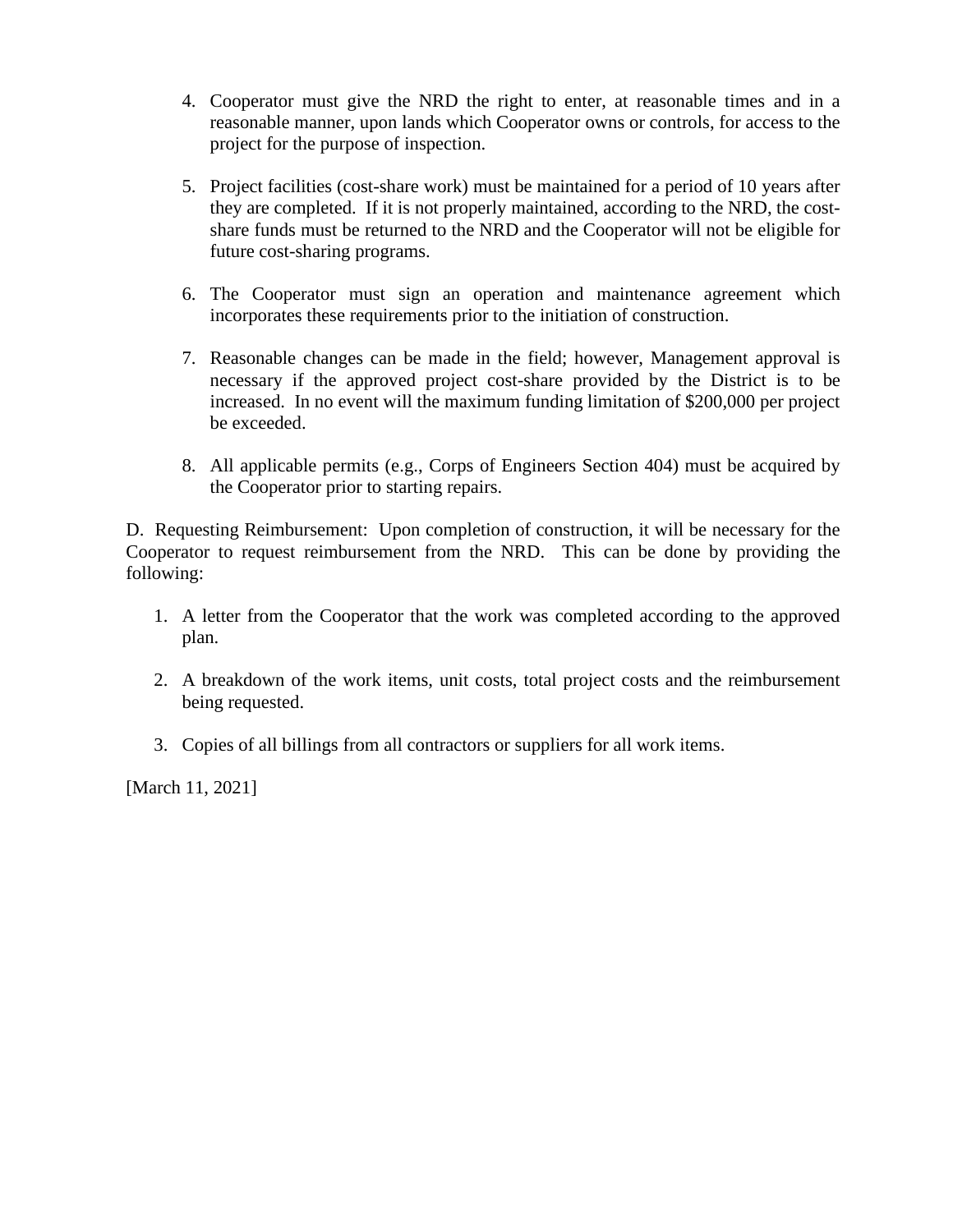**18.0 District Projects - Papio Creek Watershed P.L. 566 Project**. The Papio Creek Watershed P.L. 566 Project is an authorized project of the District and shall be carried out and maintained in accordance with the watershed work plan and other written agreements with the USDA Natural Resources Conservation Service (NRCS). The work plan, prepared and administered by the NRCS, calls for 52 grade stabilization and sediment control structures to be built. Twenty-five (25) structures have been constructed and seven remain as potential sites to complete the work plan. To enable the District to carry out its obligations as local sponsor, Management is authorized to:

A. Acquire land rights, easements and right-of-way

- 1. For structure sites that are still feasible to construct.
- 2. Acquisition of real property is not limited to acquisitions for nominal consideration and will be decided on a case-by-case basis.
- B. Provide for relocations.
- C. Operate and maintain completed structures in accordance with the project agreements.

[February 5, 1987; June 9, 2022]

**18.1 District Projects - Turtle Creek Watershed P.L. 566 Project**. The Turtle Creek Watershed P.L. 566 Project is an authorized project of the District and shall be carried out and maintained in accordance with project agreements and written agreements with the USDA Natural Resources Conservation Service (NRCS). The District operates and maintains the two grade stabilization structures built under this completed project.

[February 5, 1987]

# **18.2 District Projects – [Reserved]**

# **18.3 District Projects – [Reserved]**

**18.4 District Projects - Buffalo Creek Watershed Project**. The Buffalo Creek Watershed project is an authorized project of the District and shall be carried out and maintained in accordance with Resources Development Fund contracts with the Commission, project agreements with the USDA Natural Resources Conservation Service, Sarpy County and the State of Nebraska and other written agreements of the District.

The District operates and maintains seven of the ten grade stabilization structures built under this completed project. Sarpy County maintains two road structures and the State of Nebraska maintains the other.

[February 5, 1987; May 9, 1991]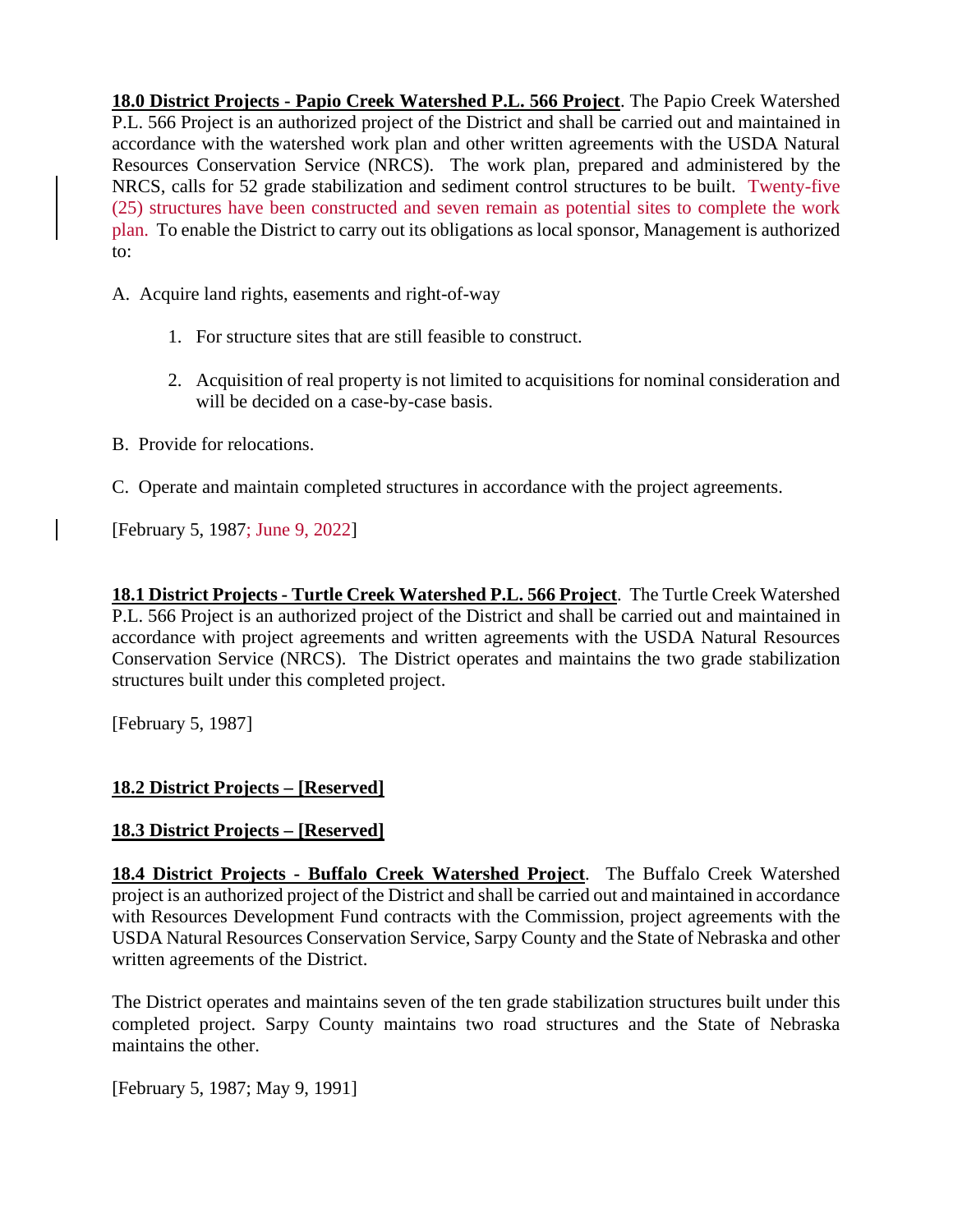**18.5 District Projects - Papio Creek and Tributaries Project**. The Papio Creek and Tributaries Project is an authorized project (50 year Big Papio Channel from "L" Street to West Center Road) of the District. The project shall be operated and maintained in accordance with the Corps of Engineers Operation and Maintenance Manual for the project, Management's Levee System Operation and Maintenance Guidelines, Management's Emergency Operations Procedure Manual, written agreements with the Nebraska Natural Resources Commission and the City of Omaha and other written agreements.

It is the policy of the District to recommend to the City of Omaha, and other political subdivisions, that prior to issuance of a development or building permit adjacent to any creek or drainageway, that an erosion and sloughing setback for certain structures be required. Such setback shall be a minimum distance to allow a 3:1 slope plus 20 feet (horizontal) between the edge of the water in the stream during normal flow conditions and the closest point on the structure at grade.

It is the policy of the District to seek ways to fund and construct the remaining original 21 Corps of Engineers Flood Control Reservoirs that are feasible, more than likely through public/private partnerships.

[February 5, 1987; February 9, 1989; May 9, 1991; December 10, 1998; November 14, 2002; June 9, 2022]

**18.6 District Projects - Chalco Hills Recreation Area**. Chalco Hills Recreation Area at Wehrspann Lake (Site 20 of the Corps of Engineers Papillion Creek and Tributaries Lakes Projects) is an authorized project of the District. The project will be carried out, operated and maintained in accordance with the contract for Recreation, Fish, and Wildlife Development, for the lease for Public Park and Recreation Purposes, the Revised Recreation Master Plan, the Annual Plan for Operating and Maintenance and other written agreements with the U.S. Army Corps of Engineers, as well as the Rules and Regulations for the site adopted by the District (Appendix K).

[February 5, 1987; February 4, 1988]

**18.7 District Projects - Papio Channel Maintenance Project**. The Papio Channel Maintenance Project is an authorized project of the District and shall be carried out, operated and maintained according to the following:

- A. The work plan for construction shall be reviewed annually by the Board.
- B. Acquisition of land rights, easements and rights-of-way shall be limited to that provided for in paragraph 15.0.D. of these Policies, except as provided for in 18.7.F.
- C. Operate the project in accordance with Management's Emergency Operations Procedure Manual and Management's Levee System Operation and Maintenance Guidelines.
- D. The District encourages the donation (nominal consideration) of land rights, easements and right-of-way along the Papillion, Little Papillion, Big Papillion, West Branch Papillion and South Branch Papillion Creeks, downstream of existing Corps of Engineers reservoirs, to the District to construct, operate, maintain, repair and replace flood control improvements and public recreation trails.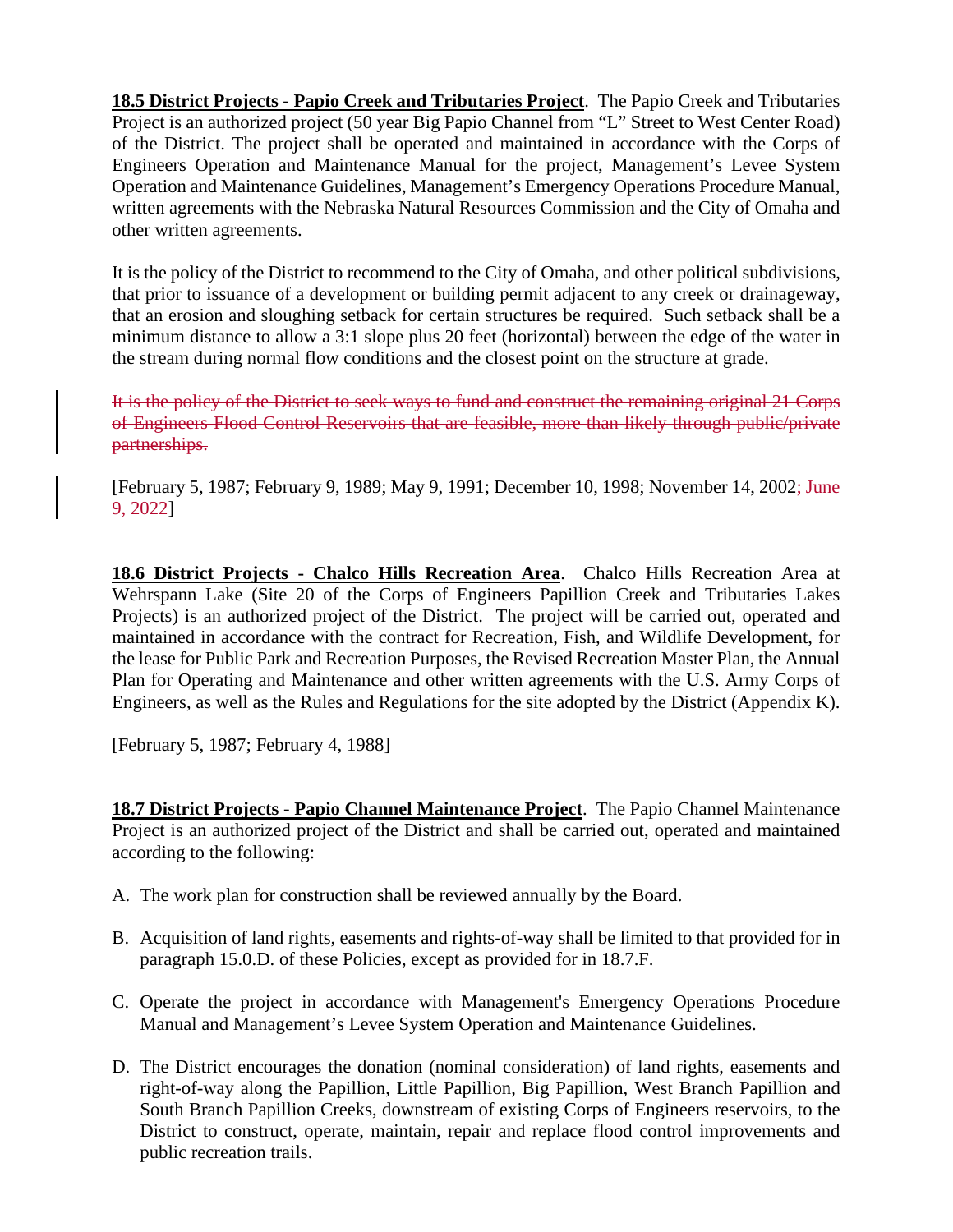- E. Project agreements with the City of Papillion and the City of Omaha and other written agreements of the District.
- F. Corps of Engineers Operations and Maintenance Manual for the Big Papio Channel Project.

[February 5, 1987; May 9, 1991; December 10, 1998; November 14, 2002]

**18.8 District Projects - R-613 Levee Project**. The R-613 Levee Project is an authorized project of the District and shall be operated and maintained in accordance with the Corps of Engineers Operations and Maintenance Manual for the project, Management's Levee System Operation and Maintenance Guidelines, Management's Emergency Operations Procedure Manual, and written agreements.

[February 5, 1987]

**18.9 District Projects - R-616 Levee Project**. The R-616 Levee Project is an authorized project of the District and shall be operated and maintained in accordance with the Corps of Engineers Operations and Maintenance Manual for the project, Management's Levee System Operation and Maintenance Guidelines, Management's Emergency Operations Procedure Manual, agreement with the USA and Bellevue on Bellevue/Offutt Drain, and written agreements.

[February 5, 1987]

**18.10 District Projects - Union Dike Project**. The Union Dike Project is an authorized project of the District and shall be operated and maintained in accordance with the Union Dike Drainage District Agreement with the District, Operation and Maintenance plan, Management Levee System Operation and Maintenance Guidelines, Management's Emergency Operations Procedure Manual and other written agreements. Major improvements to the levee were constructed in 1990 with benefited landowners funding 90% of the cost and the District the remaining 10%.

[February 5, 1987; November 14, 2002; June 9, 2022]

**18.11 District Projects - Platte River Landing Recreation Area**. A project to provide Platte River recreation access at a location adjacent to the Highway 64 bridge is an authorized general benefit project of the District. The project will be carried out, operated and maintained by the District in accordance with agreements with Sanitary and Improvement District #196, Douglas County, Nebraska, and other written agreements, as well as Rules and Regulations adopted for the site by the District (Appendix K).

[January 7, 1988; May 9, 1991]

**18.12 District Projects - No-Name Dike Project**. No-Name Dike (a 2-mile reach of the Platte River levee from the Union Pacific Railroad to County Road 33) is an authorized general benefit project of the District. The project shall be carried out and maintained in accordance with the Operations and Maintenance Plan, Management's Levee System Operation and Maintenance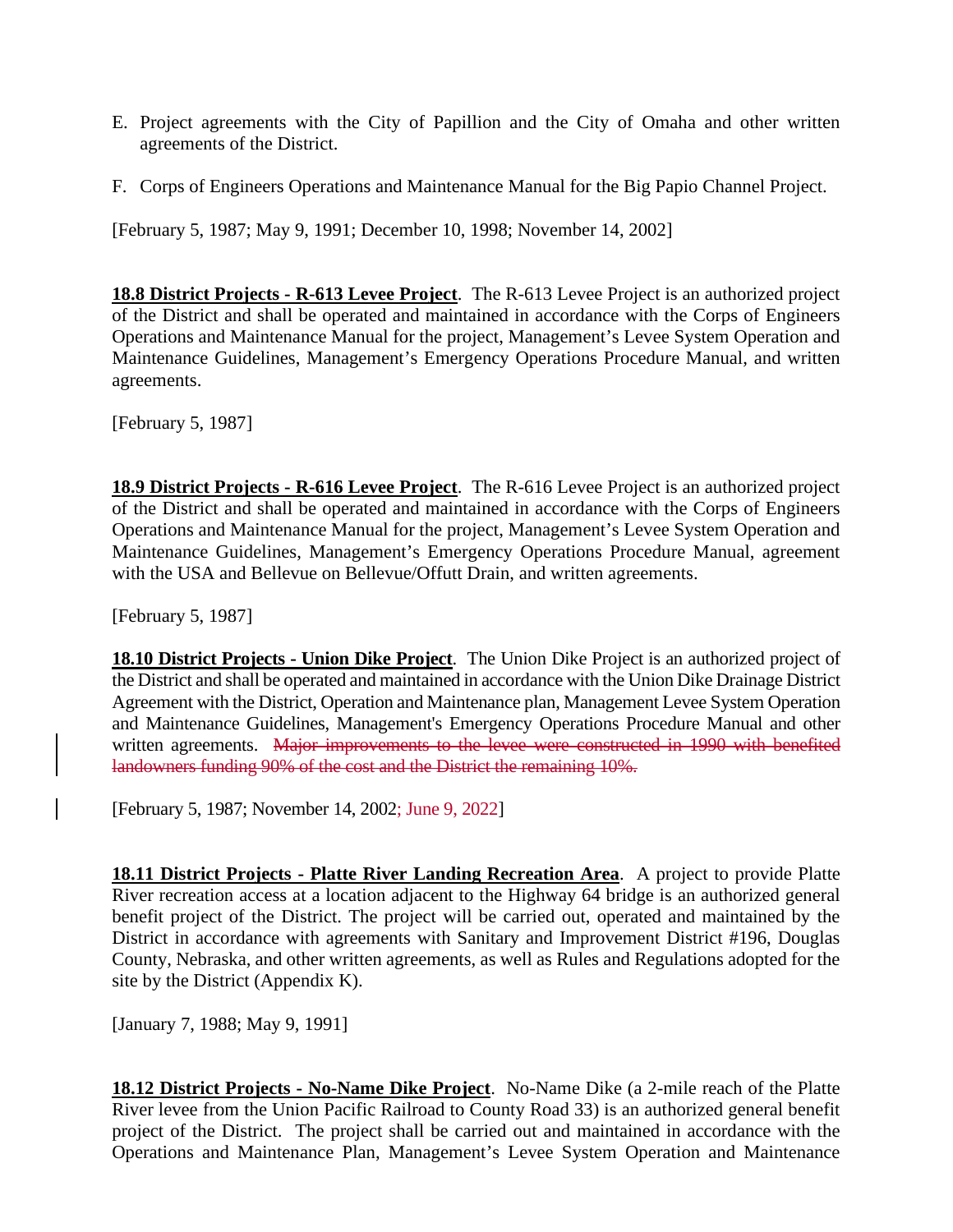Guidelines, Management's Emergency Operations Procedure Manual and other written agreements.

[January 7, 1988; May 9, 1991]

**18.13 District Projects - Missouri River Corridor Project**. The Missouri River Corridor Project is an authorized project of the District to:

- 1. renovate the decreasingly viable oxbow lakes and wetlands along the Missouri River for fish and wildlife habitat from South Sioux City, approximate River Mile 732, to the confluence of the Platte River, approximate River Mile 595;
- 2. identify and establish cultural and historical interpretation centers along the route i.e., Lewis and Clark, Audubon, Native Americans, etc.; and
- 3. provide, where appropriate, river and lake access and development for recreation. Detailed designs, land rights and funding for specific sites may necessitate a cooperative effort with the District and the Corps of Engineers, Nebraska Game & Parks and other Federal, State, local and/or private entities.

Six sites (Hidden Lake, Great Marsh, Boyer Chute, California Bend, Lower Decatur Bend, and Blackbird Scenic Overview) have been implemented by the District and shall be carried out and maintained in accordance with the District's work plan and written agreements with the U.S. Army Corps of Engineers and the U.S. Fish and Wildlife Service and other written agreements of the District. Boyer Chute was deeded to and is managed by the U.S. Fish and Wildlife Service. Blackbird Scenic Overview is managed by the Omaha Tribe in accordance with written agreements and the Rules and Regulations of the District (Appendix M).

"Back to the River" is an initiative on the Missouri River that will examine the potential for recreation, fish and wildlife habitat development or restoration and economic development on the Nebraska side of the river from northeast Washington County to the Platte River in Sarpy County. The project is a cooperative venture between the Corps of Engineers, the City of Omaha, the Game and Parks Commission, the Natural Resources Commission and the District. In FY 94 the Corps conducted a feasibility study for this initiative. The District will continue to coordinate local efforts to fund and implement this federal effort.

[February 9, 1989; May 9, 1991; December 8, 1994; December 11, 2014]

**18.14 District Projects - Tekamah/Mud Creek Watershed P.L. 566 Project**. The Tekamah/Mud Creek Watershed P.L. 566 Project is an authorized project of the District and shall be carried out and maintained in accordance with the watershed work plan and other written agreements with the USDA Natural Resources Conservation Service (NRCS). The District operates and maintains the 15 grade stabilization and sediment control structures and five flood water retarding structures. The operation and maintenance of the recreation facilities at structure 5-A (Summit Lake) is the responsibility of the Nebraska Game and Parks Commission as specified in a contract with that agency.

[February 9, 1989; December 10, 1998]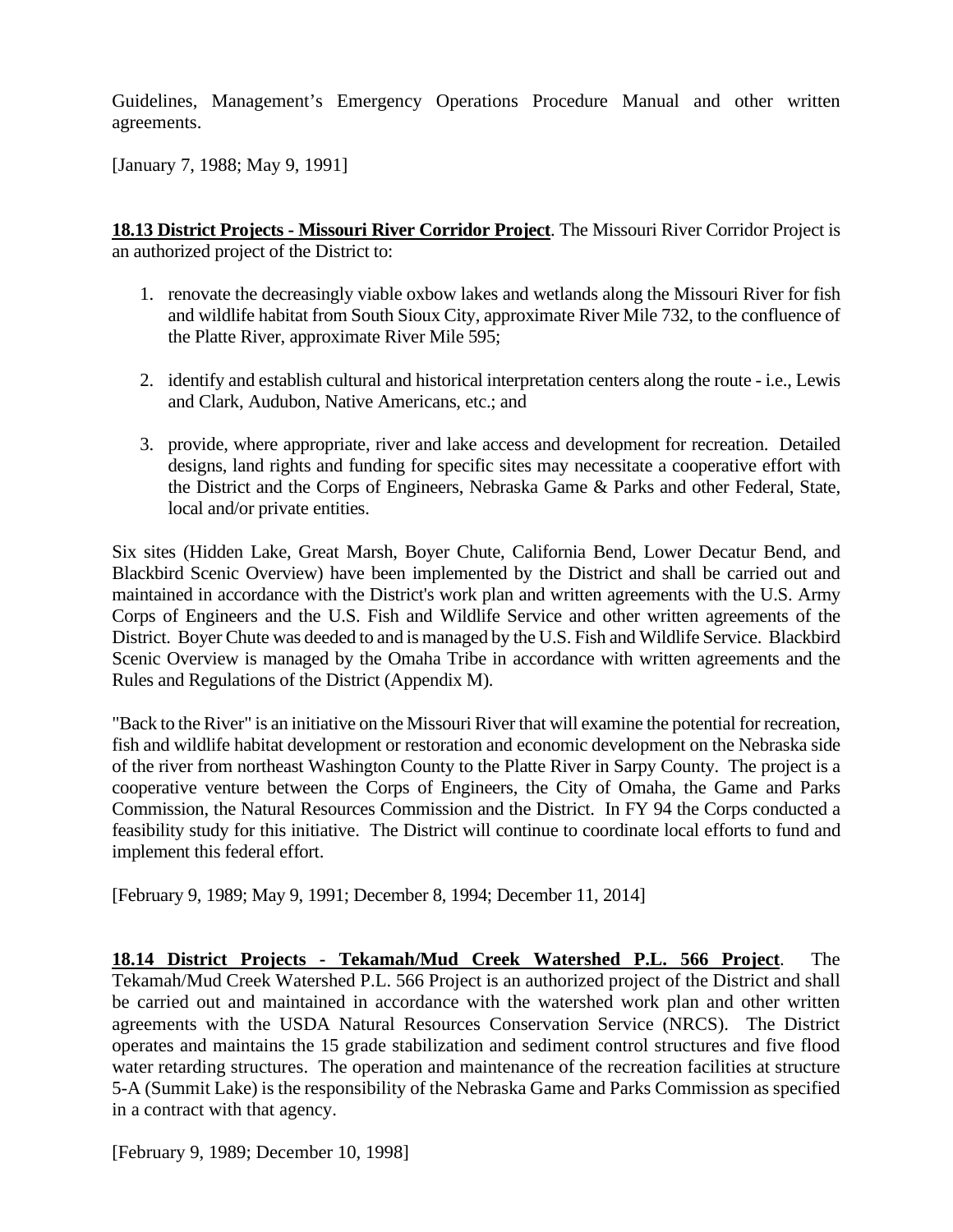# **18.16 District Projects – [Reserved]**

**18.17 District Projects - Elkhorn Crossing Recreation Area**. Elkhorn Crossing Recreation Area is an authorized general benefit project of the District. The project will be carried out, operated and maintained in accordance with the contract with the Nebraska Natural Resources Commission and other written agreements. The Rules and Regulations for the Elkhorn Crossing Recreation Area are attached hereto as Appendix K.

[April 13, 1989]

**18.18 District Projects - Papio Trails System**. The Papio Trails System is an authorized project of the District. Approximately 130 miles of trails have been constructed around the Omaha metropolitan areas through collaboration of the District with local government agencies for the purposes of recreation, active transportation, and access to natural resources. Project planning, design, construction, and operations shall be carried out in accordance with agreements between the District and partner agencies and organizations. A Connectivity Plan showing priority trail projects to be constructed by the District has been discussed with the Board, and will be presented for review and update as needed. and shall be carried out and maintained in accordance with the Papio Trails work plan and other written agreements of the District. The work plan calls for approximately 80 miles of concrete recreational trails (40 miles by the District and 40 miles by other governmental entities) to be built over a ten year period. The work plan for construction will be reviewed annually by the Board. The Rules and Regulations for the Papio Trails System are attached hereto as Appendix L.

[May 9, 1991; June 9, 2022]

**18.19 District Projects - Walnut Creek Lake and Recreation Area**. Walnut Creek Lake and Recreation Area is an authorized project of the District and shall be carried out and maintained in accordance with the Project Master Plan prepared by the District, Resource Development Fund contracts with the Nebraska Department of Natural Resources, an interlocal agreement for comprehensive flood control with the City of Papillion and other written agreements of the District. The City of Papillion operates and maintains the lake and recreation area.

The District will operate and maintain the flood control dam in accordance with the Papio Dam Site 21/Walnut Creek Lake Operations and Maintenance Manual and Management's Emergency Operations Procedure Manual and other written agreements of the District.

[May 9, 1991; December 10, 1998; September 7, 2005]

**18.20 District Projects - Heron Haven Wetland**. The Heron Haven Wetland is an authorized project of the District. In 1992, the District entered into a cooperative agreement with the Omaha Chapter of the National Audubon Society to purchase and develop the Heron Haven Wetland located near 117th and West Maple Road. The District will own the land and the Audubon Society will develop, operate and maintain the site.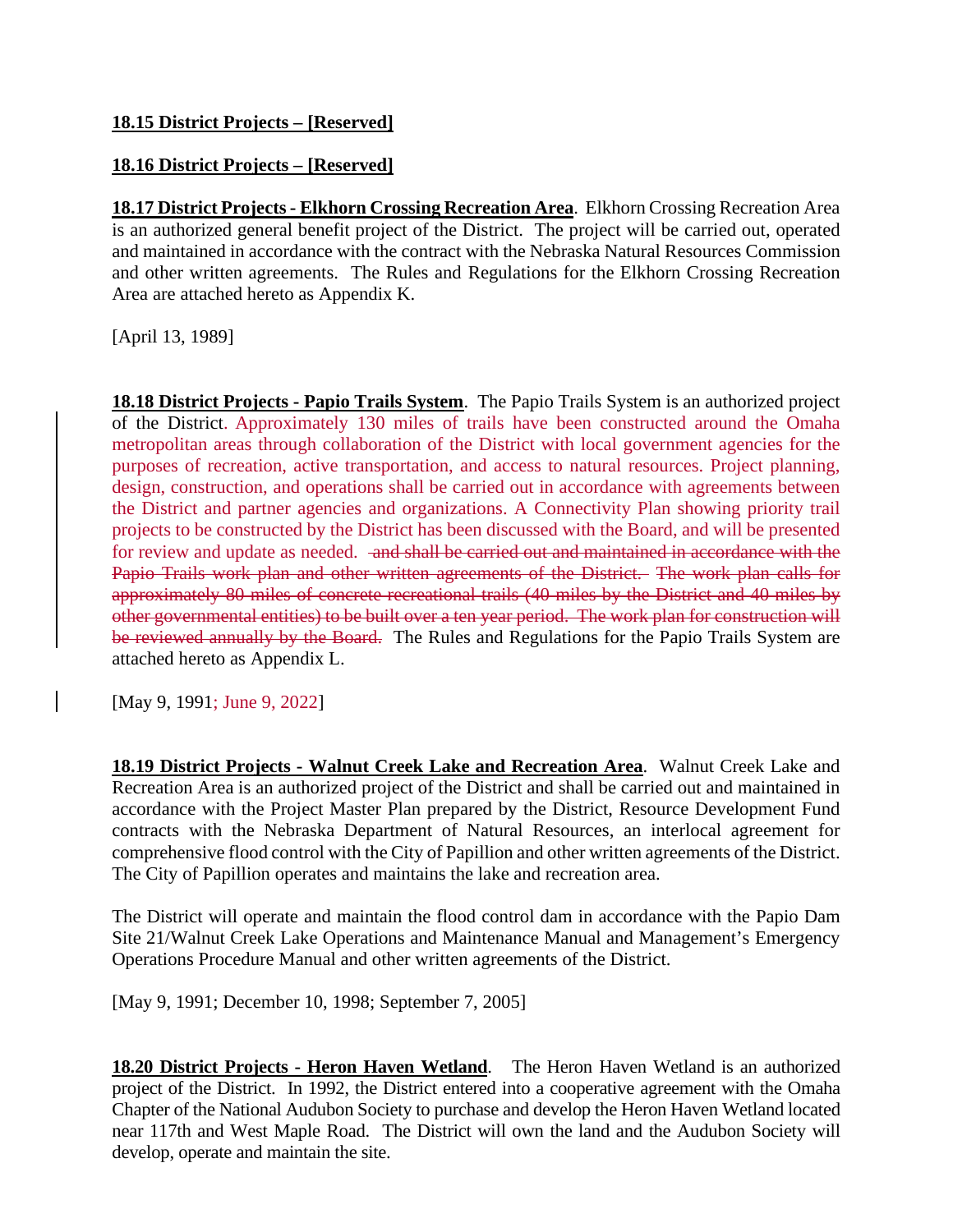[December 8, 1994]

**18.21 District Projects - Rumsey Station Wetland**. The Rumsey Station Wetland is an authorized project of the District. In the process of acquiring right-of-way for the West Branch Papio Project, a wetland site was identified. The Board authorized purchase of the site, located between 54th and 66th Streets on the south side of the creek near Rumsey Road in FY 1994. The former West Branch channel will be preserved as a wetland for wildlife habitat, developed for public access to the site (passive recreation) and utilized for environmental education opportunities. In 2002, the wetlands were expanded as the District's first Wetland Mitigation Bank site.

[December 8, 1994; November 14, 2002; December 13, 2018; June 9, 2022]

**18.22 District Projects – Papio Dam Site 6/Newport Landing Project**. The Papio Dam Site 6/Newport Landing project is an authorized project of the District and shall be carried out and operated and maintained in accordance with written agreements with Horgan Development Company and the associated Sanitary and Improvement District (SID) #425, Douglas County, NE, and other written agreements of the District. This is a private/public project intended to provide flood control and recreation for the public and housing around a semi-private lake for the private sector.

The District will operate and maintain the completed flood control dam, Big Papillion Creek Channel Improvements, and the wetland/recreation area (Prairie View Recreation Area) in accordance with the Dam Site 6/Newport Landing Operations and Maintenance Manual, Management's Levee System Operation and Maintenance Guidelines and Management's Emergency Operations Procedure Manual and other written agreements of the District.

[December 10, 1998; November 14, 2002]

**18.23 District Projects - Silver Creek Watershed Project**. The Silver Creek Watershed Project is an authorized project of the District and shall be carried out and maintained in accordance with the Silver Creek Watershed, Special Erosion and Sediment Control Project, Burt County, Nebraska work plan. The work plan calls for the construction of approximately 30 stabilization dams over a ten year period. The work plan for construction will be reviewed by the Board annually. Land rights must be donated and construction and maintenance is provided by the District in accordance with Management's Grade Stabilization Structure (dams), Operation and Maintenance Procedures and Management's Emergency Operations Procedure Manual.

[December 10, 1998]

**18.24 District Projects – Little Papio Channel Project**. The Little Papio Channel Project is an authorized project of the District and shall be operated and maintained in accordance with an agreement with Douglas County, the Corps of Engineers Operations and Maintenance Manual for the project, Management's Levee System Operation and Maintenance Guidelines, Management's Emergency Operations Procedures Manual and other written agreements of the District.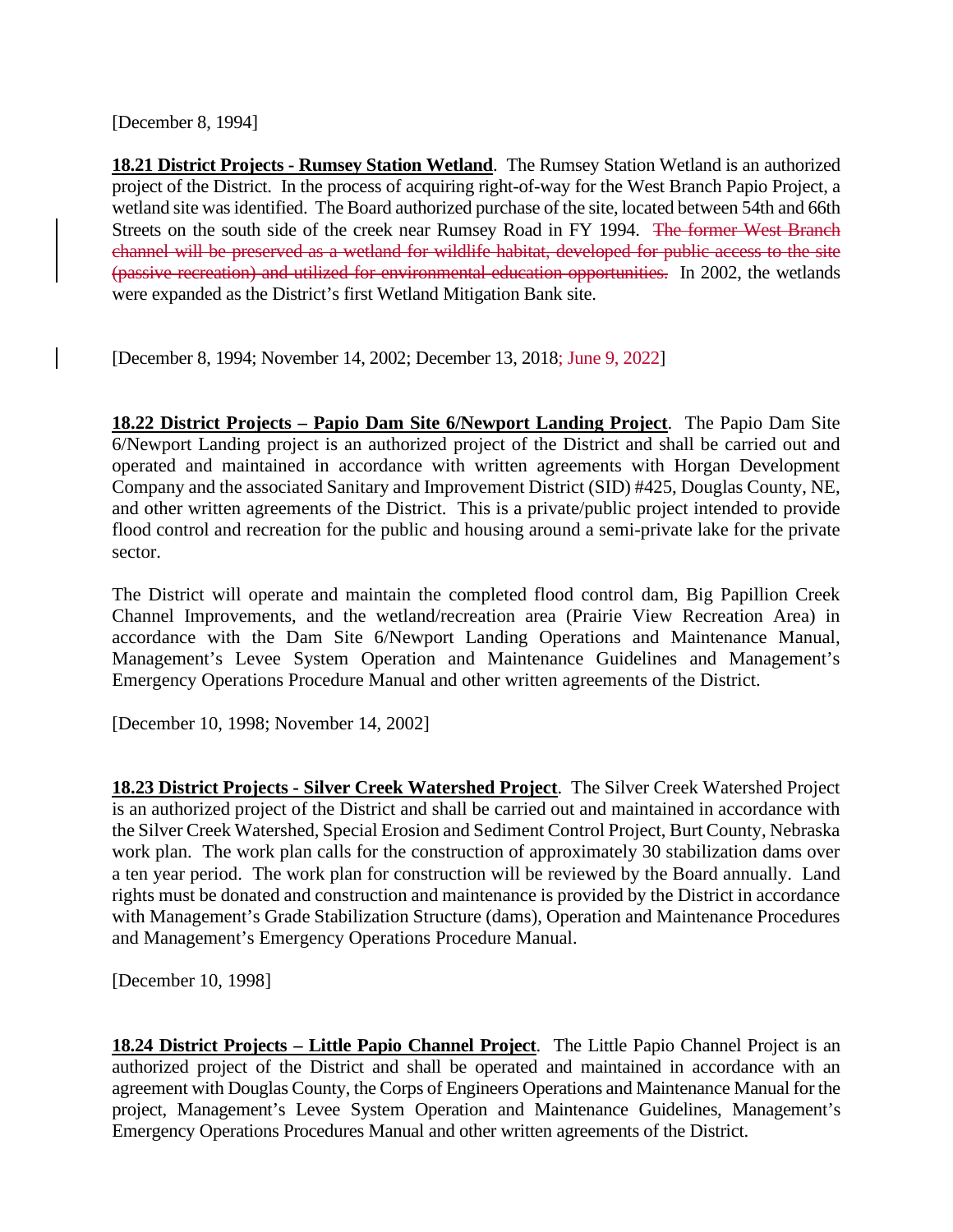[April 11, 1996]

**18.25 District Projects – Western Sarpy/Clear Creek Levee Project**. The Western Sarpy/ Clear Creek Levee Project is an authorized project of the District and shall be operated and maintained in accordance with the Merger Agreement with the Western Sarpy County Dike and Drainage District (Appendix P), Management's Levee System Operation and Maintenance Guidelines, Management's Emergency Operations Procedure Manual, an Interlocal Agreement with the Lower Platte North NRD and the Lower Platte South NRD and other written agreements of the District.

[March 10, 1994; November 14, 2002]

**18.26 District Projects – Prairie View Recreation Area**. Prairie View Recreation Area is an authorized general benefit project of the District and shall be carried out and maintained in accordance with the Program Master Plan, prepared by the District, written agreements with Horgan Development Company and the associated Sanitary and Improvement District (SID) #525, Douglas County, Nebraska, and other written agreements of the District, as well as the Rules and Regulations for the site adopted by the District (Appendix K).

[November 14, 2002]

# **18.27 District Projects – Papio Dam Site 13/Youngman Lake**.

The Papio Dam Site 13/Youngman Lake project is an authorized project of the District and shall be carried out and operated and maintained in accordance with written agreement with Dial Realty Corporation, Lyman-Richey Corporation, the City of Omaha and other written agreements of the District. This is a private/public project intended to provide flood control and recreation for the public and housing near a portion of the lake for the private sector. The City of Omaha will operate a large recreation area surrounding and including the lakes.

The District will operate and maintain the completed flood control dam in accordance with the Dam Site 13/Youngman Lake Operations and Maintenance Manual and Management's Emergency Operations Procedure Manual and other written agreements of the District.

[November 18, 2004]

#### **18.28 District Projects – Shadow Lake/Midland Lake Project**.

The Shadow Lake/Midland Lake project is an authorized project of the District and shall be carried out and operated and maintained in accordance with written agreements with the City of Papillion, 370 LLC, SID #267, Sarpy County, NE, Shadow Lake Development, LLC, and SID #264, Sarpy County, NE, with agreements with the USDA-NRCS and other written agreements of the District. This is a private/public project intended to provide flood control, water quality and recreation for the public and housing around public lakes for the private sector. The SIDs, and ultimately the City of Papillion, will operate and maintain the lakes and recreation facilities.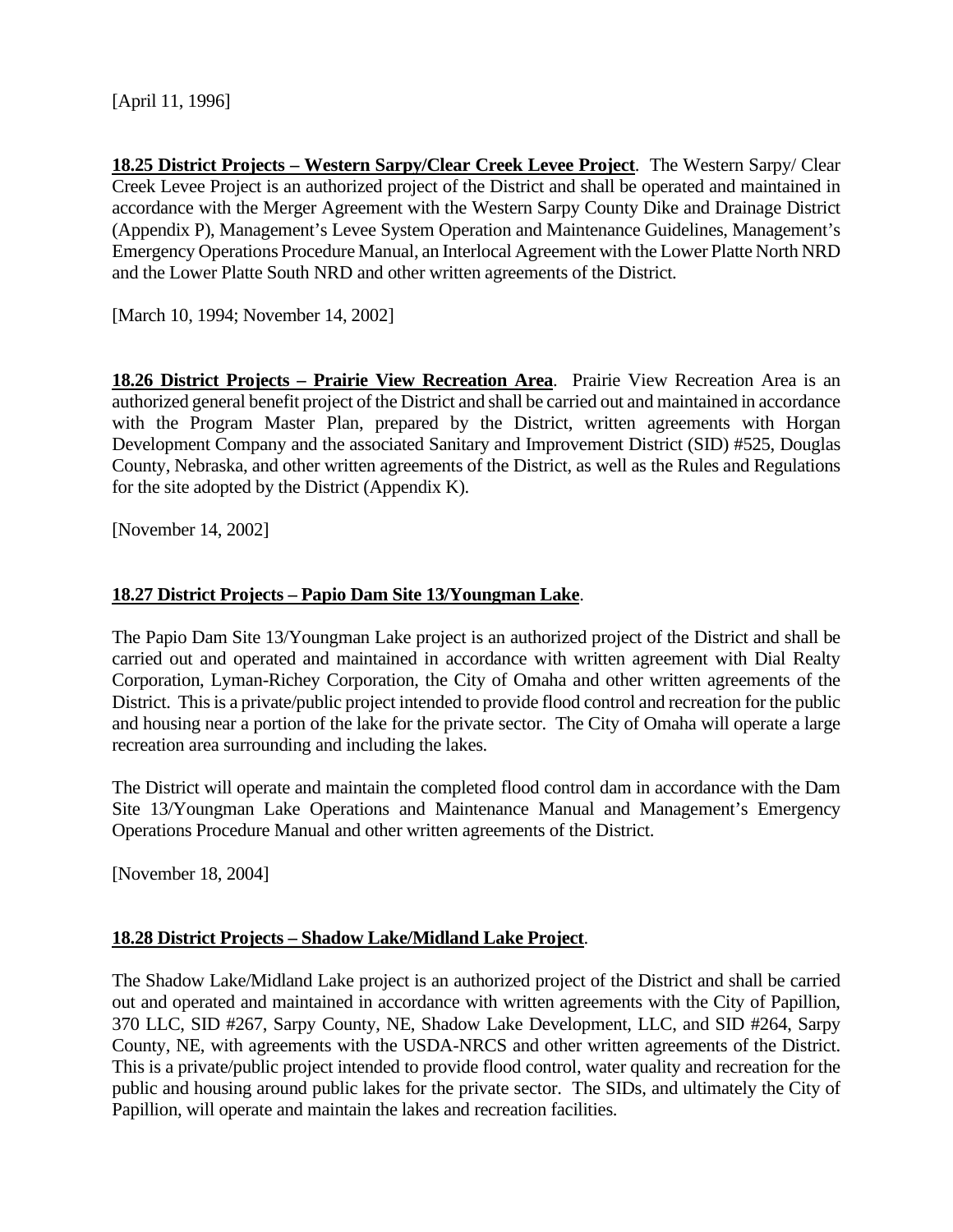The District will operate and maintain the completed flood control dam (Shadow Lake) and water quality/grade control basin (Midlands Lake) in accordance with the Shadow Lake/Midland Lake Operations and Maintenance Manuals, USDA/NRCS agreements and Management's Emergency Operations Procedure Manual and other written agreements of the District.

[June 9, 2005]

## **18.29 District Projects –WP-5/Prairie Queen Recreation Area Project**.

The WP-5/Prairie Queen Recreation Area project is an authorized project of the District and shall be carried out and operated and maintained in accordance with written agreements with the City of Papillion and Sarpy County, NE and other written agreements of the District. This is a public project intended to provide flood control and recreation for the public. The City of Papillion - District-will operate and maintain the recreation area. in accordance with Rules and Regulations for the site adopted by the District (Appendix K), until such time that the City of Papillion assumes that responsibility.

The District will operate and maintain the completed flood control dam and the associated water quality basins in accordance with the WP-5 Operations and Maintenance Manual and Management's Emergency Operations Procedure Manual and other written agreement of the District.

[October 10, 2008; March 8, 2012; December 11, 2014; June 9, 2022]

# **18.30 District Projects – Pigeon/Jones Site 15/Danish Alps Recreation Area – Kramper Lake**.

The Pigeon/Jones Site 15/Danish Alps Recreation Area – Kramper Lake project is an authorized project of the District and shall be carried out and operated and maintained in accordance with written agreements with the Nebraska Natural Resources Commission and Dakota County, NE, and other written agreements of the District. This is a public project intended to provide flood control, sediment control and recreation for the public.

The District will operate and maintain the completed flood control dam and the Levee Improvements in accordance with the Pigeon/Jones Site 15/Danish Alps Recreation Area – Kramper Lake Operations and Maintenance Manual, Management's Levee System Operation and Maintenance Guidelines and Management's Emergency Operations Procedure Manual and other written agreements of the District. The Operation and Maintenance of the recreation facilities at the Kramper Lake/Danish Alps Recreation Area is the responsibility of the Nebraska Game and Parks Commission as specified in a contract with that Agency.

[September 14, 2000; December 11, 2014]

**18.31 District Projects – West Maple Elkhorn River Access.** West Maple Elkhorn River Access is an authorized general benefit project of the District that provides public access to the Elkhorn River. The project will be operated and maintained by the District, in accordance with written agreements with the Village of Waterloo, NE, and the Rules and Regulations for the site adopted by the District (Appendix K).

[May 13, 2004; October 13, 2011]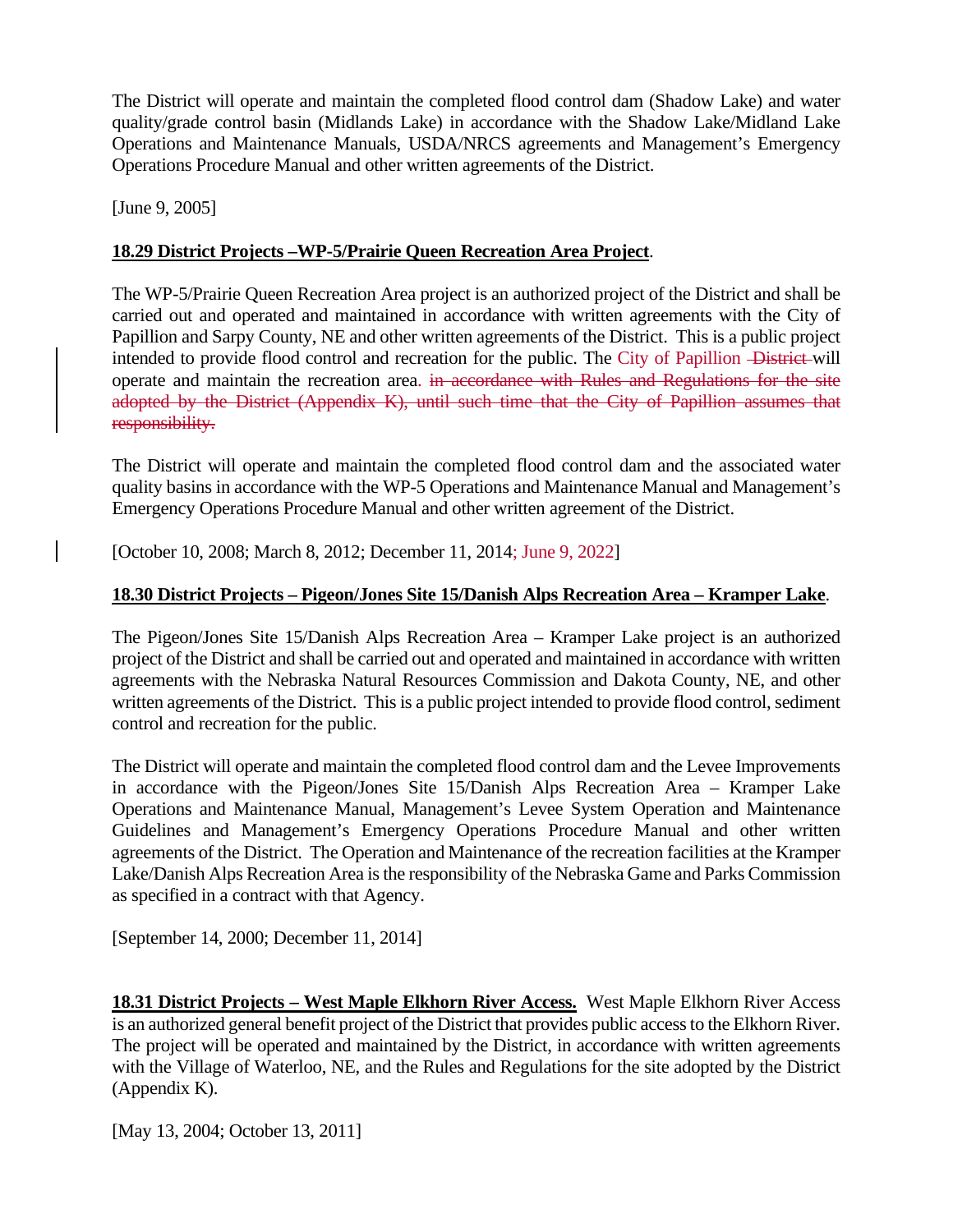**18.32 District Projects – Elkhorn River Access at Graske Crossing.** The Elkhorn River Access at Graske Crossing project is an authorized general benefit project of the District that provides public access to the Elkhorn River. The project will be operated and maintained by the District in accordance with the Rules and Regulations for the site adopted by the District (Appendix K).

[August 10, 2006]

**18.33 District Projects – Waterford Recreation Area.** Waterford Recreation Area is an authorized general benefit project of the District and shall be operated and maintained in accordance to written agreements with the Waterford Homeowners Association, and other written agreements of the District as well as the Rules and Regulations for the site adopted by the District (Appendix K).

[February 11, 2000]

**18.34 District Projects – Wehrspann Wetland.** Wehrspann Wetland is an authorized project of the District and shall be carried out and maintained in accordance with the Project Agreement with the US Army Corps of Engineers and other written agreements of the District. The project is a water quality basin with a soil cement dam that protects Wehrspann Lake. The District operates and maintains the dam and water quality basin in accordance with the Wehrspann Wetland Operations and Maintenance Manual and Management's Emergency Operations Procedure Maunal and other written agreements of the District.

[January 8, 1998]

**18.35 District Projects – Zorinsky Basin 3.** Zorinsky Basin 3 is an authorized project of the District and shall be carried out and maintained in accordance with an interlocal agreement with the City of Omaha and the Whitehawk SID and other written agreements of the District. The project is a water quality basin that protects Zorinsky Lake. The City of Omaha operates and maintains the water quality basin as part of a city park. The District operates and maintains the dam in accordance with the Zorinsky Basin 3 Operations and Maintenance Manual and Management's Emergency Operations Procedure Manual and other written agreements of the District.

[December 13, 2001]

**18.36 District Projects – Zorinsky Basin 1.** Zorinsky Basin 1 is an authorized project of the District and shall be carried out and maintained in accordance with an interlocal agreement with the City of Omaha and other written agreements of the District. The project is a water quality basin with a labyrinth weir control structure that protects Zorinsky Lake. The City of Omaha operates and maintains the water quality basin and mitigation area. The District operates and maintains the control structure in accordance with the Zorinsky Basin 1 Operations and Maintenance Manual and Management's Emergency Operations Procedure Manual and other written agreements of the District.

[May 10, 2007; December 7, 2010]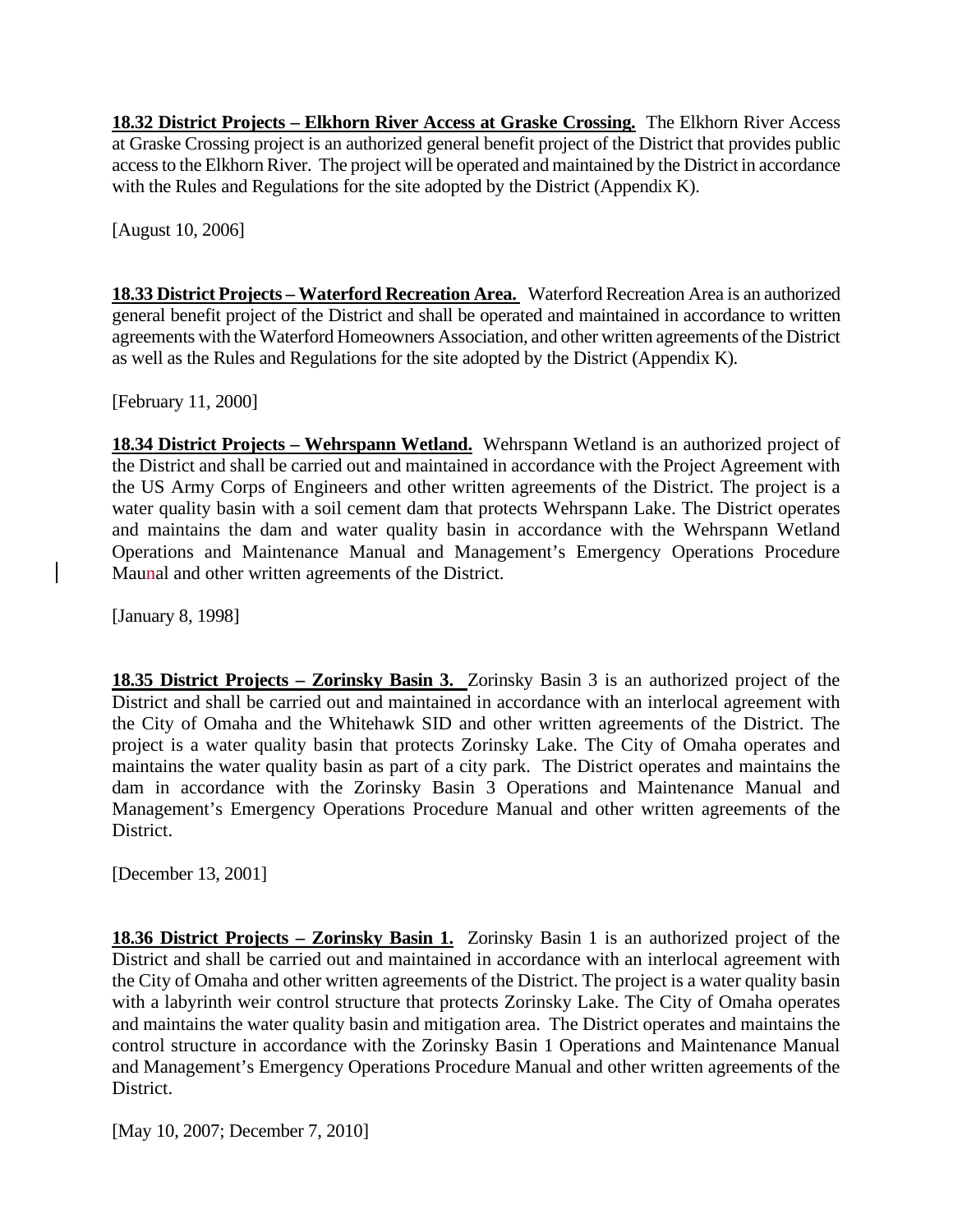**18.37 District Projects – Pigeon/Jones Creek Watershed Project.** The Pigeon/Jones Creek Watershed Project is an authorized project of the District and shall be carried out and maintained in accordance with the Pigeon/Jones Creek Watershed, Special Erosion and Sediment Control Project, Dakota County, Nebraska work plan. The work plan calls for the construction of approximately 20 stabilization dams over a ten year period. The work plan for construction will be reviewed by the Board annually. Land rights must be donated and construction and maintenance is provided by the District in accordance with Management's Grade Stabilization Structure (dams) Operation and Maintenance Procedures and Management's Emergency Operations Procedure Manual.

[September 14, 2000]

**18.38 District Projects – Papio Dam Site 15A/Flanagan Lake.** The Papio Dam Site 15A/Flanagan Lake project is an authorized project of the District and shall be carried out and operated and maintained in accordance with written agreements with the City of Omaha, Douglas County, NE and other written agreements of the District. This is a public project intended to provide flood control and recreation for the public. The City of Omaha will operate and maintain the recreation area. The District will operate and maintain the completed flood control dam and the associated water quality basin in accordance with the Papio Dam Site 15A/Flanagan Lake Operations and Maintenance Manual and Management's Emergency Operations Procedure Manual and other written agreements of the District.

[October 8, 2009; November 8, 2012; December 13, 2018]

**18.39 District Projects – Glacier Creek Project.** The Glacier Creek project is an authorized project of the District and shall be carried out and operated and maintained in accordance with written agreements with the Board of Regents of the University of Nebraska and other written agreements of the District. This is a joint project with the University of Nebraska-Omaha and is intended to expand and create an adjunct to the Allwine Prairie Preserve and provide under unified management a continuous prairie-wetland-creek ecosystem complex in support of environmental education, research and native habitat conservation, and to support District wetland and stream channel mitigation bank improvements. The University of Nebraska-Omaha will manage the area. The District will construct, operate and maintain the wetland and stream channel bank improvements on the site in accordance with the Umbrella Banking Agreement with the US Army Corps of Engineers and other written agreements of the District.

[January 11, 2007]

**18.40 District Projects –Whitted Creek Rehabilitation Project.** The Whitted Creek Rehabilitation Project is an authorized project of the District. This project to stabilize Whitted Creek and increase riparian habitat demonstrates the use of bio-engineering techniques for the benefit of other local agencies, consulting engineers and the general public. The state of the art natural channel design methods are intended to solve stream degradation through a self-sustaining environmental approach. The project is operated and maintained by the District in accordance with Management's Levee System Operation and Maintenance Guidelines and other written agreements of the District.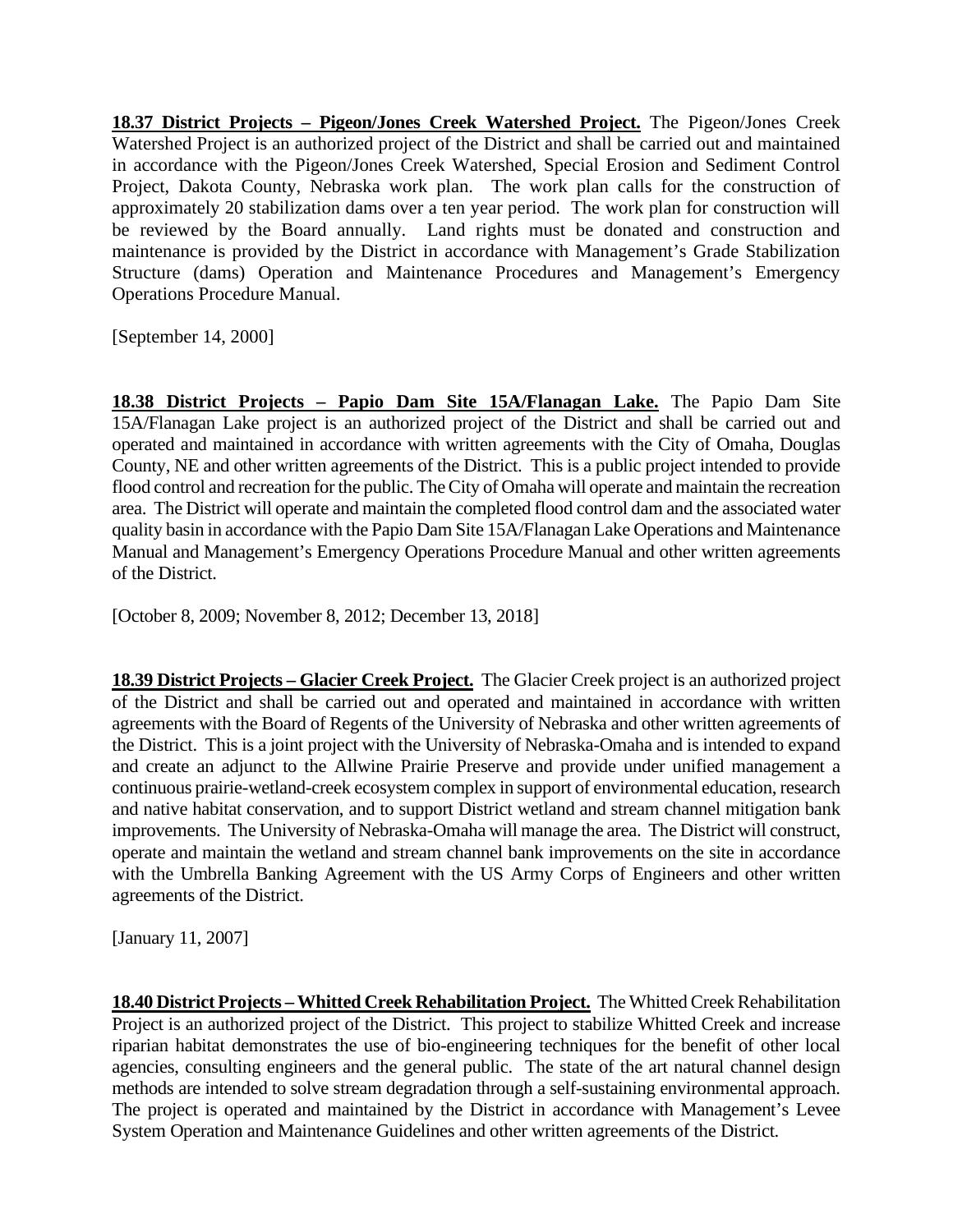**18.41 District Projects – [Reserved] Elkhorn River/240th Street Bank Stabilization Project.** The Elkhorn River/240<sup>th</sup> Street Bank Stabilization Project is an authorized project of the District and shall be carried out and maintained in accordance with agreements with Sarpy County and the USDA Natural Resources Conservation Service, Management's Emergency Operations Procedure Manual and other written agreements of the District.

[December 11, 2014]

**18.42 District Projects –WP-6/Portal Recreation Area Project**. The WP-6/Portal Recreation Area Project is an authorized project of the District and shall be carried out, operated, and maintained in accordance with Interlocal Agreements with the City of Papillion and Sarpy County, NE and other written agreements of the District. This is a public project intended to provide flood control and recreation for the public. The City of Papillion District will operate and maintain the recreation area. in accordance with Rules and Regulations for the site adopted by the District (Appendix K), until such time that the City of Papillion assumes that responsibility.

The District will operate and maintain the completed flood control dam and the associated water quality basins in accordance with the WP-6 Operations and Maintenance Manual, Management's Emergency Operations Procedure Manual, and other written agreements of the District.

[December 10, 2015; June 9, 2022]

**18.43 District Projects –WP-7/Big Elk Lake Project**. The WP-7/Big Elk Lake Project is an authorized project of the District and shall be carried out, operated, and maintained in accordance with Interlocal Agreements with the City of Papillion and Sarpy County, NE and other written agreements of the District. This is a public project intended to provide flood control and recreation for the public. The City of Papillion District-will operate and maintain the recreation area. accordance with Rules and Regulations for the site adopted by the District (Appendix K), until such time that the City of Papillion assumes that responsibility.

The District will operate and maintain the completed flood control dam and the associated water quality basins in accordance with the WP-7 Operations and Maintenance Manual, Management's Emergency Operations Procedure Manual, and other written agreements of the District.

[December 10, 2015; June 9, 2022]

**18.44 District Projects – Zorinsky Basin 2.** Zorinsky Basin 2 is an authorized project of the District and shall be carried out and maintained in accordance with an interlocal agreement with the City of Omaha and other written agreements of the District. The project is a water quality basin with a weir control structure that protects Zorinsky Lake. The City of Omaha operates and maintains the water quality basin and mitigation area. The District operates and maintains the control structure in accordance with the Zorinsky Basin 2 Operations and Maintenance Manual, Management's Emergency Operations Procedure Manual, and other written agreements of the District.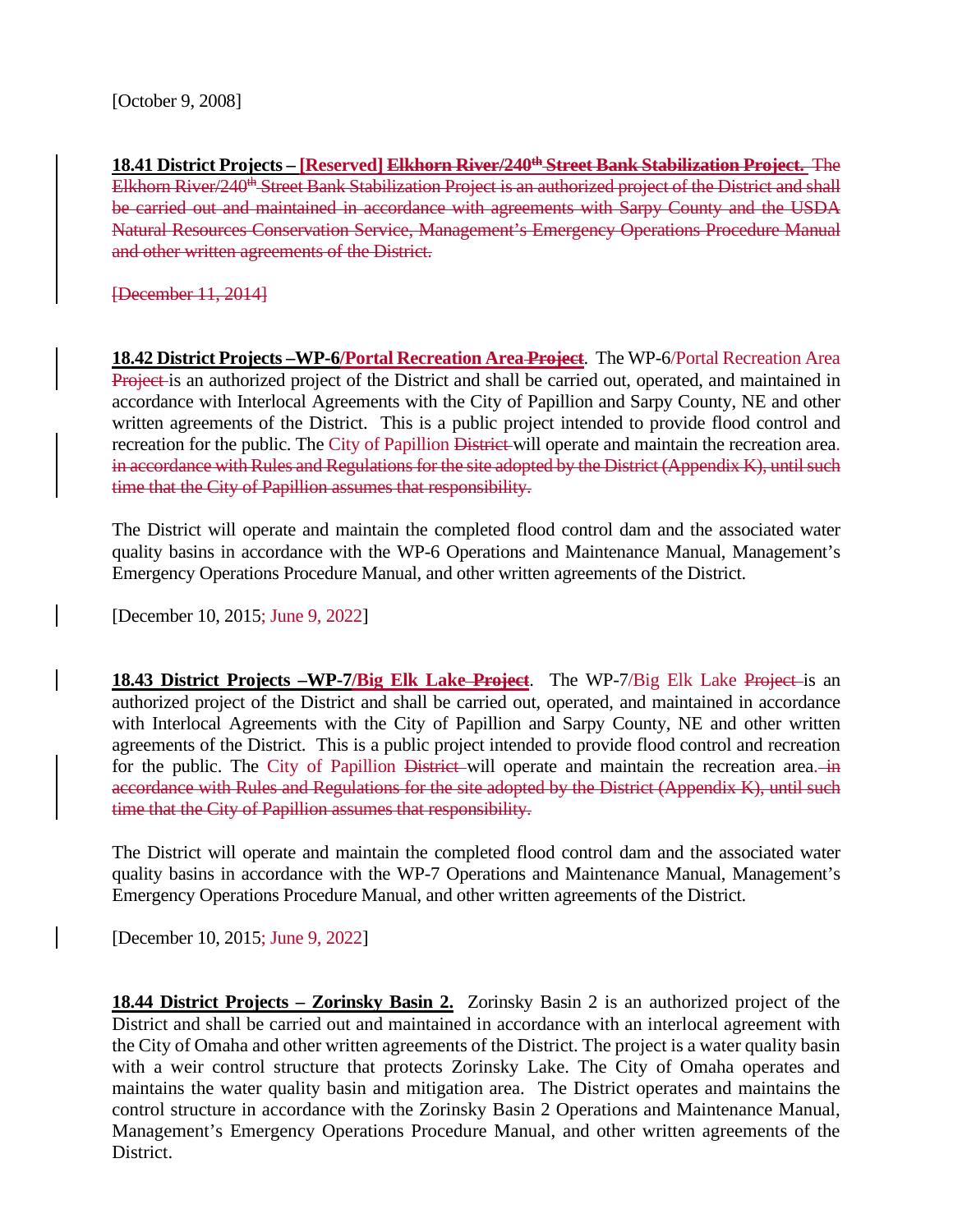[December 10, 2015]

**18.45 District Projects – WP-1 Project.** The WP-1 Project is an authorized project of the District and shall be carried out, operated, and maintained in accordance with Interlocal Agreements with the City of Omaha, NE and other written agreements of the District. This is a public project intended to provide flood control and recreation for the public. The District will operate and maintain the recreation area in accordance with Rules and Regulations for the site adopted by the District (Appendix K), until such time that the City of Omaha assumes that responsibility.

The District will operate and maintain the completed flood control dam and the associated water quality basins in accordance with the WP-1 Operations and Maintenance Manual, Management's Emergency Operations Procedure Manual, and other written agreements of the District.

[December 13, 2018]

**18.46 District Projects – WP-2 Project.** The WP-2 Project is an authorized project of the District and shall be carried out, operated, and maintained in accordance with Interlocal Agreements with the City of Gretna and Sarpy County, NE and other written agreements of the District. This is a public project intended to provide flood control and recreation for the public. The District will operate and maintain the recreation area in accordance with Rules and Regulations for the site adopted by the District (Appendix K), until such time that the City of Gretna assumes that responsibility.

The District will operate and maintain the completed flood control dam and the associated water quality basins in accordance with the WP-2 Operations and Maintenance Manual, Management's Emergency Operations Procedure Manual, and other written agreements of the District.

[December 13, 2018]

**18.47 District Projects – WP-4 Project.** The WP-4 Project is an authorized project of the District and shall be carried out, operated, and maintained in accordance with Interlocal Agreements with the City of Gretna and Sarpy County, NE and other written agreements of the District. This is a public project intended to provide flood control and recreation for the public. The District will operate and maintain the recreation area in accordance with Rules and Regulations for the site adopted by the District (Appendix K), until such time that the City of Gretna assumes that responsibility.

The District will operate and maintain the completed flood control dam and the associated water quality basins in accordance with the WP-4 Operations and Maintenance Manual, Management's Emergency Operations Procedure Manual, and other written agreements of the District.

[December 13, 2018]

**18.48 District Projects – Papio Dam Site 7.** The Papio Dam Site 7 Project is an authorized project of the District and shall be carried out, operated, and maintained in accordance with Interlocal Agreements with the City of Omaha and Douglas County, NE and other written agreements of the District. This is a public project intended to provide flood control and recreation for the public. The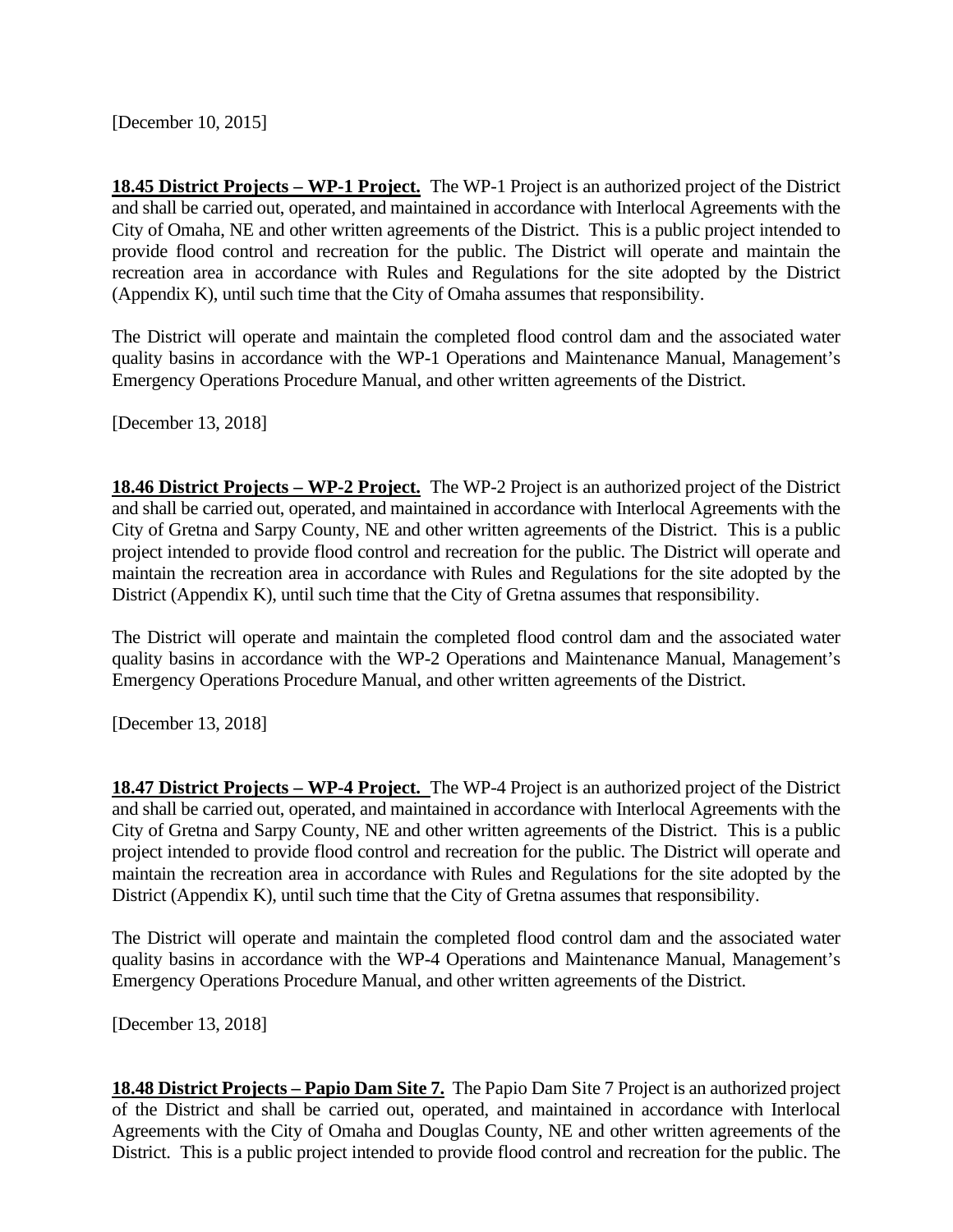District will operate and maintain the recreation area in accordance with Rules and Regulations for the site adopted by the District (Appendix K), until such time that the City of Omaha assumes that responsibility.

The District will operate and maintain the completed flood control dam and the associated water quality basins in accordance with the Papio Dam Site 7 Operations and Maintenance Manual, Management's Emergency Operations Procedure Manual, and other written agreements of the District.

[December 13, 2018]

**18.49 District Projects – Papio Dam Site 12.** The Papio Dam Site 12 Project is an authorized project of the District and shall be carried out, operated, and maintained in accordance with Interlocal Agreements with the City of Omaha and Douglas County, NE and other written agreements of the District. This is a public project intended to provide flood control and recreation for the public. The District will operate and maintain the recreation area in accordance with Rules and Regulations for the site adopted by the District (Appendix K), until such time that the City of Omaha assumes that responsibility.

The District will operate and maintain the completed flood control dam and the associated water quality basins in accordance with the Papio Dam Site 12 Operations and Maintenance Manual, Management's Emergency Operations Procedure Manual, and other written agreements of the District.

[December 13, 2018]

**18.50 District Projects – Papio Dam Site 19.** The Papio Dam Site 19 Project is an authorized project of the District and shall be carried out, operated, and maintained in accordance with Interlocal Agreements with the City of Gretna and Sarpy County, NE and other written agreements of the District. This is a public project intended to provide flood control and recreation for the public. The District will operate and maintain the recreation area in accordance with Rules and Regulations for the site adopted by the District (Appendix K), until such time that the City of Gretna assumes that responsibility.

The District will operate and maintain the completed flood control dam and the associated water quality basins in accordance with the Papio Dam Site 19 Operations and Maintenance Manual, Management's Emergency Operations Procedure Manual, and other written agreements of the District.

[December 13, 2018]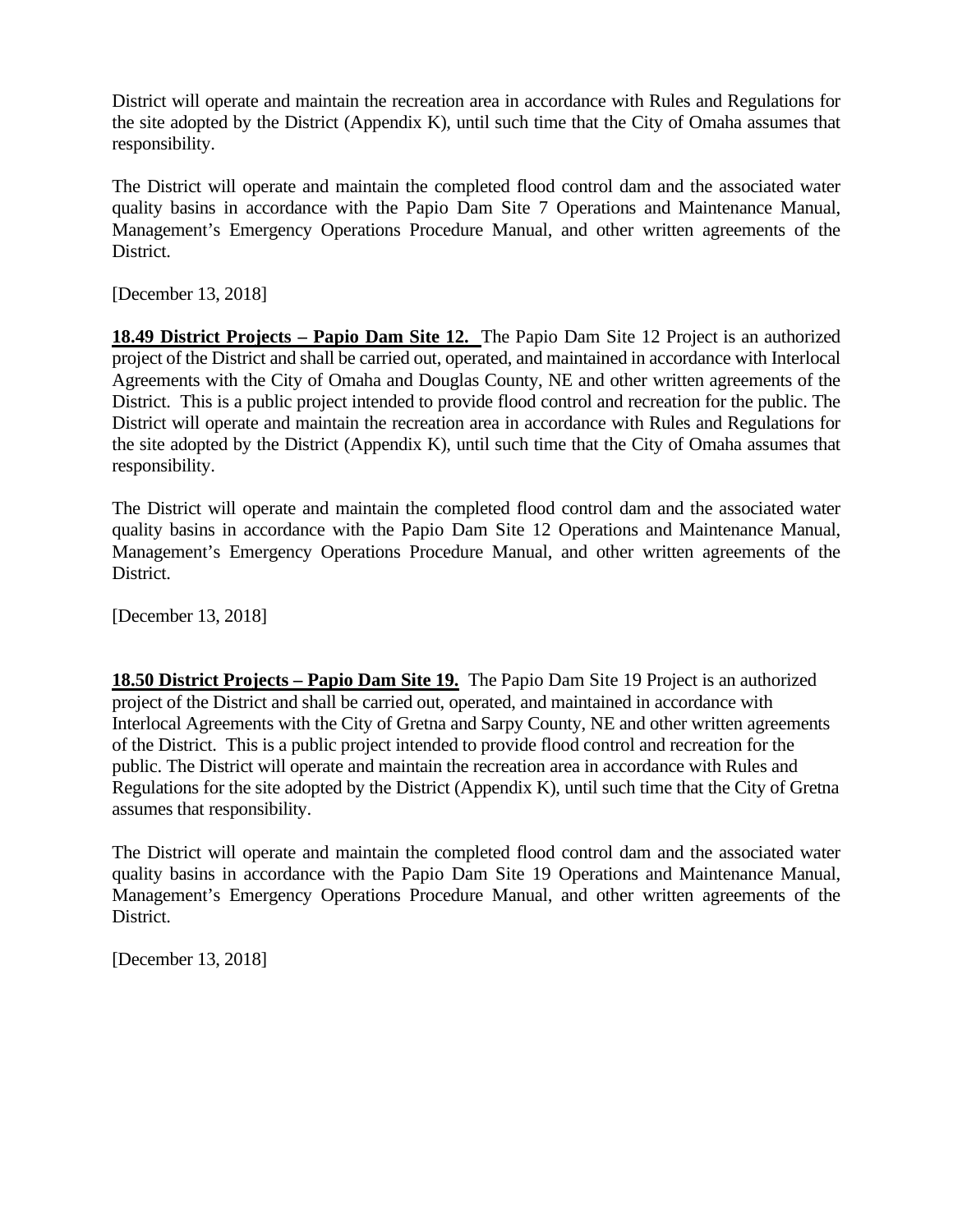**19.0 Improvement Projects - Washington County Rural Water System #1 and #2**. The Washington County Rural Water Systems is are an authorized special improvement project of the District, governed by the Rules and Regulations – Rural Water Supply Systems (Appendix H), an Agreement to create a Joint Water Project Board, the Interlocal Cooperation Act Agreement between the Papio-Missouri River NRD and the City of Blair, as well as Agreements for the Sale of Water between Metropolitan Utilities District of Omaha and City of Blair to the Papio-Missouri River NRD. of the Dakota, Thurston and Washington County Rural Water Supply Systems, and the Agreement for the Sale of Water by the District to the City of Ft. Calhoun, Nebraska, and Agreement to Create a Joint Water Project Board, and the Metropolitan Utilities District of Omaha Agreement for Sale of Water to Papio-Missouri River NRD. (Appendix H).

[February 5, l987; December 14, l989; June 9, 2022]

**19.1 Improvement Projects - Elkhorn River Bank Stabilization Project**. The Elkhorn River Project is an authorized special improvement project of the District and was improved in 1990 and maintained in accordance with Resources Development Fund contracts with the Commission and other written agreements of the District. The Commission funded 75%, the District 15% and the benefited landowners 10% of the design, land-rights acquisition and construction. The benefited landowners shall be assessed for the operation and maintenance of this completed project.

[February 5, 1987; May 9, 1991]

# **19.2 Improvement Projects – [Reserved]**

**19.3 Improvement Projects - Dakota County Rural Water System**. The Dakota County Rural Water System is an authorized special improvement project of the District, governed by the Rules and Regulations of the Dakota, Thurston and Washington County Rural Water Supply Systems and an Agreement for the Sale of Water between the City of Dakota City and the District (Appendix H).

[December 14, l989]

**19.4 Improvement Projects - Thurston County Rural Water System**. The Thurston County Rural Water System is an authorized special improvement project of the District, governed by the Rules and Regulations of the Dakota, Thurston and Washington County Rural Water Supply Systems and an Agreement for the Sale of Water between the City of Pender and the District (Appendix H).

[December 14, l989]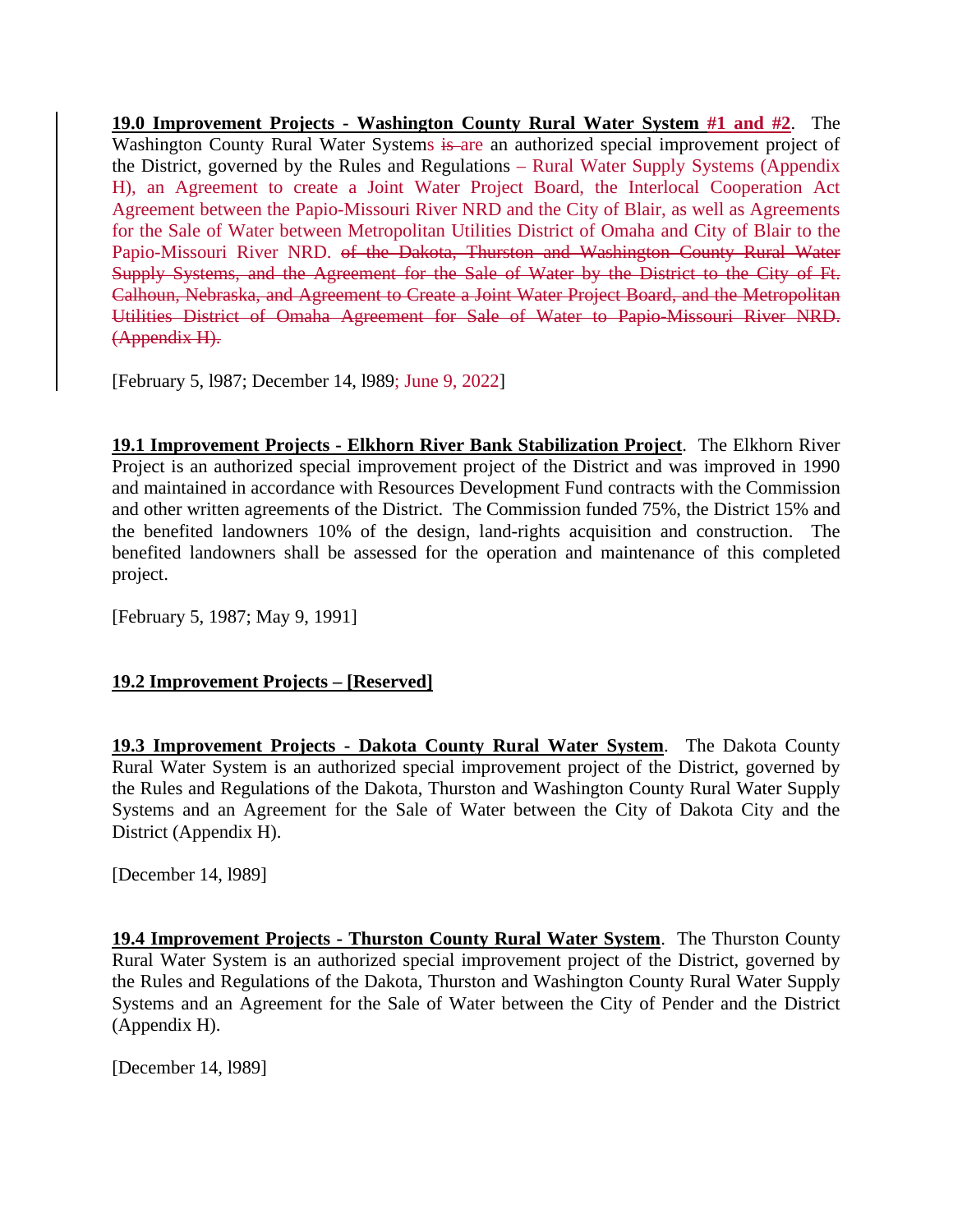**19.5 Improvement Projects – Elk/Pigeon Creek Drainage Project**. The Elk/Pigeon Creek Drainage project is an authorized special improvement project of the District and shall be carried out and maintained in accordance with the Amended Merger Agreement Between Drainage District #5 of Dakota County, Nebraska, and the Papio-Missouri NRD (Appendix O). The benefited landowners shall be assessed for the operation and maintenance of this completed project.

[March 12, 1998, May 14, 1998]

**19.6 Improvement Projects - Elkhorn Breakout Project**. The Elkhorn Breakout Project is an authorized special improvement project of the District and shall be carried out and maintained in accordance with the agreement with the Lower Platte North Natural Resources District (LPNNRD). Benefited landowners funded 7%, Dodge and Douglas Counties 12% and the District 12% of the cost of construction and improvements and the remaining 69% funded by FEMA. The LPNNRD is responsible for the design, construction, operation, and maintenance of the project. The benefited landowners in both districts shall be assessed for the operation and maintenance of this completed project.

[April 16, 1998]

**19.7 Improvement Projects – Western Sarpy Drainage Project**. The Western Sarpy Drainage Project is an authorized special improvement project of the District and shall be carried out and maintained in accordance with the Merger Agreement with the Western Sarpy County Dike and Drainage District (Appendix P). The benefited landowners shall be assessed for the operation and maintenance of this completed project.

[March 10, 1994]

**19.8 Improvement Projects – [Reserved] Washington County Rural Water System #2.** The Washington County Rural Water system #2 is an authorized special improvement project of the District, governed by the Rules and Regulations of the Dakota Thurston and Washington County Rural Water Systems (Appendix H) and the Interlocal cooperation Act Agreement between the Papio-Missouri River NRD, the City of Blair and the County of Washington, Nebraska.

[April 14, 2005]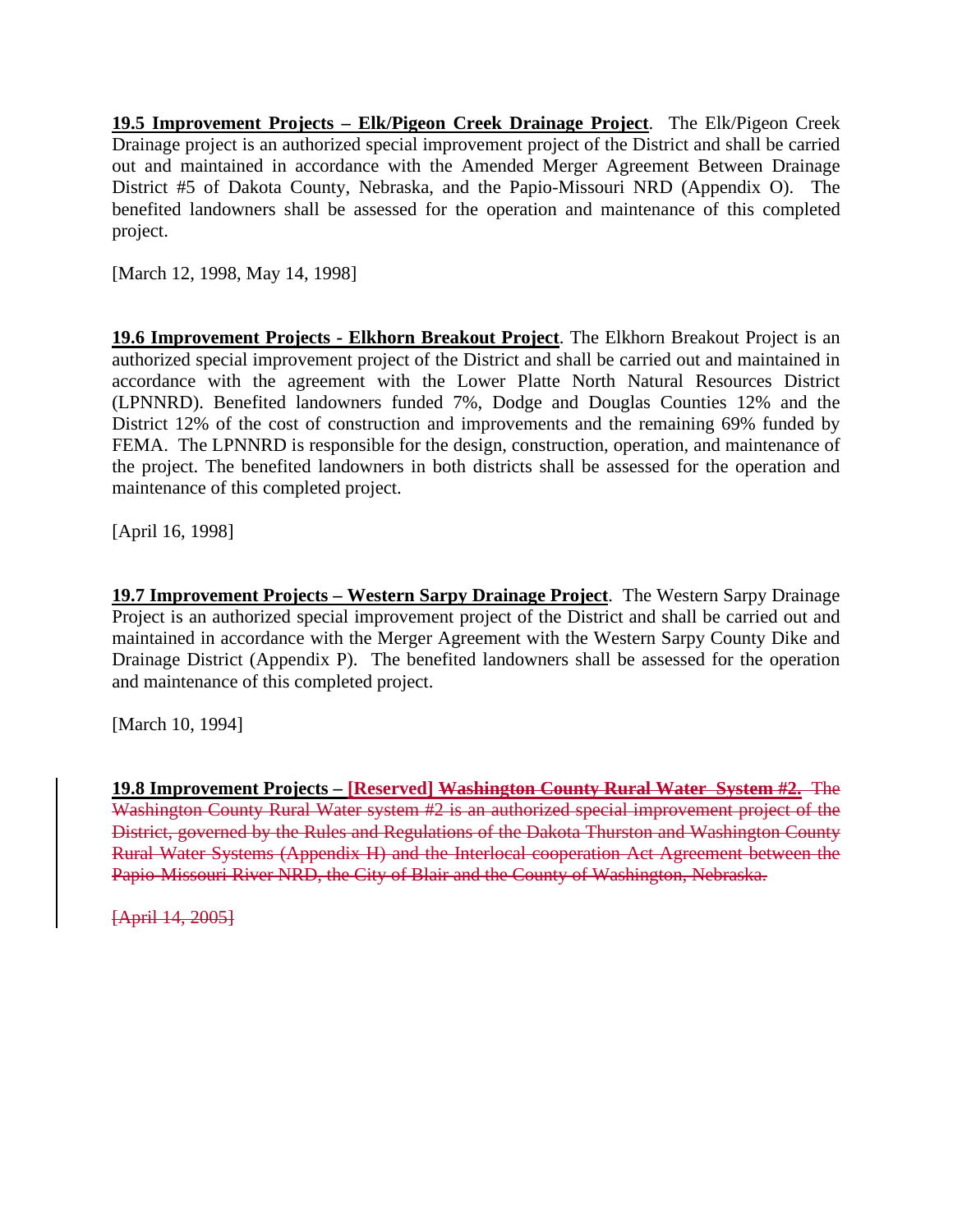**21.0 Compliances - Equal Opportunity**. It is the Policy of the Papio-Missouri River NRD, in compliance with Title VII of the Civil Rights Act and related legislation, as well as the Nebraska Fair Employment Practices Act, to provide equal opportunity in employment for all qualified persons, and to prohibit discrimination to employment because of race, creed, color, sex, disability, marital status, national origin, military status (specifically regarding disabled veterans and veterans of the Vietnam Era) or age, except where sex, disability or age is a Bona Fide Occupational Qualification.

[February 5, 1987]

## **21.1 – Compliances – Americans with Disabilities Act**

## **POLICY STATEMENT**

The Papio-Missouri River Natural Resources District will ensure that no qualified disabled individual shall, solely on the basis of his or her disability, be excluded from the participation in, be denied the benefits of, or be subjected to discrimination under any of its programs, services, or activities as provided by Section 504 of the Rehabilitation Act of 1973 and the Americans with Disabilities Act of 1990 (ADA). The Papio-Missouri River Natural Resources District further ensures that every effort will be made to provide nondiscrimination in all of its programs or activities regardless of the funding source.

For our purposes, a disabled person is defined as any person who

- Has a physical or mental impairment that substantially limits one or more major life activities,
- Has a record of such an impairment, or
- Is regarded as having such an impairment

#### **AUTHORITIES**

Section 504 of the Rehabilitation Act of 1973, as amended, provides that "No otherwise qualified disabled individual in the United States, as defined in section 7(6), shall, solely by reason of his disability, be excluded for the participation in, be denied the benefits of, or be subjected to discrimination under any program or activity receiving Federal financial assistance. 29 USC 794 (October 29, 1992 to the Rehabilitation Act of 1973) substitutes "a disability" for "handicaps" and "disability" for "handicap".

49 CFR Part 27.13 (Nondiscrimination on the Basis of Disability in Programs and Activities Receiving or Benefiting from Federal Financial Assistance) states, "This part applies to each recipient of Federal financial assistance from the Department of Transportation and to each program or activity that receives or benefits from such assistance".

49 CFR Part 28.102 (Enforcement of Nondiscrimination on the Basis of Disability in Programs or Activities Conducted by the Department of Transportation) states, "This part applies to all programs or activities conducted by the Department of Transportation except for programs and activities conducted outside the United States that do not involve individuals with disabilities in the United States."

28 CFR Part 35 (Judicial Administration) states that: "The purpose of this part is to effectuate Subtitle A of Title II of the ADA which prohibits discrimination on the basis of disabilities by public entities.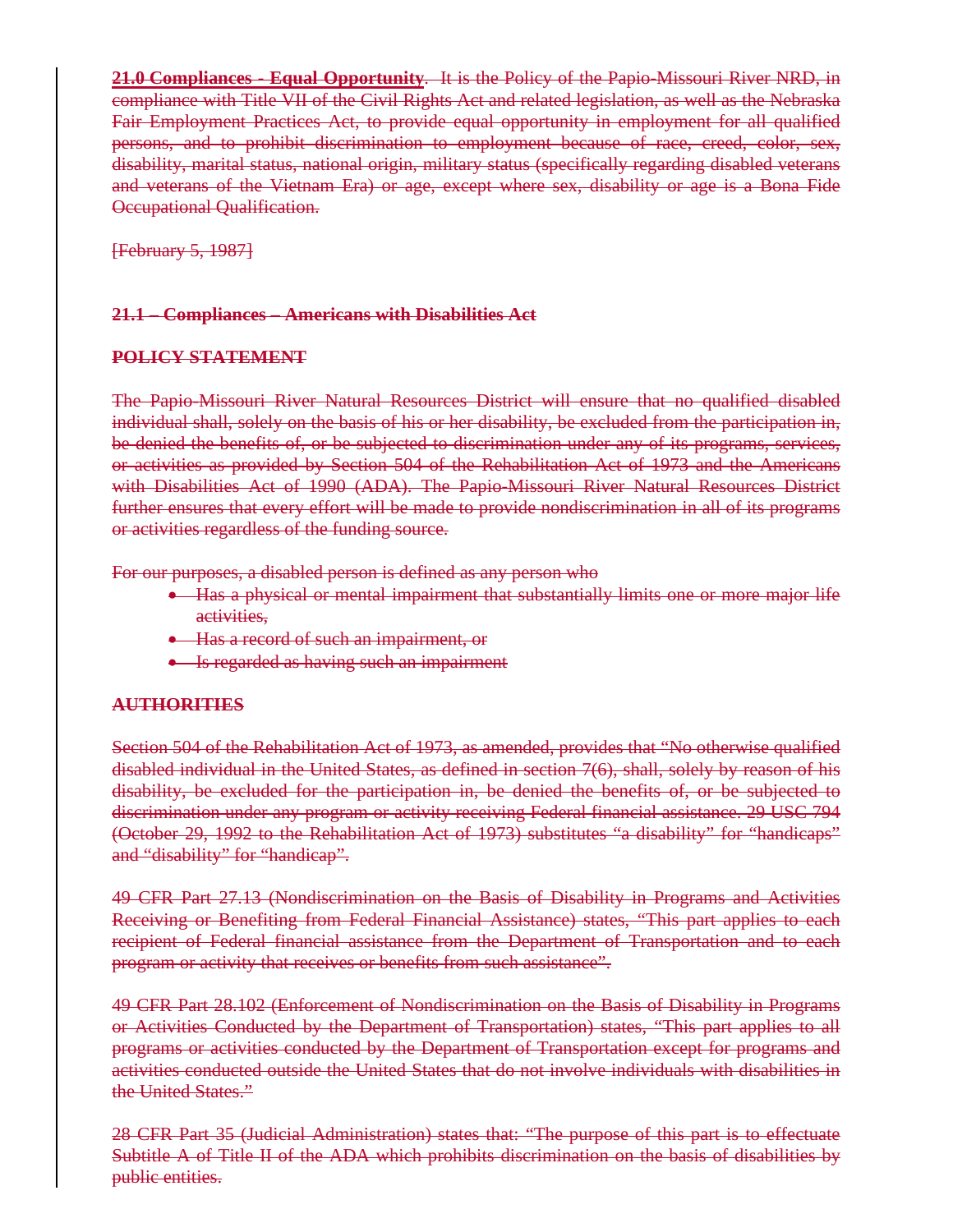49 CFR part 27 (Nondiscrimination on the Basis of Disability in Programs and Activities Receiving or Benefiting from Federal Financial Assistance) states, "The purpose of this part is to carry out the intent of Section 504 of the Rehabilitation Act of 1973 (29 USC 794) as amended, to the end that no otherwise qualified disabled individual in the United States shall, solely by reason of his or her disability, be excluded from the participation in, be denied the benefits of, or be subjected to discrimination under any program or activity receiving Federal financial assistance."

49 CFR Part 28‐140 (Employment) states that, "(a) No qualified individual with disabilities shall, on the basis of disability, be subjected to discrimination in employment under any program or activity conducted by the Department," and "(b) The definitions, requirements, and procedures of Section 504 of the Rehabilitation Act of 1973 (29 USC 791), as established by the Equal Employment Opportunity Commission in 29 CFR part 1613, shall apply to employment in federally conducted programs or activities."

29 CFR Part 1613 (Equal Employment Opportunity in the Federal Government) states that: "It is the policy of the Government of the United States . . . to provide equal opportunity in employment for all persona to prohibit discrimination in employment because of race, color, religion, sex, or national origin and to promote the full realization of equal employment opportunity through a continuing affirmative program in each agency."

42 USC Part 12101‐12213 (The Americans with Disabilities Act of 1990) states that: "No covered entity shall discriminate against a qualified individual with a disability because of the disability of such individual in regard to job application procedures, the hiring, advancement, or discharge of employees, employee compensation, job training, and other terms, conditions, and privileges of employment."

#### **Section 504/ADA Self Evaluation**

A self-evaluation of District policies, practices, and facilities has been conducted and they have been found to comply with appropriate federal and state laws.

#### **Section 504/ADA Transition Plan**

District facilities meet the ADA and Section 504 requirements. As projects are built, or buildings remodeled, pedestrian access will be constructed or modified to meet ADA and Section 504 requirements.

#### **Complaint Procedures**

Title VI discrimination complaints are to be made in writing to the District's General Manager. Every effort will be made to resolve complaints at the Papio-Missouri River Natural Resources District.

- The complaint must be made within 60 days of the alleged discrimination.
- The complaint must list the complainant's name, address and telephone number.
- In the case of joint projects, the complaint must list the name and address of the entity, contractor, or sub-recipient alleged to have discriminated if it is different than the District.
- If known, the complaint should list the individual by name or position alleged to have caused discrimination.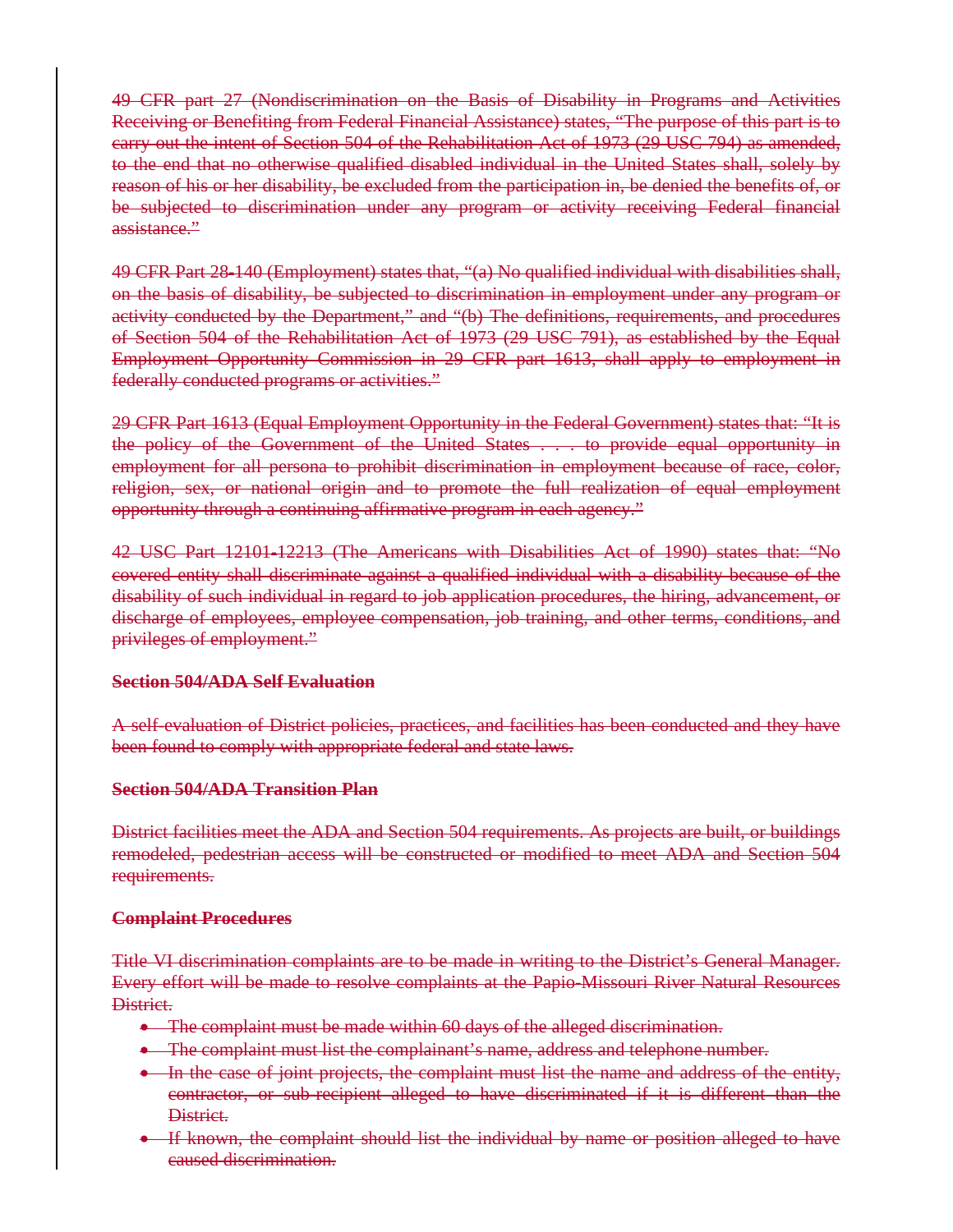• The complaint must contain the basis of the complaint, pertinent details, witnesses, and the remedy requested. The complaint must contain a description of how, why, when, and where the alleged discriminatory act took place, including as much background information as possible.

#### Upon receipt of a complaint:

- The General Manager shall have an investigation done and a written report submitted to his/her office.
- If the General Manager finds the complaint is valid, he/she shall see that the situation is corrected or make recommendations to the Board of Directors for modification of the facility, project, or program in question. The complainant shall be notified of the action taken.
- If the General Manager finds that the complaint is not valid, the complainant shall be notified.
- The complainant may accept the General Manager's findings or request a hearing before the Board of Directors to consider the matter.
- After a published notice of the hearing in accordance with Nebraska's Open Meeting Law, the Board shall hear the matter of alleged discrimination and make a decision after considering the facts of the case.
- If the Board of Directors finds the complaint is valid, the Board of Directors shall require the correction of the situation or modification of the facility, project, or program in question.
- If the Board of Directors dismisses the complaint, or in the complainant's view does not take the appropriate action, the complainant may proceed to file a complaint with the appropriate agency.

#### **Reasonable Accommodation Procedures:**

If an individual who is planning on visiting the District office, attending a meeting or hearing, has a hearing or speech impairment, or if auxiliary aids or reasonable accommodations are needed for that individual, he/she needs to call the District office at 402-444-6222 for arrangements. Advance notice of 10 days is needed when requesting special accommodations.

#### **Assurances**

Pursuant to the requirements of Section 504 of the Rehabilitation Act of 1973 (29 USC 794), the Papio-Missouri River Natural Resources District desiring to avail itself of federal financial assistance from the US Department of Transportation, hereby gives assurance that no qualified disabled person shall, solely by reason of his disability, be excluded from participation in, be denied the benefits of, or otherwise be subjected to discrimination, including discrimination in employment, under any program or activity that receives or benefits from this federal financial assistance.

The Papio-Missouri River Natural Resources District further assures that its programs will be conducted, and its facilities operated, in compliance with all requirements imposed by or pursuant to 49 CFR Part 27, 28 CFR Part 35 and 42 USC 12101‐12213.

[September 9, 2010]

# **21.2 – Compliances – Title VI Civil Rights**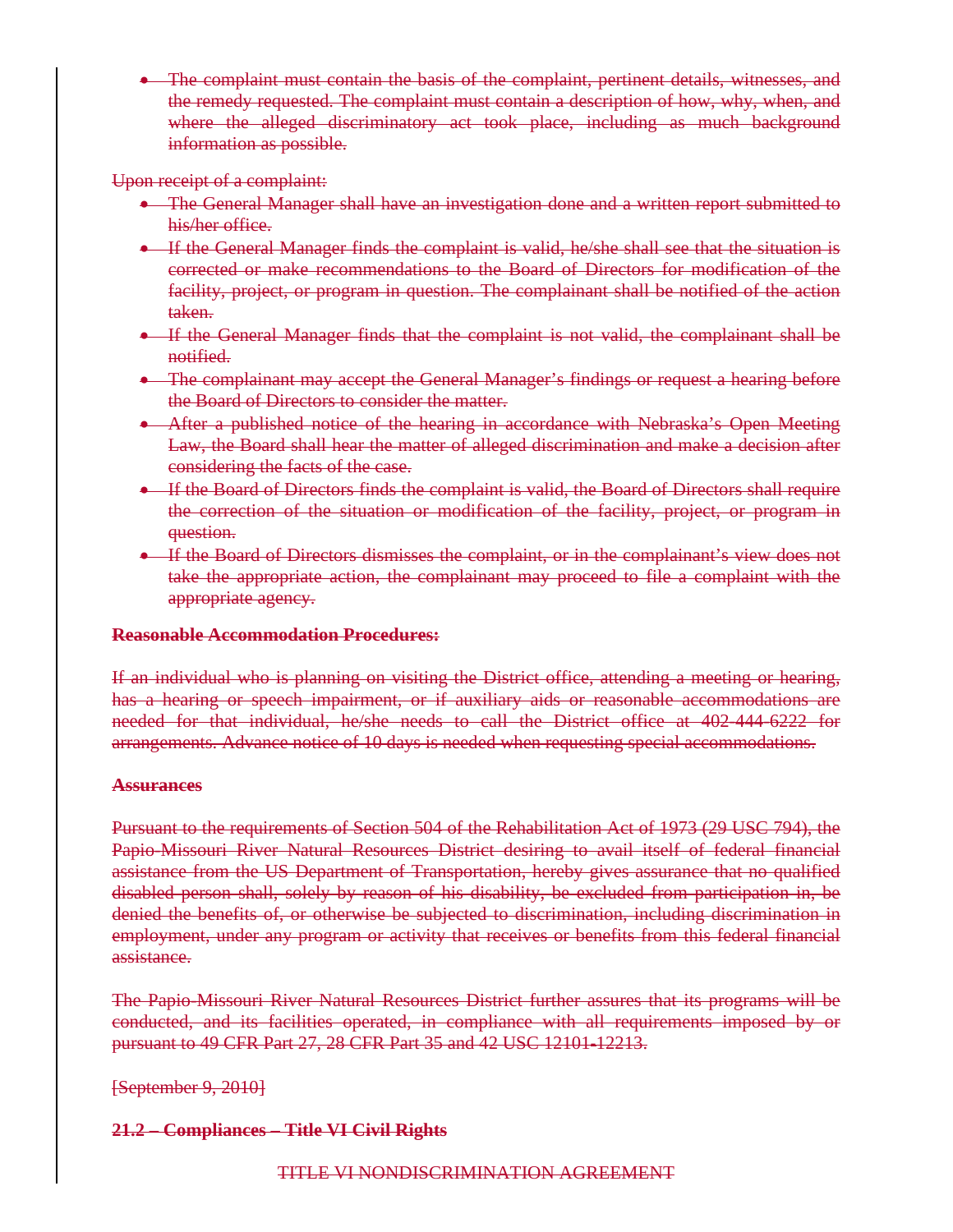# The Nebraska Department of Roads and The Papio-Missouri River Natural Resources District

#### **Policy Statement**

The Papio-Missouri River Natural Resources District, hereinafter referred to as the "District," assures that no person shall on the grounds of race, color, national origin, age, disability/handicap or sex, as provided by Title VI of the Civil Rights Act of 1964, and the Civil Rights Restoration Act of 1987 (P.L. 100.259) be excluded from participation in, be denied the benefits of, or be otherwise subjected to discrimination under any program or activity receiving Federal financial assistance. The District further assures every effort will be made to ensure nondiscrimination in all of its programs and activities, whether those programs and activities are federally funded or not.

The Civil Rights Restoration Act of 1987, broadened the scope of Title VI coverage by expanding the definition of terms "programs or activities" to include all programs or activities of Federal Aid recipients, sub-recipients, and contractors/consultants, whether such programs and activities are federally assisted or not (Public Law 100259 [S.557] March 22, 1988.)

Pursuant to the requirements of Section 504 of the Rehabilitation Act of 1973 (29 USC 794), the District hereby gives assurance that no qualified disabled person shall, solely by reason of his disability, be excluded from participation in, be denied the benefits of, or otherwise be subjected to discrimination, including discrimination in employment, under any program or activity that receives or benefits from this Federal financial assistance.

In the event the District distributes federal aid funds to a sub-recipient, the District will include Title VI language in all written agreements and will monitor for compliance.

The District's General Manager, is responsible for initiating and monitoring Title VI activities, preparing reports and other responsibilities as required by 23 Code of Federal Regulation(CFR) 200 and 49 Code of Federal Regulation 21.

The responsible District official is:

John Winkler General Manager September 9, 2010

#### **Standard DOT Assurances**

#### **49 CFR Part 21.7**

The District hereby gives assurances:

1. That no person shall on the grounds of race, color, national origin, age, disability/handicap and sex, be excluded from participation in, be denied the benefits of, or be otherwise subjected to discrimination under any program or activity conducted by the District regardless of whether those programs and activities are Federally funded or not. Activities and programs which the District hereby agrees to carry out in compliance with Title VI and related statutes include but are not limited to: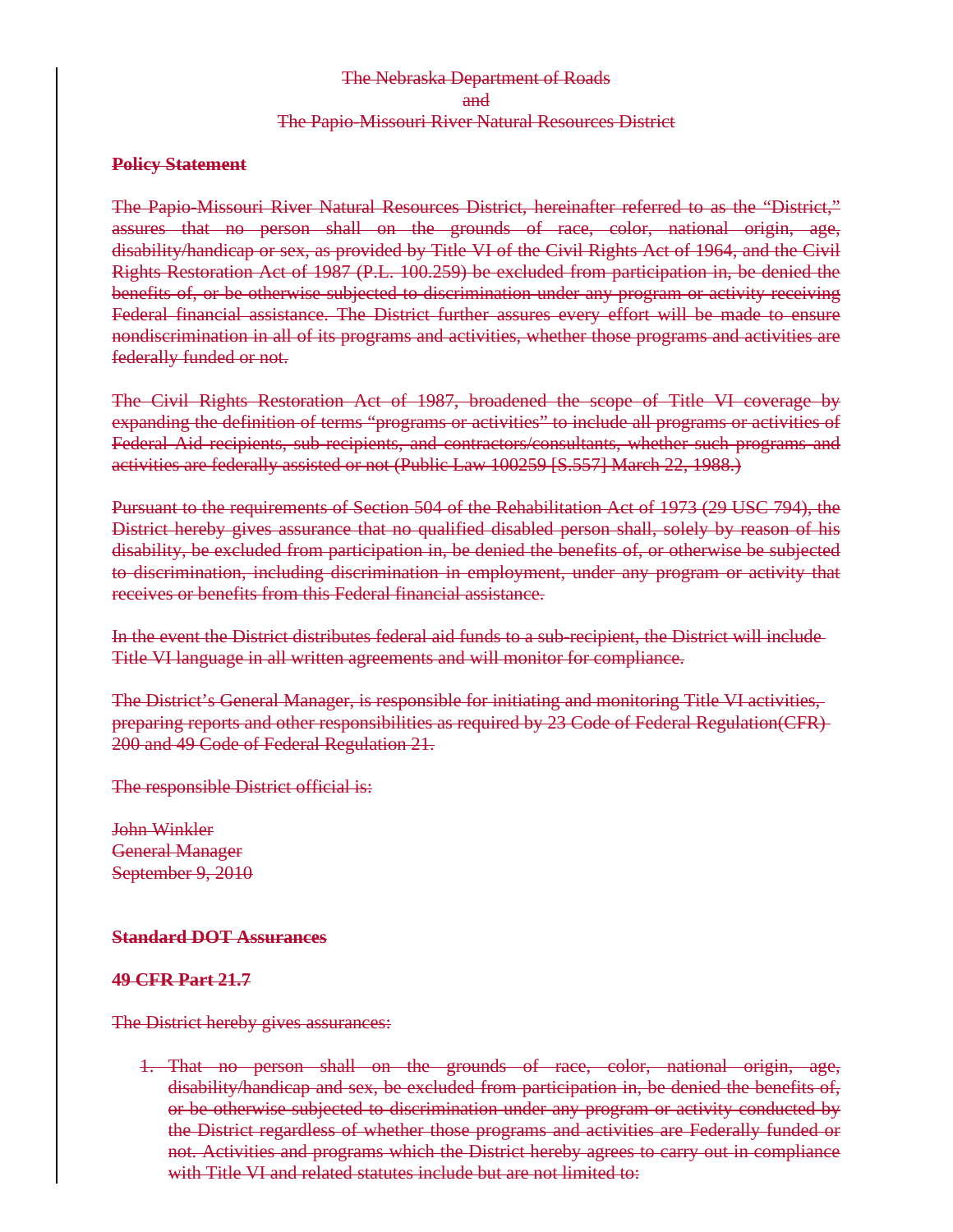- a. That the District agrees that each "program" and each "facility as defined in subsections  $21.23(e)$  and  $21.23(b)$  of the Regulations, will be (with regard to a "program") conducted, or will be (with regard to a "facility") operated in compliance with all requirements imposed by, or pursuant to, the Regulations.
- b. That the District shall insert the following notification in all solicitations for bids for work or material subject to the Regulations and made in connection with all Transportation Enhancement Program and, in adapted form in all proposals for negotiated agreements:
- 2. The District, in accordance with Title VI of the Civil Rights Act of 1964, 78 Stat. 252, 42 U.S.C 2000d to 2000d-4 and Title 49, Code of Federal Regulations, Department of Transportation, Subtitle A, Office the Secretary, Part 21, Nondiscrimination in Federally assisted programs of the Department of Transportation issued pursuant to such Act, hereby notifies all bidders that it will affirmatively insure that in any contract entered into pursuant to this advertisement, minority business enterprises will be afforded full opportunity to submit bids in response to this invitation and will not be discriminated against on the grounds of race, color, or national origin, sex, age and disability/handicap in consideration for an award.
- 3. That the District shall insert the clauses of Appendix A of this assurance in every contract subject to the Act and the Regulations.
- 4. That the District shall insert the clauses of Appendix B of this assurance, as a covenant running with the land, in any deed from the United States effecting a transfer of real property, structures, or improvements thereon, or interest therein.
- 5. That where the District receives Federal financial assistance to construct a facility, or part of a facility, the assurance shall extend to the entire facility and facilities operated in connection therewith.
- 6. That where the District receives Federal financial assistance in the form, or for the acquisition of real property or an interest in real property, the assurance shall extend to rights to space on, over or under such property.
- 7. That the District shall include the appropriate clauses set forth in Appendix C of this assurance, as a covenant running with the land, in any future deeds, leases, permits, licenses, and similar agreements entered into by the District with other parties:
	- a. for the subsequent transfer of real property acquired or improved under the Transportation Enhancement Program*;* and
	- b. for the construction or use of or access to space on, over or under real property acquired, or improved under the Transportation Enhancement Program.
- 8. That this assurance obligates the District for the period during which Federal financial assistance is extended to the program, except where the Federal financial assistance is to provide, or is in the form of, personal property, or real property or interest therein or structures or improvements thereon, in which case the assurance obligates the District or any transferee for the longer of the following periods:
	- a. the period during which the property is used for a purpose for which the Federal financial assistance is extended, or for another purpose involving the provision of similar services or benefits; or
	- b. the period during which the District retains ownership or possession of the property.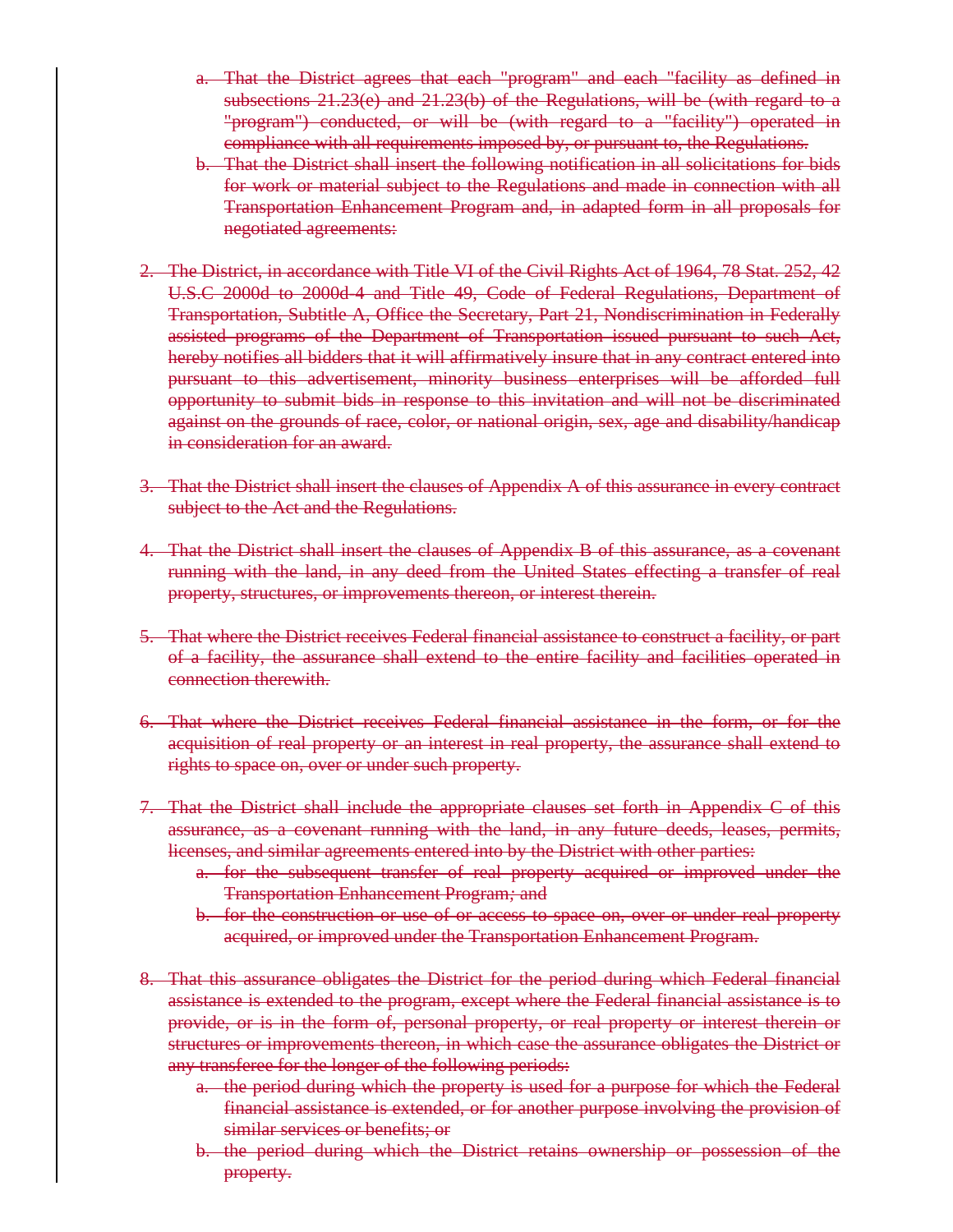- 9. The District shall provide for such methods of administration for the program as are found by the Secretary of Transportation or the official to whom he delegates specific authority to give reasonable guarantee that it, other recipients, subgrantees, contractors, subcontractors, transferees, successors in interest, and other participants of Federal financial assistance under such program will comply with all requirements imposed or pursuant to the Act, the Regulations and this assurance.
- 10. The District agrees that the United States has a right to seek judicial enforcement with regard to any matter arising under the Act, the Regulations, and this assurance.

THIS ASSURANCE is given in consideration of and for the purpose of obtaining any and all Federal grants, loans, contracts, property, discounts or other Federal financial assistance extended after the date hereof to the District and the Department of Transportation under the Transportation Enhancement Program and is binding on it, other recipients, subgrantees, contractors, subcontractors, transferees, successors in interest and other participants in the Transportation Enhancement Program. The person or persons whose signatures appear below are authorized to sign this assurance on behalf of the District.

#### **Implementation Procedures**

This agreement shall serve as the District's Title VI plan pursuant to 23 CFR 200 and 49 CFR 21.

For the purpose of this agreement, "Federal Assistance" shall include:

- 1. grants and loans of Federal funds,
- 2. the grant or donation of Federal property and interest in property,
- 3. the detail of Federal personnel,
- 4. the sale and lease of, and the permission to use (on other than a casual or transient basis), Federal property or any interest in such property without consideration or at a nominal consideration, or at a consideration which is reduced for the purpose of assisting the LPA, or in recognition of the public interest to be served by such sale or lease to the LPA, and
- 5. any Federal agreement, arrangement, or other contract which has as one of its purposes, the provision of assistance.

The District shall:

- 1. Issue a policy statement, signed by the District's General Manager, which expresses the District's commitment to the nondiscrimination provisions of Title VI. The policy statement shall be circulated throughout the District's organization and to the general public. Such information shall be published where appropriate in languages other than English.
- 2. Take affirmative action to correct any deficiencies found by NDOR or the United States Department of Transportation (USDOT) within a reasonable time period, not to exceed 90 days, in order to implement Title VI compliance in accordance with this agreement. The District's General Manager shall be held responsible for implementing Title VI requirements.
- 3. Designate a coordinator who has a responsible position in the organization and easy access to the head of the District's General Manager. The coordinator shall be responsible for initiating and monitoring Title VI activities and preparing required reports.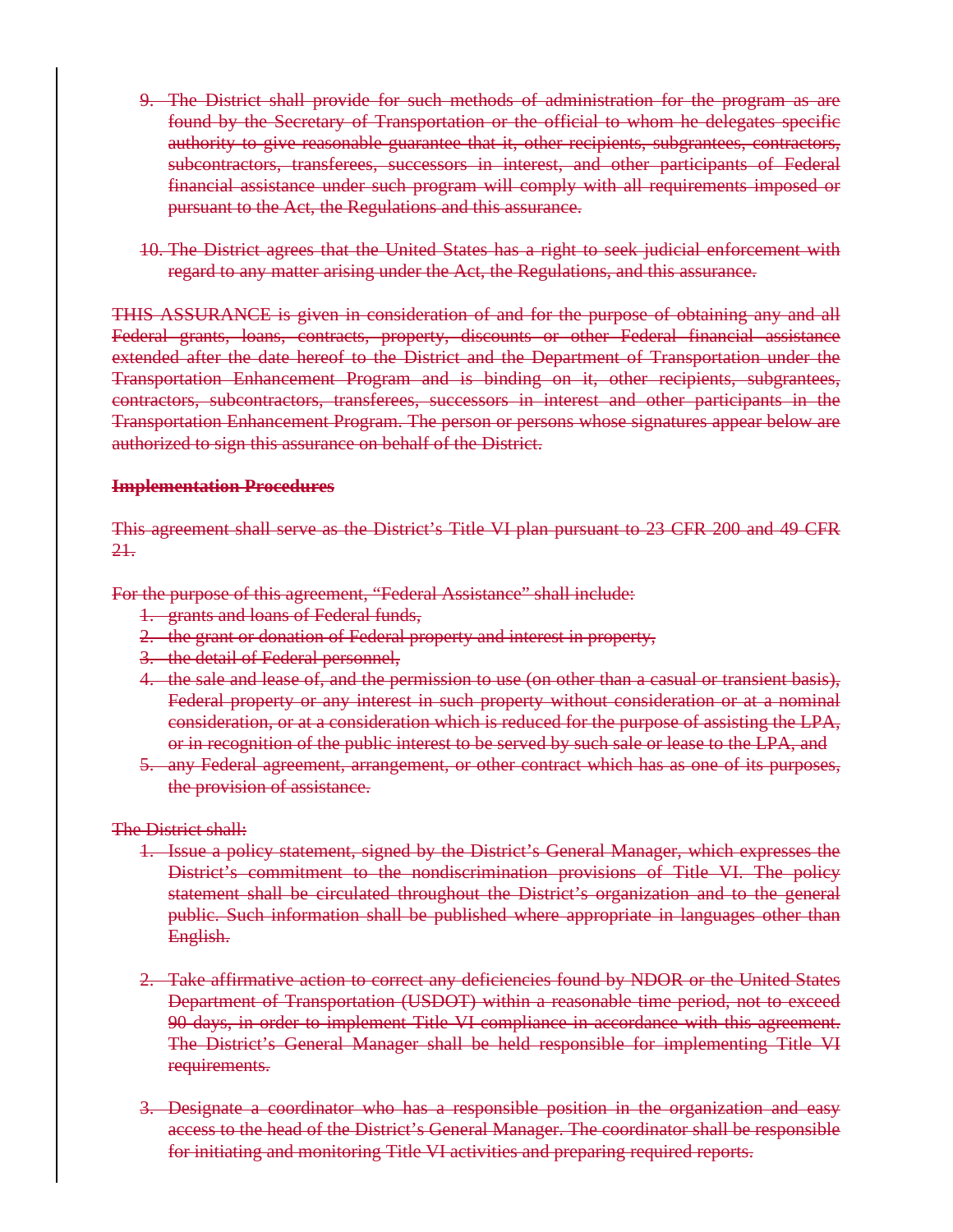- 4. Develop and implement a community outreach and public education program.
- 5. Process complaints of discrimination consistent with the provisions contained in this agreement. Investigations shall be conducted by civil rights personnel trained in discrimination complaint investigation. Identify each complainant by race, color, national origin or sex, the nature of the complaint, the date the complaint was filed, the date the investigation was completed, the disposition, the date of the disposition, and other pertinent information. A copy of the complaint, together with a copy of the District's report of investigation, will be forwarded to NDOR's Highway Civil Rights Coordinator within 10 days of the date the complaint was received by the District.
- 6. Collect statistical data (race, color, national origin, sex) of participants in, and beneficiaries of the programs and activities conducted by the District.
- 7. Conduct Title VI reviews of the District and sub-recipient contractor/consultant program areas and activities. Revise where applicable, policies, procedures and directives to include Title VI requirements.
- 8. Conduct training programs on Title VI and related statutes.
- 9. Prepare a yearly report of Title VI accomplishments for the last year and goals for the next year.
	- a. Annual Work Plan Outline Title VI monitoring and review activities planned for the coming year; state by which each activity will be accomplished and target date for completion.
	- b. Accomplishment Report List major accomplishments made regarding Title VI activities. Include instances where Title VI issues were identified and discrimination was prevented. Indicate activities and efforts the Title VI Coordinator and program area personnel have undertaken in monitoring Title VI. Include a description of the scope and conclusions of any special reviews (internal or external) conducted by the Title VI Coordinator. List any major problem(s) identified and corrective action taken. Include a summary and status report on any Title VI complaints filed with the District. Include a listing of complaints received against sub-recipients, as well as a summary of complaint and actions taken.

## **Discrimination Complaint Procedures – Allegations of Discrimination in Federally Assisted Programs or Activities**

- 1. Any person who believes that he or she, individually, as a member of any specific class, or in connection with any disadvantaged business enterprise, has been subjected to discrimination prohibited by Title VI of the Civil Rights Act of 1964, the American with Disabilities Act of 1990, Section 504 of the Vocational Rehabilitation Act of 1973 and the Civil Rights Restoration Act of 1987, as amended, may file a complaint with the District. A complaint may also be filed by a representative on behalf of such a person. All complaints will be referred to the District's Title VI Coordinator for review and action.
- 2. In order to have the complaint consideration under this procedure, the complainant must file the complaint no later than 180 days after:
	- a. The date of alleged act of discrimination; or
	- b. Where there has been a continuing course of conduct, the date on which that conduct was discontinued.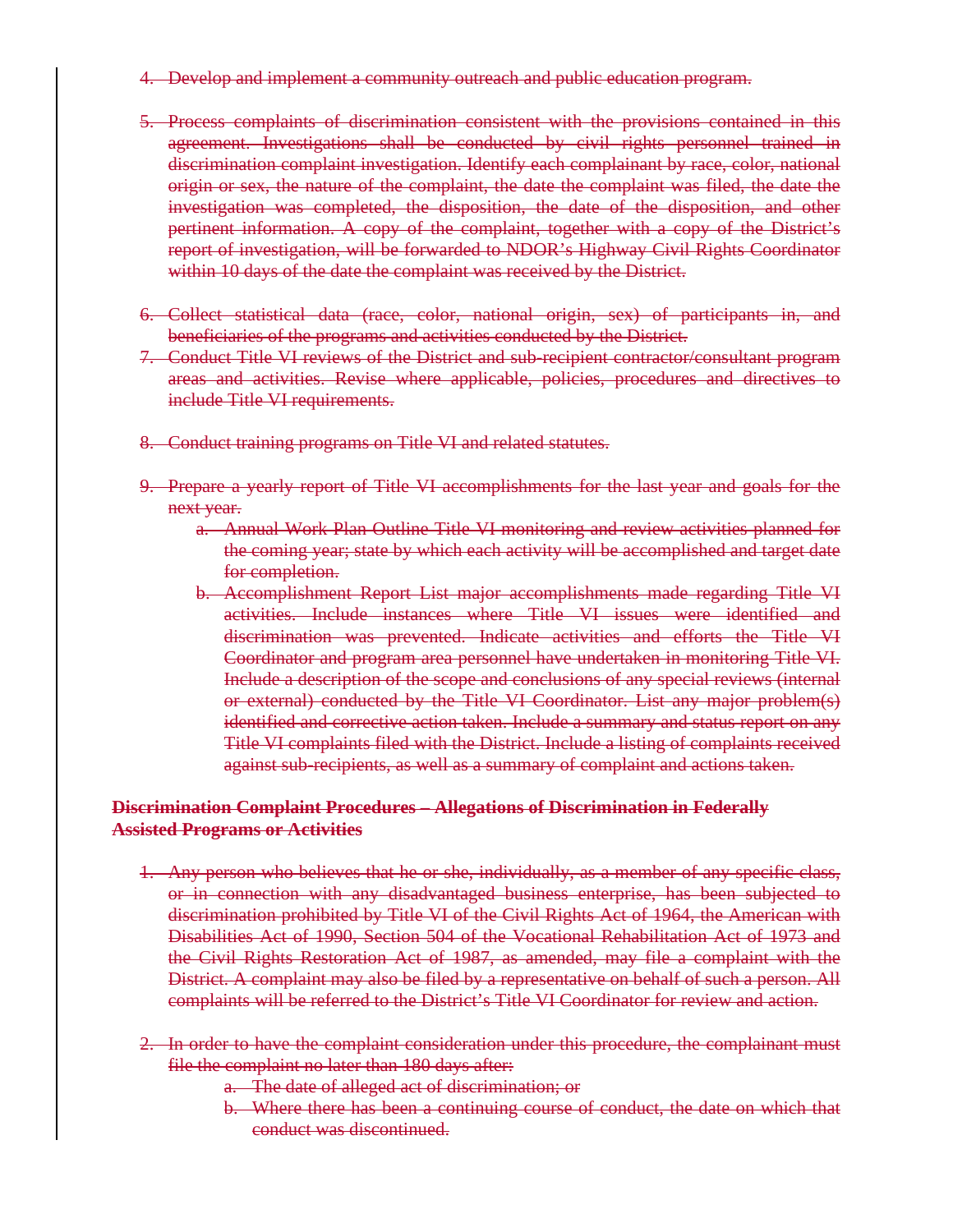- c. In case, the District or his/her designee may extend the time for filing or waive the time limit in the interest of justice, specifying in writing the reason for so doing.
- 3. Complaints shall be in writing and shall be signed by the complainant and/or the complainant's representative. Complaints shall set forth as fully as possible the facts and circumstances surrounding the claimed discrimination. In the event that a person makes a verbal complaint of discrimination to an officer or employee of the District, the person shall be interviewed by the Title VI Coordinator. If necessary, the Title VI Coordinator will assist the person in reducing the complaint to writing and submit the written version of the complaint to the person for signature. The complaint shall then be handled according to the District's investigative procedures.
- 4. Within 10 days, the Title VI Coordinator will acknowledge receipt of the allegation, inform the complainant of procedures to be followed, and advise the complainant of other avenues of redress available, such as NDOR and USDOT.
- 5. The District will advise NDOR within 10 days of receipt of the allegations. Generally, the following information will be included in every notification to NDOR:
	- a. Name, address, and phone number of the complainant.
	- b. Name(s) and address(es) of alleged discriminating official(s).
	- c. Basis of complaint (i.e., race, color, national origin or sex)
	- d. Date of alleged discriminatory act(s).
	- e. Date of complaint received by the District.
	- f. A statement of the complaint.
	- g. Other agencies (state, local or Federal) where the complaint has been filed.
	- h. An explanation of the actions the District has taken or proposed to resolve the issue raised in the complaint.
- 6. NDOR will forward the complaint to FHWA. FHWA Office of Civil Rights will determine the appropriate individual and/or organization to conduct the investigation.
- 7. Within 60 days, the Title VI Coordinator will conduct an investigation of the allegation and based on the information obtained, will render a recommendation for action in a report of findings to the head of the District. The complaint should be resolved by informal means whenever possible. Such informal attempts and their results will be summarized in the report of findings.
- 8. Within 90 days of receipt of the complaint, the District's General Manager will notify the complainant in writing of the final decision reached, including the proposed disposition of the matter. The notification will advise the complainant of his/her appeal rights with NDOR, or USDOT, if they are dissatisfied with the final decision rendered by the District. The Title VI Coordinator will also provide NDOR with a copy of this decision and summary of findings upon completion of the investigation.
- 9. Any complaints received against the District should immediately be forwarded to NDOR for investigation. The District will not investigate any complaint in which it has been named in the complaint.
- 10. Contacts for the different Title VI administrative jurisdictions are as follows:

Nebraska Department of Roads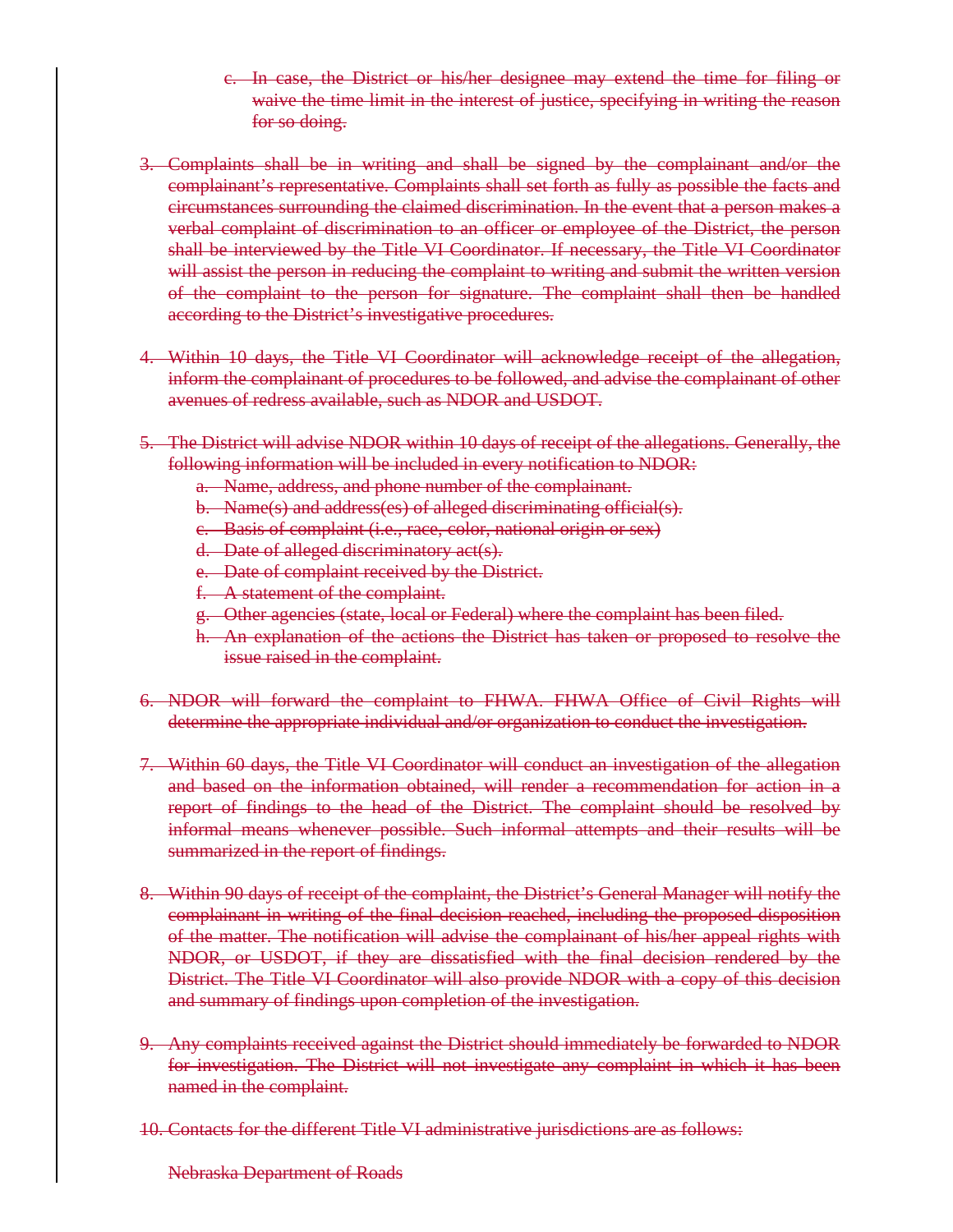Human Resources, Title VI Program 1500 Highway 2, P.O. Box 94759 Lincoln, NE 68509-4759 (402) 479-4870

Federal Highway Administration Nebraska Division Office 100 Centennial Mall North Lincoln, NE 68508 (402)437-5765

#### **Sanctions**

In the event the District fails or refuses to comply with the terms of this agreement, the NDOR may take any or all of the following actions:

- a. Cancel, terminate, or suspend this agreement in whole or in part;
- b. Refrain from extending any further assistance to the District under the program from which the failure or refusal occurred until satisfactory assurance of future compliance has been received from the District.
- c. Take such other action that may be deemed appropriate under the circumstances, until compliance or remedial action has been accomplished by the District.
- d. Refer the case to the Department of Justice for appropriate legal proceedings.

[September 9, 2010]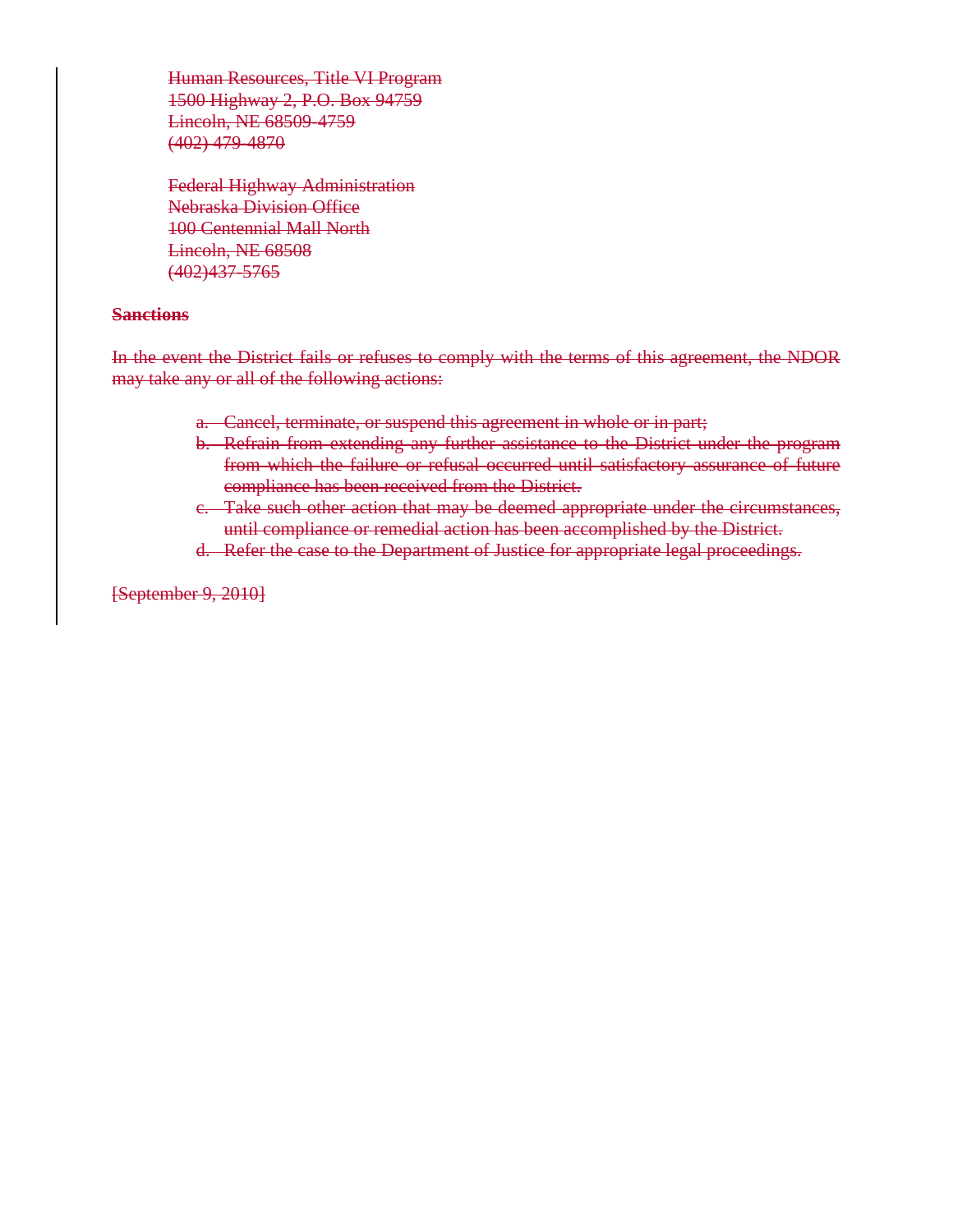# **APPENDIX A**

During the performance of this contract, the contractor, for itself, its assignees and successors in interest (hereinafter referred to as the "contractor") agrees as follows:

- 1. Compliance with Regulations**:** The contractor shall comply with the Regulation relative to nondiscrimination in Federally-assisted programs of the Department of Transportation (hereinafter, "DOT") Title 49, Code of Federal Regulations, Part 21, and the Federal Highway Administration (hereinafter "FHWA") Title 23, Code of Federal Regulations, Part 200 as they may be amended from time to time, (hereinafter referred to as the Regulations), which are herein incorporated by reference and made a part of this contract.
- 2. Nondiscrimination**:** The Contractor, with regard to the work performed by it during the contract, shall not discriminate on the grounds of race, color, or national origin, sex, age, and disability/handicap in the selection and retention of subcontractors, including procurements of materials and leases of equipment. The contractor shall not participate either directly or indirectly in the discrimination prohibited by 49 CFR, section 21.5 of the Regulations, including employment practices when the contract covers a program set forth in Appendix B of the Regulations.
- 3. Solicitations for Subcontractors, Including Procurements of Materials and Equipment: In all solicitations either by competitive bidding or negotiation made by the contractor for work to be performed under a subcontract, including procurements of materials or leases of equipment, each potential subcontractor or supplier shall be notified by the contractor of the contractor's obligations under this contract and the Regulations relative to nondiscrimination on the grounds of race, color, or national origin, sex, age, and disability/handicap.
- 4. Information and Reports**:** The contractor shall provide all information and reports required by the Regulations or directives issued pursuant thereto, and shall permit access to its books, records, accounts, other sources of information, and its facilities as may be determined by the *(Recipient)* or the FHWA to be pertinent to ascertain compliance with such Regulations, orders and instructions. Where any information required of a contractor is in the exclusive possession of another who fails or refuses to furnish this information the contractor shall so certify to the *(Recipient)*, or the FHWA as appropriate, and shall set forth what efforts it has made to obtain the information.
- 5. Sanctions for Noncompliance: In the event of the contractor's noncompliance with the nondiscrimination provisions of this contract, the *(Recipient)* shall impose such contract sanctions as it or the FHWA may determine to be appropriate, including, but not limited to:
	- a. withholding of payments to the contractor under the contract until the contractor complies, and/or
	- b. cancellation, termination or suspension of the contract, in whole or in part.
- 6. Incorporation of Provisions: The contractor shall include the provisions of paragraphs (1) through (6) in every subcontract, including procurements of materials and leases of equipment, unless exempt by the Regulations, or directives issued pursuant thereto. The contractor shall take such action with respect to any subcontract or procurement as the *(Recipient)* or the FHWA may direct as a means of enforcing such provisions including sanctions for non-compliance: Provided, however, that, in the event a contractor becomes involved in, or is threatened with, litigation with a subcontractor or supplier as a result of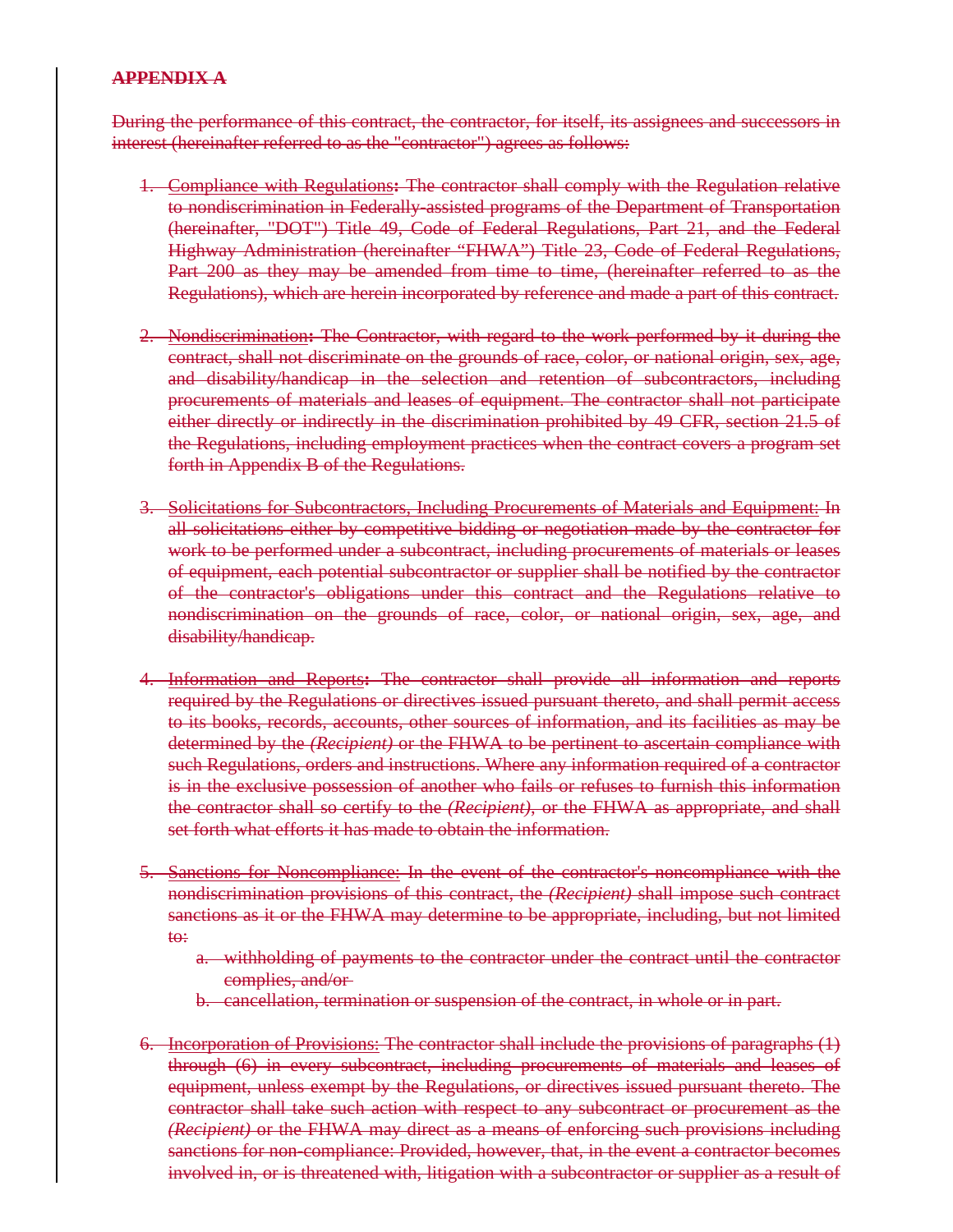such direction, the contractor may request the *(Recipient)* to enter into such litigation to protect the interests of the *(Recipient)*, and, in addition, the contractor may request the United States to enter into such litigation to protect the interests of the United States.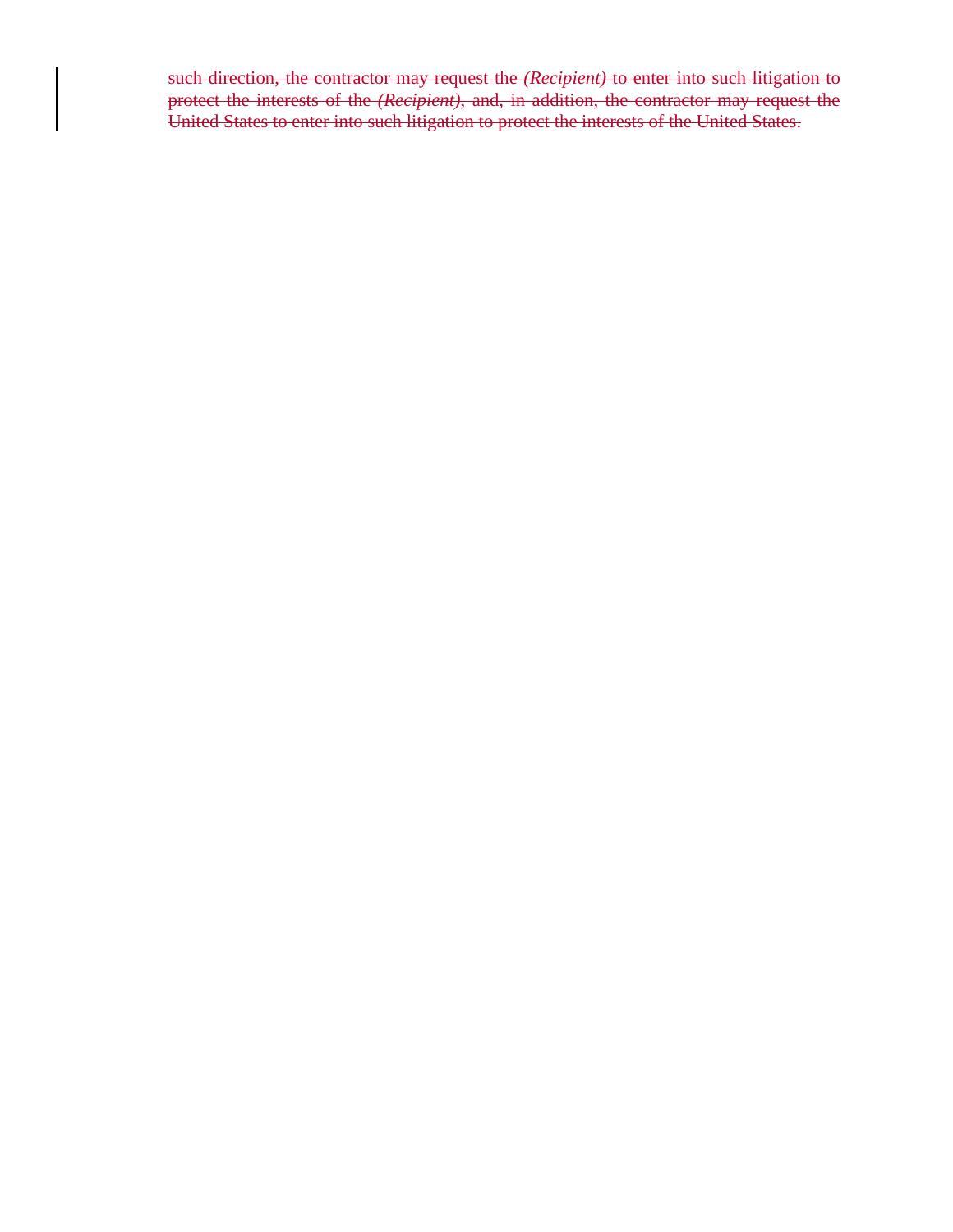## **APPENDIX B**

The following clauses shall be included in any and all deeds effecting or recording the transfer of real property, structures or improvements thereon, or interest therein from the United States.

### **GRANTING CLAUSE**

NOW, THEREFORE, the Department of Transportation, as authorized by law, and upon the condition that the *(Name of Recipient)* will accept title to the lands and maintain the project constructed thereon, in accordance with *(Name of Appropriate Legislative Authority)*, the Regulations for the Administration of Transportation Enhancement Program and the policies and procedures prescribed by FHWA, also in accordance with and in compliance with all requirements imposed by or pursuant to Title 49, Code of Federal Regulations, Department of Transportation, Subtitle A, Office of the Secretary, Part 21, Nondiscrimination in Federallyassisted programs of the Department of Transportation and Title 23 Code of Federal Regulations, Part 200, Title VI Program and Related Statutes (hereinafter referred to as the Regulations) pertaining to and effectuating the provisions of Title VI of the Civil Rights Act of 1964 (78 Stat. 252; 42 U.S.C. .2000d to 2000d-4), does hereby remise, release, quitclaim and convey unto the *(Name of Recipient)* all the right, title and interest of the Department of Transportation in and to said lands described in Exhibit "A" attached hereto and made a part hereof.

## **HABENDUM CLAUSE**

TO HAVE AND TO HOLD said lands and interests therein unto *(Name of Recipient)* and its successors forever, subject, however, to the covenants, conditions, restrictions and reservations herein contained as follows, which will remain in effect for the period during which the real property or structures are used for a purpose for which Federal financial assistance is extended or for another purpose involving the provision of similar services or benefits and shall be binding on the *(Name of Recipient)*, its successors and assigns.

The *(Name of Recipient)*, in consideration or the conveyance of said lands and interests in lands, does hereby covenant and agree as a covenant running with the land for itself, its successors and assigns, that:

- 1. no person shall on the grounds of race, color, or national origin, sex, age, and disability/handicap, be excluded from participation in, be denied the benefits of, or be otherwise subjected to discrimination with regard to any facility located wholly or in part on over or under such lands hereby conveyed, and
- 2. that the *(Name of Recipient)* shall use the lands and interests in lands and interests in lands so conveyed, in compliance with all requirements imposed by or pursuant to Title 49, Code of Federal Regulations, Department of Transportation, Subtitle A, Office of the Secretary, Part 21, Nondiscrimination in Federally-assisted programs of the Department of Transportation-Effectuation of Title VI of the Civil Rights Act of 1964, Title 23 Code of Federal Regulations, Part 200, Title VI Program and Related Statutes – implementation and Review Procedures, and as said Regulations may be amended, and
- 3. that in the event of breach of any of the above-mentioned nondiscrimination conditions, the Department shall have a right to re-enter said lands and facilities on said land, and the above described land and facilities shall thereon revert to and vest in and become the absolute property of the Department of Transportation and its assigns as such interest existed prior to this instruction.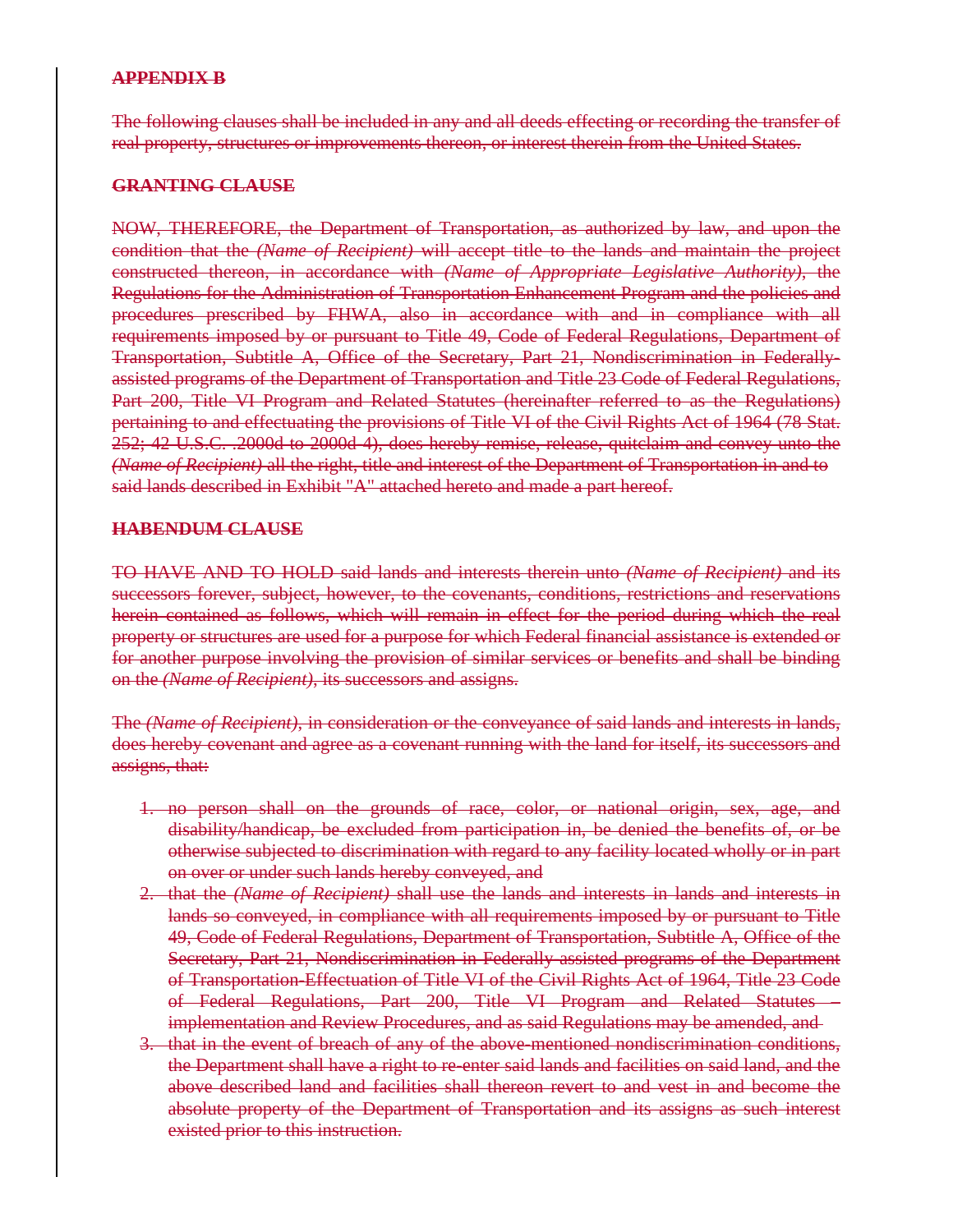## **APPENDIX C**

1. The following clauses shall be included in all deeds, licenses, leases, permits, or similar instruments entered into by the *(Name of Recipient)* pursuant to the provisions of Assurance  $6(a)$ .

The (grantee, licensee, lessee, permitee, etc., as appropriate) for himself, his heirs, personal representatives, successors in interest, and assigns, as a part of the consideration hereof, does hereby covenant and agree in the case of deeds and leases add "as a covenant running with the land"] that in the event facilities are constructed, maintained, or otherwise operated on the said property described in this (deed, license, lease, permit, etc.) for a purpose for which a department of Transportation program or activity is extended or for another purpose involving the provision of similar services or benefits, the (grantee, licensee, lessee, permitee, etc.) shall maintain and operate such facilities and services in compliance with all other requirements imposed pursuant to Title 49, Code of Federal Regulations, Department of Transportation, Subtitle A, office of the Secretary, Part 21, Nondiscrimination in Federally-assisted programs of the Department of-Transportation-Effectuation of Title VI of the Civil Rights Act of 1964, Title 23 Code of Federal Regulations, Part 200, Title VI Program and Related Statutes – Implementation and Review Procedures, and as said Regulations may be amended.

#### Include in licenses, leases, permits, etc**.**

That in the event of breach of any of the above nondiscrimination covenants, *(Name of Recipient*) shall have the right to terminate the Hicense, lease, permit, etc.] and to re-enter and repossess said land and the facilities thereon, and hold the same as if said [licenses, lease, permit, etc.] had never been made or issued.

#### Include in deed.

That in the event of breach of any of the above nondiscrimination covenants, *(Name of Recipient*) shall have the right to re-enter said lands and facilities thereon, and the above described lands and facilities shall thereupon revert to and vest in and become the absolute property of *(Name of Recipient)* and its assigns.

2. The following shall be included in all deeds, licenses, leases, permits, or similar agreements entered into by *(Name of Recipient)* pursuant to the provisions of Assurance 6(b).

The (grantee, licensee, lessee, permitee, etc., as appropriate) for himself, his personal representatives, successors in interest, and assigns, as a part of the consideration hereof, does hereby covenant and agree (in the case of deeds, and leases add "as a covenant running with the land") that:

- a. no person on the grounds of race, color. or national origin, sex, age, and disability/handicap, shall be excluded from participation in, denied the benefits of, or be otherwise subjected to discrimination in the use of said facilities,
- b. that in the construction of any improvements on, over or under such land and the furnishing of services thereon, no person on the ground of, race, color, or national origin, sex, age, and disability/handicap, shall be excluded from participation in, denied the benefits of, or otherwise be subjected to discrimination,
- c. that the (grantee, licensee, lessee, permitee, etc.) shall use the premises in compliance with all other requirements imposed by or pursuant to Title 49, Code of Federal Regulations. Department of Transportation, Subtitle A, Office of the